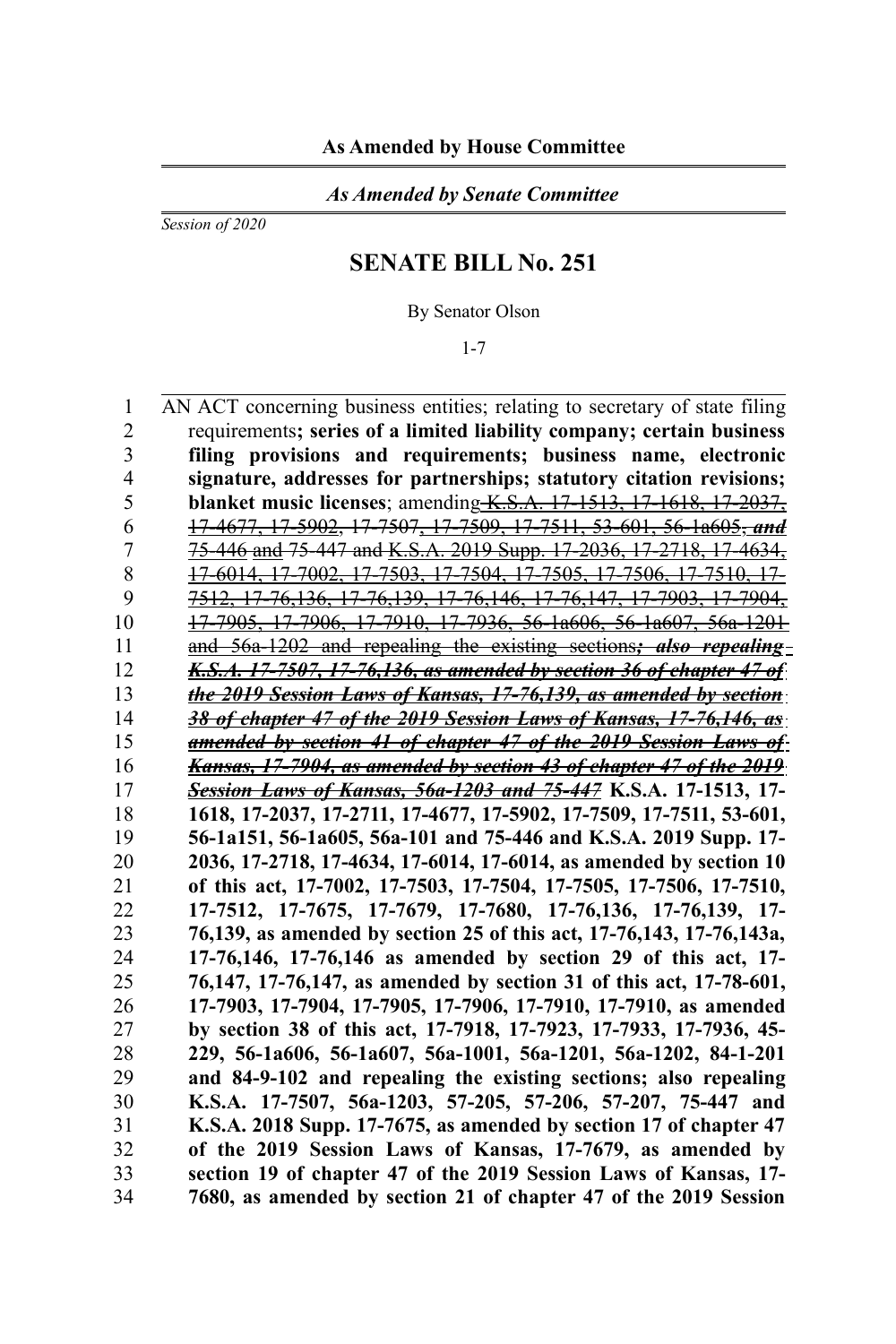**Laws of Kansas, 17-76,136, as amended by section 36 of chapter 47 of the 2019 Session Laws of Kansas, 17-76,139, as amended by section 38 of chapter 47 of the 2019 Session Laws of Kansas, 17- 76,143, as amended by section 39 of chapter 47 of the 2019 Session Laws of Kansas, 17-76,146, as amended by section 41 of chapter 47 of the 2019 Session Laws of Kansas, 17-7904, as amended by section 43 of chapter 47 of the 2019 Session Laws of Kansas, 17- 7918, as amended by section 46 of chapter 47 of the 2019 Session Laws of Kansas, 17-7923, as amended by section 47 of chapter 47 of the 2019 Session Laws of Kansas, and 17-7933, as amended by section 49 of chapter 47 of the 2019 Session Laws of Kansas, 84-1- 201, as amended by section 51 of chapter 47 of the 2019 Session Laws of Kansas, and 84-9-102, as amended by section 52 of chapter 47 of the 2019 Session Laws of Kansas**. 1 2 3 4 5 6 7 8 9 10 11 12 13 14

15

*Be it enacted by the Legislature of the State of Kansas:* 16

Section 1. **On and after July 1, 2022,** K.S.A. 17-1513 is hereby amended to read as follows: 17-1513. Each corporation organized under the provisions of this act shall make an annual *a written business entity information* report to the secretary of state, and pay the annual report*required* fee, as prescribed by K.S.A. 17-7503, and amendments thereto. 17 18 19 20 21

Sec. 2. **On and after July 1, 2022,** K.S.A. 17-1618 is hereby amended to read as follows: 17-1618. Each association formed under this act, or acts amendatory thereto, shall prepare and make an annual *a written business entity information* report to the secretary of state, and pay the annual report *required* fee, as prescribed by K.S.A. 17-7504, and amendments thereto<del>, except that the report shall be filed at the time</del> prescribed by law for filing the association's annual Kansas income tax return. 22 23 24 25 26 27 28 29

Sec. 3. **On and after July 1, 2022,** K.S.A. 2019 Supp. 17-2036 is hereby amended to read as follows: 17-2036. (a) Every business trust shall make an annual *a written business entity information* report-in writing to the secretary of state, stating the prescribed information concerning the business trust at the close of business on the last day of its tax period under the Kansas income tax act next preceding the date of filing, but if a business trust's tax period is other than the calendar year, it shall give notice thereof to the secretary of state prior to December 31 of the year it commences such tax period. 30 31 32 33 34 35 36 37 38

*(b)* The reports *report* shall be made on forms provided by the secretary of state and shall be filed *annually biennially, as determined by the year that the business trust filed its formation documents. A business trust that filed formation documents in an even-numbered year shall file a report in each even-numbered year. A business trust that filed* 39 40 41 42 43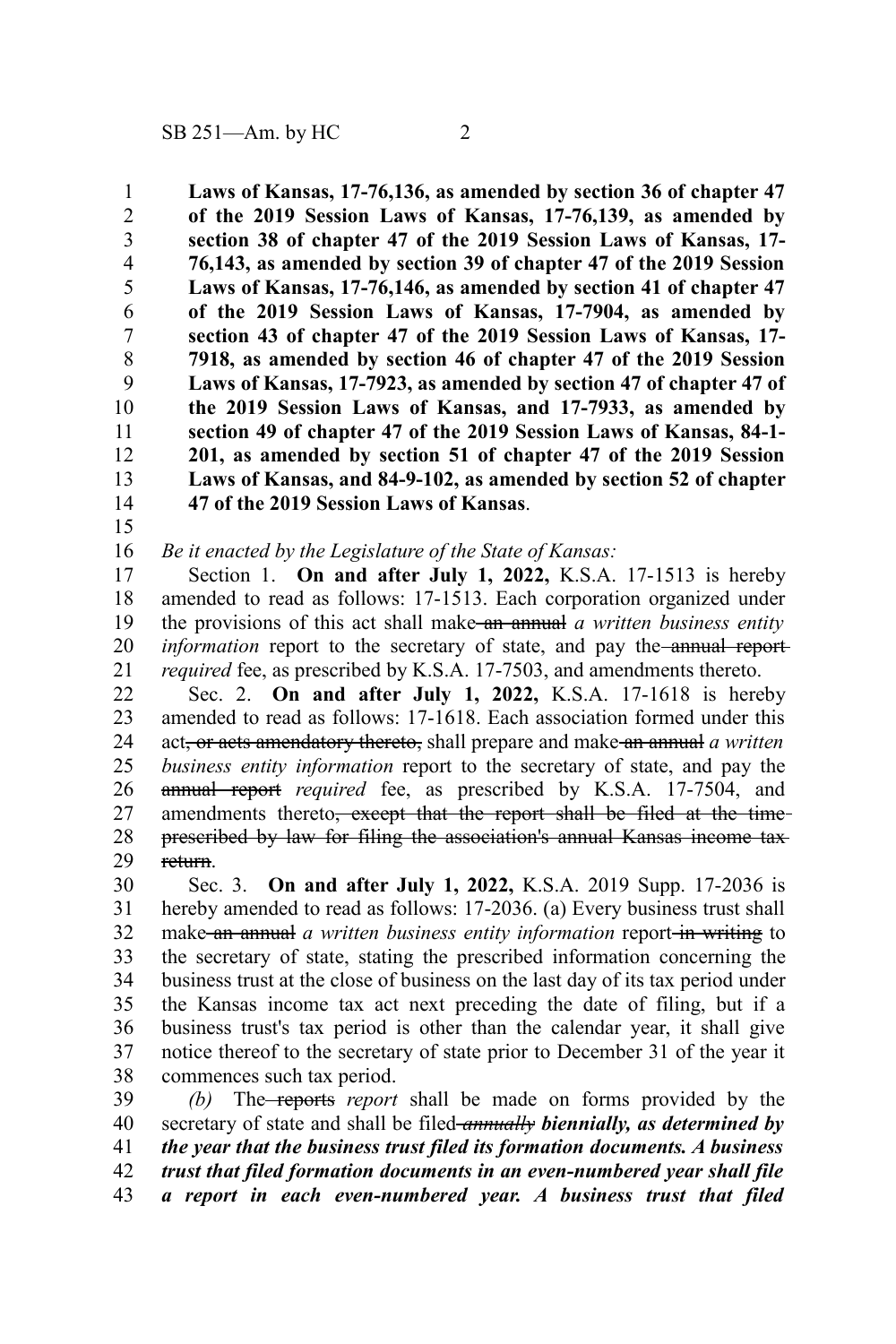*formation documents in an odd-numbered year shall file a report in each odd-numbered year. The report shall be filed after the close of the business trust's tax period but not later than* at the time prescribed by law 1 2 3

for filing the business trust's annual Kansas income tax return*, unless the* 4

*business trust has provided notice to the secretary of state that such* 5

*business trust intends to file business entity information reports biennially* 6 7

*or triennially, in which case, such reports shall be filed on the same date* 8

*prescribed by law for filing the business trust's annual Kansas income tax return in the year the report is due according to the notice. A change in the* 9

*time for filing reports under this section shall become effective on the first* 10

*day of the tax period immediately following receipt of the notice of such* 11

*change by the secretary of state*. 12

*(c)* The report shall be signed by a trustee or other authorized officer under penalty of perjury and contain the following: 13 14

(1) Executed copies of all amendments to the instrument by which the business trust was created, or to prior amendments thereto, which *that* have been adopted and have not theretofore been filed under K.S.A. 17- 2033, and amendments thereto, and accompanied by the fee prescribed therein for each such amendment; and 15 16 17 18 19

(2) a verified list of the names and addresses of its trustees as of the end of its tax period each of such business trust's tax periods included in *the report*. 20 21 22

 $(\theta)(d)$  (1) At the time of filing—its annual the business entity *information* report, the business trust shall pay to the secretary of state-anannual report *a* fee in an amount equal to \$40 *\$80, plus the amount specified in rules and regulations of the secretary multiplied by the number of tax periods included in the report*. 23 24 25 26 27

(2) The failure of any domestic or foreign business trust to file its annual *business entity information* report and pay its annual report *the required* fee within 90 days from the date on which-they such report and *fee* are due, as described in subsection (a), or, in the case of an annual *a* report filing and fee received by mail, postmarked within 90 days from the date on which they *such report and fee* are due, as described in subsection (a), shall work a forfeiture of its *such business trust's* authority to transact business in this state and all of the remedies, procedures and penalties specified in K.S.A. 17-7509 and 17-7510, and amendments thereto, with respect to a corporation-which *that* fails to file its-annual *business entity information* report or pay-its annual report the required fee within 90 days after they *such report and fee* are due, shall be applicable to such business trust. 28 29 30 31 32 33 34 35 36 37 38 39 40

 $\left(\frac{e}{e}\right)(e)$  (1) All copies of applications for extension of the time for filing income tax returns submitted to the secretary of state pursuant to law shall be maintained by the secretary of state in a confidential file and shall 41 42 43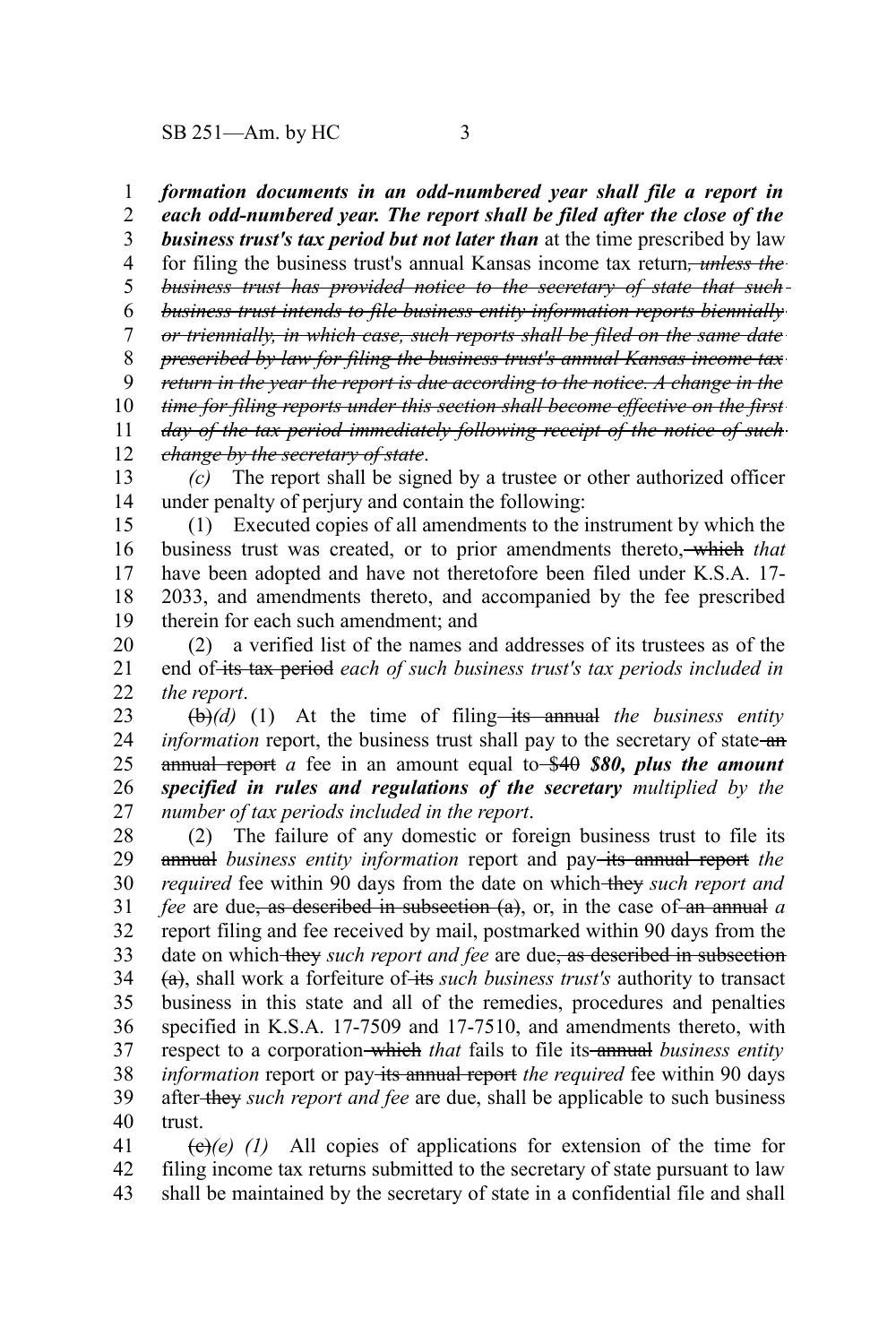not be disclosed to any person except as authorized pursuant to the provisions of K.S.A. 79-3234, and amendments thereto, a proper judicial order and subsection (d) *paragraph (2)*. All copies of such applications shall be preserved for one year and until the secretary of state orders that the copies are to be destroyed. 1 2 3 4 5

 $\left(\frac{d}{dx}\right)$  A copy of such application shall be open to inspection by or disclosure to any person designated by resolution of the trustees of the business trust. 6 7 8

Sec. 4. **On and after July 1, 2022,** K.S.A. 17-2037 is hereby amended to read as follows: 17-2037. *(a)* Any business trust, domestic or foreign, which *that* has obtained authority under this act to transact business in Kansas may surrender its authority at any time by*:* 9 10 11 12

*(1)* Filing in the office of the secretary of state a certified copy of a resolution duly adopted by its trustees declaring its intention to withdraw, accompanied by*;* 13 14 15

*(2) paying* a withdrawal fee of \$20 *at the time the resolution is filed*; and 16 17

*(3)* filing all annual *business entity information* reports and paying all annual report fees required by K.S.A. 17-2036, and amendments thereto, and *that such business trust has* not previously filed and paid. 18 19 20

*(b)* During a period of five years following the effective date of such withdrawal the business trust shall nevertheless be entitled to convey and dispose of its property and assets in this state, settle and close out its business in this state, and perform any other act or acts pertinent to the liquidation of its business, property, and assets in this state, and to prosecute and defend all suits filed prior to the expiration of such five-year period involving causes of action arising prior to the effective date of such withdrawal or arising out of any act or transaction occurring during such five-year period in the course of the liquidation of its business, property or assets. 21 22 23 24 25 26 27 28 29 30

*(c)* The withdrawal of a business trust as provided in this section shall have no effect upon any suit filed by or against it prior to the expiration of such five-year period until such suit has been finally determined or otherwise finally concluded and all judgments, orders and decrees entered therein have been fully executed, even though such final determination, conclusion, or execution occurs after the expiration of such five-year period. With respect to a foreign business trust, withdrawal pursuant to this section shall not affect its written consent to be sued in the courts of this state, or the jurisdiction over such foreign business trust of the courts of this state, with respect to any cause of action which arose prior to the effective date of its withdrawal. 31 32 33 34 35 36 37 38 39 40 41

**Sec. 5. K.S.A. 17-2711 is hereby amended to read as follows: 17- 2711. The corporate name of a corporation organized and operating** 42 43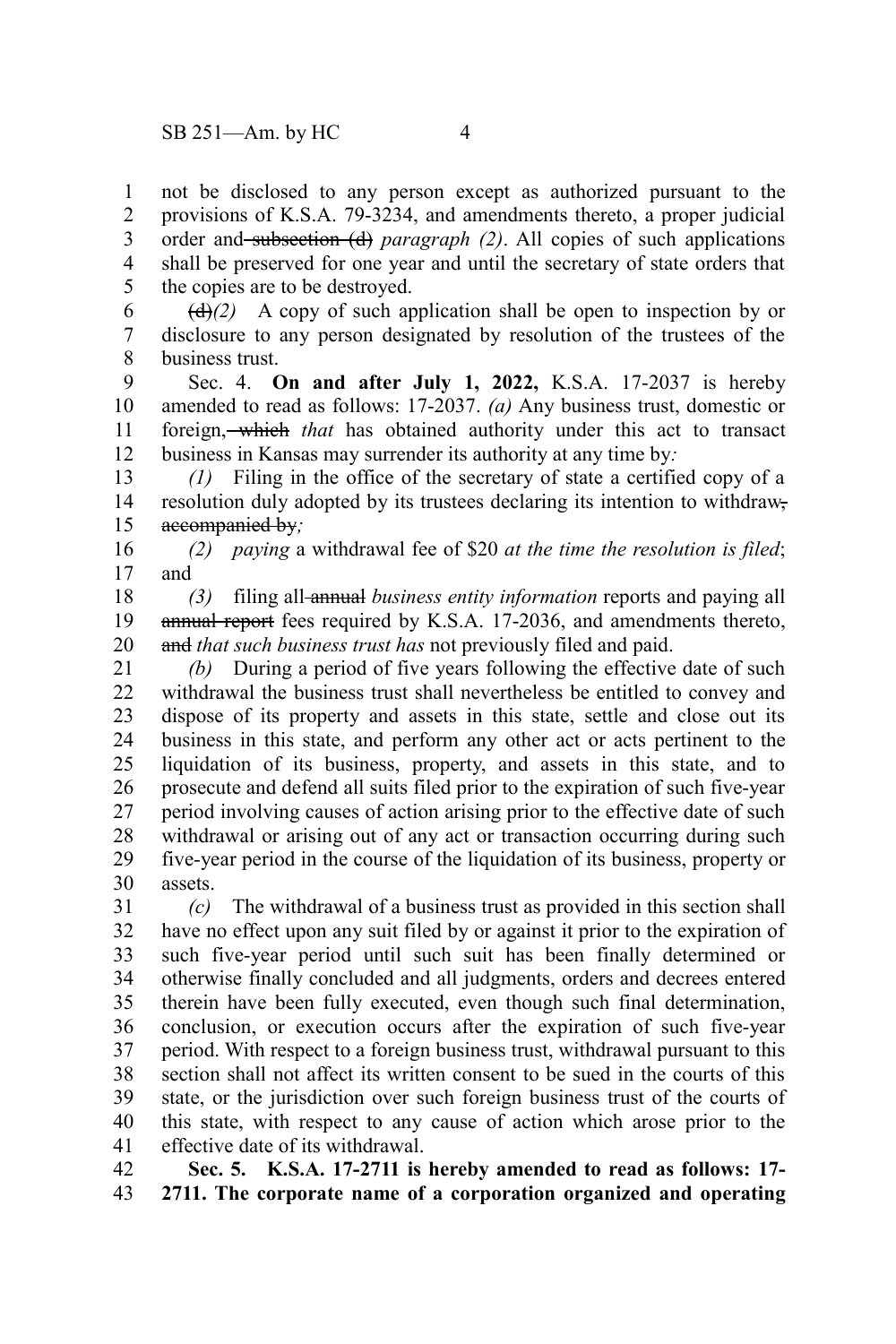**hereunder may be any name not contrary to law or the ethics of the profession involved. Such name may include any name set forth in K.S.A. 17-6002, but in all cases the corporate name shall end with the word "chartered" or "professional association" or the abbreviation "P.A.** *or "PA". The abbreviations "P.A." and "PA." shall be considered to be identical.***"** 1 2 3 4 5 6

Sec. 5. **6.** On and after July 1, 2022, K.S.A. 2019 Supp. 17-2718 is hereby amended to read as follows: 17-2718. (a) Each professional corporation organized under the laws of this state shall file with the secretary of state an annual *a written business entity information* report-in writing stating the prescribed information concerning the corporation at the close of business on the last day of its tax period next preceding the date of filing, but if any such corporation's tax period is other than the calendar year it shall give notice thereof to the secretary of state prior to December 31 of the year it commences such tax period. 7 8 9 10 11 12 13 14 15

*(b)* The report shall be filed-annually **biennially**, as determined by *the year that the electric cooperative filed its formation documents. An electric cooperative that filed formation documents in an even-numbered year shall file a report in each even-numbered year. An electric cooperative that filed formation documents in an odd-numbered year shall file a report in each odd-numbered year. The report shall be filed after the close of the electric cooperative's tax period but not later than* at the time prescribed by law for filing the corporation's annual Kansas income tax return*, unless the professional corporation has provided notice to the secretary of state that such corporation intends to file business entity information reports biennially or triennially, in which case, such reports shall be filed on the same date prescribed by law for filing the professional corporation's annual Kansas income tax return in the year the report is due according to the notice. A change in the time for filing reports under this section shall become effective on the first day of the tax period immediately following receipt of the notice of such change by the secretary of state*. 16 17 18 19 20 21 22 23 24 25 26 27 28 29 30 31 32

*(c)* The report shall be made on a form provided by the secretary of state, containing the following information: 33 34

(1) The names and addresses of all officers, directors and shareholders of the professional corporation; 35 36

(2) a statement that each officer, director and shareholder is or is not a qualified person as defined in K.S.A. 17-2707, and amendments thereto, and setting forth the date on which any shares of the corporation were no longer owned by a qualified person; and 37 38 39 40

41

(3) the amount of capital stock issued.

(b)*(d)* The report shall be signed by its president, secretary, treasurer or other officer duly authorized so to act, or by any two of its directors, or 42 43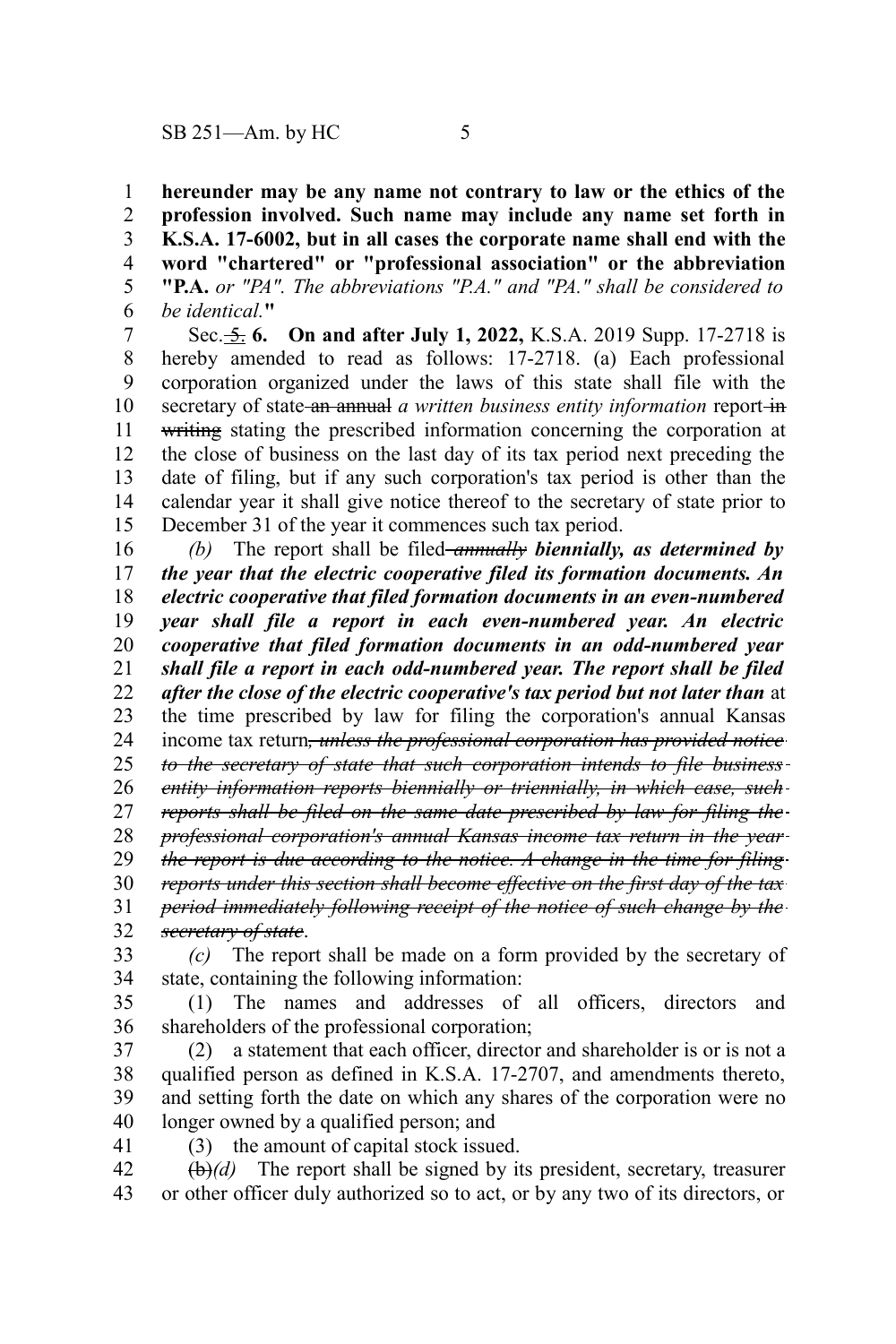by an incorporator in the event<del>-its</del> the corporation's board of directors shall not have been elected. *The official title or position of the individual signing the report shall be designated.* The fact that an individual's name is signed on such report shall be prima facie evidence that such individual is authorized to sign the report on behalf of the corporation; however, the official title or position of the individual signing the report shall be designated. This *The* report shall be subscribed by the person as true, under penalty of perjury. Upon request by the regulatory board which *that* licenses the shareholders described in the report, a copy of the annualreport shall be forwarded to the regulatory board. 1 2 3 4 5 6 7 8 9 10

*(e)* At the time of filing its annual *business entity information* report, each professional corporation shall pay the annual report fee prescribed by K.S.A. 17-7503, and amendments thereto. 11 12 13

Sec. 6. 7. On and after July 1, 2022, K.S.A. 2019 Supp. 17-4634 is hereby amended to read as follows: 17-4634. (a) Every corporation organized under the electric cooperative act of this state shall make-anannual *a written business entity information* report—in writing to the secretary of state, stating the prescribed information concerning the corporation at the close of business on the last day of its tax period next preceding the date of filing, but if any such corporation's tax period is other than the calendar year, it shall give notice thereof to the secretary of state prior to December 31 of the year it commences such tax period. 14 15 16 17 18 19 20 21 22

*(b)* The report shall be filed-annually **biennially**, as determined by *the year that the electric cooperative filed its formation documents. An electric cooperative that filed formation documents in an even-numbered year shall file a report in each even-numbered year. An electric cooperative that filed formation documents in an odd-numbered year shall file a report in each odd-numbered year. The report shall be filed after the close of the electric cooperative's tax period but not later than* on or before the  $15<sup>th</sup>$  day of the  $4<sup>th</sup>$  *fourth* month following the close of the tax year of the electric cooperative*, unless the corporation has provided notice to the secretary of state that such corporation intends to file business entity information reports biennially or triennially, in which case, such reports shall be filed on or before the 15th day of the fourth month of the year the report is due according to the notice. A change in the time for filing reports under this section shall become effective on the first day of the tax period immediately following receipt of the notice of such change by the secretary of state*. *(c)* The report shall be made on a form provided by the secretary of 23 24 25 26 27 28 29 30 31 32 33 34 35 36 37 38 39

- state, containing the following information: 40
- (1) The name of the corporation; 41
- (2) the location of the principal office; 42
- (3) the names and addresses of the president, secretary, treasurer and 43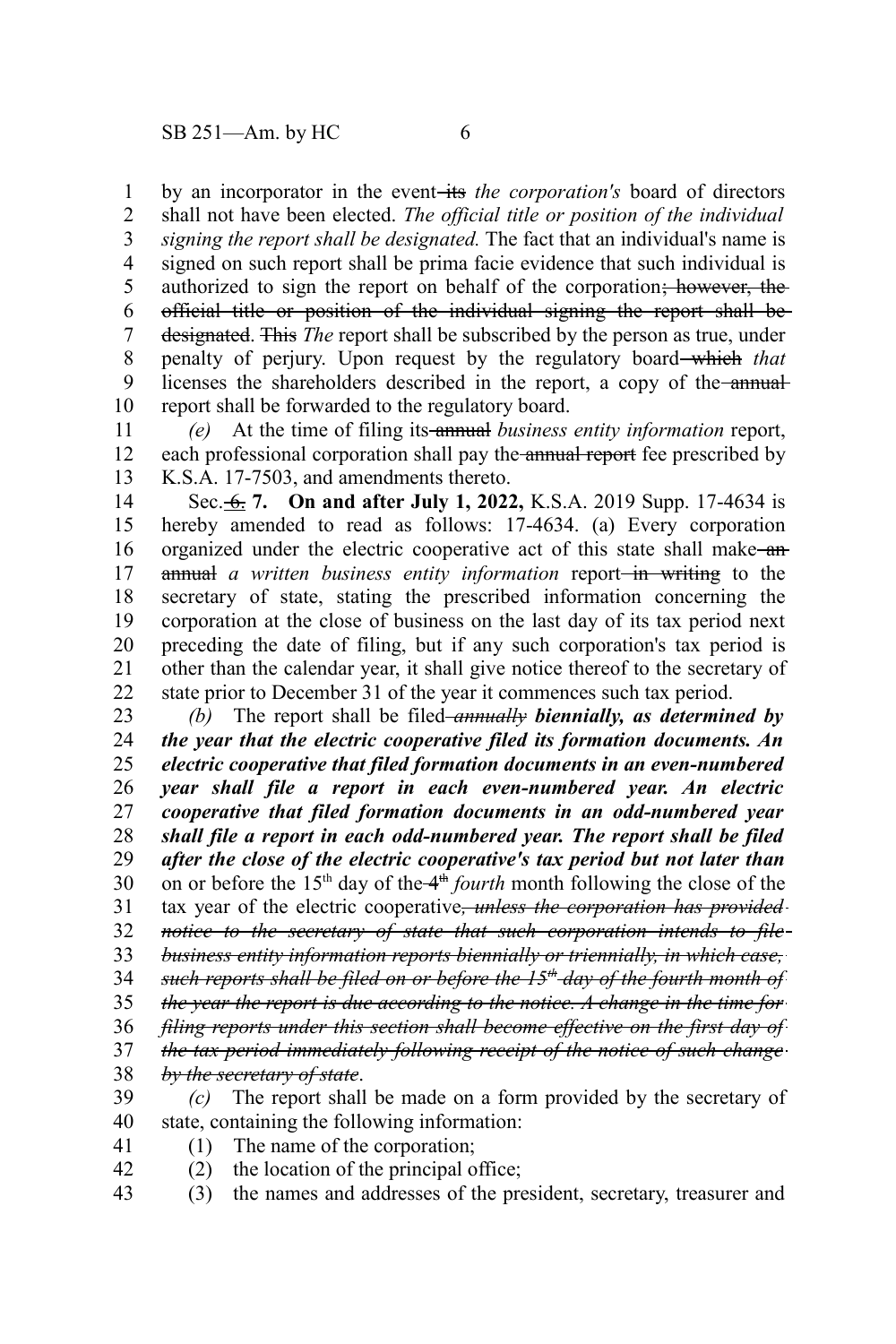all directors; 1

2

(4) the number of memberships issued; and

(5) the change or changes, if any, in the particulars made since the last annual *business entity information* report. 3 4

(b)*(d)* Such reports shall be signed by the president, vice-president or secretary of the corporation under penalty of perjury and forwarded to the secretary of state. 5 6 7

*(e)* At the time of filing such annual *its business entity information* report, each such corporation shall pay an annual report *a* fee in an amount equal to \$40 \$80, plus the amount specified in rules and regulations of *the secretary multiplied by the number of tax periods included in the report*. 8 9 10 11 12

Sec. 7. 8. On and after July 1, 2022, K.S.A. 17-4677 is hereby amended to read as follows: 17-4677. (a) Every cooperative organized under the renewable energy electric generation cooperative act shall make an annual *a written business entity information* report-in writing to the secretary of state, stating the prescribed information concerning the cooperative at the close of business on the last day of its tax period next preceding the date of filing, but if any such cooperative's tax period is other than the calendar year, it shall give notice thereof to the secretary of state prior to December 31 of the year it commences such tax period. 13 14 15 16 17 18 19 20 21

*(b)* The report shall be filed-annually **biennially**, as determined by *the year that the renewable energy electric generation cooperative filed its articles of formation documents. A renewable energy electric generation cooperative that filed formation documents in an evennumbered year shall file a report in each even-numbered year. A renewable energy electric generation cooperative that filed formation documents in an odd-numbered year shall file a report in each oddnumbered year. The report shall be filed after the close of the electric cooperative's tax period but not later than* on or before the 15<sup>th</sup> day of the sixth month following the close of the tax year of the electric cooperative*, unless the cooperative has provided notice to the secretary of state that such cooperative intends to file business entity information reports biennially or triennially, in which case, such reports shall be filed on or before the 15th day of the sixth month of the year the report is due according to the notice. A change in the time for filing reports under this* 22 23 24 25 26 27 28 29 30 31 32 33 34 35 36 37

*section shall become effective on the first day of the tax period immediately following receipt of the notice of such change by the secretary* 38

*of state*. 39

*(c)* The report shall be made on a form provided by the secretary of state, containing the following information: 40 41

- (1) The name of the cooperative; 42
- (2) the location of the principal office of the cooperative; 43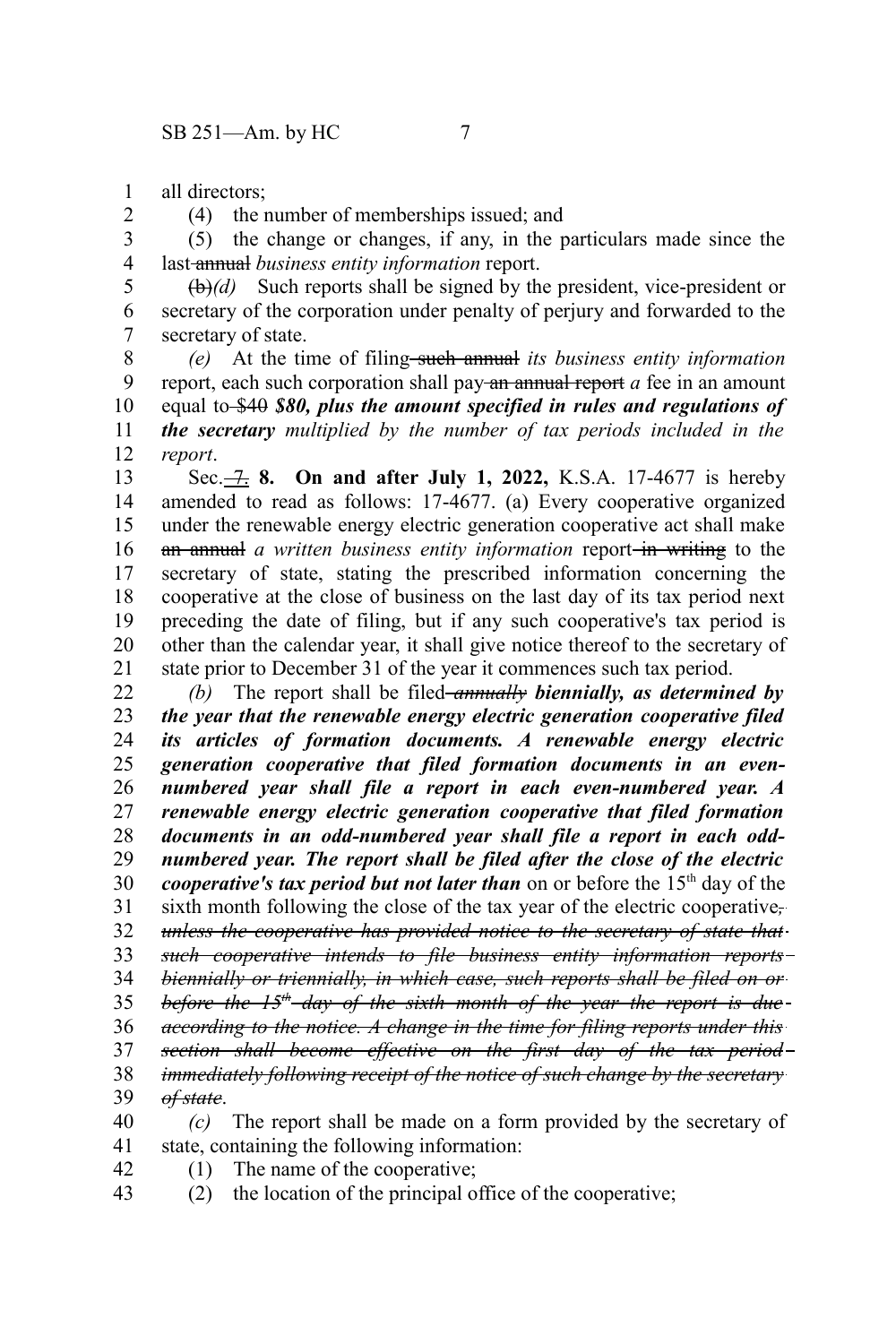(3) the names and addresses of the president, secretary, treasurer and directors of the cooperative; 1 2

3

(4) the number of members of the cooperative; and

(5) the change or changes, if any, in the particulars made since the last annual *business entity information* report. 4 5

 $(\theta)$ *(d)* The annual report shall be dated, signed by the president, vicepresident or secretary of the cooperative under penalty of perjury and forwarded to the secretary of state. 6 7 8

*(e)* At the time of filing such annual *its business entity information* report, the cooperative shall pay-an annual report *a* fee in an amount equal to \$40 *\$80, plus the amount specified in rules and regulations of the secretary multiplied by the number of tax periods included in the report*. 9 10 11 12

Sec. 8. **9. On and after July 1, 2022,** K.S.A. 17-5902 is hereby amended to read as follows: 17-5902. (a) All corporations and limited partnerships, as defined in K.S.A. 17-5903, and amendments thereto, which *that* hold agricultural land, as defined in K.S.A. 17-5903, and amendments thereto, within this state, and which *that* are required to make annual *written business entity information* reports to the secretary of state shall provide the information required of such corporations and limited partnerships in the annual *business entity information* reports made under K.S.A. 17-7503, 17-7504, 17-7505, 56-1a606 or 56-1a607, and amendments thereto. The information required by this section does not apply to the following: 13 14 15 16 17 18 19 20 21 22 23

24

(1) A tract of land of less than 10 acres;

(2) contiguous tracts of land which *that* in the aggregate are of less than 10 acres; or  $25$ 26

27

(3) state assessed railroad operating property.

(b) Any person who shall knowingly submit, or who through the proper and due exercise of care and diligence should have known that any submission of information and statements required of corporations and limited partnerships subject to the provisions of this section are false or materially misleading, or who fails or refuses to submit such information and statements is guilty of a class A misdemeanor. 28 29 30 31 32 33

(c) The secretary of state shall keep a separate index of all corporations and limited partnerships subject to the provisions of this section. 34 35 36

Sec. 9. K.S.A. 2019 Supp. 17-6014 is hereby amended to read asfollows: 17-6014. (a) Except as otherwise provided in subsections (b) and (c), the provisions of the Kansas general corporation code shall apply to nonstock corporations in the manner specified in this subsection: 37 38 39 40

(1) All references to stockholders of the corporation shall be deemed to refer to members of the corporation; 41 42

(2) all references to the board of directors of the corporation shall be 43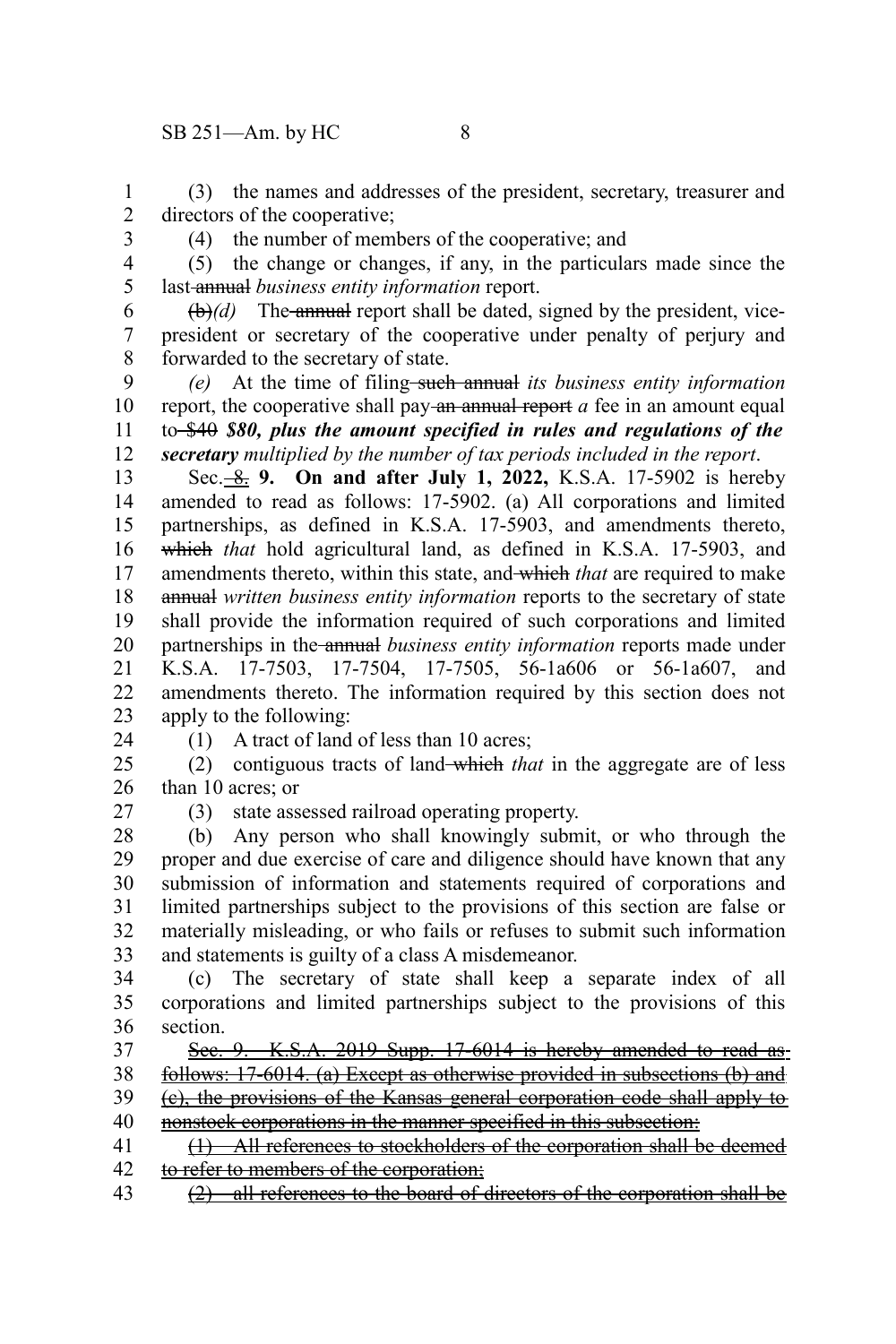| 1              | deemed to refer to the governing body of the corporation;                                                                                                                                                                                                                                                                                                                                                                                               |
|----------------|---------------------------------------------------------------------------------------------------------------------------------------------------------------------------------------------------------------------------------------------------------------------------------------------------------------------------------------------------------------------------------------------------------------------------------------------------------|
| $\overline{2}$ | (3) all references to directors or to members of the board of directors                                                                                                                                                                                                                                                                                                                                                                                 |
| 3              | of the corporation shall be deemed to refer to members of the governing                                                                                                                                                                                                                                                                                                                                                                                 |
| 4              | body of the corporation; and                                                                                                                                                                                                                                                                                                                                                                                                                            |
| 5              | (4) all references to stock, capital stock, or shares thereof of a-                                                                                                                                                                                                                                                                                                                                                                                     |
| 6              | corporation authorized to issue capital stock shall be deemed to refer to                                                                                                                                                                                                                                                                                                                                                                               |
| 7              | memberships of a nonprofit nonstock corporation and to membership-                                                                                                                                                                                                                                                                                                                                                                                      |
| 8              | interests of any other nonstock corporation.                                                                                                                                                                                                                                                                                                                                                                                                            |
| 9              | (b) Subsection (a) shall not apply to:                                                                                                                                                                                                                                                                                                                                                                                                                  |
| 10             | $\frac{(1) \quad K.S.A. \quad 17-6002(a)(4), \quad (b)(1) \quad \text{and} \quad (b)(2), \quad 17-6009(a), \quad 17-6301, \quad 17-6009(a), \quad (c)(1) \quad \text{and} \quad (d)(2) \quad \text{and} \quad (e)(2) \quad \text{and} \quad (f)(2) \quad \text{and} \quad (g)(2) \quad \text{and} \quad (h)(2) \quad \text{and} \quad (i)(2) \quad \text{and} \quad (j)(2) \quad \text{and} \quad (k)(2) \quad \text{and} \quad (l)(2) \quad \text{and$ |
| 11             | $6404, 17-6505, 17-6518, 17-6520(b), 17-6601, 17-6602, 17-6703, 17-$                                                                                                                                                                                                                                                                                                                                                                                    |
| 12             | 6705, 17-6706, 17-6707, 17-6708, 17-6801, 17-6805, 17-6805a, 17-7001,                                                                                                                                                                                                                                                                                                                                                                                   |
| 13             | $\frac{17-7002}{17-7503(a)(4)}$ and $(b)(4)(c)(4)$ and $(d)(4)$ , 17-7504, 17-7505(a)                                                                                                                                                                                                                                                                                                                                                                   |
| 14             | (4) and (b)(4) $(c)/(4)$ and (d)(4) and 17-7514(c) and K.S.A. 2019 Supp. 17-                                                                                                                                                                                                                                                                                                                                                                            |
| 15             | 6014, and amendments thereto, which that apply to nonstock corporations                                                                                                                                                                                                                                                                                                                                                                                 |
| 16             | by their terms:                                                                                                                                                                                                                                                                                                                                                                                                                                         |
| 17             | (2) K.S.A. 17-6002(e), the last sentence of 17-6009(b), 17-6401, 17-                                                                                                                                                                                                                                                                                                                                                                                    |
| 18             | $6402, 17-6403, 17-6405, 17-6406, 17-6407(d), 17-6408, 17-6411, 17-$                                                                                                                                                                                                                                                                                                                                                                                    |
| 19             | 6412, 17-6413, 17-6414, 17-6415, 17-6416, 17-6417, 17-6418, 17-6501,                                                                                                                                                                                                                                                                                                                                                                                    |
| 20             | 17-6502, 17-6503, 17-6504, 17-6506, 17-6509, 17-6512, 17-6521, 17-                                                                                                                                                                                                                                                                                                                                                                                      |
| 21             | 6603, 17-6604, 17-6701, 17-6702, 17-6803 and 17-6804 and K.S.A. 2019                                                                                                                                                                                                                                                                                                                                                                                    |
| 22             | Supp. 17-6427, 17-6428, 17-6429 and 17-72a04, and amendments thereto;                                                                                                                                                                                                                                                                                                                                                                                   |
| 23             | and                                                                                                                                                                                                                                                                                                                                                                                                                                                     |
| 24             | (3) article 72 and article 73 of chapter 17 of the Kansas Statutes                                                                                                                                                                                                                                                                                                                                                                                      |
| 25             | Annotated, and amendments thereto.                                                                                                                                                                                                                                                                                                                                                                                                                      |
| 26             | (e) In the case of a nonprofit nonstock corporation, subsection (a)                                                                                                                                                                                                                                                                                                                                                                                     |
| 27             | shall not apply to:                                                                                                                                                                                                                                                                                                                                                                                                                                     |
| 28             | (1) The sections and articles listed in subsection (b);                                                                                                                                                                                                                                                                                                                                                                                                 |
| 29             | $\frac{(2) \quad K.S.A. 17-6002(b)(3), 17-6304(a)(2), 17-6507, 17-6508, 17-6712, 17-6902(b)(3), 17-6304(c)(3), 17-6508, 17-6712)}{2}$                                                                                                                                                                                                                                                                                                                   |
| 30             | 17-7503, 17-7505, 17-7509, 17-7511 and 17-7514 and K.S.A. 2019 Supp.                                                                                                                                                                                                                                                                                                                                                                                    |
| 31             | $17-6011(a)(2)$ and $(a)(3)$ , and amendments thereto; and                                                                                                                                                                                                                                                                                                                                                                                              |
| 32             | (3) article 64 of chapter 17 of the Kansas Statutes Annotated, and                                                                                                                                                                                                                                                                                                                                                                                      |
| 33             | amendments thereto, and K.S.A. 2019 Supp. 17-72a01 through 17-72a09,                                                                                                                                                                                                                                                                                                                                                                                    |
| 34             | and amendments thereto.                                                                                                                                                                                                                                                                                                                                                                                                                                 |
| 35             | (d) For purposes of the Kansas general corporation code:                                                                                                                                                                                                                                                                                                                                                                                                |
| 36             | (1) A "charitable nonstock corporation" is any nonprofit nonstock                                                                                                                                                                                                                                                                                                                                                                                       |
| 37             | corporation that is exempt from taxation under $§$ 501(e)(3) of the federal                                                                                                                                                                                                                                                                                                                                                                             |
| 38             | internal revenue code of 1986, 26 U.S.C. § 501(e)(3);                                                                                                                                                                                                                                                                                                                                                                                                   |
| 39             | (2) a "membership interest" is, unless otherwise provided in a-                                                                                                                                                                                                                                                                                                                                                                                         |
| 40             | nonstock corporation's articles of incorporation, a member's share of the                                                                                                                                                                                                                                                                                                                                                                               |
| 41             | profits and losses of a nonstock corporation, or a member's right to receive                                                                                                                                                                                                                                                                                                                                                                            |
| 42             | distributions of the nonstock corporation's assets, or both;                                                                                                                                                                                                                                                                                                                                                                                            |
| 43             | (3) a "nonprofit nonstock corporation" is a nonstock corporation that                                                                                                                                                                                                                                                                                                                                                                                   |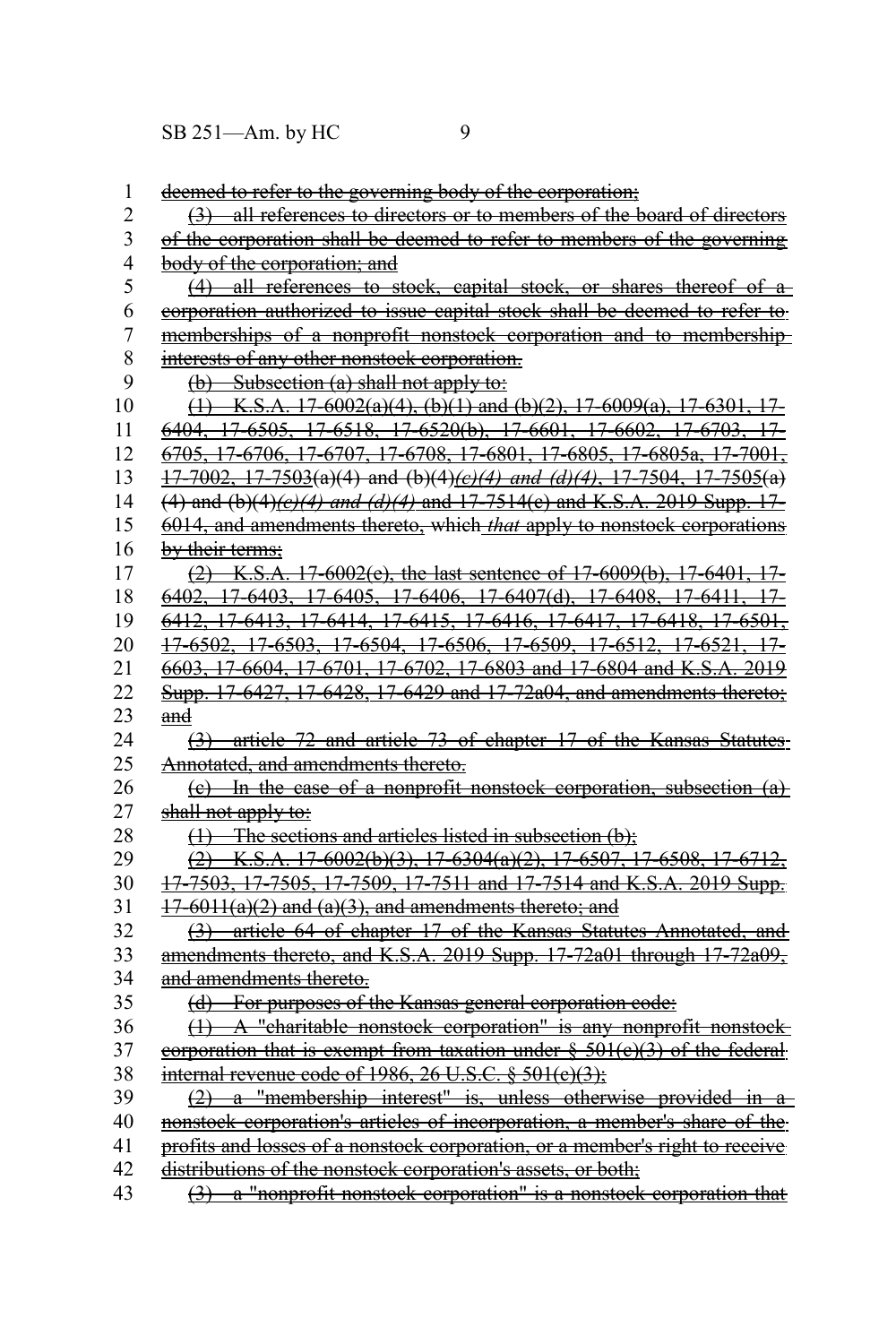does not have membership interests; and 1

(4) a "nonstock corporation" is any corporation organized under the Kansas general corporation code that is not authorized to issue capital stock. 2 3 4

**Sec. 10. K.S.A. 2019 Supp. 17-6014 is hereby amended to read as follows: 17-6014. (a) Except as otherwise provided in subsections (b) and (c), the provisions of the Kansas general corporation code shall apply to nonstock corporations in the manner specified in this subsection:** 5 6 7 8 9

**(1) All references to stockholders of the corporation shall be deemed to refer to members of the corporation;** 10 11

**(2) all references to the board of directors of the corporation shall be deemed to refer to the governing body of the corporation;** 12 13

**(3) all references to directors or to members of the board of directors of the corporation shall be deemed to refer to members of the governing body of the corporation; and** 14 15 16

**(4) all references to stock, capital stock, or shares thereof of a corporation authorized to issue capital stock shall be deemed to refer to memberships of a nonprofit nonstock corporation and to membership interests of any other nonstock corporation.** 17 18 19 20

21

40

**(b) Subsection (a) shall not apply to:**

**(1) K.S.A. 17-6002(a)(4), (b)(1) and (b)(2), 17-6009(a), 17-6301, 17-6404, 17-6505, 17-6518, 17-6520(b), 17-6601, 17-6602, 17-6703, 17- 6705, 17-6706, 17-6707, 17-6708, 17-6801, 17-6805, 17-6805a, 17-7001, 17-7002, 17-7503(a)(4) and (b)(4), 17-7504, 17-7505(a)(4) and (b)(4) and 17-7514(c)***, and amendments thereto,* and K.S.A. 2019 Supp. 17- 6014, and amendments thereto, which *that* apply to nonstock corporations by their terms; 22 23 24 25 26 27 28

**(2) K.S.A. 17-6002(e), the last sentence of 17-6009(b), 17-6401, 17- 6402, 17-6403, 17-6405, 17-6406, 17-6407(d), 17-6408, 17-6411, 17- 6412, 17-6413, 17-6414, 17-6415, 17-6416, 17-6417, 17-6418, 17-6501, 17-6502, 17-6503, 17-6504, 17-6506, 17-6509, 17-6512, 17-6521, 17- 6603, 17-6604, 17-6701, 17-6702, 17-6803 and 17-6804***, and amendments thereto,* **and K.S.A. 2019 Supp. 17-6427, 17-6428, 17-6429 and 17-72a04, and amendments thereto; and** 29 30 31 32 33 34 35

**(3) article 72 and article 73 of chapter 17 of the Kansas Statutes Annotated, and amendments thereto.** 36 37

**(c) In the case of a nonprofit nonstock corporation, subsection (a) shall not apply to:** 38 39

**(1) The sections and articles listed in subsection (b);**

**(2) K.S.A. 17-6002(b)(3), 17-6304(a)(2), 17-6507, 17-6508, 17- 6712, 17-7503, 17-7505, 17-7509**, *and* 17-7511 and 17-7514*, and amendments thereto,* and K.S.A. 2019 Supp. 17-6011(a)(2) and (a)(3), and 41 42 43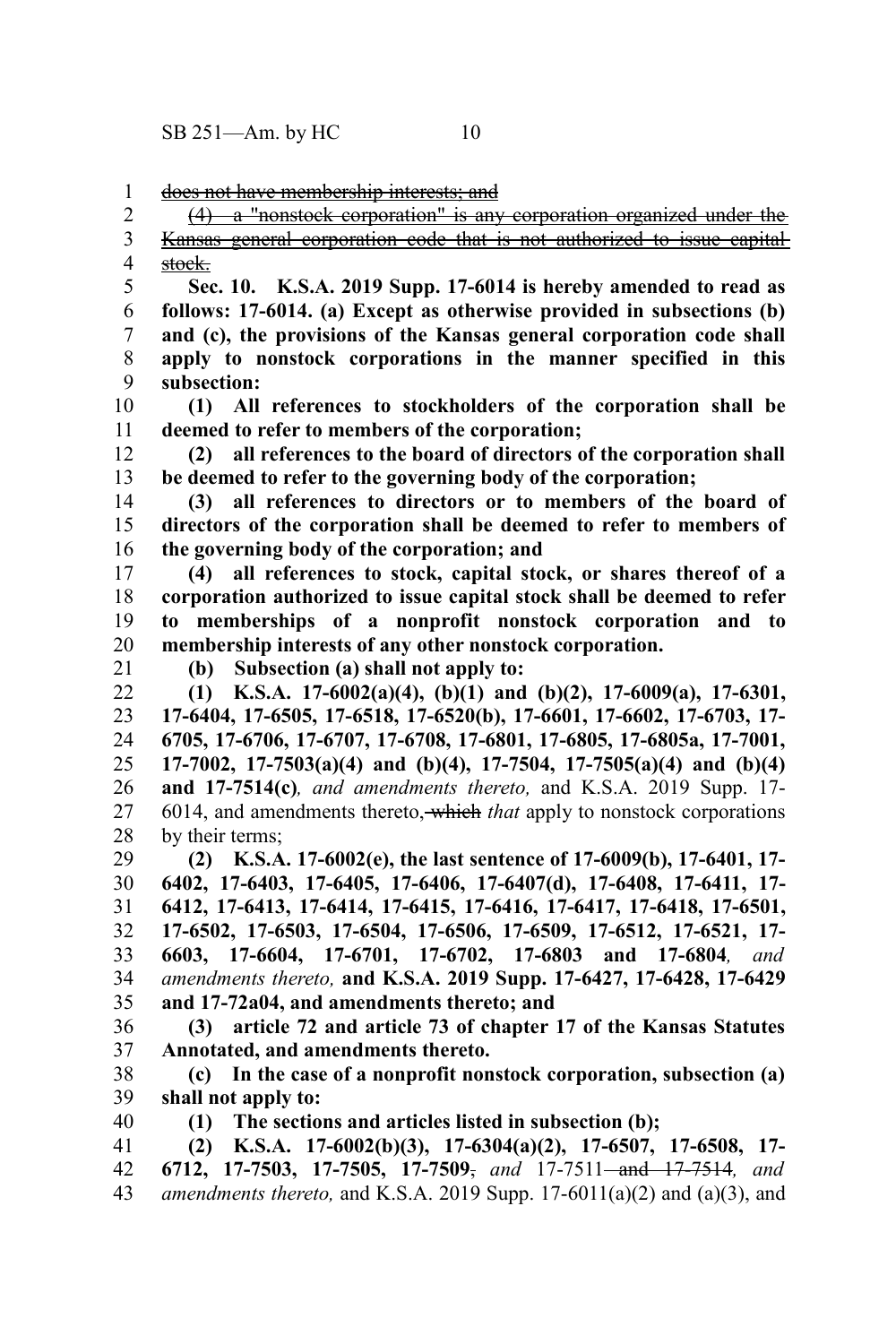amendments thereto; and 1

**(3) article 64 of chapter 17 of the Kansas Statutes Annotated, and amendments thereto, and K.S.A. 2019 Supp. 17-72a01 through 17- 72a09, and amendments thereto.** 2 3 4

5

**(d) For purposes of the Kansas general corporation code:**

**(1) A "charitable nonstock corporation" is any nonprofit** nonstock corporation that is exempt from taxation under  $\S 501(c)(3)$ **of the federal internal revenue code of 1986, 26 U.S.C. § 501(c)(3);** 6 7 8

**(2) a "membership interest" is, unless otherwise provided in a nonstock corporation's articles of incorporation, a member's share of the profits and losses of a nonstock corporation, or a member's right to receive distributions of the nonstock corporation's assets, or both;** 9 10 11 12

**(3) a "nonprofit nonstock corporation" is a nonstock corporation that does not have membership interests; and** 13 14

**(4) a "nonstock corporation" is any corporation organized under the Kansas general corporation code that is not authorized to issue capital stock.** 15 16 17

**Sec. 11. On and after July 1, 2022, K.S.A. 2019 Supp. 17-6014, as amended by section 10 of this act, is hereby amended to read as follows: 17-6014. (a) Except as otherwise provided in subsections (b) and (c), the provisions of the Kansas general corporation code shall apply to nonstock corporations in the manner specified in this subsection:** 18 19 20 21 22 23

**(1) All references to stockholders of the corporation shall be deemed to refer to members of the corporation;** 24 25

**(2) all references to the board of directors of the corporation shall be deemed to refer to the governing body of the corporation;** 26 27

**(3) all references to directors or to members of the board of directors of the corporation shall be deemed to refer to members of the governing body of the corporation; and** 28 29 30

**(4) all references to stock, capital stock, or shares thereof of a corporation authorized to issue capital stock shall be deemed to refer to memberships of a nonprofit nonstock corporation and to membership interests of any other nonstock corporation.** 31 32 33 34

35

**(b) Subsection (a) shall not apply to:**

**(1) K.S.A. 17-6002(a)(4), (b)(1) and (b)(2), 17-6009(a), 17-6301, 17-6404, 17-6505, 17-6518, 17-6520(b), 17-6601, 17-6602, 17-6703, 17- 6705, 17-6706, 17-6707, 17-6708, 17-6801, 17-6805, 17-6805a, 17-7001, 17-7002, 17-7503**(a)(4) and (b)(4)*(c)(4) and (d)(4)*, 17-7504, 17-7505(a)  $(4)$  and  $(b)(4)$ *(c)*(4) and (d)(4) and 17-7514(c), and amendments thereto, and K.S.A. 2019 Supp. 17-6014, and amendments thereto, that apply to nonstock corporations by their terms; 36 37 38 39 40 41 42

**(2) K.S.A. 17-6002(e), the last sentence of 17-6009(b), 17-6401, 17-** 43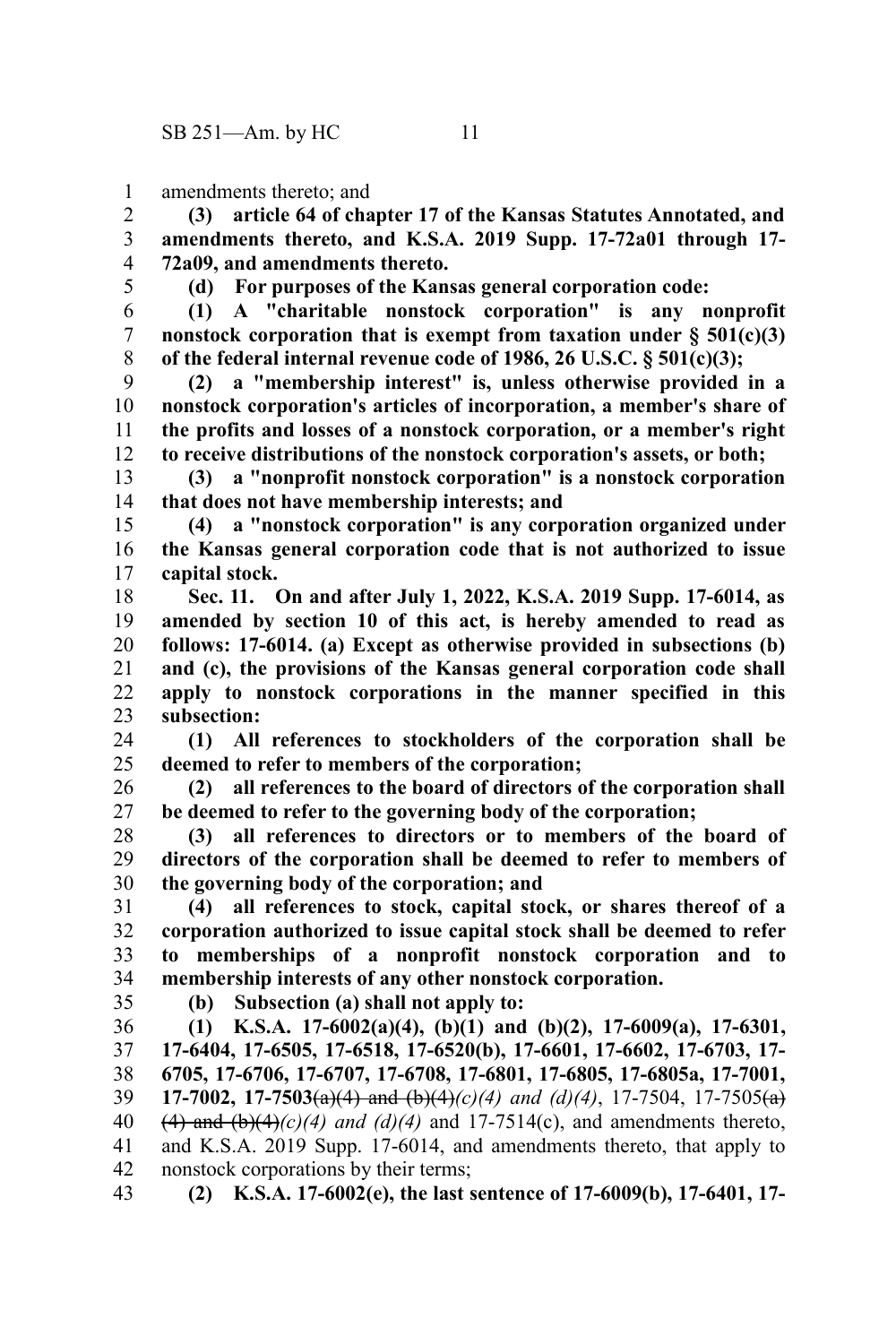**6402, 17-6403, 17-6405, 17-6406, 17-6407(d), 17-6408, 17-6411, 17- 6412, 17-6413, 17-6414, 17-6415, 17-6416, 17-6417, 17-6418, 17-6501, 17-6502, 17-6503, 17-6504, 17-6506, 17-6509, 17-6512, 17-6521, 17- 6603, 17-6604, 17-6701, 17-6702, 17-6803 and 17-6804, and amendments thereto, and K.S.A. 2019 Supp. 17-6427, 17-6428, 17- 6429 and 17-72a04, and amendments thereto; and (3) article 72 and article 73 of chapter 17 of the Kansas Statutes Annotated, and amendments thereto. (c) In the case of a nonprofit nonstock corporation, subsection (a) shall not apply to: (1) The sections and articles listed in subsection (b); (2) K.S.A. 17-6002(b)(3), 17-6304(a)(2), 17-6507, 17-6508, 17- 6712, 17-7503, 17-7505, 17-7509 and 17-7511, and amendments thereto, and K.S.A. 2019 Supp. 17-6011(a)(2) and (a)(3), and amendments thereto; and (3) article 64 of chapter 17 of the Kansas Statutes Annotated, and amendments thereto, and K.S.A. 2019 Supp. 17-72a01 through 17- 72a09, and amendments thereto. (d) For purposes of the Kansas general corporation code: (1) A "charitable nonstock corporation" is any nonprofit nonstock corporation that is exempt from taxation under § 501(c)(3) of the federal internal revenue code of 1986, 26 U.S.C. § 501(c)(3); (2) a "membership interest" is, unless otherwise provided in a nonstock corporation's articles of incorporation, a member's share of the profits and losses of a nonstock corporation, or a member's right to receive distributions of the nonstock corporation's assets, or both; (3) a "nonprofit nonstock corporation" is a nonstock corporation that does not have membership interests; and (4) a "nonstock corporation" is any corporation organized under the Kansas general corporation code that is not authorized to issue capital stock.** Sec. 10. **12.** On and after July 1, 2022, K.S.A. 2019 Supp. 17-7002 is hereby amended to read as follows: 17-7002. (a) As used in this section, the term: "Articles of incorporation" includes the articles of incorporation of a corporation organized under any special act or any law of this state; and (2) "authority to engage in business" includes the registration of any foreign corporation under K.S.A. 2019 Supp. 17-7931, and amendments thereto. (b) Any corporation may, at any time before the expiration of the time limited for its existence and any corporation whose articles of incorporation or authority to engage in business has become forfeited or 1 2 3 4 5 6 7 8 9 10 11 12 13 14 15 16 17 18 19 20 21 22 23 24 25 26 27 28 29 30 31 32 33 34 35 36 37 38 39 40 41 42 43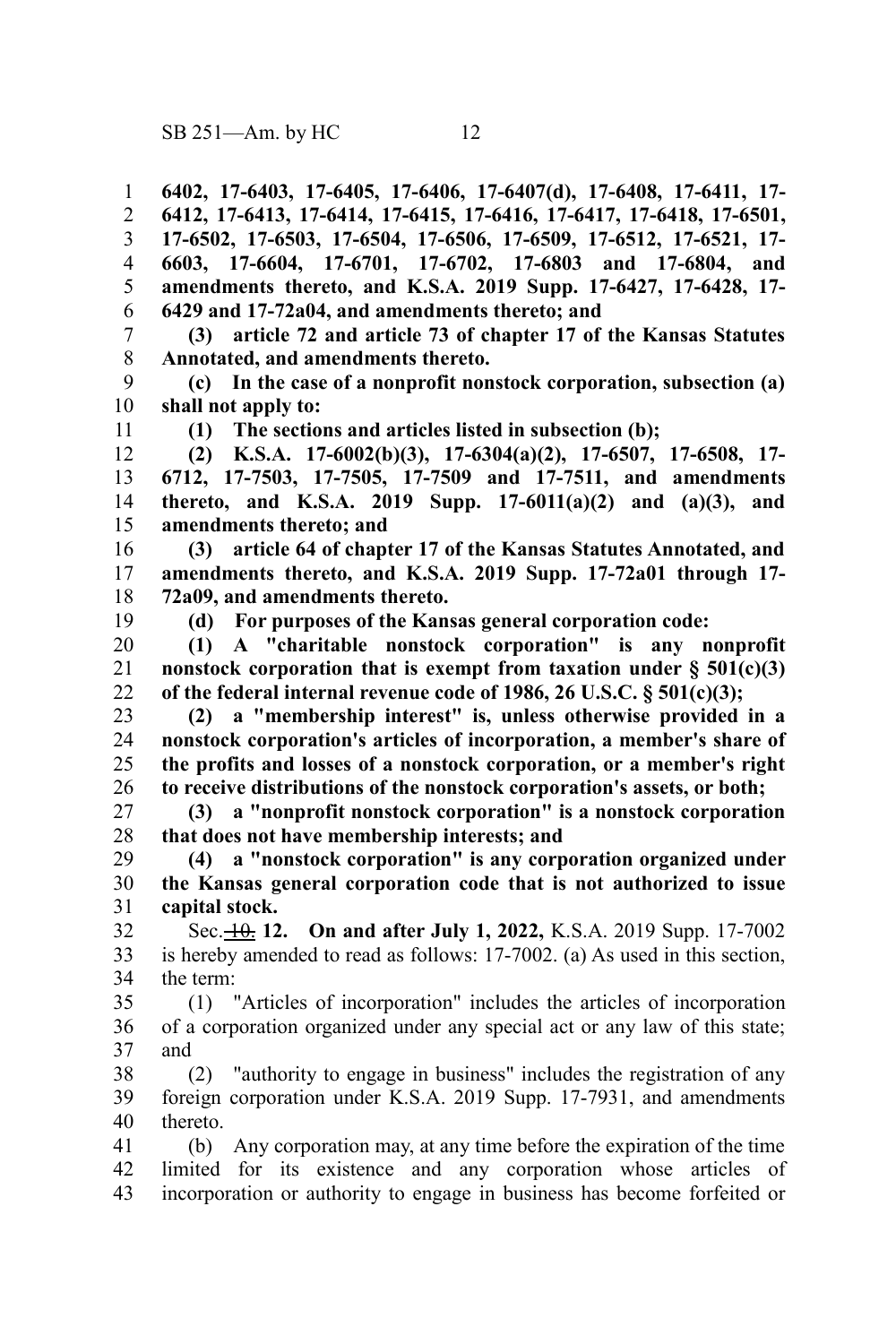void pursuant to this code and any corporation whose articles of incorporation or authority to engage in business has expired by reason of failure to renew it or whose articles of incorporation or authority to engage in business has been renewed, but, through failure to comply strictly with the provisions of this code, the validity of whose renewal has been brought into question, at any time procure an extension, renewal or reinstatement of its articles of incorporation, if a domestic corporation, or its authority to engage in business, if a foreign corporation, together with all the rights, franchises, privileges and immunities and subject to all of its duties, debts and liabilities<del> which</del> that had been secured or imposed by its original articles of incorporation, and all amendments thereto, or by its authority to engage in business, as the case may be, by complying with the requirements of this section. 1 2 3 4 5 6 7 8 9 10 11 12 13

(c) The extension, renewal or reinstatement of the articles of incorporation or authority to engage in business may be procured by executing and filing a certificate in accordance with K.S.A. 2019 Supp. 17-7908 through 17-7910, and amendments thereto. 14 15 16 17

18

(d) The certificate required by subsection (c) shall state:

(1) The name of the corporation, which shall be the existing name of the corporation or the name it bore when its articles of incorporation or authority to engage in business expired, except as provided in subsection (f) and the date of filing of its original articles of incorporation with the secretary of state; 19 20 21 22 23

(2) the address of the corporation's registered office in this state, which shall be stated in accordance with K.S.A. 2019 Supp. 17-7924(c), and amendments thereto, and the name of its resident agent at such address; 24 25 26 27

(3) whether or not the renewal, or reinstatement is to be perpetual and, if not perpetual, the time for which the renewal or reinstatement is to continue and, in case of renewal before the expiration of the time limited for its existence, the date when the renewal is to commence, which shall be prior to the date of the expiration of the old articles of incorporation or authority to engage in business which it is desired to renew; 28 29 30 31 32 33

(4) that the corporation desiring to be renewed or reinstated and so renewing or reinstating its corporate existence was duly organized under the laws of the state of its original incorporation; 34 35 36

(5) the date when the articles of incorporation or the authority to engage in business would expire, if such is the case, or such other facts as may show that the articles of incorporation or the authority to engage in business has become forfeited or void pursuant to this code, or that the validity of any renewal has been brought into question; and 37 38 39 40 41

(6) that the certificate for reinstatement is filed by authority of those who were directors or members of the governing body of the corporation 42 43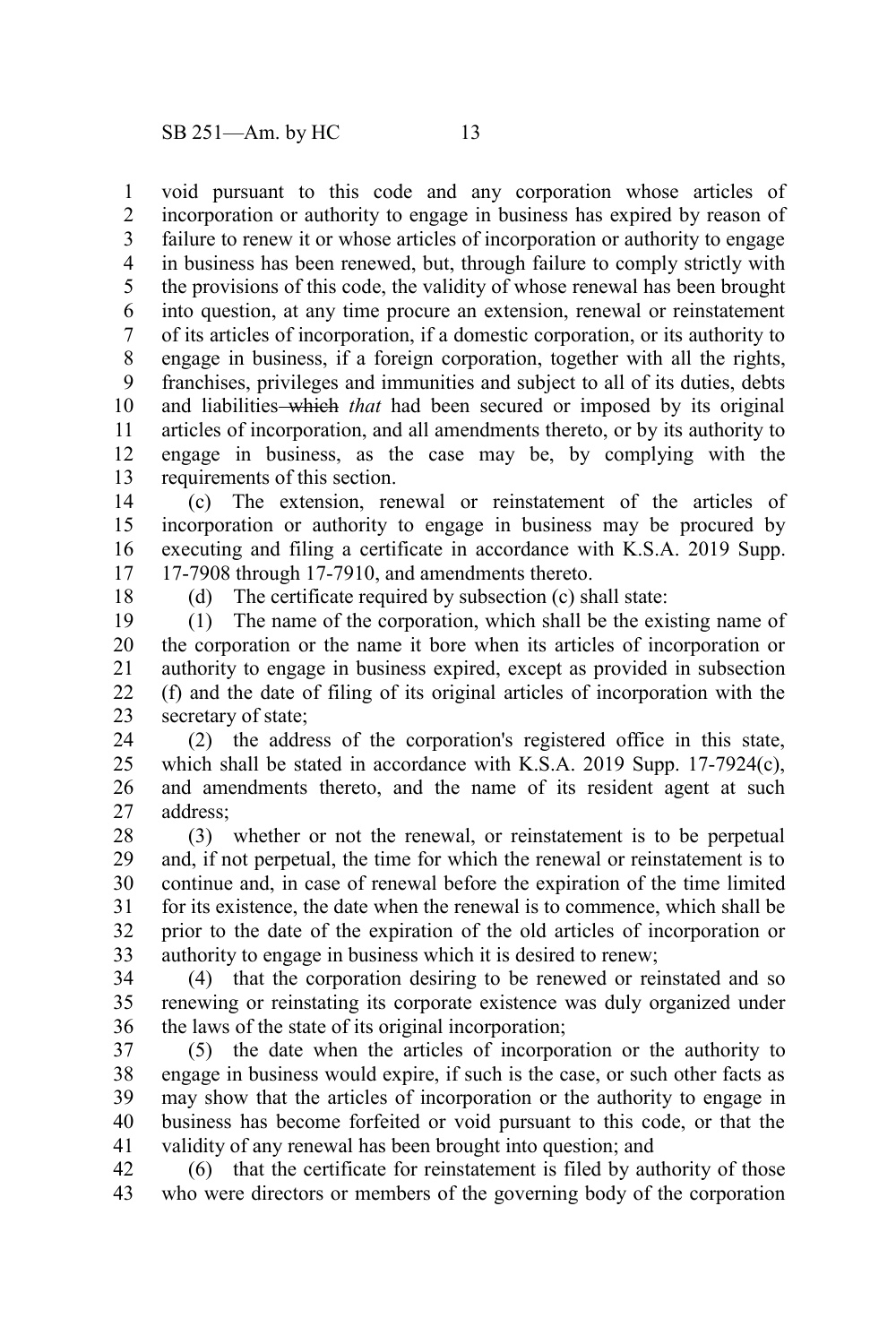at the time its articles of incorporation or the authority to engage in business expired, or who were elected directors or members of the governing body of the corporation as provided in subsection (h). 1 2 3

(e) Upon the filing of the certificate in accordance with K.S.A. 2019 Supp. 17-7908 through 17-7910, and amendments thereto, the corporation shall be renewed or reinstated with the same force and effect as if its articles of incorporation or authority to engage in business had not been forfeited or void pursuant to this code or had not expired by limitation. Such reinstatement shall validate all contracts, acts, matters and things made, done and performed within the scope of its articles of incorporation or authority to engage in business by the corporation, its officers and agents during the time when its articles of incorporation or authority to engage in business was forfeited or void pursuant to this code, or after their expiration by limitation, with the same force and effect and to all intents and purposes as if the articles of incorporation had at all times remained in full force and effect. All real and personal property, rights and credits, which belonged to the corporation at the time its articles of incorporation or authority to engage in business became forfeited or void pursuant to this code, or expired by limitation and which were not disposed of prior to the time of its renewal or reinstatement shall be vested in the corporation after its renewal or reinstatement, as fully and amply as they were held by the corporation at and before the time its articles of incorporation or authority to engage in business became forfeited or void pursuant to this code, or expired by limitation, and the corporation after its renewal or reinstatement shall be as exclusively liable for all contracts, acts, matters and things made, done or performed in its name and on its behalf by its officers and agents prior to its reinstatement, as if its articles of incorporation or authority to engage in business had at all times remained in full force and effect. 4 5 6 7 8 9 10 11 12 13 14 15 16 17 18 19 20 21 22 23 24 25 26 27 28 29

(f) If, since the articles of incorporation became forfeited or void pursuant to this code, or expired by limitation, any other corporation organized under the laws of this state shall have adopted the same name as the corporation sought to be renewed or reinstated or shall have adopted a name so nearly similar thereto as not to distinguish it from the corporation to be renewed or reinstated, or any foreign corporation registered in accordance with K.S.A. 2019 Supp. 17-7931, and amendments thereto, shall have adopted the same name as the corporation sought to be renewed or reinstated, or shall have adopted a name so nearly similar thereto as not to distinguish it from the corporation to be renewed or reinstated, then in such case the corporation to be renewed or reinstated shall not be renewed under the same name which it bore when its articles of incorporation became forfeited or void pursuant to this code or expired, but shall adopt or be renewed under some other name; and in such case the certificate to 30 31 32 33 34 35 36 37 38 39 40 41 42 43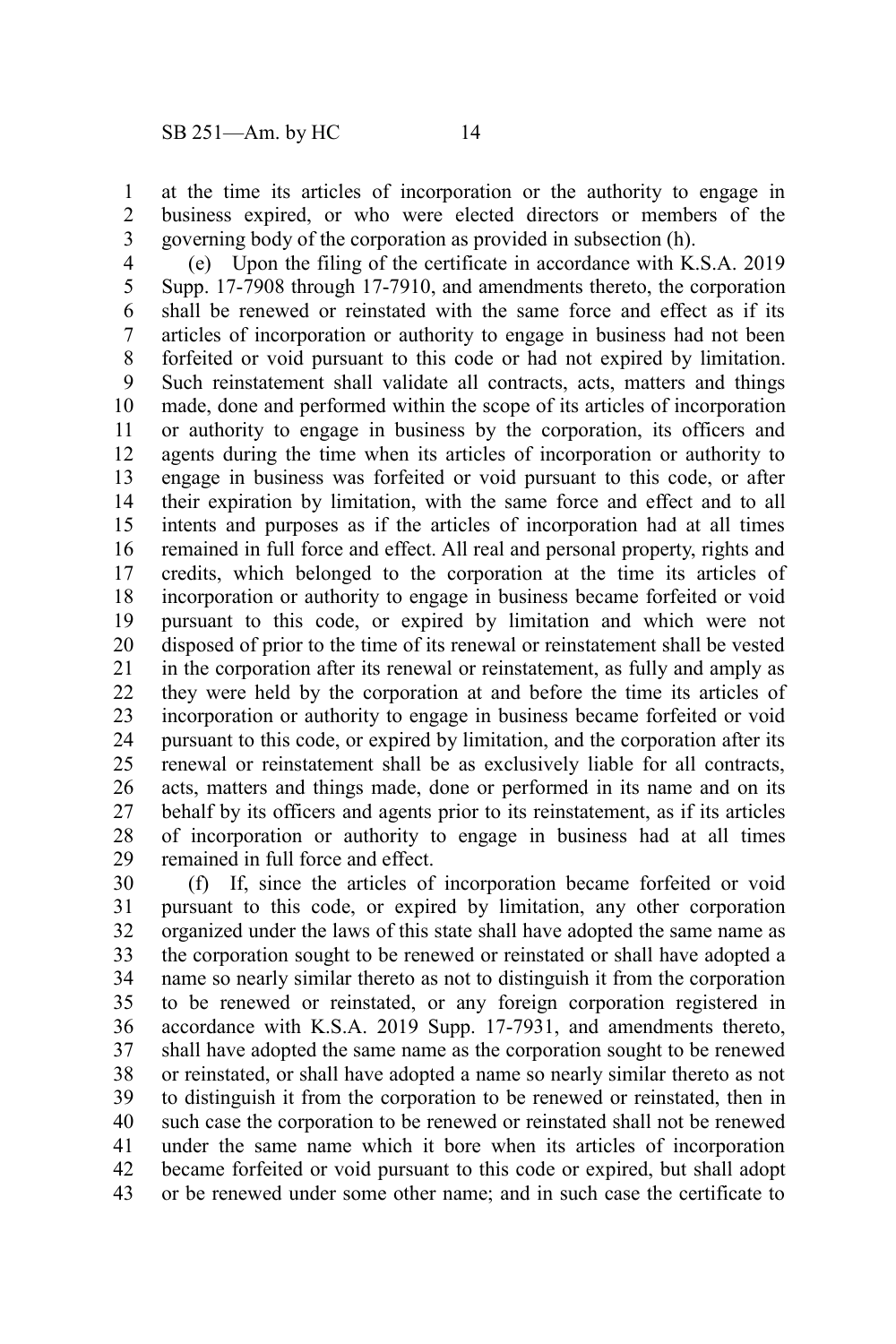be filed under the provisions of this section shall set forth the name borne by the corporation at the time its articles of incorporation became forfeited or void pursuant to this code, or expired and the new name under which the corporation is to be renewed or reinstated. 1 2 3 4

(g) Any corporation that renews or reinstates its articles of incorporation or authority to engage in business under this code shall file all annual *business entity information* reports *for up to the five most recent reporting periods* and pay to the secretary of state an amount equal to all fees and any penalties thereon due. Nonprofit corporations shall file only the annual *business entity information* reports for the three most recent reporting periods *period*, but shall and pay *to the secretary of state an amount equal to* all fees due. 5 6 7 8 9 10 11 12

(h) If a sufficient number of the last acting officers of any corporation desiring to renew or reinstate its articles of incorporation are not available by reason of death, unknown address or refusal or neglect to act, the directors of the corporation or those remaining on the board, even if only one, may elect successors to such officers. In any case where there shall be no directors of the corporation available for the purposes aforesaid, the stockholders may elect a full board of directors, as provided by the bylaws of the corporation, and the board shall then elect such officers as are provided by law, by the articles of incorporation or by the bylaws to carry on the business and affairs of the corporation. A special meeting of the stockholders for the purposes of electing directors may be called by any officer, director or stockholder upon notice given in accordance with K.S.A. 17-6512, and amendments thereto. 13 14 15 16 17 18 19 20 21 22 23 24 25

(i) After a reinstatement of the articles of incorporation of the corporation shall have been effected, the provisions of K.S.A. 17-6501(c), and amendments thereto, shall govern and the period of time the articles of incorporation of the corporation was forfeited pursuant to this code, or after its expiration by limitation, shall be included within the calculation of the 30-day and 13-month periods to which K.S.A. 17-6501(c), and amendments thereto, refers. A special meeting of stockholders held in accordance with subsection (h) shall be deemed an annual meeting of the stockholders for purposes of K.S.A. 17-6501(c), and amendments thereto. 26 27 28 29 30 31 32 33 34

(j) Whenever it shall be desired to renew or reinstate the articles of incorporation or authority to engage in business of any nonstock corporation, the governing body shall perform all the acts necessary for the renewal or reinstatement of the articles of incorporation of the corporation or its authority to engage in business which are performed by the board of directors in the case of a corporation having capital stock, and the members of any nonstock corporation who are entitled to vote for the election of members of its governing body and any other members entitled to vote for dissolution under the articles of incorporation or bylaws of such 35 36 37 38 39 40 41 42 43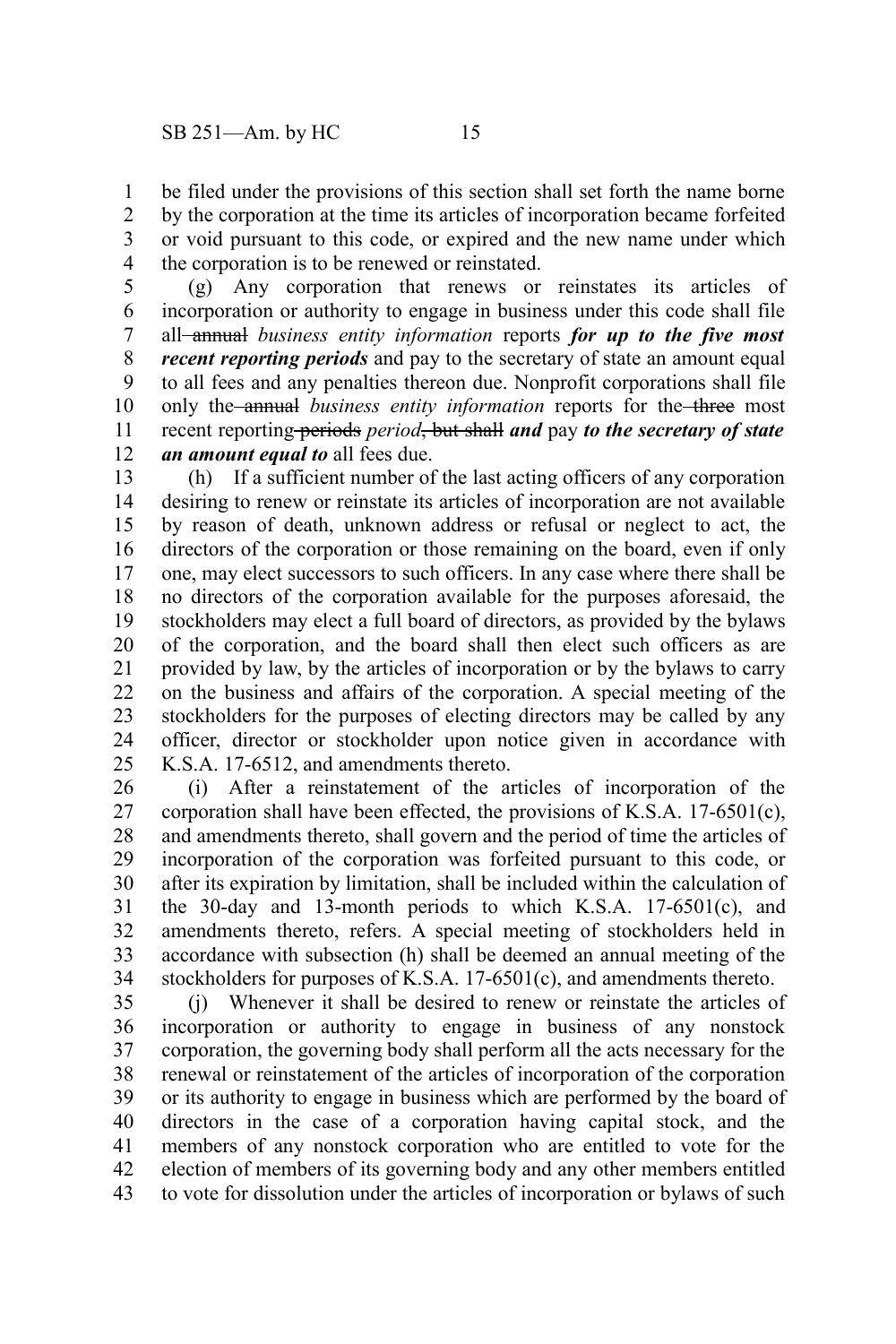corporation, shall perform all the acts necessary for the renewal or reinstatement of the articles of incorporation of the corporation or its authority to engage in business which are performed by the stockholders in the case of a corporation having capital stock. In all other respects, the procedure for the renewal or reinstatement of the articles of incorporation or authority to engage in business of a nonstock corporation shall conform, as nearly as may be applicable, to the procedure prescribed in this section for the renewal or revival of the articles of incorporation of a corporation having capital stock, except that subsection (i) shall not apply to nonstock corporations. 1 2 3 4 5 6 7 8 9 10

Sec. 11. **13.** On and after July 1, 2022, K.S.A. 2019 Supp. 17-7503 is hereby amended to read as follows: 17-7503. (a) Every domestic corporation organized for profit shall make an annual *a written business entity information* report<del> in writing</del> to the secretary of state, stating the prescribed information concerning the corporation at the close of business on the last day of its tax period next preceding the date of filing, but if a corporation's tax period is other than the calendar year, it shall give notice thereof to the secretary of state prior to December 31 of the year it commences such tax period. 11 12 13 14 15 16 17 18 19

*(b)* The reports *report* shall be made on forms prescribed by the secretary of state. The report *and* shall be filed *annually biennially, as determined by the year that the domestic corporation filed its formation documents. A domestic corporation that filed formation documents in an even-numbered year shall file a report in each even-numbered year. A domestic corporation that filed formation documents in an oddnumbered year shall file a report in each odd-numbered year. The report shall be filed after the close of the corporation's tax period but not later than* at the time prescribed by law for filing the corporation's annual Kansas income tax return*, unless the corporation has provided notice to the secretary of state that such corporation intends to file business entity information reports biennially or triennially, in which case, such reports shall be filed on the same date prescribed by law for filing the corporation's annual Kansas income tax return in the year the report is due according to the notice. A change in the time for filing reports under this section shall become effective on the first day of the tax period immediately following receipt of the notice of such change by the secretary of state*. *(c)* The report shall contain the following information: (1) The name of the corporation; 20 21 22 23 24 25 26 27 28 29 30 31 32 33 34 35 36 37 38 39

(2) the location of the principal office;

40

- (3) the names and addresses of the president, secretary, treasurer or equivalent of such officers and members of the board of directors; 41 42
- (4) the number of shares of capital stock issued; 43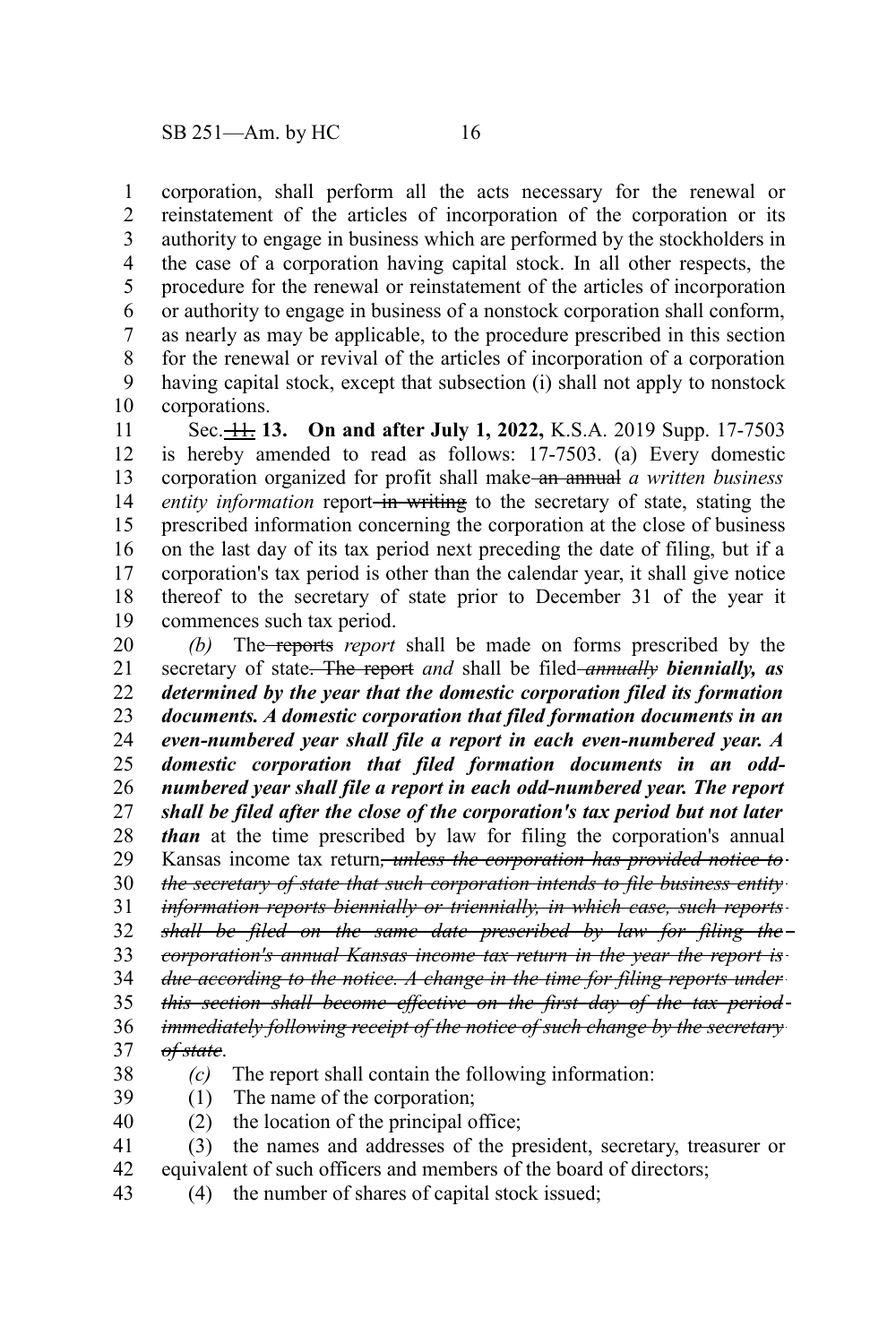(5) the nature and kind of business in which the corporation is engaged; and 1 2

(6) if the corporation is a parent corporation holding more than 50% equity ownership in any other business entity registered with the secretary of state, the name and identification number of any such subsidiary business entity. 3 4 5 6

(b)*(d)* Every corporation subject to the provisions of this section which *that* holds agricultural land, as defined in K.S.A. 17-5903, and amendments thereto, within this state shall show the following additional information on the report: 7 8 9 10

(1) The acreage and location listed by section, range, township and county of each lot, tract or parcel of agricultural land in this state owned or leased by or to the corporation; 11 12 13

(2) the purposes for which such agricultural land is owned or leased and, if leased, to whom such agricultural land is leased; 14 15

(3) the value of the nonagricultural assets and the agricultural assets, stated separately, owned and controlled by the corporation both within and without the state of Kansas and where situated; 16 17 18

19

(4) the total number of stockholders of the corporation;

(5) the number of acres owned or operated by the corporation, the number of acres leased by the corporation and the number of acres leased to the corporation; 20 21 22

(6) the number of acres of agricultural land, held and reported in each category under paragraph (5), stated separately, being irrigated; and 23 24

(7) whether any of the agricultural land held and reported under this subsection was acquired after July 1, 1981. 25 26

 $\left(\frac{e}{e}\right)(e)$  The report shall be executed in accordance with the provisions of K.S.A. 2019 Supp. 17-7908 through 17-7910, and amendments thereto. *The official title or position of the individual signing the report shall be designated.* The fact that an individual's name is signed on such report shall be prima facie evidence that such individual is authorized to sign the report on behalf of the corporation; however, the official title or position of the individual signing the report shall be designated. This report shall be subscribed by the person as true, under penalty of perjury. 27 28 29 30 31 32 33 34

*(f)* At the time of filing such annual *its business entity information* report it shall be the duty of each domestic corporation organized for profit to pay to the secretary of state an annual report *a* fee in an amount equal to \$40 *\$80, plus the amount specified in rules and regulations of the secretary multiplied by the number of tax periods included in the report*. 35 36 37 38 39

Sec. 12. **14. On and after July 1, 2022,** K.S.A. 2019 Supp. 17-7504 is hereby amended to read as follows: 17-7504. (a) Every corporation organized not for profit shall make an annual *a written business entity information* report<del> in writing</del> to the secretary of state, stating the 40 41 42 43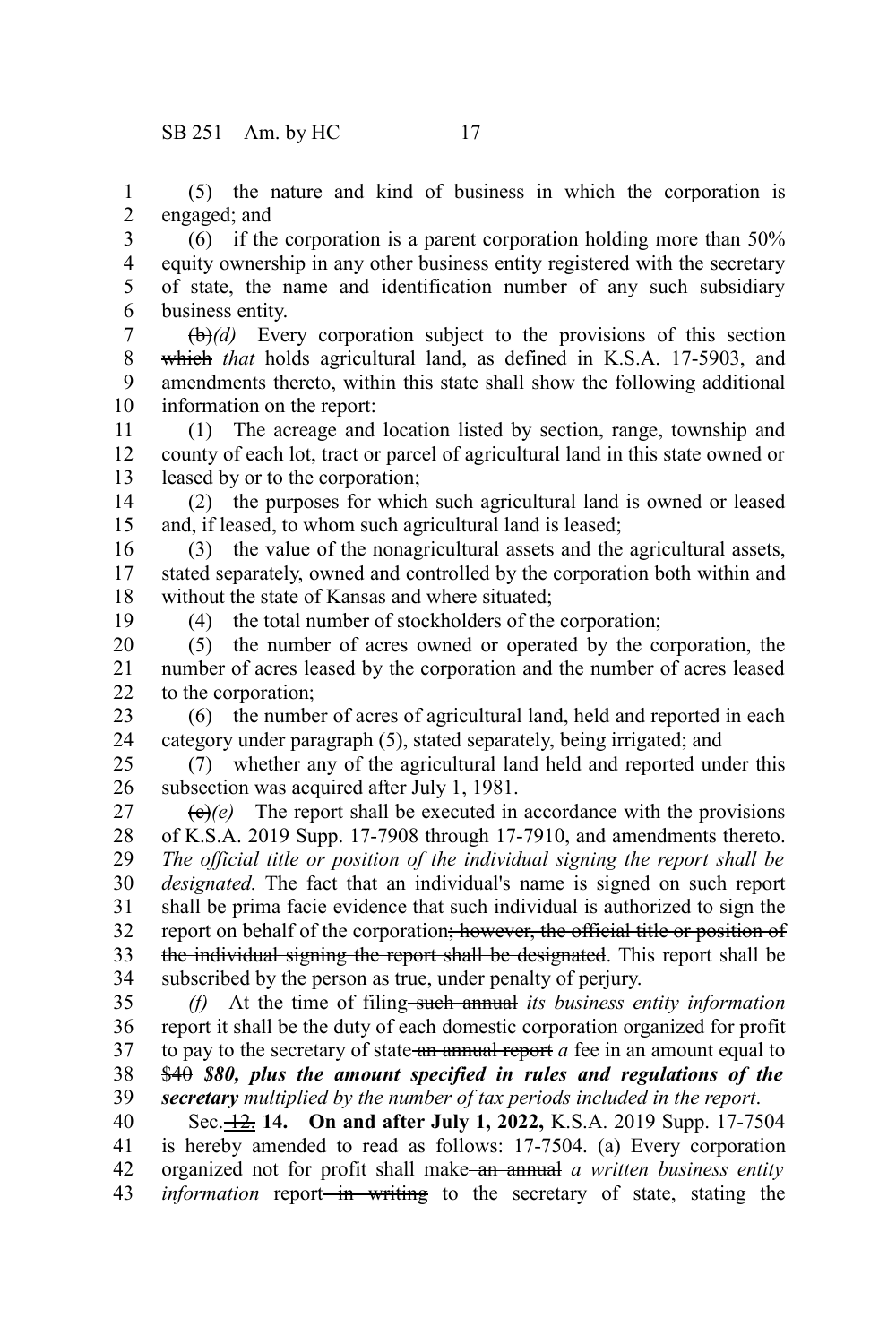prescribed information concerning the corporation at the close of business on the last day of its tax period next preceding the date of filing, but if a corporation's tax period is other than the calendar year, it shall give notice thereof to the secretary of state prior to December 31 of the year it commences such tax period. 1 2 3 4 5

*(b)* The reports *report* shall be made on forms prescribed by the secretary of state. The report *and* shall be filed *annually biennially, as determined by the year that the corporation organized not for profit filed its formation documents. A corporation organized not for profit that filed formation documents in an even-numbered year shall file a report in each even-numbered year. A corporation organized not for profit that filed formation documents in an odd-numbered year shall file a report in each odd-numbered year. The report shall be filed after the close of the corporation's tax period but not later than* on the 15<sup>th</sup> day of the sixth month following the close of the taxable year*, unless the corporation has provided notice to the secretary of state that such corporation intends to file business entity information reports biennially or triennially, in which case, such reports shall be filed on or before the 15th day of the sixth month of the year the report is due according to the notice. A change in the time for filing reports under this section shall become effective on the first day of the tax period immediately following receipt of the notice of such* 6 7 8 9 10 11 12 13 14 15 16 17 18 19 20 21

*change by the secretary of state*. 22

23

*(c)* The report shall contain the following information: (1) The name of the corporation;

24 25

(2) the location of the principal office;

(3) the names and addresses of the president, secretary and treasurer or equivalent of such officers, and the members of the governing body; 26 27

(4) the number of memberships or the number of shares of capital stock issued; and 28 29

(5) if the corporation is a parent corporation holding more than 50% equity ownership in any other business entity registered with the secretary of state, the name and identification number of any such subsidiary business entity. 30 31 32 33

(b)*(d)* Every corporation subject to the provisions of this section which *that* holds agricultural land, as defined in K.S.A. 17-5903, and amendments thereto, within this state shall show the following additional information on the report: 34 35 36 37

(1) The acreage and location listed by section, range, township and county of each lot, tract or parcel of agricultural land in this state owned or leased by or to the corporation; 38 39 40

(2) the purposes for which such agricultural land is owned or leased and, if leased, to whom such agricultural land is leased; 41 42

(3) the value of the nonagricultural assets and the agricultural assets, 43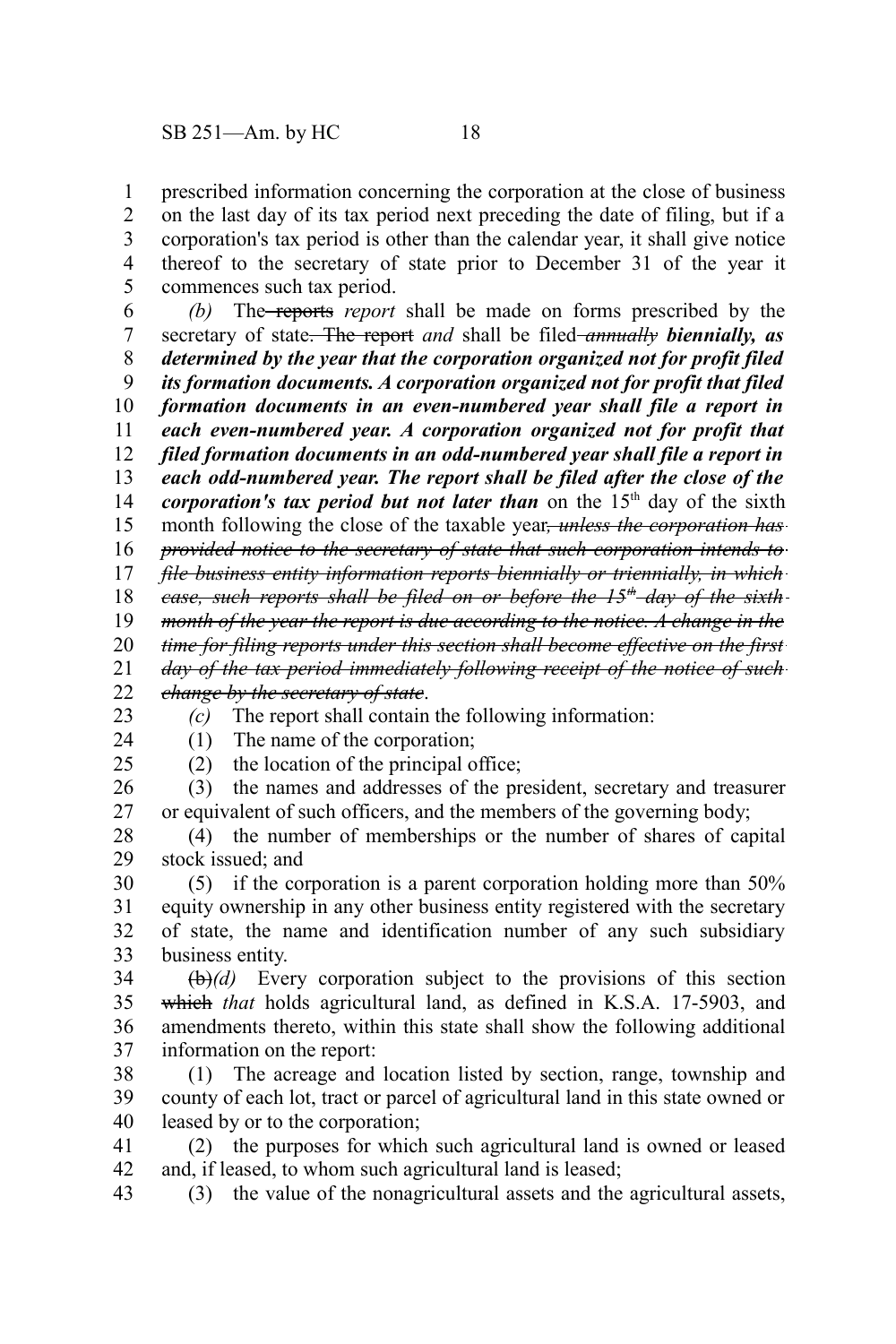stated separately, owned and controlled by the corporation both within and without the state of Kansas and where situated; 1 2

3

(4) the total number of stockholders or members of the corporation;

(5) the number of acres owned or operated by the corporation, the number of acres leased by the corporation and the number of acres leased to the corporation; 4 5 6

(6) the number of acres of agricultural land, held and reported in each category under paragraph (5), stated separately, being irrigated; and 7 8

(7) whether any of the agricultural land held and reported under this subsection was acquired after July 1, 1981. 9 10

 $\langle e \rangle$ (e) The report shall be executed in accordance with the provisions of K.S.A. 2019 Supp. 17-7908 through 17-7910, and amendments thereto. *The official title or position of the individual signing the report shall be designated.* The fact that an individual's name is signed on such report shall be prima facie evidence that such individual is authorized to sign the report on behalf of the corporation; however, the official title or position of the individual signing the report shall be designated. This report shall be subscribed by the person as true, under penalty of perjury. 11 12 13 14 15 16 17 18

(d)*(f)* At the time of filing such *its business entity information* report, each nonprofit corporation shall pay-an annual report *a* fee in an amount equal to \$40 *\$80, plus the amount specified in rules and regulations of the secretary* for all tax years commencing after December 31, 2003 *multiplied by the number of tax periods included in the report*. 19 20 21 22 23

Sec. 13. **15. On and after July 1, 2022,** K.S.A. 2019 Supp. 17-7505 is hereby amended to read as follows: 17-7505. (a) Every foreign corporation organized for profit, or organized under the cooperative type statutes of the state, territory or foreign country of incorporation, now or hereafter doing business in this state, and owning or using a part or all of its capital in this state, and subject to compliance with the laws relating to the admission of foreign corporations to do business in Kansas, shall make an annual *a written business entity information* report-in writing to the secretary of state, stating the prescribed information concerning the corporation at the close of business on the last day of its tax period next preceding the date of filing, but if a corporation operates on a fiscal year other than the calendar year it shall give written notice thereof to the secretary of state prior to December 31 of the year commencing such fiscal year. 24 25 26 27 28 29 30 31 32 33 34 35 36 37

*(b)* The report shall be made on a form prescribed by the secretary of state. The report *and* shall be filed *annually biennially, as determined by the year that the foreign corporation filed its foreign corporation application in Kansas. A foreign corporation that filed an application in an even-numbered year shall file a report in each even-numbered year. A foreign corporation that filed an application in an odd-numbered year* 38 39 40 41 42 43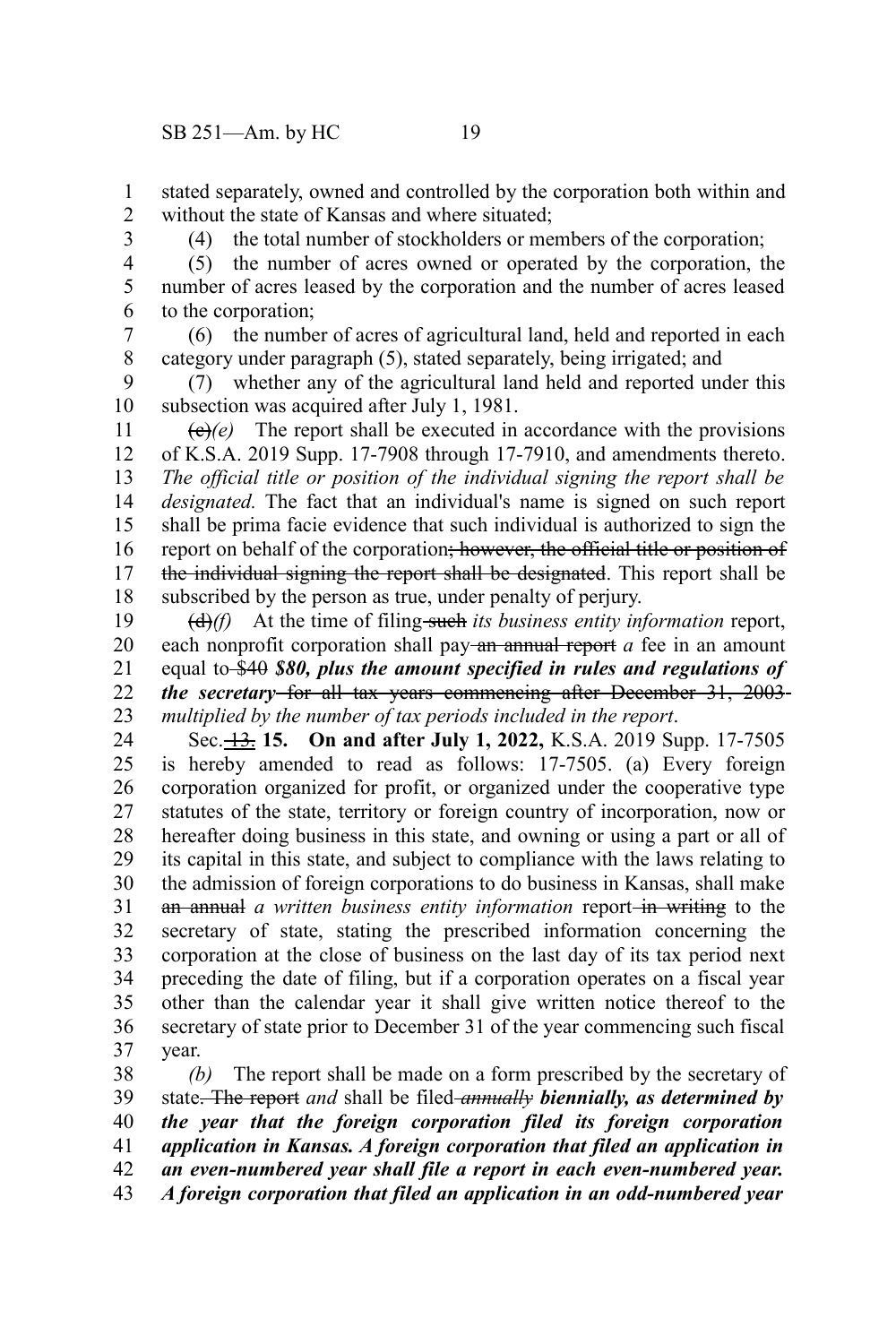*shall file a report in each odd-numbered year. The report shall be filed* 1

*after the close of the corporation's tax period but not later than* at the 2

time prescribed by law for filing the corporation's annual Kansas income tax return*, unless the corporation has provided notice to the secretary of* 3 4

*state that such corporation intends to file business entity information* 5

*reports biennially or triennially, in which case, such reports shall be filed* 6

*on the same date prescribed by law for filing the corporation's annual* 7

*Kansas income tax return in the year the report is due according to the* 8

*notice. A change in the time for filing reports under this section shall* 9

*become effective on the first day of the tax period immediately following receipt of the notice of such change by the secretary of state*. 10 11

12

*(c)* The report shall contain the following facts *information*:

(1) The name of the corporation and under the laws of what state or country it is incorporated; 13 14

15

(2) the location of its principal office;

(3) the names and addresses of the president, secretary, treasurer, or equivalent of such officers, and members of the board of directors; 16 17 18

(4) the number of shares of capital stock issued;

(5) the nature and kind of business in which the company is engaged; and 19 20

(6) if the corporation is a parent corporation holding more than 50% equity ownership in any other business entity registered with the secretary of state, the name and identification number of any such subsidiary business entity. 21 22 23 24

(b)*(d)* Every corporation subject to the provisions of this section which *that* holds agricultural land, as defined in K.S.A. 17-5903, and amendments thereto, within this state shall show the following additional information on the report: 25 26 27 28

(1) The acreage and location listed by section, range, township and county of each lot, tract or parcel of agricultural land in this state owned or leased by or to the corporation; 29 30 31

(2) the purposes for which such agricultural land is owned or leased and, if leased, to whom such agricultural land is leased; 32 33

(3) the value of the nonagricultural assets and the agricultural assets, stated separately, owned and controlled by the corporation both within and without the state of Kansas and where situated; 34 35 36

37

(4) the total number of stockholders of the corporation;

(5) the number of acres owned or operated by the corporation, the number of acres leased by the corporation and the number of acres leased to the corporation; 38 39 40

(6) the number of acres of agricultural land, held and reported in each category under paragraph (5), stated separately, being irrigated; and 41 42

(7) whether any of the agricultural land held and reported under this 43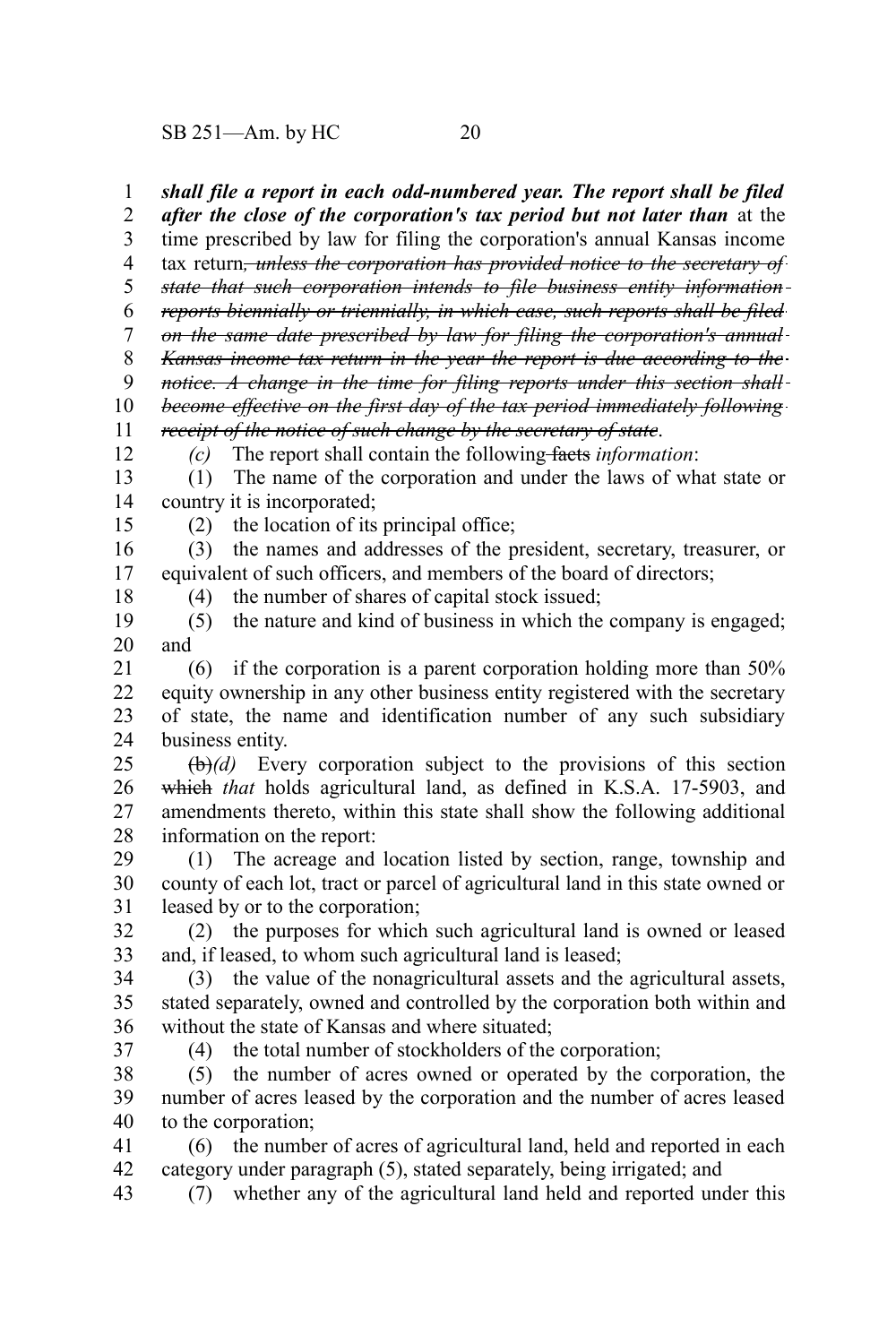subsection was acquired after July 1, 1981. 1

 $\left(\frac{e}{e}\right)(e)$  The report shall be executed in accordance with the provisions of K.S.A. 2019 Supp. 17-7908 through 17-7910, and amendments thereto. *The official title or position of the individual signing the report shall be designated.* The fact that an individual's name is signed on such report shall be prima facie evidence that such individual is authorized to sign the report on behalf of the corporation; however, the official title or position of the individual signing the report shall be designated. This report shall be subscribed by the person as true, under penalty of perjury. 2 3 4 5 6 7 8 9

(d)*(f)* At the time of filing its annual *business entity information* report, each such foreign corporation shall pay to the secretary of state and annual report *a* fee in an amount equal to \$40 *\$80, plus the amount specified in rules and regulations of the secretary multiplied by the number of tax periods included in the report*. 10 11 12 13 14

Sec.  $\frac{14}{16}$  16. On and after July 1, 2022, K.S.A. 2019 Supp. 17-7506 is hereby amended to read as follows: 17-7506. (a) The secretary of state shall charge each corporation a fee established pursuant to rules and regulations, but not exceeding \$250, for issuing or filing and indexing articles of incorporation of a for-profit or a foreign corporation application. 15 16 17 18 19

(b) The secretary of state shall charge each corporation a fee established by rules and regulations, but not exceeding \$50, for articles of incorporation of a nonprofit corporation. 20 21 22

(c) The secretary of state shall charge each corporation a fee established by rules and regulations, but not exceeding \$150, for issuing or filing and indexing any of the corporate documents described below: 23 24 25

(1) Certificate of extension, restoration, renewal or revival of articles of incorporation; 26 27

(2) certificate of amendment of articles of incorporation, either prior to or after payment of capital; 28 29

(3) certificate of designation of preferences; 30

31 32

35

- (4) certificate of retirement of preferred stock;
- (5) certificate of increase or reduction of capital;

(6) certificate of dissolution, either prior to or after beginning business; 33 34

- (7) certificate of revocation of voluntary dissolution;
- (8) certificate of change of location of registered office and resident agent; 36 37
- (9) agreement of merger or consolidation; 38
- (10) certificate of ownership and merger; 39
- $(11)$  certificate of extension, restoration, renewal or revival of a certificate of authority of foreign corporation to do business in Kansas; 40 41
- (12) change of resident agent or amendment by foreign corporation; 42
- (13) certificate of withdrawal of foreign corporation; 43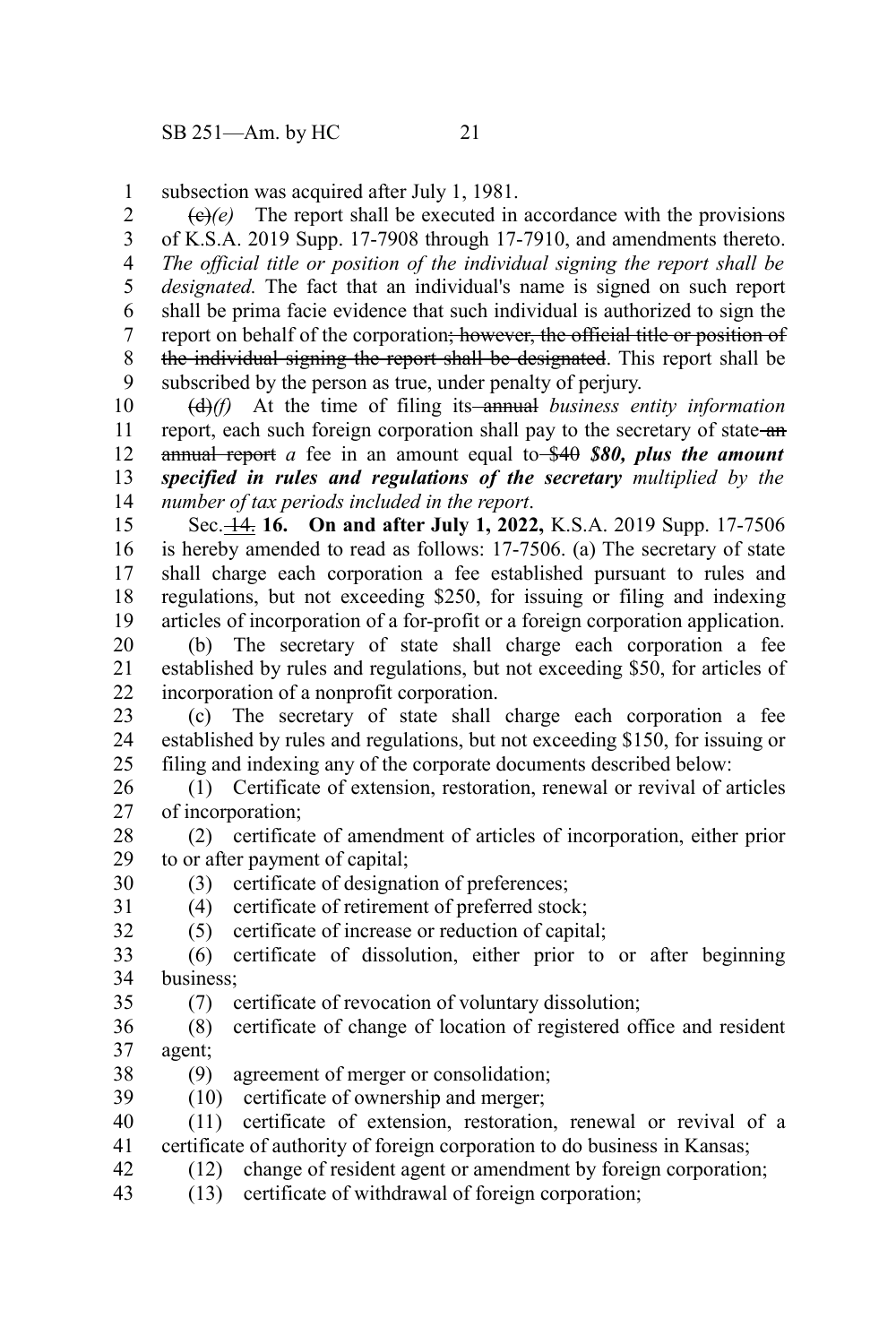(14) certificate of correction of any of the instruments designated in this section; 1 2

3

4

(15) reservation of corporate name;

(16) restated articles of incorporation;

(17) annual report extension *of a business entity information report*; and 5 6

7

(18) certificate of validation.

(d) The secretary of state shall charge each corporation a fee established pursuant to rules and regulations but not exceeding \$50 for issuing certified copies, photocopies, certificates of good standing and certificates of fact; and any other certificate or filing for which a filing or indexing fee is not prescribed by law. 8 9 10 11 12

(e) The secretary of state shall not charge fees for providing the following information: Name of the corporation; address of its registered office and the name of its resident agent; the amount of its authorized capital stock; the state of its incorporation; date of filing of articles of incorporation, foreign corporation application or annual *business entity information* report; and date of expiration. 13 14 15 16 17 18

(f) The secretary of state shall prescribe by rules and regulations any fees required by this act. 19 20

Sec. 15. K.S.A. 17-7507 is hereby amended to read as follows: 17-7507. No corporation shall be required to file its first annual *business entity information* report under this act, or pay any annual report fee required to accompany such report, unless such corporation has filed its articles of incorporation or foreign corporation application at least six months prior to the last day of its tax period. 21 22 23 24 25 26

Sec. 16. *15.* **17. On and after July 1, 2022,** K.S.A. 17-7509 is hereby amended to read as follows: 17-7509. (a) In case any corporation organized for profit which *that* is required to file an annual *a business entity information* report and pay the annual report *required* fee prescribed by this act shall fail or neglect to make such report at the time prescribed, such corporation shall be subject to a penalty of \$75. Such penalty and the annual fee or fees required to be paid by this act may be recovered by an action in the name of the state, and all moneys recovered shall be remitted to the state treasurer in accordance with the provisions of K.S.A. 75-4215, and amendments thereto. Upon receipt of each such remittance, the state treasurer shall deposit the entire amount in the state treasury to the credit of the state general fund. 27 28 29 30 31 32 33 34 35 36 37 38

(b) The penalties provided for in subsection (a) also may be assessed against any corporation for the reason that such corporation has been canceled or its existence forfeited pursuant to the Kansas general corporation code. No penalty shall be charged pursuant to this subsection, if a corporation is assessed penalties pursuant to grounds specified in 39 40 41 42 43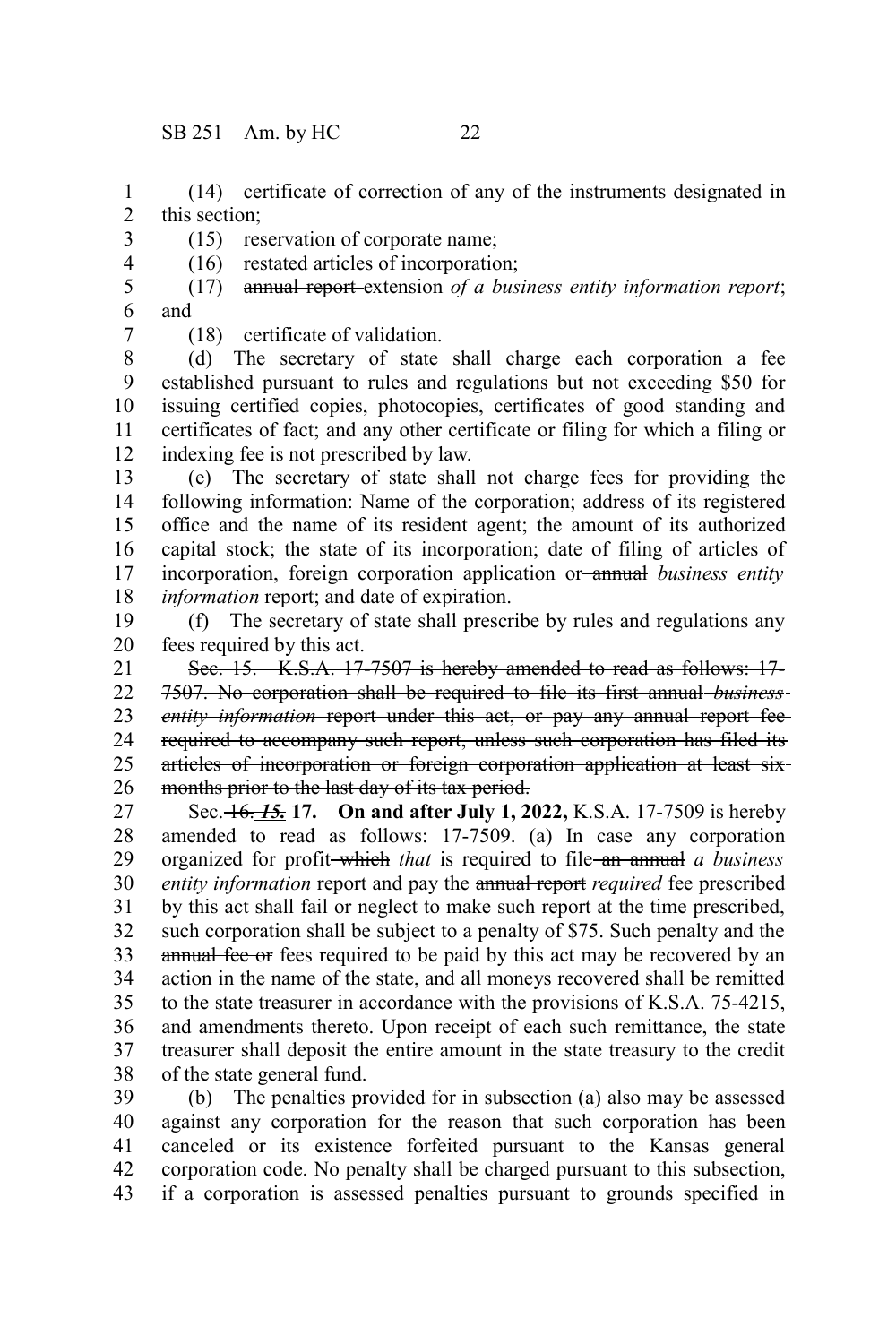subsection (a). 1

Sec. 17. *16.* **18. On and after July 1, 2022,** K.S.A. 2019 Supp. 17- 7510 is hereby amended to read as follows: 17-7510. (a) In addition to any other penalties, the failure of any domestic corporation to file the annual *business entity information* report in accordance with the provisions of this act or to pay the annual report fee provided for within 90 days of the time for filing and paying the same or, in the case of an annual *a* report filing and fee received by mail, postmarked within 90 days of the time for filing and paying the same, shall work the forfeiture of the articles of incorporation of such domestic corporation. Within 60 days after the date such annual *business entity information* report and fee are due, the secretary of state, by mail, shall notify any corporation that has failed to submit such report and fee when due that its articles of incorporation shall be forfeited unless the annual *business entity information* report is filed and the fee is paid within 90 days from the date such report and fee were due. Any corporation that fails to submit such report and fee within such time shall forfeit its articles of incorporation, and the secretary of state shall notify the attorney general that the articles of incorporation of such corporation have been forfeited. 2 3 4 5 6 7 8 9 10 11 12 13 14 15 16 17 18 19

(b) In addition to any other penalties, the failure of any foreign corporation to file the annual *business entity information* report or pay the annual report fee prescribed by this act within 90 days from the time provided for filing and paying the same or, in the case of an annual *a* report filing and fee received by mail, postmarked within 90 days of the time for filing and paying the same, shall work a forfeiture of its right or authority to do business in this state. Within 60 days after the date such annual *business entity information* report and fee are due, the secretary of state, by mail, shall notify any corporation that has failed to submit such report and fee when due that its authority to do business in this state shall be forfeited unless the annual *business entity information* report and fee is paid within 90 days from the date such report and fee were due. Any corporation that fails to submit such report and fees within such time shall forfeit its authority to do business in this state, and the secretary of state shall publish a notice of such forfeiture in the Kansas register. 20 21 22 23 24 25 26 27 28 29 30 31 32 33 34

(c) This section shall not be construed to restrict the state from invoking any other remedies provided by law. 35 36

(d) The secretary of state shall not issue certificates of good standing for any corporation that has failed to file its<del> annual</del> business entity *information* report or pay-its annual report the required fee. 37 38 39

Sec. 18. *17.* **19. On and after July 1, 2022,** K.S.A. 17-7511 is hereby amended to read as follows: 17-7511. Pursuant to the authority granted by subsection  $(e)$  of K.S.A. 79-3234 $(c)$ , the secretary of state, as a legal representative of the state, may inspect the annual Kansas income tax 40 41 42 43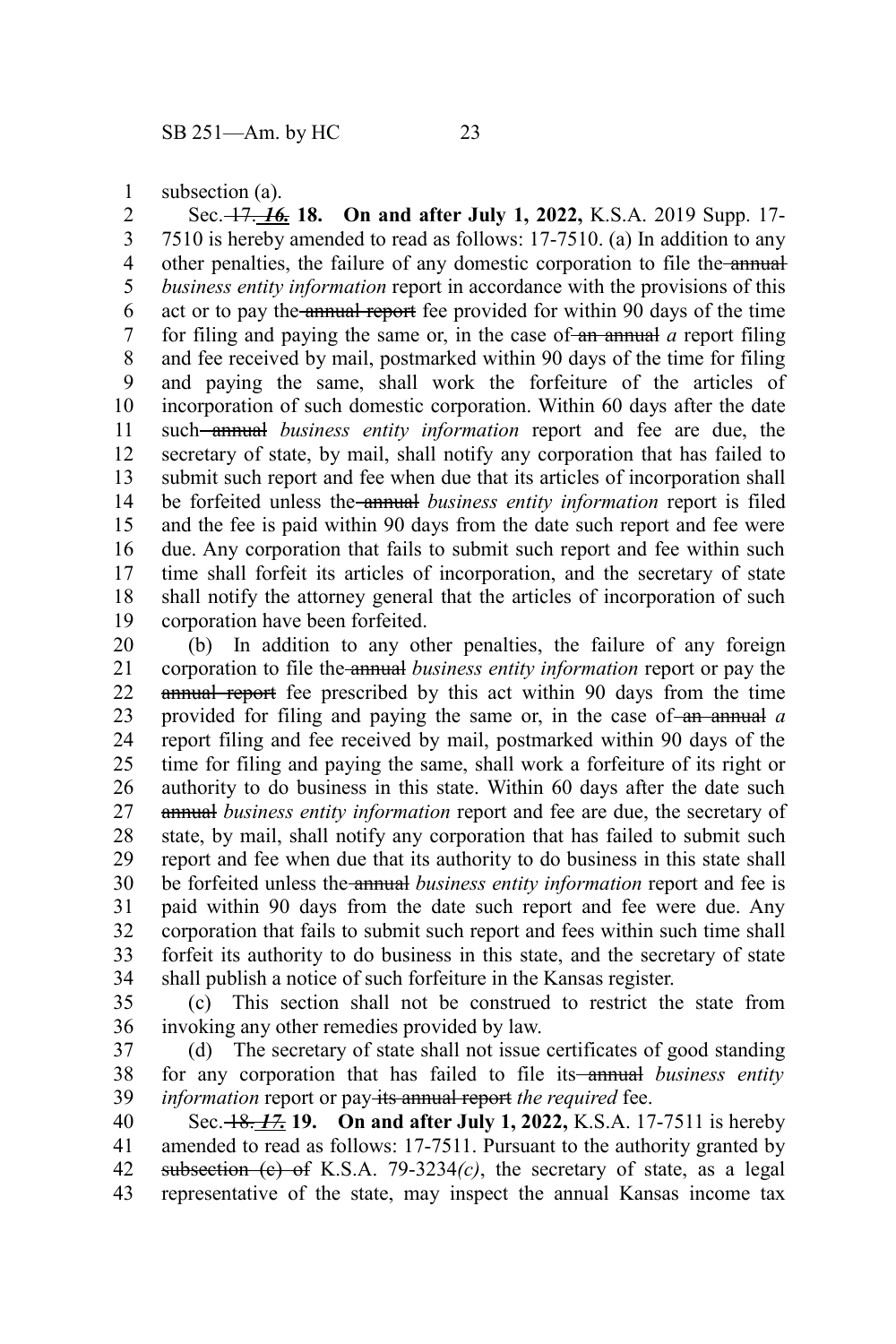return *returns* of any corporation for the purpose of verifying any information contained in the annual *business entity information* report filed by such corporation with the secretary of state pursuant to this act. The secretary of state shall not disclose any information obtained from any such-return *returns*, except as may be necessary to commence an appropriate administrative or judicial proceeding against the corporation filing the same, and shall disclose to the secretary of revenue any information and allow the secretary to inspect as necessary the annual *business entity information* report for purposes of verifying any information contained on the franchise tax return *returns* as provided in K.S.A. 79-5401, and amendments thereto. 1 2 3 4 5 6 7 8 9 10 11

Sec. 19. *18.* **20. On and after July 1, 2022,** K.S.A. 2019 Supp. 17- 7512 is hereby amended to read as follows: 17-7512. The provisions of this act relating to the filing of annual *business entity information* reports and the payment of annual report fees shall not apply to banking, insurance or savings and loan corporations, credit unions, any firemen's relief association under the jurisdiction and supervision of the insurance commissioner or to Kansas venture capital, inc. or venture capital companies certified by the secretary of commerce pursuant to article 83 of chapter 74 of the Kansas Statutes Annotated, and amendments thereto. 12 13 14 15 16 17 18 19 20

**Sec. 21. On and after July 1, 2022, K.S.A. 2019 Supp. 17-7675 is hereby amended to read as follows: 17-7675. (a) Articles of organization shall be canceled upon the dissolution and the completion of winding up of a limited liability company, or as provided in K.S.A. 17-76,117 or 17-76,139***, and amendments thereto,* **or K.S.A. 2019 Supp. 17-7926(b) or 17-7929(b), and amendments thereto, or upon the filing of a certificate of merger or consolidation if the limited liability company is not the surviving or resulting entity in a merger or consolidation, or upon the future effective date of a certificate of merger or consolidation if the limited liability company is not the surviving or resulting entity in a merger or consolidation, or upon the filing of a certificate of division if the limited liability company is a dividing company that is not a surviving company, or upon the future effective date of a certificate of division if the limited liability company is a dividing company that is not a surviving company. A certificate of cancellation shall be filed with the secretary of state to accomplish the cancellation of articles of organization upon the dissolution and the completion of winding up of a limited liability company. The certificate shall set forth:** 21 22 23 24 25 26 27 28 29 30 31 32 33 34 35 36 37 38 39

- 40
- 41
- **(1) The name of the limited liability company;**
- **(2) the reason for filing the certificate of cancellation;**
- **(3)** *if the limited liability company has formed one or more series and the certificate of designation has not been canceled for such series prior to* 42 43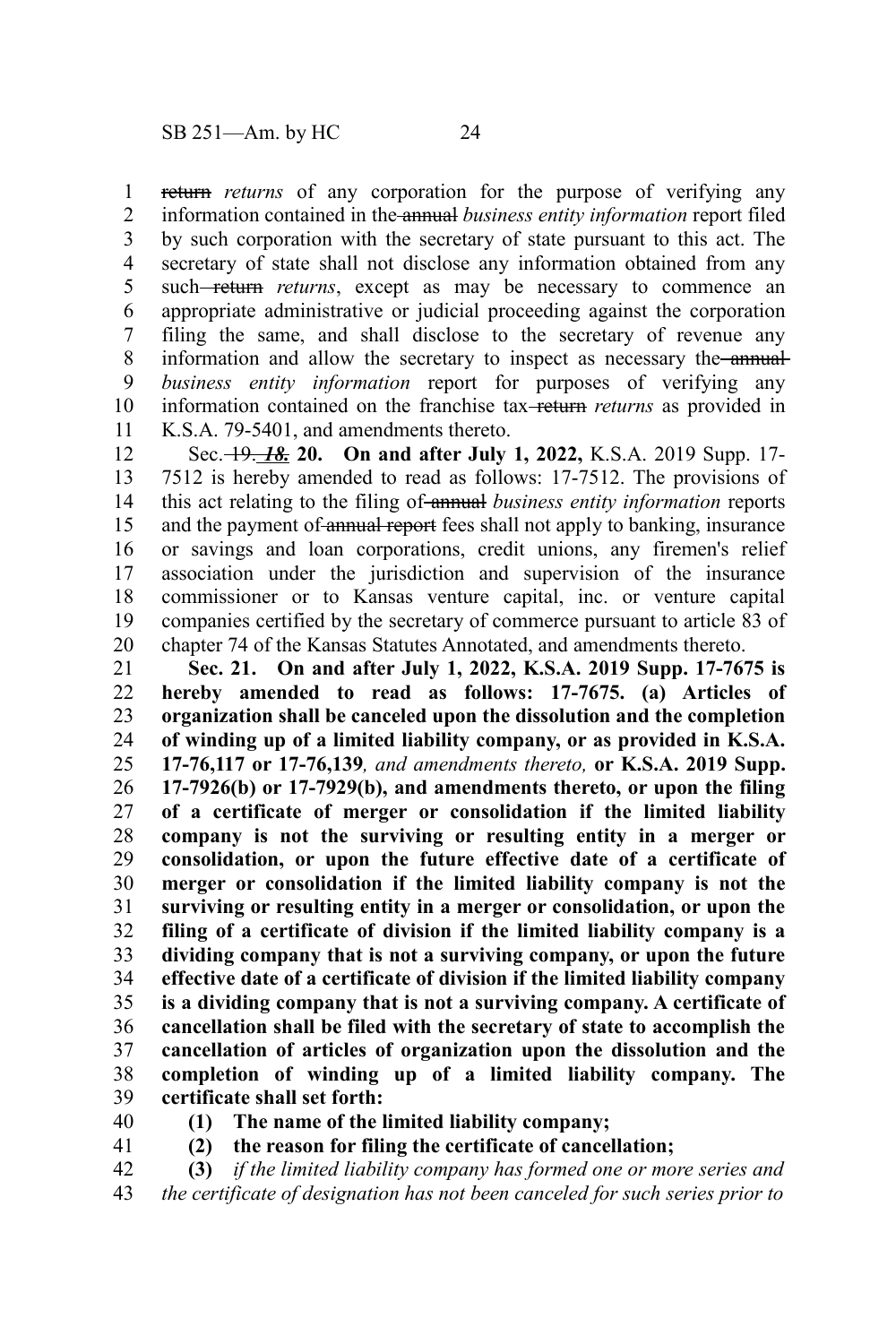*the filing of the certificate of cancellation, the name of each such series;* 1

*(4)* **the future effective date or time of cancellation if it is not to be effective upon the filing of the certificate; and** 2 3

(4)*(5)* **any other information the person filing the certificate of cancellation determines.** 4 5

**(b) A certificate of cancellation that is filed with the secretary of state prior to the dissolution or the completion of winding up of a limited liability company may be corrected as an erroneously executed certificate of cancellation by filing with the secretary of state a certificate of correction of such certificate of cancellation in accordance with K.S.A. 2019 Supp. 17-7912, and amendments thereto.** 6 7 8 9 10 11

**(c) The secretary of state shall not issue a certificate of good standing with respect to a limited liability company***, or any series thereof,* **if its articles of organization are canceled.** 12 13 14

**Sec. 22. On and after July 1, 2022, K.S.A. 2019 Supp. 17-7679 is hereby amended to read as follows: 17-7679. The fact that articles of organization, or amendments thereto, are on file with the secretary of state is notice that the entity formed in connection with the filing of the articles of organization is a limited liability company formed under the laws of the state of Kansas and is notice of all other facts set forth therein which are required to be set forth in articles of organization by K.S.A. 17-7673(a)(1), (a)(2), (a)(4) and (a)(5), and amendments thereto, and K.S.A. 2019 Supp. 17-76,149, and amendments thereto.** *The fact that a certificate of designation is on file in the office of the secretary of state is notice that the series named in such certificate of designation has been formed pursuant to K.S.A. 2019 Supp. 17-76,143, and amendments thereto, and is notice of all other facts set forth therein that are required to be set forth in a certificate of designation by K.S.A. 2019 Supp. 17-76,143(d), and amendments thereto.* 15 16 17 18 19 20 21 22 23 24 25 26 27 28 29

**Sec. 23. On and after July 1, 2022, K.S.A. 2019 Supp. 17-7680 is hereby amended to read as follows: 17-7680. (a)** *Restated articles of organization.* 30 31 32

*(1)* **A limited liability company may, whenever desired, integrate into a single instrument all of the provisions of its articles of organization which are then in effect and operative as a result of there having previously been filed with the secretary of state one or more certificates or other instruments pursuant to K.S.A. 17-7673 through 17-7683, and amendments thereto, the business entity standard treatment act, K.S.A. 2019 Supp. 17-7901 et seq., and amendments thereto, and K.S.A. 2019 Supp. 17-7685a** *and 17-76,143a***, and amendments thereto, and it may at the same time also further amend its articles of organization by adopting restated articles of organization.** 33 34 35 36 37 38 39 40 41 42 43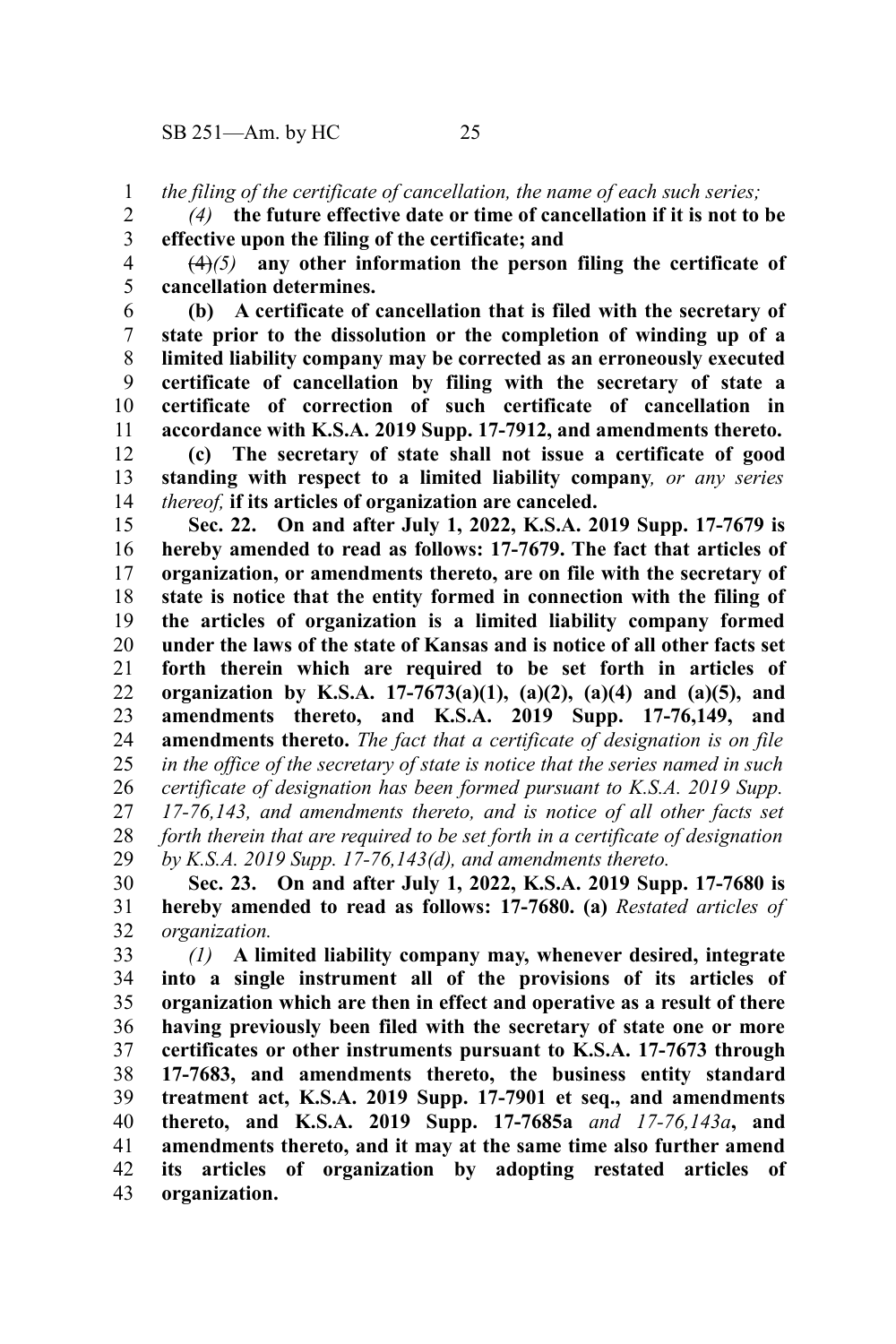(b)*(2)* **If restated articles of organization merely restate and integrate but do not further amend the initial articles of organization, as previously amended or supplemented by any certificate or instrument that was executed and filed pursuant to K.S.A. 17-7673 through 17-7683, and amendments thereto, and the business entity standard treatment act, K.S.A. 2019 Supp. 17-7901 et seq., and amendments thereto, they shall be specifically designated in their heading as "restated articles of organization" together with such other words as the limited liability company may deem appropriate and shall be executed by an authorized person and filed with the secretary of state as provided in K.S.A. 2019 Supp. 17-7910, and amendments thereto. If restated articles of organization restate and integrate and also further amend in any respect the articles of organization, as previously amended or supplemented, they shall be specifically designated in their heading as "amended and restated articles of organization" together with such other words as the limited liability company may deem appropriate and shall be executed by at least one authorized person and filed as provided in K.S.A. 2019 Supp. 17-7910, and amendments thereto.** 1 2 3 4 5 6 7 8 9 10 11 12 13 14 15 16 17 18 19

(c)*(3)* **Restated articles of organization shall state, either in their heading or in an introductory paragraph, the limited liability company's present name; if it has been changed, the name under which it was originally filed; the date of filing of its original articles of organization with the secretary of state; and the future effective date, which shall be a date certain, of the restated articles of organization if they are not to be effective upon the filing of the restated articles of organization with the secretary of state. Restated articles of organization shall also state that they were duly executed and are being filed in accordance with this section. If restated articles of organization only restate and integrate and do not further amend a limited liability company's articles of organization as previously amended or supplemented and there is no discrepancy between those provisions and the restated articles of organization, they shall state that fact as well.** 20 21 22 23 24 25 26 27 28 29 30 31 32 33 34

(d)*(4)* **Upon the filing of restated articles of organization with the secretary of state, or upon the future effective date of restated articles of organization as provided for therein, the initial articles of organization, as previously amended or supplemented, shall be superseded. Thereafter the restated articles of organization, including any further amendment or changes made thereby, shall be the articles of organization of the limited liability company, but the original effective date of formation shall remain unchanged.** 35 36 37 38 39 40 41 42

(e)*(5)* **Any amendment or change effected in connection with the** 43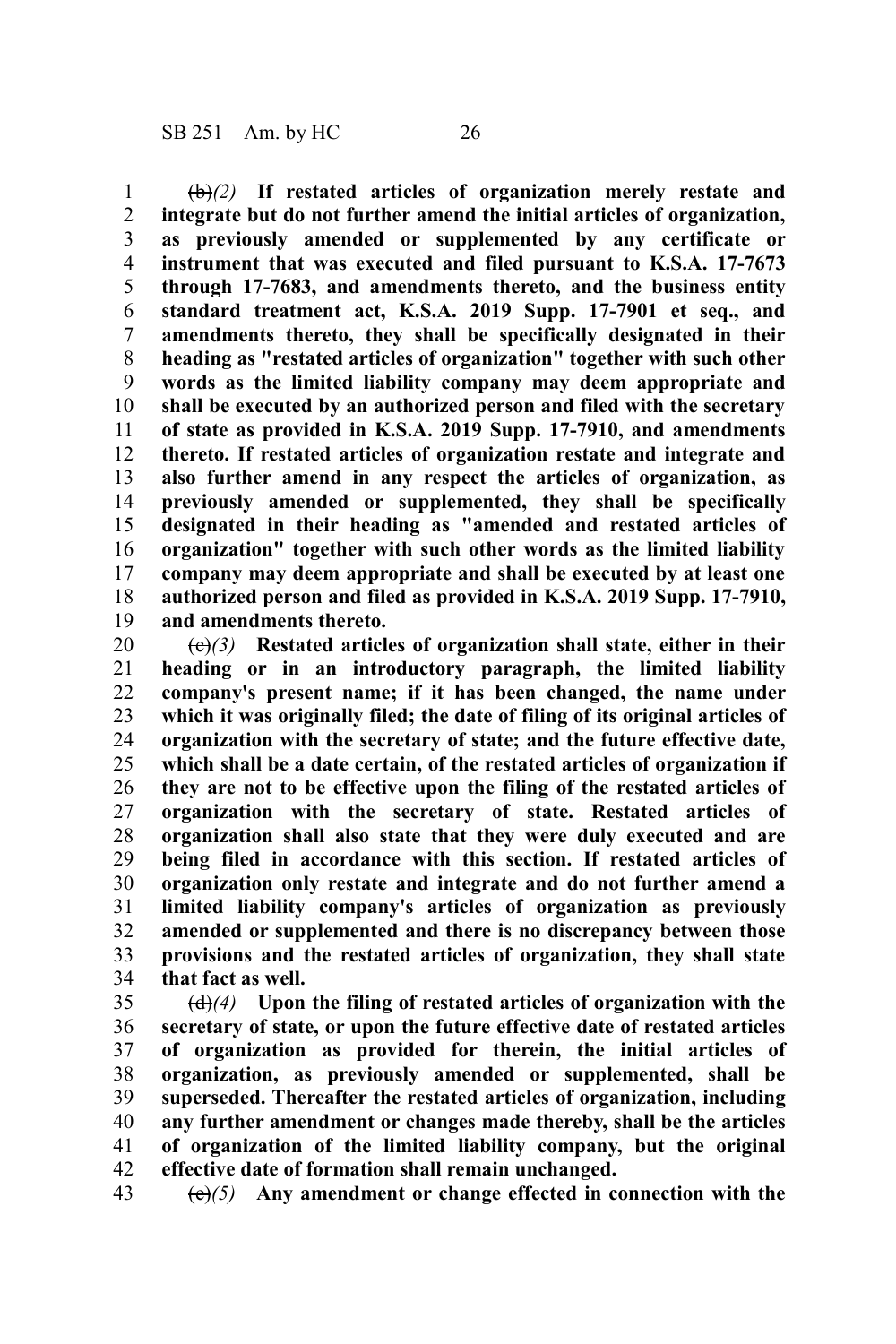6

**restatement and integration of the articles of organization shall be subject to any other provision of the Kansas revised limited liability company act, not inconsistent with this section, which would apply if a separate certificate of amendment were filed to effect such amendment or change.** 1 2 3 4 5

*(b) Restated certificate of designation.*

*(1) A series of a limited liability company may, whenever desired, integrate into a single instrument all of the provisions of its certificate of designation that are then in effect and operative as a result of there having previously been filed with the secretary of state one or more certificates or other instruments pursuant to K.S.A. 17-7673 through 17-7681, and amendments thereto, K.S.A. 2019 Supp. 17-7685a, 17-76,143a and the business entity standard treatment act, K.S.A. 2019 Supp. 17-7901 et seq., and amendments thereto, and it may at the same time further amend its certificate of designation by adopting a restated certificate of designation.* 7 8 9 10 11 12 13 14 15

*(2) If a restated certificate of designation merely restates and integrates but does not further amend the initial certificate of designation, as previously amended or supplemented by any instrument that was executed and filed pursuant to K.S.A. 17-7673 through 17-7681, and amendments thereto, K.S.A. 2019 Supp. 17-7685a, 17-76,143a and the business entity standard treatment act, K.S.A. 2019 Supp. 17-7901 et seq., and amendments thereto, it shall be specifically designated in its heading as a "restated certificate of designation" together with such other words as the series may deem appropriate and shall be executed by an authorized person and filed as provided in K.S.A. 2019 Supp. 17-7910, and amendments thereto. If a restated certificate restates and integrates and also further amends in any respect the certificate of designation as previously amended or supplemented, it shall be specifically designated in its heading as an "amended and restated certificate of designation" together with such other words as the series may deem appropriate and shall be executed by at least one authorized person and filed as provided in K.S.A. 2019 Supp. 17-7910, and amendments thereto.* 16 17 18 19 20 21 22 23 24 25 26 27 28 29 30 31 32

*(3) A restated certificate of designation shall state, either in its heading or in an introductory paragraph, the name of the limited liability company, the present name of the series, and, if the name of the series has been changed, the name under which it was originally filed, and the future effective date or time, which shall be a date or time certain, of the restated certificate of designation if it is not to be effective upon the filing of the restated certificate of designation. A restated certificate shall also state that it was duly executed and is being filed in accordance with this section. If a restated certificate only restates and integrates and does not further amend a certificate of designation, as previously amended or supplemented and there is no discrepancy between those provisions and* 33 34 35 36 37 38 39 40 41 42 43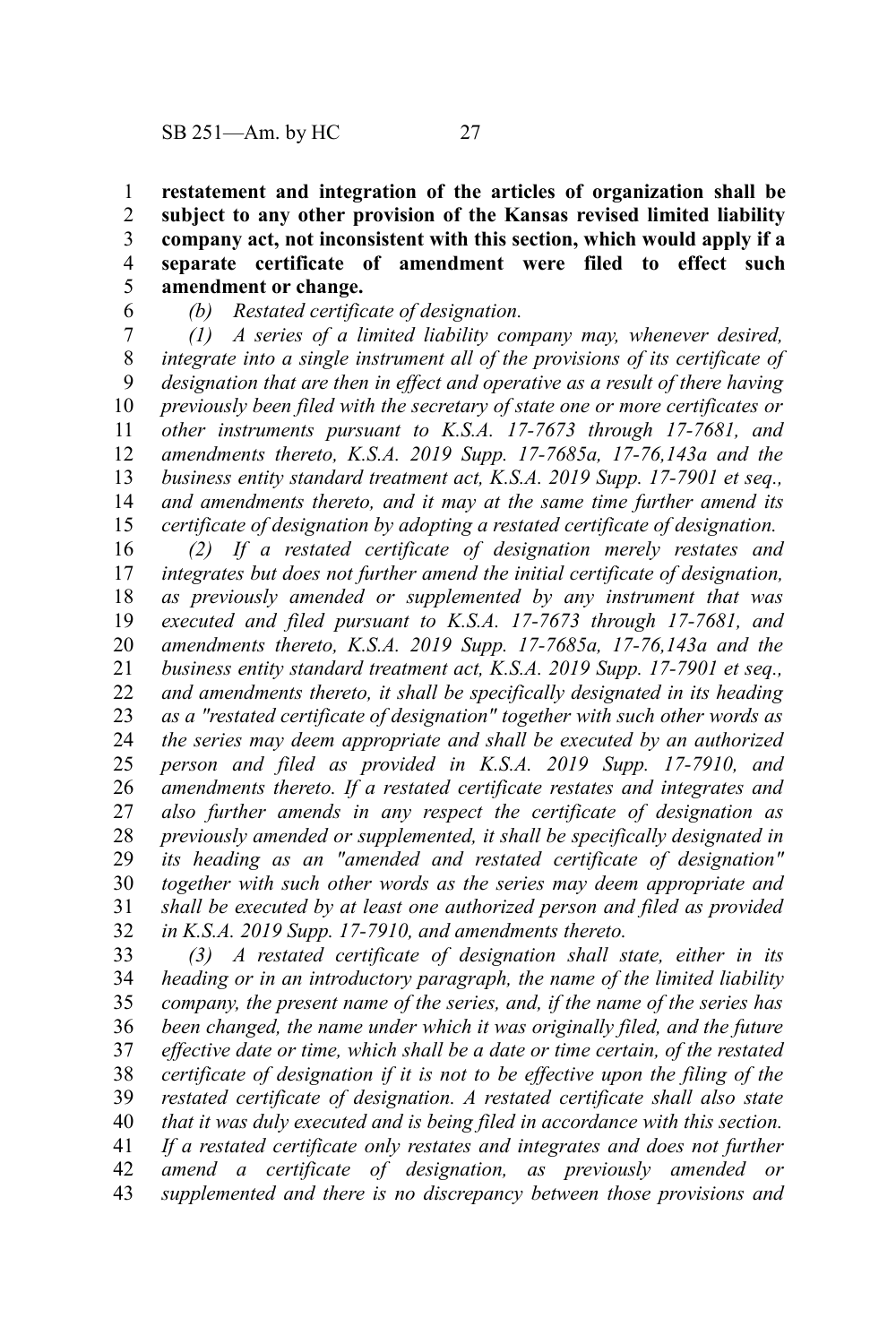*the restated certificate, it shall state that fact as well.* 1

*(4) Upon the filing of a restated certificate of designation with the secretary of state, or upon the future effective date or time of a restated certificate of designation as provided for therein, the initial certificate of designation, as theretofore amended or supplemented, shall be superseded. Thereafter, the restated certificate of designation, including any further amendment or changes made thereby, shall be the certificate of designation of such series, but the original effective date of formation of the series, as applicable, shall remain unchanged.* 2 3 4 5 6 7 8 9

*(5) Any amendment or change effected in connection with the restatement and integration of a certificate of designation shall be subject to any other provision of the Kansas revised limited liability company act, not inconsistent with this section, that would apply if a separate certificate of amendment were filed to effect such amendment or change.* 10 11 12 13 14

Sec. 20. *19.* **24. On and after July 1, 2022,** K.S.A. 2019 Supp. 17- 76,136 is hereby amended to read as follows: 17-76,136. (a) The secretary of state shall charge each domestic and foreign limited liability company the following fees: 15 16 17 18

(1) A fee of \$20 for issuing or filing and indexing any of the following documents: 19 20

(A) A certificate of amendment of articles of organization;

21  $22$ 

> 28 29

(B) restated articles of organization;

(C) a certificate of cancellation*, and the fee shall be multiplied by the number of series of the limited liability company named in the certificate of cancellation*; 23 24 25

(D) a certificate of change of location of registered office or resident agent; 26 27

(E) a certificate of merger or consolidation;

(F) a certificate of division; and

(G) any certificate, affidavit, agreement or any other paper provided for in the Kansas revised limited liability company act, for which no different fee is specifically prescribed; 30 31 32

(2) a fee of \$7.50 for each certified copy plus a fee per page, if the secretary of state supplies the copies, in an amount fixed by the secretary of state and approved by the director of accounts and reports for copies of corporate documents under K.S.A. 45-204, and amendments thereto; 33 34 35 36

(3) a fee of \$7.50 for each certificate of good standing*, including a certificate of good standing for a series of a limited liability company,* and certificate of fact issued by the secretary of state; 37 38 39

(4) a fee of \$5 for a report of record search, but furnishing the following information shall not be considered a record search and no charge shall be made therefor: Name of the limited liability company and the address of its registered office; name and address of the resident agent; 40 41 42 43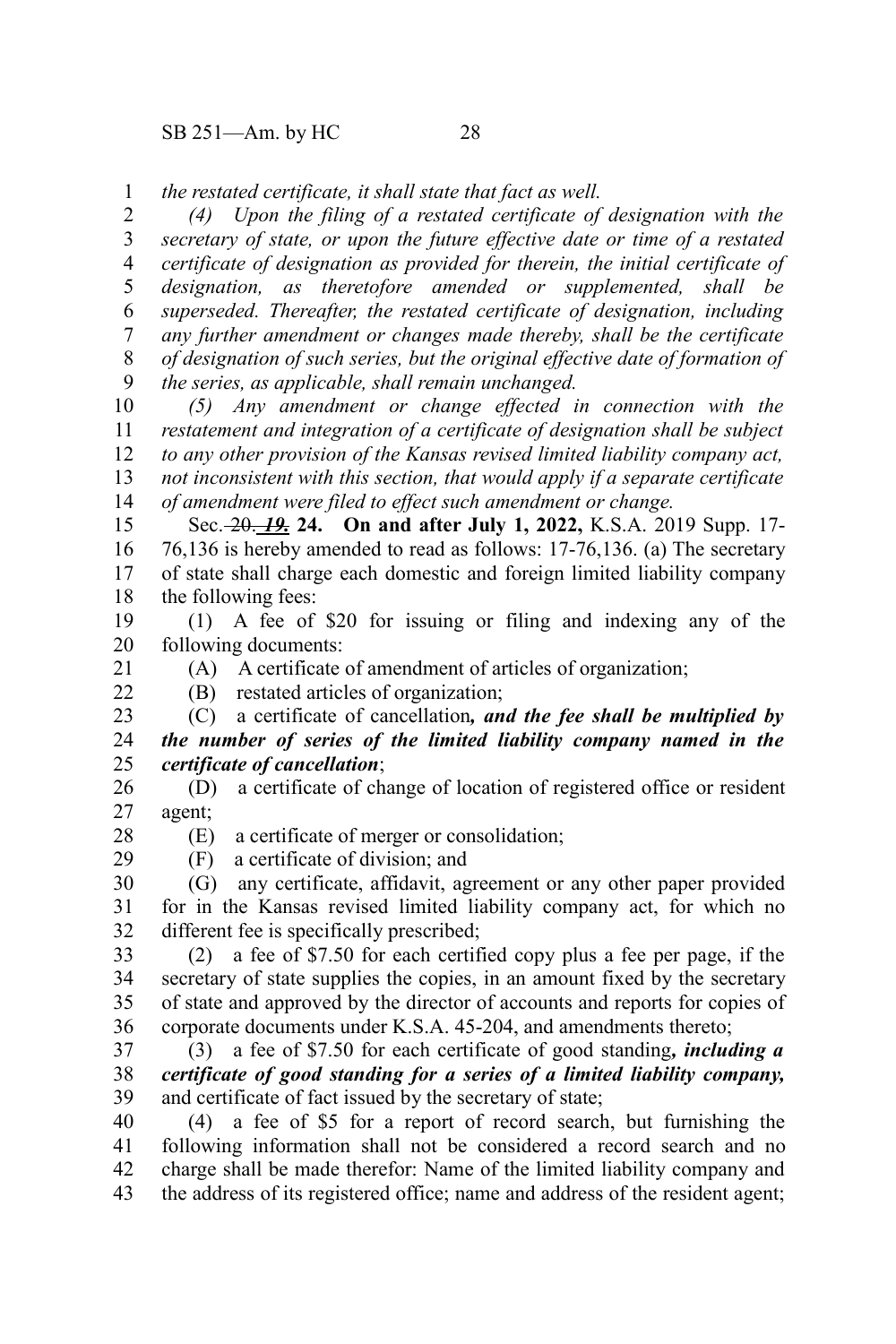the state of the limited liability company's formation; the date of filing of 1

its articles of organization or annual *business entity information* report; and date of expiration; and 2 3

(5) for photocopies of instruments on file or prepared by the secretary of state's office and which are not certified, a fee per page in an amount fixed by the secretary of state and approved by the director of accounts and reports for copies of corporate documents under K.S.A. 45-204, and amendments thereto. 4 5 6 7 8

(b) Every limited liability company hereafter formed in this state shall pay to the secretary of state, at the time of filing its articles of organization, an application and recording fee of \$150. 9 10 11

(c) At the time of filing its application to do business, every foreign limited liability company shall pay to the secretary of state an application and recording fee of \$150. 12 13 14

(d) The fee for filing a certificate of reinstatement shall be the same as that prescribed by K.S.A. 17-7506, and amendments thereto, for filing a certificate of reinstatement of a corporation's articles of incorporation. 15 16 17

Sec. 21. *20.*  K.S.A. 2019 Supp. 17-76,139 is hereby amended to read as follows: 17-76,139. (a) Every limited liability company organized, *and on and after July 1, 2022, each series thereof formed or in existence,* under the laws of this state shall make an annual *a written business entity information* report in writing to the secretary of state, stating the prescribed information concerning the limited liability company *or series, as applicable,* at the close of business on the last day of its tax period next preceding the date of filing. If the limited liability company's *or series'* tax period is other than the calendar year, it shall give notice of its different tax period in writing to the secretary of state prior to December 31 of the year it commences the different tax period. 18 19 20 21 22 23 24 25 26 27 28

 *(b)* The annual report shall be filed *annually biennially, as determined by the year that the limited liability company filed its formation documents. A limited liability company that filed formation* 29 30 31

*documents in an even-numbered year shall file a report in each even-*32

*numbered year. A limited liability company that filed formation* 33

*documents in an odd-numbered year shall file a report in each odd-*34

*numbered year. The report shall be filed after the close of the limited* 35

 *liability company's tax period but not later than* at the time prescribed by 36

 law for filing the limited liability company's *or series'* annual Kansas 37

income tax return*, unless the limited liability company has provided notice* 38

*to the secretary of state that such limited liability company intends to file* 39

*business entity information reports biennially or triennially, in which case,* 40

*such reports shall be filed on the same date prescribed by law for filing the* 41

*limited liability company's annual Kansas income tax return in the year* 42

*the report is due according to the notice. A change in the time for filing* 43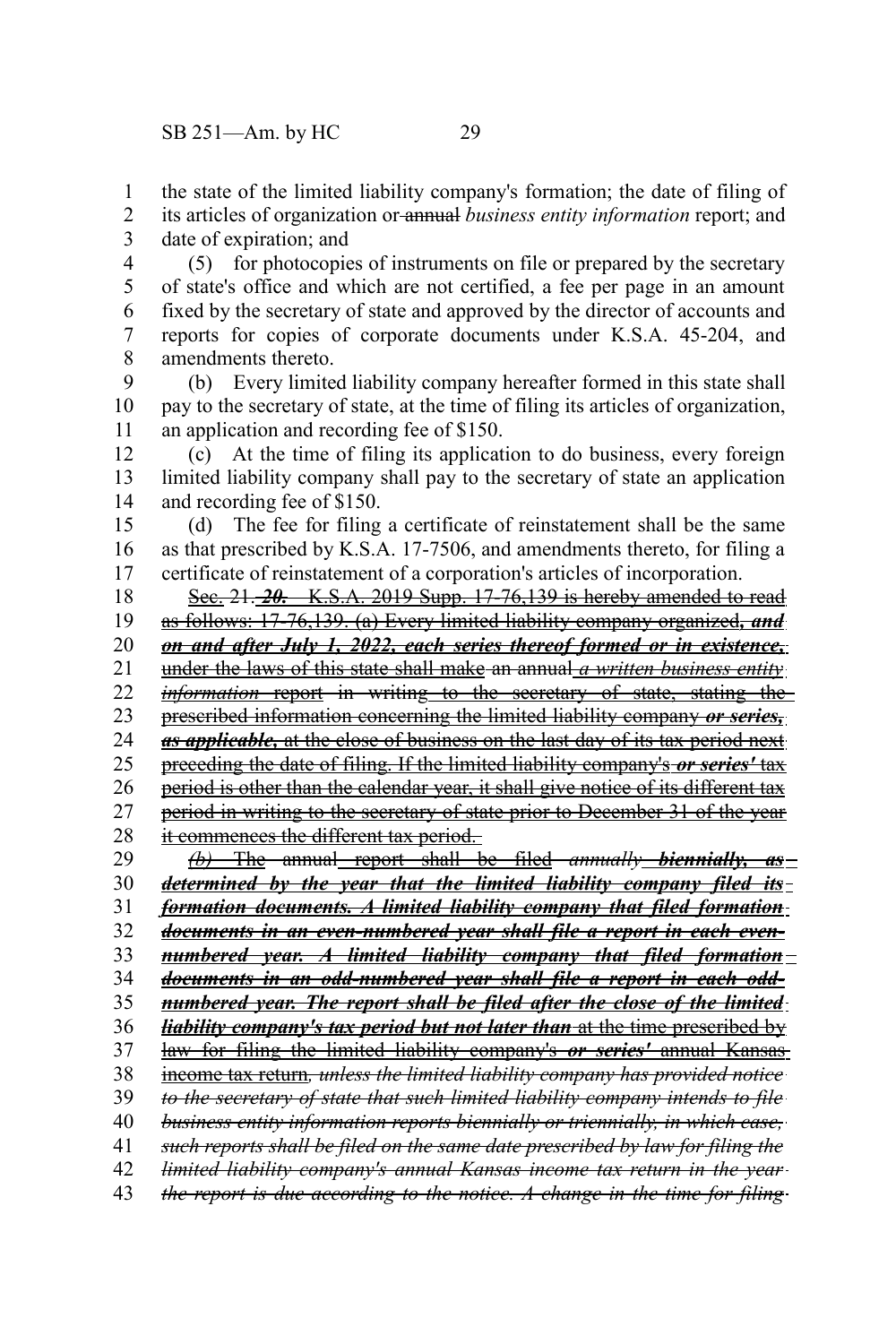| 1  | reports under this section shall become effective on the first day of the tax    |
|----|----------------------------------------------------------------------------------|
| 2  | period immediately following receipt of the notice of such change by the         |
| 3  | secretary of state, or if applicable law does not prescribe a time for filing    |
| 4  | an annual Kansas income tax return for a series, the report for the              |
| 5  | series shall be filed at, and for purposes of this section its tax period:       |
| 6  | shall be deemed to be, the time prescribed by law for filing the annual          |
| 7  | <b>Kansas income tax return for the limited liability company to which the</b>   |
| 8  | series is associated.                                                            |
| 9  | $(c)$ The annual report shall be made on a form prescribed by the                |
| 10 | secretary of state. The report and shall contain the following information:      |
| 11 | (1) The name of the limited liability company or series, as-                     |
| 12 | <i>applicable</i> ; and                                                          |
| 13 | $(2)$ a list of the members owning at least 5% of the capital of the             |
| 14 | limited liability company or series, as applicable, with the post office         |
| 15 | address of each.                                                                 |
| 16 | (b)(d) (1) Every foreign limited liability company shall make an-                |
| 17 | annual a written business entity information report in writing to the            |
| 18 | secretary of state, stating the prescribed information concerning the limited    |
| 19 | liability company at the close of business on the last day of its tax period     |
| 20 | next preceding the date of filing. If the limited liability company's tax-       |
| 21 | period is other than the calendar year, it shall give notice in writing of its   |
| 22 | different tax period to the secretary of state prior to December 31 of the       |
| 23 | year it commences the different tax period.                                      |
| 24 | $(2)$ The annual report shall be filed <i>annually biennially</i> , as           |
| 25 | determined by the year that the foreign limited liability company filed its      |
| 26 | foreign limited liability company application. A foreign limited liability:      |
| 27 | <b>company that filed its application in an even-numbered year shall file a</b>  |
| 28 | report in each even-numbered year. A foreign limited liability company:          |
| 29 | that filed its application in an odd-numbered year shall file a report in        |
| 30 | each odd-numbered year. The report shall be filed after the close of the         |
| 31 | foreign limited liability company's tax period but not later than-at the         |
| 32 | time prescribed by law for filing the limited liability company's annual-        |
| 33 | Kansas income tax return, unless the limited liability company has-              |
| 34 | provided notice to the secretary of state that such limited liability company    |
| 35 | $intends$ to file business entity information reports biennially or triennially, |
| 36 | in which case, such reports shall be filed on the same date prescribed by        |
| 37 | law for filing the limited liability company's annual Kansas income tax-         |
| 38 | return in the year the report is due according to the notice. A change in the    |
| 39 | time for filing reports under this section shall become effective on the first   |
| 40 | day of the tax period immediately following receipt of the notice of such        |
| 41 | change by the secretary of state.                                                |
| 42 | $\overline{(3)}$ The annual report shall be made on a form prescribed by the     |

secretary of state. The report *and* shall contain the name of the limited 43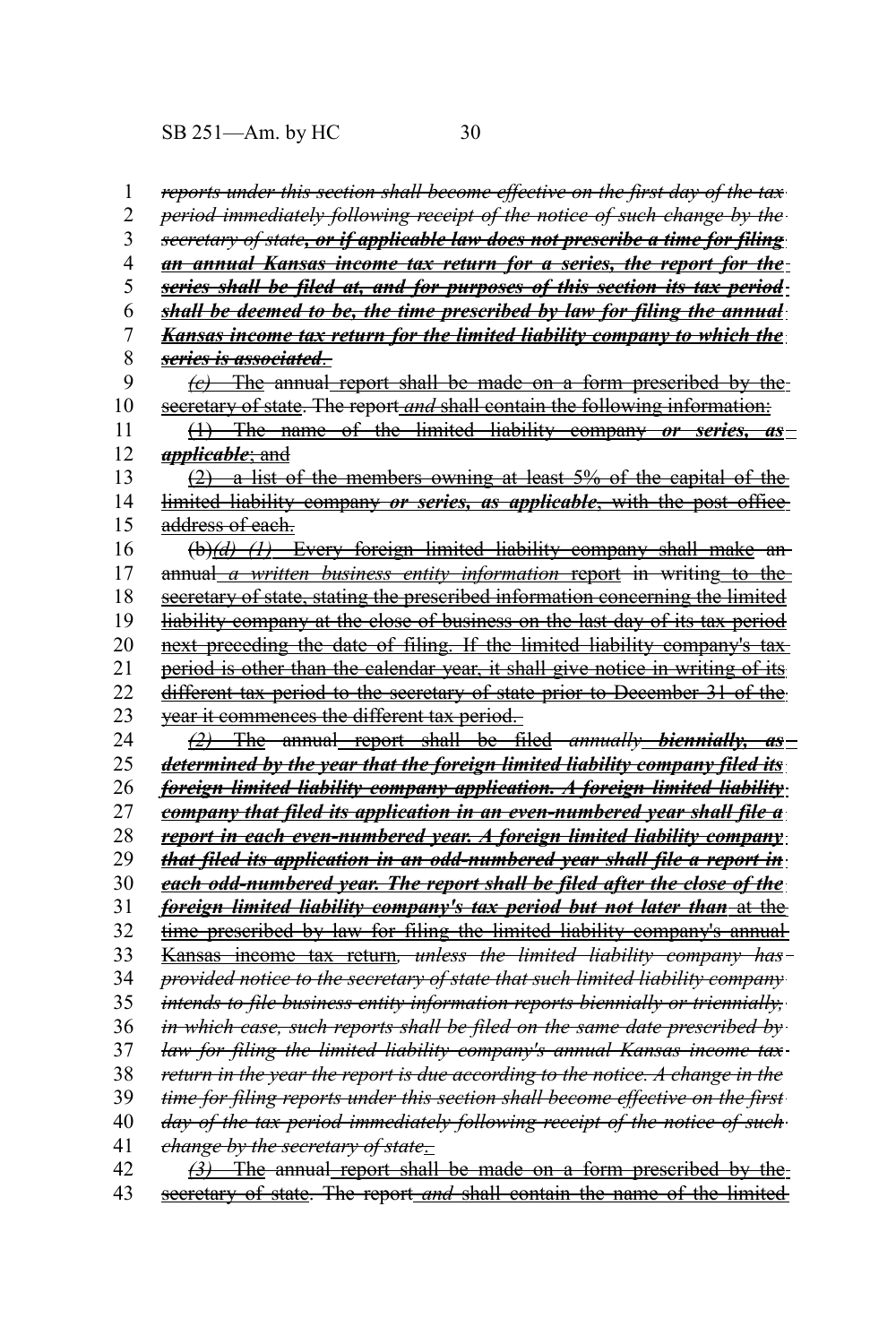liability company. 1

(e)(e) The annual *business entity information* report required by this section shall be executed by one or more authorized persons, and filedwith the secretary of state. The execution of such annual report by a person who is authorized by this *the Kansas revised limited liability company* act to execute such annual report, upon filing such annual report with the secretary of state, constitutes an oath or affirmation, under penalties of perjury that, to the best of such person's knowledge and belief, the facts stated therein are true.  *(f)* At the time of filing the *its business entity information* report, the limited liability company *or series* shall pay to the secretary of state an annual report *a* fee in an amount equal to \$40 *\$80, plus the amount specified in rules and regulations of the secretary multiplied by the number of tax periods included in the report*.  $(d)(g)$  The provisions of K.S.A. 17-7509, and amendments thereto, relating to penalties for failure of a corporation to file an annual *a business entity information* report or pay the required annual report fee, and the provisions of K.S.A. 17-7510(a), and amendments thereto, relating to penalties for failure of a corporation to file an annual *a business entity information* report or pay the required annual report fee, shall be applicable to the articles of organization of any domestic limited liability company*, or the certificate of designation of any series thereof,*or to the authority of any foreign limited liability company which *that* fails to file its annual *business entity information* report or pay the annual report *required* fee within 90 days of the time prescribed in this section for filing and paying the same or, in the case of an annual *a* report filing and fee received by mail, postmarked within 90 days of the time for filing and paying the same. Whenever the articles of organization of a domestic *limited liability company, or the certificate of designation of a series-<i>thereof*, or the authority of any foreign limited liability company are forfeited *or canceled* for failure to file an annual *a business entity information* report or to pay the required annual report fee, the domestic limited liability company or the authority of a foreign limited liabilitycompany may be reinstated by filing a certificate of reinstatement, pursuant to K.S.A. 2019 Supp. 17-76,146, and amendments thereto, and *the certificate of designation may be reinstated by filing a certificate of reinstatement, pursuant to K.S.A. 2019 Supp. 17-76,147, and amendments thereto, and in each case* paying to the secretary of state all fees, including any penalties thereon, due to the state. (e) *(h)*  No limited liability company *or series* shall be required to file its first annual *business entity information* report under this *the Kansas revised limited liability* act, or pay any annual report fee required to 2 3 4 5 6 7 8 9 10 11 12 13 14 15 16 17 18 19 20 21 22 23 24 25 26 27 28 29 30 31 32 33 34 35 36 37 38 39 40 41 42

accompany such report, unless such limited liability company has filed its 43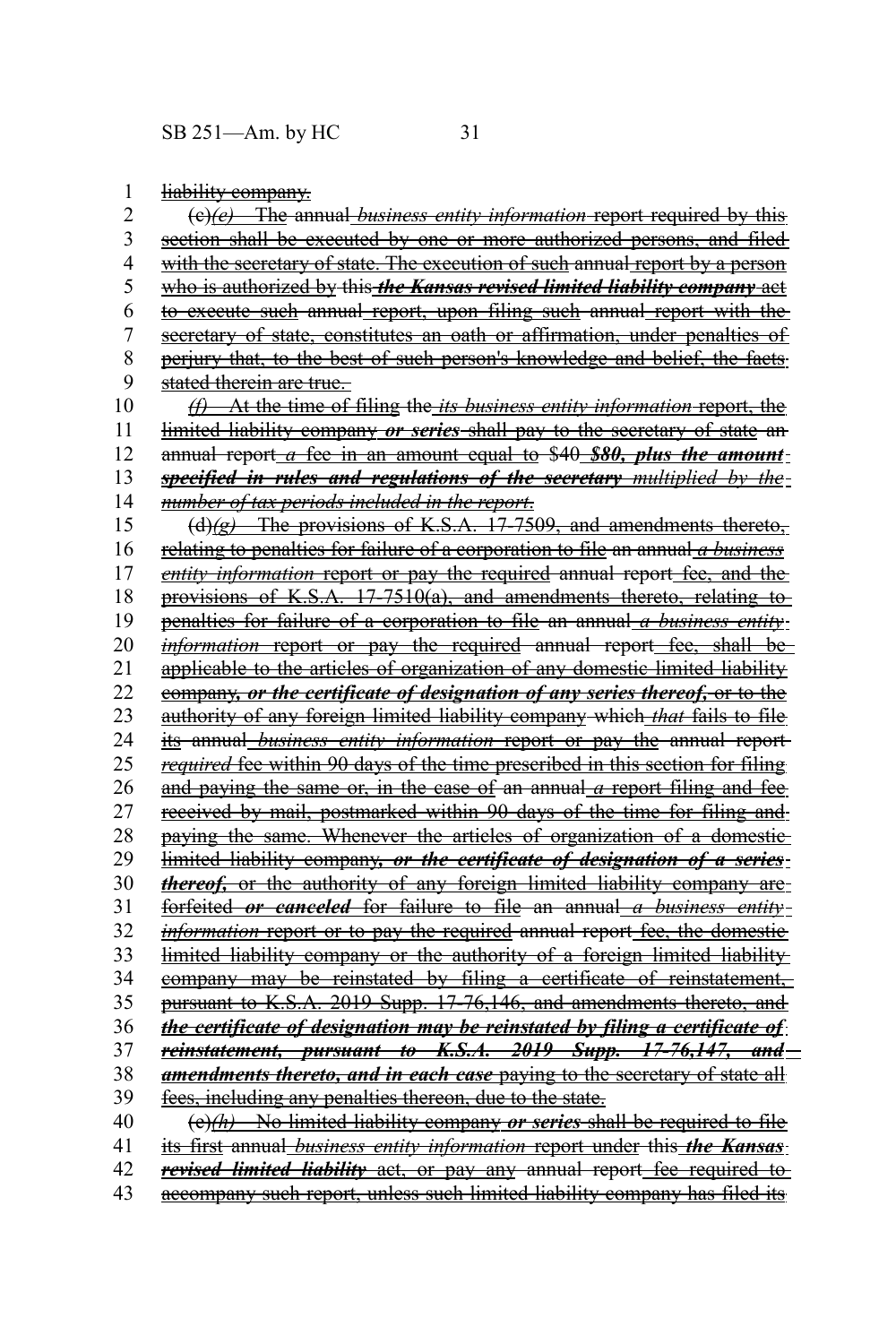| 1  | articles of organization or application for authority or the certificate of      |
|----|----------------------------------------------------------------------------------|
| 2  | designation of such series has been filed at least six months prior to the       |
| 3  | <u>last day of its tax period.</u>                                               |
| 4  | $(f)(i)$ All copies of applications for extension of the time for filing         |
| 5  | income tax returns submitted to the secretary of state pursuant to law shall     |
| 6  | be maintained by the secretary of state in a confidential file and shall not     |
| 7  | be disclosed to any person except as authorized pursuant to the provisions       |
| 8  | of K.S.A. 79-3234, and amendments thereto, a proper judicial order, or           |
| 9  | subsection $(g)(j)$ . All copies of such applications shall be preserved for one |
| 10 | year and thereafter until the secretary of state orders that they be             |
| 11 | destroyed.                                                                       |
| 12 | $(g)(j)$ A copy of such application shall be open to inspection by or            |
| 13 | disclosure to any person who was a member of such limited liability-             |
| 14 | company during any part of the period covered by the extension.                  |
| 15 | Sec. 22. 21. K.S.A. 2019 Supp. 17-76,146 is hereby amended to read               |
| 16 | as follows: 17-76,146. (a) A domestic limited liability company whose            |
| 17 | articles of organization or a foreign limited liability company whose-           |
| 18 | authority to do business has been canceled or forfeited pursuant to K.S.A.       |
| 19 | 2019 Supp. 17-7926(b), 17-7929(b) or 17-7934(f), and amendments                  |
| 20 | thereto, or whose articles of organization or authority to do business has       |
| 21 | been forfeited pursuant to K.S.A. $17-76,139(d)(g)$ , and amendments             |
| 22 | thereto, may be reinstated by filing with the secretary of state a certificate   |
| 23 | of reinstatement accompanied by the payment of the fee required by-              |
| 24 | K.S.A. 17-76,136(d), and amendments thereto, and payment of the annual           |
| 25 | report fees due under K.S.A. 17-76,139(e)(f), and amendments thereto, and        |
| 26 | all penalties and interest thereon due at the time of the cancellation or        |
| 27 | forfeiture of its articles of organization or authority to do business. The      |
| 28 | eertificate of reinstatement shall set forth:                                    |
| 29 | (1) The name of the limited liability company at the time its articles           |
| 30 | of organization or authority to do business was canceled or forfeited and, if    |
| 31 | such name is not available at the time of reinstatement, the name under          |
| 32 | which the limited liability company is to be reinstated;                         |
| 33 | (2) the address of the limited liability company's registered office in          |
| 34 | the state of Kansas and the name and address of the limited liability-           |
| 35 | company's resident agent in the state of Kansas;                                 |
| 36 | (3) a statement that the certificate of reinstatement is filed by one or         |
| 37 | more persons authorized to execute and file the certificate of reinstatement     |
| 38 | to reinstate the limited liability company; and                                  |
| 39 | (4) any other matters the persons executing the certificate of                   |
| 40 | reinstatement determine to include therein.                                      |
| 41 | (b) The certificate of reinstatement shall be deemed to be an                    |
| 42 | amendment to the articles of organization or application for registration of     |
| 43 | the limited liability company, and the limited liability company shall not       |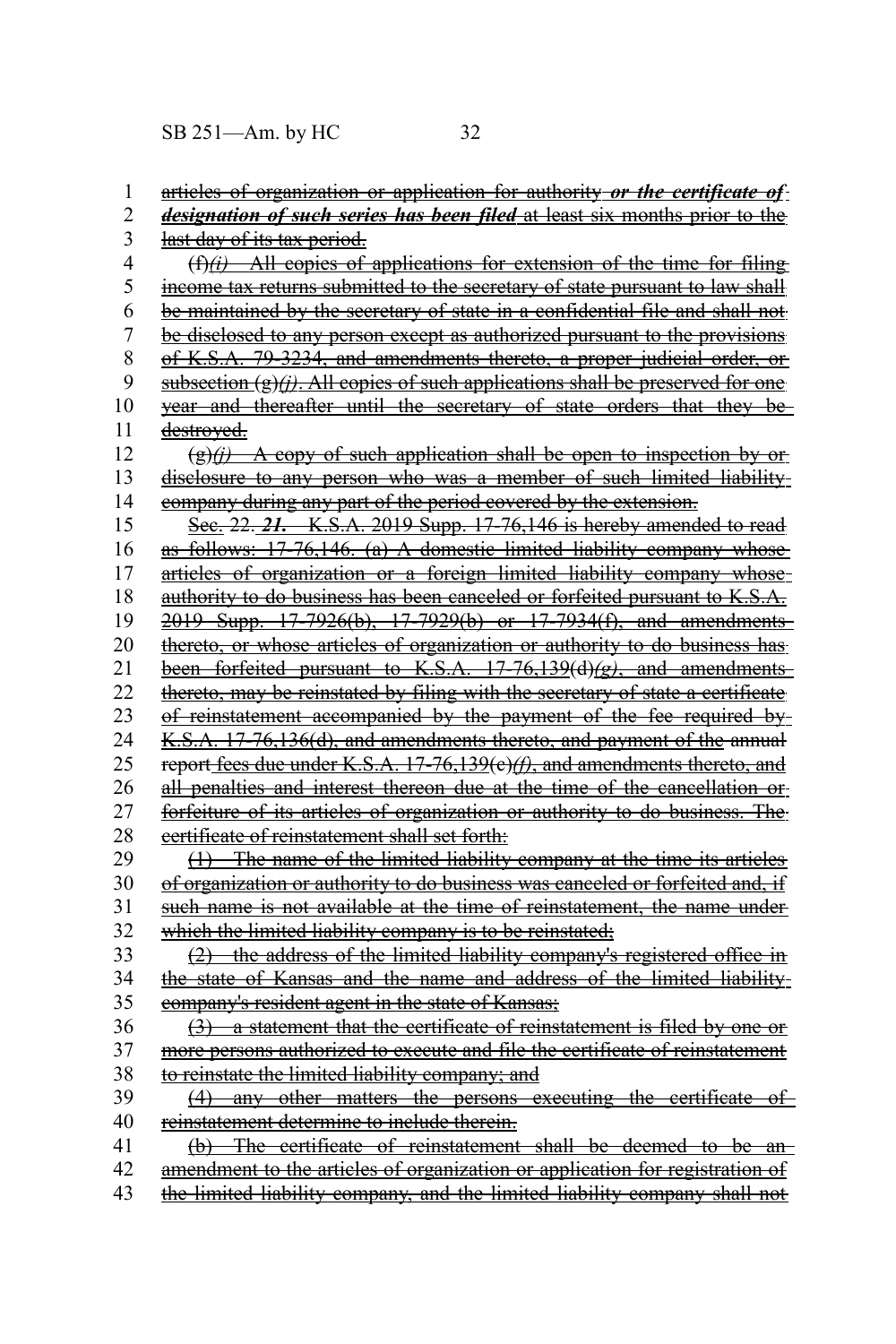be required to take any further action to amend its articles of organization or application for registration under K.S.A. 17-7674 or K.S.A. 2019 Supp. 17-7935, and amendments thereto, with respect to the matters set forth in the certificate of reinstatement. (c) Upon the filing of a certificate of reinstatement, a limited liability company*, and all series thereof that have been formed and whose certificate of designation has not been canceled prior to the cancellation of the articles of organization,* shall be reinstated with the same force and effect as if its articles of organization or authority to do business had not been canceled or forfeited pursuant to K.S.A. 17-76,139(d)*(g)* or K.S.A. 2019 Supp. 17-7926(b), 17-7929(b) or 17-7934(f), and amendments thereto. Such reinstatement shall validate all contracts, acts, matters and things made, done and performed by the limited liability company, its members, managers, employees and agents during the time when its articles of organization or authority to do business was canceled or forfeited pursuant to K.S.A. 17-76,139(d) *(g)* or K.S.A. 2019 Supp. 17- 7926(b), 17-7929(b) or 17-7934(f), and amendments thereto, with the same force and effect and to all intents and purposes as if the articles of organization or authority to do business had remained in full force and effect. All real and personal property, and all rights and interests, which  *that* belonged to the limited liability company at the time its articles of organization or authority to do business was canceled or forfeited pursuant to K.S.A. 17-76,139(d) *(g)* or K.S.A. 2019 Supp. 17-7926(b), 17-7929(b) or 17-7934(f), and amendments thereto, or which *that* were acquired by the limited liability company following the cancellation or forfeiture of its articles of organization or authority to do business pursuant to K.S.A. 17- 76,139(d) *(g)* or K.S.A. 2019 Supp. 17-7926(b), 17-7929(b) or 17-7934(f), and amendments thereto, and which *that* were not disposed of prior to the time of its reinstatement, shall be vested in the limited liability company after its reinstatement as fully as they were held by the limited liabilitycompany at, and after, as the case may be, the time its articles of organization or authority to do business was canceled or forfeited pursuant to K.S.A 17-76,139(d) *(g)* or K.S.A. 2019 Supp. 17-7926(b), 17-7929(b) or 17-7934(f), and amendments thereto. After its reinstatement, the limited liability company shall be as exclusively liable for all contracts, acts, matters and things made, done or performed in its name and on its behalf by its members, managers, employees and agents prior to its reinstatement as if its articles of organization or authority to do business had at all times remained in full force and effect. Sec. 23. *22.*  K.S.A. 2019 Supp. 17-76,147 is hereby amended to read as follows: 17-76,147. (a) A series whose certificate of designation has been canceled pursuant to K.S.A. 17-76.139, and amendments thereto, may be reinstated by filing in the office of the secretary of state a 1 2 3 4 5 6 7 8 9 10 11 12 13 14 15 16 17 18 19 20 21 22 23 24 25 26 27 28 29 30 31 32 33 34 35 36 37 38 39 40 41 42 43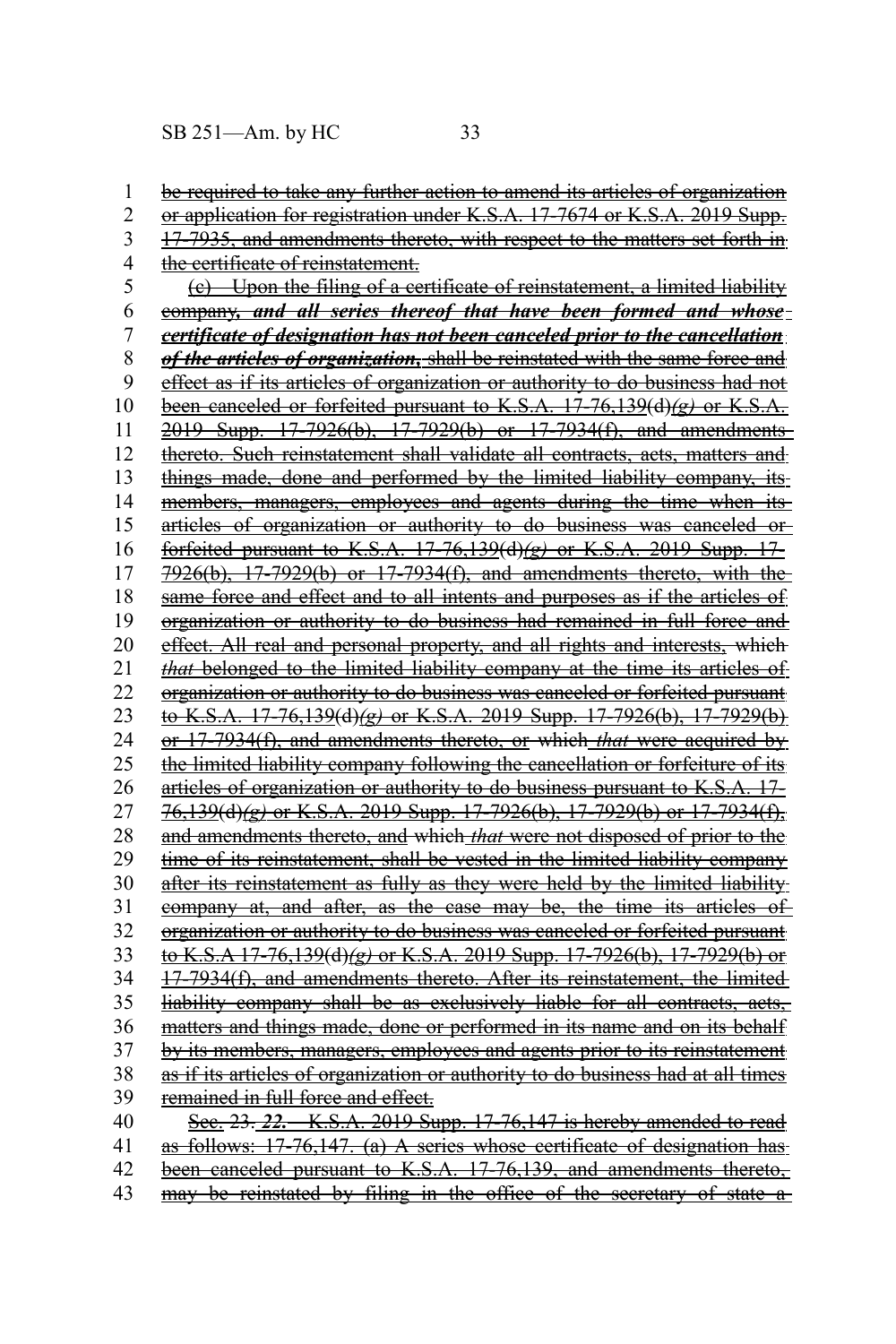certificate of reinstatement accompanied by the payment of the fee required by K.S.A. 17-76,136(d), and amendments thereto, and payment of the annual report fee due under K.S.A. 17-76,139(e)(f), and amendments thereto, and all penalties and interest thereon due at the time of the cancellation of its certificate of designation. The certificate of reinstatement shall set forth: (1) The name of the limited liability company at the time the certificate of designation was canceled and, if such name has changed, the name of the limited liability company at the time of reinstatement of the series; (2) the name of the series at the time the certificate of designation was canceled and, if such name is not available at the time ofreinstatement, the name under which the series is to be reinstated; (3) a statement that the certificate of reinstatement is filed by one or more persons authorized to execute and file the certificate of reinstatement to reinstate the series; and (4) any other matters the persons executing the certificate of reinstatement determine to include therein. (b) The certificate of reinstatement shall be deemed to be an amendment to the certificate of designation, and no further actions shall be required to amend its certificate of designation under K.S.A. 2019 Supp. 17-76,143(d)(3), and amendments thereto, with respect to the matters set forth in the certificate of reinstatement. (c) Upon the filing of a certificate of reinstatement, a series shall be reinstated with the same force and effect as if its certificate of designation had not been canceled pursuant to K.S.A. 17-76.139, and amendments thereto. Such reinstatement shall validate all contracts, acts, matters and things made, done and performed by the series, its members, managers, employees and agents during the time when its certificate of designation was canceled pursuant to K.S.A. 17-76,139, and amendments thereto, with the same force and effect and to all intents and purposes as if the certificate of designation had remained in full force and effect. All real and personal property, and all rights and interests, that belonged to the series at the time its certificate of designation was canceled pursuant to K.S.A. 17-76,139, and amendments thereto, or were acquired by the series following the cancellation of its certificate of designation pursuant to K.S.A. 17-76,139, and amendments thereto, and were not disposed of prior to the time of its reinstatement, shall be vested in the series after its reinstatement as fully as they were held by the series at, and after, as the case may be, the time its certificate of designation was canceled pursuant to K.S.A. 17-76,139, and amendments thereto. After its reinstatement, the series shall be as exclusively liable for all contracts, acts, matters and things made, done or performed in its name and on its behalf by its members, managers, 1 2 3 4 5 6 7 8 9 10 11 12 13 14 15 16 17 18 19 20 21 22 23 24 25 26 27 28 29 30 31 32 33 34 35 36 37 38 39 40 41 42 43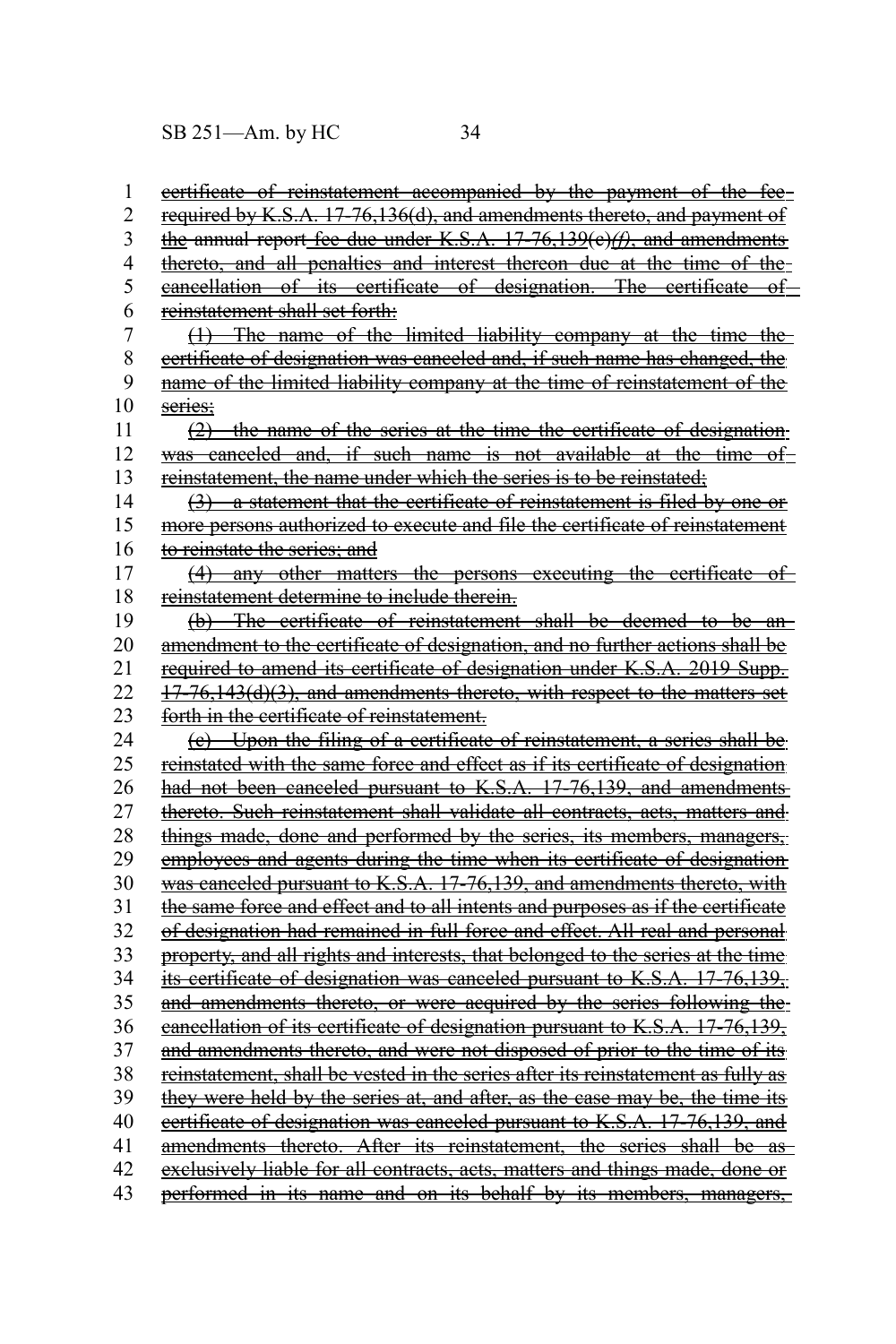| 1              | employees and agents prior to its reinstatement as if its certificate of                                                                                                                                                                                                                                                                                                               |
|----------------|----------------------------------------------------------------------------------------------------------------------------------------------------------------------------------------------------------------------------------------------------------------------------------------------------------------------------------------------------------------------------------------|
| $\overline{2}$ | designation had at all times remained in full force and effect.                                                                                                                                                                                                                                                                                                                        |
| 3              | (d) This section shall take effect on and after July 1, 2020.                                                                                                                                                                                                                                                                                                                          |
| 4              | See: 24. 23. K.S.A. 2019 Supp. 17-7903 is hereby amended to read as                                                                                                                                                                                                                                                                                                                    |
| 5              | follows: 17-7903. The following documents related to corporations shall                                                                                                                                                                                                                                                                                                                |
| 6              | be filed with the secretary of state:                                                                                                                                                                                                                                                                                                                                                  |
| $\overline{7}$ | $(a)$ For-profit filings:                                                                                                                                                                                                                                                                                                                                                              |
| 8              | (1) For-profit articles of incorporation as set forth in K.S.A. 17-6002,                                                                                                                                                                                                                                                                                                               |
| 9              | and amendments thereto;                                                                                                                                                                                                                                                                                                                                                                |
| 10             | (2) professional association articles of incorporation as set forth in-                                                                                                                                                                                                                                                                                                                |
| 11             | K.S.A. 17-2709, 17-2711 and 17-6002, and amendments thereto;                                                                                                                                                                                                                                                                                                                           |
| 12             | (3) close corporation articles of incorporation as set forth in K.S.A.                                                                                                                                                                                                                                                                                                                 |
| 13             | 17-6426, 17-7201, 17-7202 and 17-7203, and amendments thereto;                                                                                                                                                                                                                                                                                                                         |
| 14             | (4) public benefit corporation articles of incorporation as set forth in                                                                                                                                                                                                                                                                                                               |
| 15             | K.S.A. 2019 Supp. 17-72a02, and amendments thereto;                                                                                                                                                                                                                                                                                                                                    |
| 16             | (5) eertificate of validation as set forth in K.S.A. 2019 Supp. 17-                                                                                                                                                                                                                                                                                                                    |
| 17             | 6428, and amendments thereto;                                                                                                                                                                                                                                                                                                                                                          |
| 18             | (6) foreign for-profit application for authority as set forth in K.S.A.                                                                                                                                                                                                                                                                                                                |
| 19             | 2019 Supp. 17-7931 and K.S.A. 17-7307 through 17-7510, and                                                                                                                                                                                                                                                                                                                             |
| 20             | amendments thereto:                                                                                                                                                                                                                                                                                                                                                                    |
| 21             | (7) for-profit annual <i>business entity information</i> report as set forth in                                                                                                                                                                                                                                                                                                        |
| 22             | K.S.A. 17-7503 and 17-7505, and amendments thereto;                                                                                                                                                                                                                                                                                                                                    |
| 23             | (8) professional association annual <i>business entity information</i> report                                                                                                                                                                                                                                                                                                          |
| 24             | as set forth in K.S.A. 17-2718, and amendments thereto;                                                                                                                                                                                                                                                                                                                                |
| 25             | (9) for-profit certificate of amendment as set forth in K.S.A. 17-6003,                                                                                                                                                                                                                                                                                                                |
| 26             | 17-6401, 17-6601, 17-6602 and 17-6603, and amendments thereto;                                                                                                                                                                                                                                                                                                                         |
| 27             | (10) amendment to professional associations as set forth in K.S.A.                                                                                                                                                                                                                                                                                                                     |
| 28             | 17-2709, and amendments thereto;                                                                                                                                                                                                                                                                                                                                                       |
| 29             | (11) foreign for-profit corporation certificate of amendment as set-                                                                                                                                                                                                                                                                                                                   |
| 30             | forth in K.S.A. 17-7302, and amendments thereto;                                                                                                                                                                                                                                                                                                                                       |
| 31             | (12) restated articles of incorporation as set forth in K.S.A. 17-6605.                                                                                                                                                                                                                                                                                                                |
| 32             | and amendments thereto;                                                                                                                                                                                                                                                                                                                                                                |
| 33             | (13) change of registered office or resident agent as set forth in-                                                                                                                                                                                                                                                                                                                    |
| 34             | K.S.A. 2019 Supp. 17-7926, 17-7927, 17-7928 and 17-7929, and                                                                                                                                                                                                                                                                                                                           |
| 35             | amendments thereto;                                                                                                                                                                                                                                                                                                                                                                    |
| 36             | (14) for-profit certificate of correction as set forth in K.S.A. 2019.                                                                                                                                                                                                                                                                                                                 |
| 37             | Supp. 17-7912, and amendments thereto;                                                                                                                                                                                                                                                                                                                                                 |
| 38             | (15) mergers as set forth in K.S.A. 17-6701 through 17-6708, and                                                                                                                                                                                                                                                                                                                       |
| 39             | amendments thereto;                                                                                                                                                                                                                                                                                                                                                                    |
| 40             | (16) foreign mergers as set forth in K.S.A. 17-7302, and amendments                                                                                                                                                                                                                                                                                                                    |
| 41             | thereto:                                                                                                                                                                                                                                                                                                                                                                               |
| 42             | (17) certificate of amendment or termination of merger as set forth in                                                                                                                                                                                                                                                                                                                 |
| $\Lambda$      | $\overline{V}$ $\alpha$ $\overline{A}$ $\overline{A}$ $\overline{C}$ $\overline{A}$ $\alpha$ $\overline{A}$ $\overline{A}$ $\overline{A}$ $\overline{A}$ $\overline{A}$ $\overline{A}$ $\overline{A}$ $\overline{A}$ $\overline{A}$ $\overline{A}$ $\overline{A}$ $\overline{A}$ $\overline{A}$ $\overline{A}$ $\overline{A}$ $\overline{A}$ $\overline{A}$ $\overline{A}$ $\overline$ |

43 **K.S.A. 17-6701, and amendments thereto;**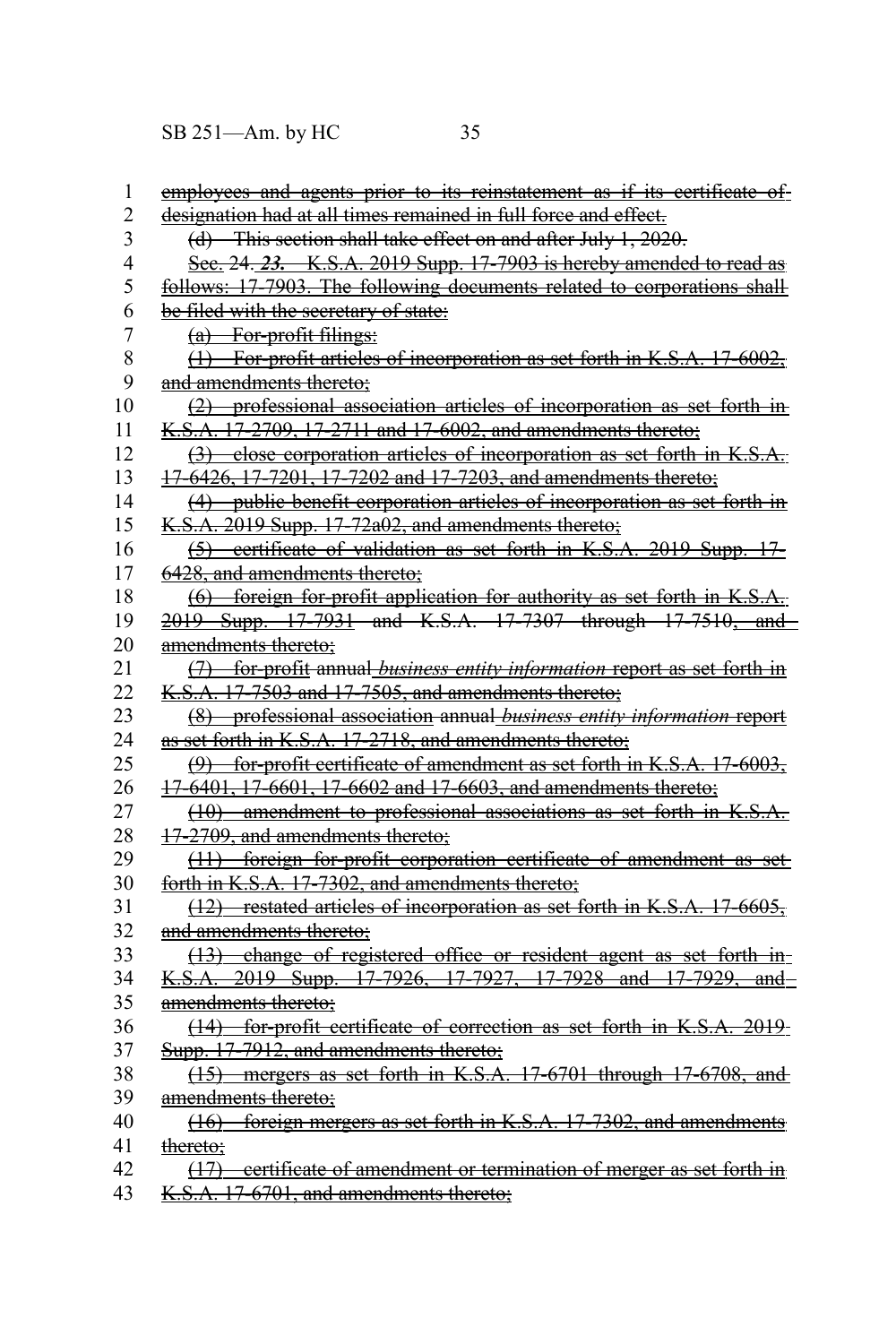| 1  | (18) foreign corporation merger as set forth in K.S.A. 17-7302, and              |
|----|----------------------------------------------------------------------------------|
| 2  | amendments thereto;                                                              |
| 3  | (19) certificate of reinstatement as set forth in K.S.A. 17-7002, and            |
| 4  | amendments thereto:                                                              |
| 5  | (20) certificate of dissolution prior to commencing business as set-             |
| 6  | forth in K.S.A. 17-6803, and amendments thereto;                                 |
| 7  | (21) eertificate of dissolution by stockholder's meeting as set forth in         |
| 8  | K.S.A. 17-6804, and amendments thereto;                                          |
| 9  | (22) eertificate of dissolution by written consent as set forth in K.S.A.        |
| 10 | 17-6804, and amendments thereto;                                                 |
| 11 | (23) foreign certificate of cancellation as set forth in K.S.A. 2019-            |
| 12 | Supp. 17-7936, and amendments thereto; and                                       |
| 13 | (24) eertificate of revocation of dissolution as set forth in K.S.A. 17-         |
| 14 | 7001, and amendments thereto.                                                    |
| 15 | (b) Not-for-profit filings:                                                      |
| 16 | (1) Not-for-profit articles of incorporation as set forth in K.S.A. 17-          |
| 17 | 6002, and amendments thereto:                                                    |
| 18 | (2) foreign not-for-profit application for authority as set forth in-            |
| 19 | K.S.A. 2019 Supp. 17-7931, and amendments thereto;                               |
| 20 | (3) not-for-profit annual <i>business entity information</i> report as set forth |
| 21 | in K.S.A. 17-7504, and amendments thereto;                                       |
| 22 | (4) not-for-profit certificate of amendment as set forth in K.S.A. 17-           |
| 23 | 6602, and amendments thereto;                                                    |
| 24 | (5) not-for-profit certificate of correction as set forth in K.S.A. 2019         |
| 25 | Supp. 17-7912, and amendments thereto;                                           |
| 26 | (6) not-for-profit change of registered office or resident agent as set          |
| 27 | forth in K.S.A. 2019 Supp. 17-7926, 17-7927, 17-7928 and 17-7929, and            |
| 28 | amendments thereto;                                                              |
| 29 | (7) not-for-profit certificate of reinstatement as set forth in K.S.A. 17-       |
| 30 | 7002, and amendments thereto; and                                                |
| 31 | (8) certificate of dissolution as set forth in K.S.A. 17-6803, 17-6804           |
| 32 | and 17-6805, and amendments thereto.                                             |
| 33 | Sec. 25. K.S.A. 2019 Supp. 17-76,139 is hereby amended to read                   |
| 34 | as follows: 17-76,139. (a) Every limited liability company organized             |
| 35 | under the laws of this state shall make an annual report in writing to           |
| 36 | the secretary of state, stating the prescribed information concerning            |
| 37 | the limited liability company at the close of business on the last day of        |
| 38 | its tax period next preceding the date of filing. If the limited liability       |
| 39 | company's tax period is other than the calendar year, it shall give              |
| 40 | notice of its different tax period in writing to the secretary of state          |
| 41 | prior to December 31 of the year it commences the different tax                  |
| 42 | period. The annual report shall be filed at the time prescribed by law           |
| 43 | for filing the limited liability company's annual Kansas income tax              |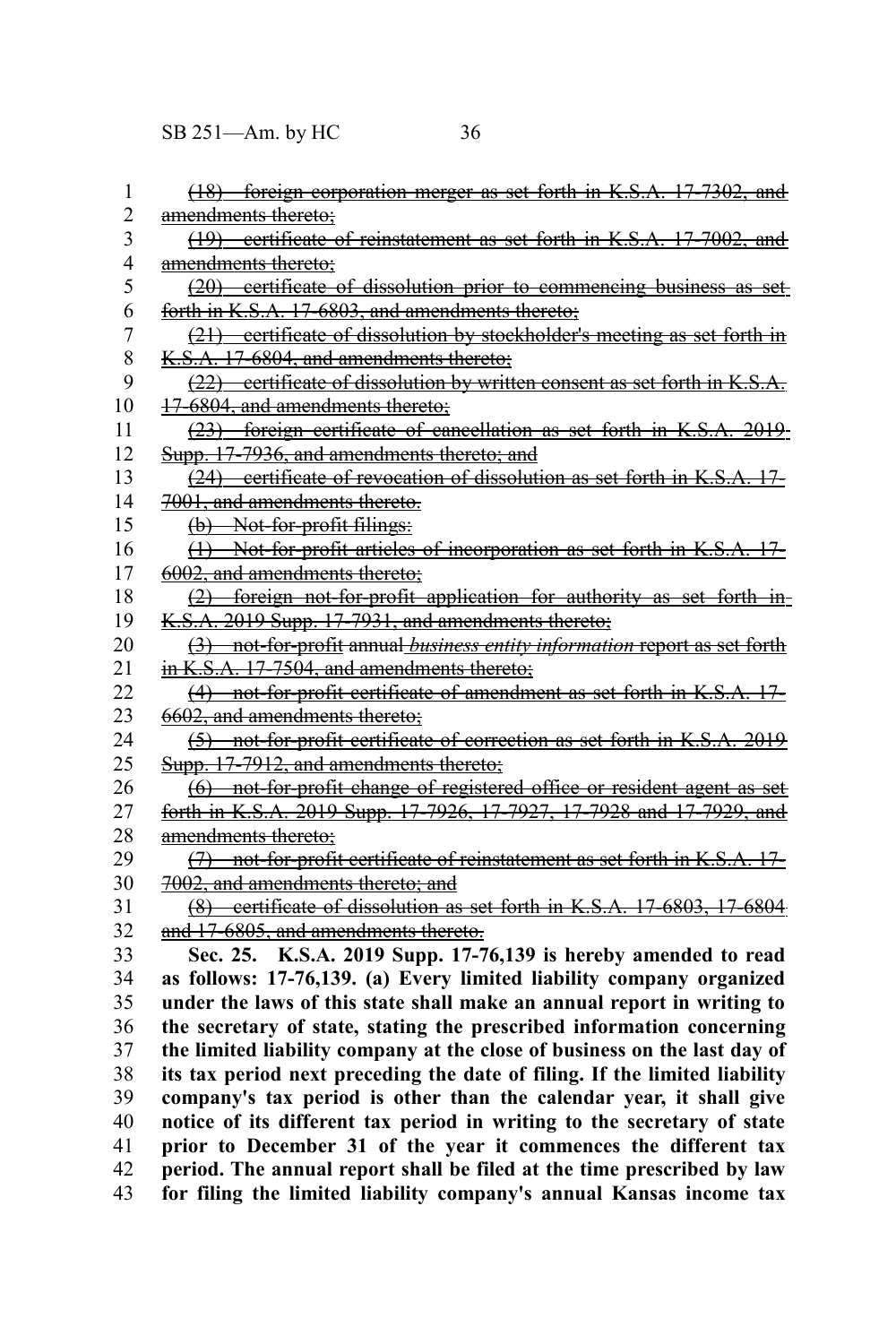**return. The annual report shall be made on a form prescribed by the secretary of state. The report shall contain the following information:** 1 2

3

**(1) The name of the limited liability company; and**

**(2) a list of the members owning at least 5% of the capital of the limited liability company, with the post office address of each.** 4 5

**(b) Every foreign limited liability company shall make an annual report in writing to the secretary of state, stating the prescribed information concerning the limited liability company at the close of business on the last day of its tax period next preceding the date of filing. If the limited liability company's tax period is other than the calendar year, it shall give notice in writing of its different tax period to the secretary of state prior to December 31 of the year it commences the different tax period. The annual report shall be filed at the time prescribed by law for filing the limited liability company's annual Kansas income tax return. The annual report shall be made on a form prescribed by the secretary of state. The report shall contain the name of the limited liability company.** 6 7 8 9 10 11 12 13 14 15 16 17

**(c) The annual report required by this section shall be executed by one or more authorized persons, and filed with the secretary of state. The execution of such annual report by a person who is authorized by this act to execute such annual report, upon filing such annual report with the secretary of state, constitutes an oath or affirmation, under penalties of perjury that, to the best of such person's knowledge and belief, the facts stated therein are true. At the time of filing the report, the limited liability company shall pay to the secretary of state an annual report fee in an amount equal to \$40.** 18 19 20 21 22 23 24 25 26

**(d) The provisions of K.S.A. 17-7509, and amendments thereto, relating to penalties for failure of a corporation to file an annual report or pay the required annual report fee, and the provisions of K.S.A. 17-7510(a), and amendments thereto, relating to penalties for failure of a corporation to file an annual report or pay the required annual report fee, shall be applicable to the articles of organization of any domestic limited liability company or to the authority of any foreign limited liability company which fails to file its annual report or pay the annual report fee within 90 days of the time prescribed in this section for filing and paying the same or, in the case of an annual report filing and fee received by mail, postmarked within 90 days of the time for filing and paying the same. Whenever the articles of organization of a domestic limited liability company or the authority of any foreign limited liability company are forfeited for failure to file an annual report or to pay the required annual report fee, the domestic limited liability company or the authority of a foreign limited liability company may be reinstated by filing a certificate of** 27 28 29 30 31 32 33 34 35 36 37 38 39 40 41 42 43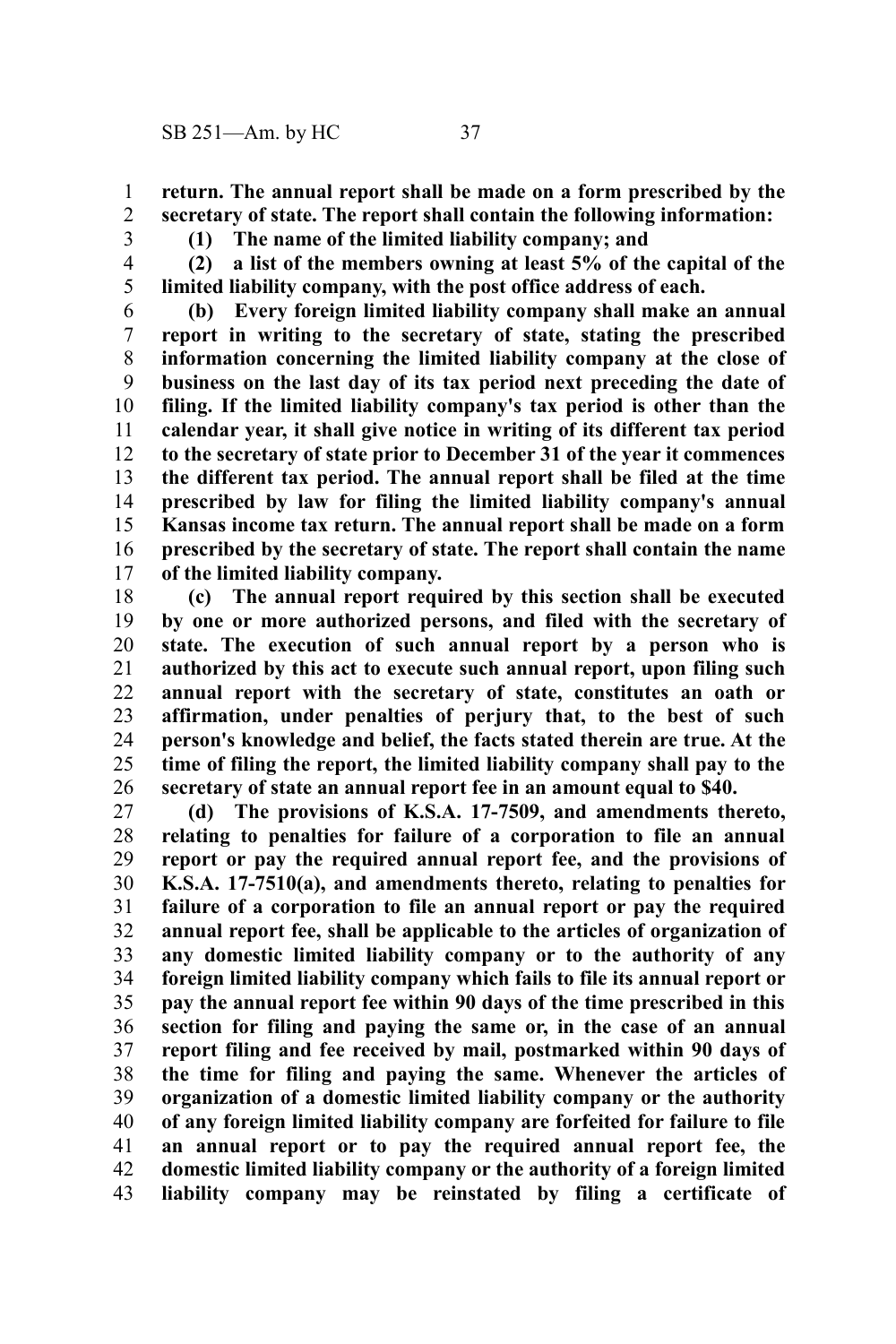**reinstatement, pursuant to K.S.A. 2019 Supp. 17-76,146, and amendments thereto, and paying to the secretary of state all fees, including any penalties thereon, due to the state.** 1 2 3

**(e) No limited liability company shall be required to file its first annual report under this act, or pay any annual report fee required to accompany such report, unless such limited liability company has filed its articles of organization or application for authority at least six months prior to the last day of its tax period.** 4 5 6 7 8

(f) All copies of applications for extension of the time for filing income tax returns submitted to the secretary of state pursuant to law shall be maintained by the secretary of state in a confidential file and shall not be disclosed to any person except as authorized pursuant to the provisions of K.S.A. 79-3234, and amendments thereto, a proper judicial order, or subsection  $(g)$ . All copies of such applications shall be preserved for one year and thereafter until the secretary of state orders that they be destroyed. 9 10 11 12 13 14 15 16

(g) A copy of such application shall be open to inspection by or disclosure to any person who was a member of such limited liabilitycompany during any part of the period covered by the extension. 17 18 19

**Sec. 26. On and after July 1, 2022, K.S.A. 2019 Supp. 17-76,139, as amended by section 25 of this act, is hereby amended to read as follows: 17-76,139. (a) Every limited liability company organized***, and on and after July 1, 2022, each series thereof formed or in existence,* **under the laws of this state shall make-an annual** a written business *entity information* **report in writing to the secretary of state, stating the prescribed information concerning the limited liability company** *or series, as applicable,* **at the close of business on the last day of its tax period next preceding the date of filing. If the limited liability company's** *or series'* **tax period is other than the calendar year, it shall give notice of its different tax period in writing to the secretary of state prior to December 31 of the year it commences the different tax period.**  20 21 22 23 24 25 26 27 28 29 30 31 32

*(b)* **The** annual **report shall be filed** *biennially, as determined by the year that the limited liability company filed its formation documents. A limited liability company that filed formation documents in an evennumbered year shall file a report in each even-numbered year. A limited liability company that filed formation documents in an odd-numbered year shall file a report in each odd-numbered year. The report shall be filed after the close of the limited liability company's tax period but not later than* **at the time prescribed by law for filing the limited liability company's** *or series'* **annual Kansas income tax return***, or if applicable law does not prescribe a time for filing an annual Kansas income tax return for a series, the report for the series shall be filed at, and for* 33 34 35 36 37 38 39 40 41 42 43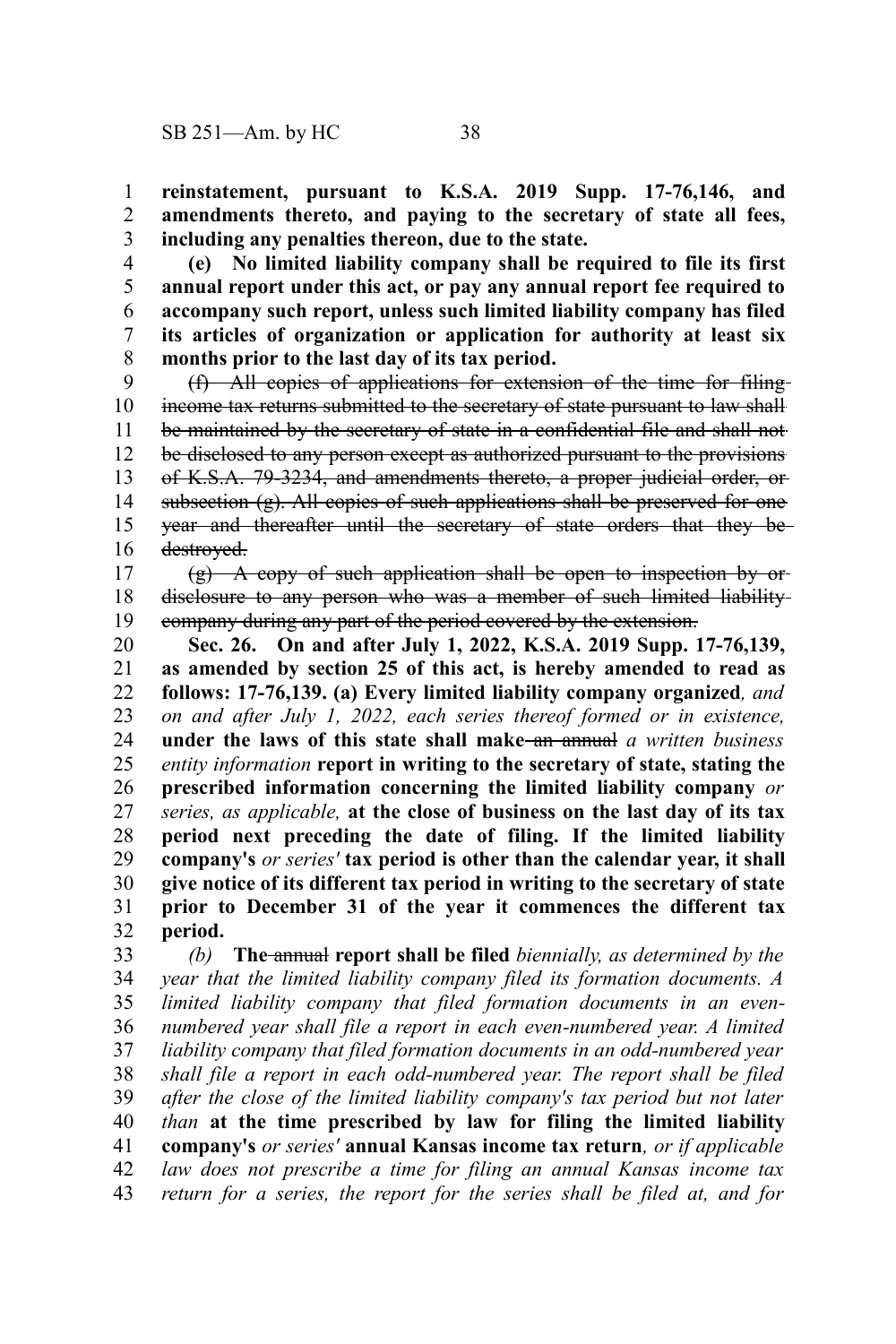*purposes of this section its tax period shall be deemed to be, the time prescribed by law for filing the annual Kansas income tax liability company to which the series is associated***.**  1 2 3

*(c)* **The** annual **report shall be made on a form prescribed by the secretary of state**. The report *and* **shall contain the following information:** 4 5 6

**(1) The name of the limited liability company** *or series, as applicable***; and** 7 8

**(2) a list of the members owning at least 5% of the capital of the limited liability company** *or series, as applicable***, with the post office address of each.** 9 10 11

(b)(d) (1) Every foreign limited liability company shall make-anannual *a written business entity information* **report** in writing **to the secretary of state, stating the prescribed information concerning the limited liability company at the close of business on the last day of its tax period next preceding the date of filing. If the limited liability company's tax period is other than the calendar year, it shall give notice in writing of its different tax period to the secretary of state prior to December 31 of the year it commences the different tax period.**  12 13 14 15 16 17 18 19 20

*(2)* **The** annual **report shall be filed** *biennially, as determined by the year that the foreign limited liability company filed its foreign limited liability company application. A foreign limited liability company that filed its application in an even-numbered year shall file a report in each even-numbered year. A foreign limited liability company that filed its application in an odd-numbered year shall file a report in each oddnumbered year. The report shall be filed after the close of the foreign limited liability company's tax period but not later than* **at the time prescribed by law for filing the limited liability company's annual Kansas income tax return.**  21 22 23 24 25 26 27 28 29 30

*(3)* **The** annual **report shall be made on a form prescribed by the secretary of state**. The report *and* **shall contain the name of the limited liability company.** 31 32 33

(c)*(e)* **The** annual *business entity information* **report required by this section shall be executed by one or more authorized persons, and filed with the secretary of state. The execution of such** annual **report by a person who is authorized by** this *the Kansas revised limited liability company* act to execute such-annual report, upon filing such-annual**report with the secretary of state, constitutes an oath or affirmation, under penalties of perjury that, to the best of such person's knowledge and belief, the facts stated therein are true.**  34 35 36 37 38 39 40 41

*(f)* **At the time of filing** the *its business entity information* **report, the limited liability company shall pay to the secretary of state** an 42 43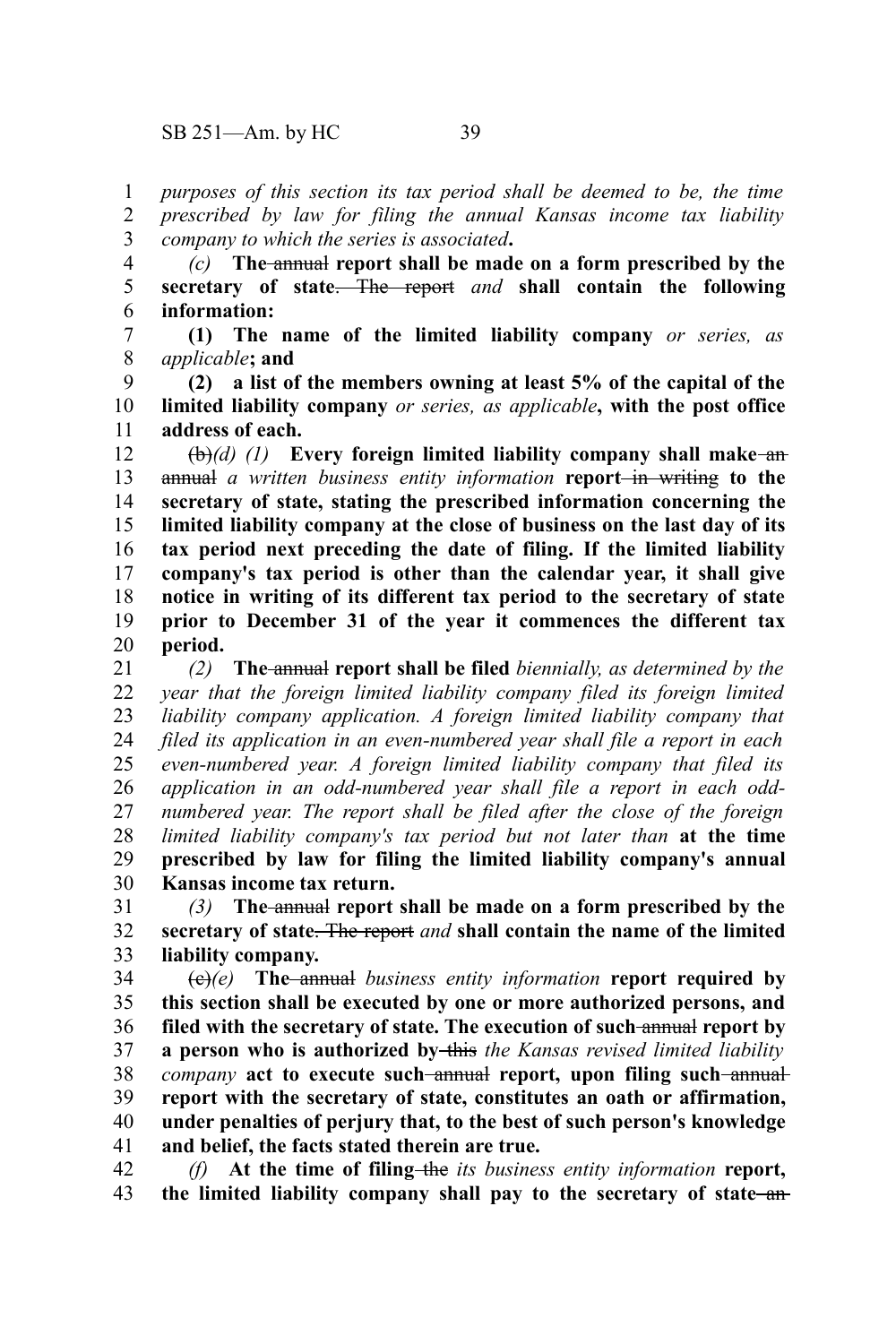annual report *a* **fee in an amount equal to** \$40 *\$80, plus the amount specified in rules and regulations of the secretary multiplied by the number of tax periods included in the report***.** 1 2 3

(d)*(g)* **The provisions of K.S.A. 17-7509, and amendments thereto,** relating to penalties for failure of a corporation to file-an annual a *business entity information* **report or pay the required** annual report **fee, and the provisions of K.S.A. 17-7510(a), and amendments thereto,** relating to penalties for failure of a corporation to file-an annual *a business entity information* **report or pay the required** annual report **fee, shall be applicable to the articles of organization of any domestic limited liability company***, or the certificate of designation of any series thereof,* **or to the authority of any foreign limited liability company** which *that* **fails to file its** annual *business entity information* **report or pay the** annual report **fee within 90 days of the time prescribed in this** section for filing and paying the same or, in the case of  $an$  annual  $a$ **report filing and fee received by mail, postmarked within 90 days of the time for filing and paying the same. Whenever the articles of organization of a domestic limited liability company***, or the certificate of designation of any series thereof,* **or the authority of any foreign limited liability company are forfeited** *or canceled* **for failure to file** an annual *a business entity information* **report or to pay the required-annual** report **fee, the domestic limited liability company or the authority of a foreign limited liability company may be reinstated by filing a certificate of reinstatement, pursuant to K.S.A. 2019 Supp. 17-76,146, and amendments thereto, and** *the certificate of designation may be reinstated by filing a certificate of reinstatement, pursuant to K.S.A. 2019 Supp. 17-76,147, and amendments thereto, and in each case* **paying to the secretary of state all fees, including any penalties thereon, due to the state.** 4 5 6 7 8 9 10 11 12 13 14 15 16 17 18 19 20 21 22 23 24 25 26 27 28 29

(e)*(h)* **No limited liability company shall be required to file its first** annual *business entity information* **report under** this *the Kansas revised limited liability company* act, or pay any annual report fee required to **accompany such report, unless such limited liability company has filed its articles of organization or application for authority** *or the certificate of designation of such series has been filed* **at least six months prior to the last day of its tax period.** 30 31 32 33 34 35 36

**Sec. 27. K.S.A. 2019 Supp. 17-76,143 is hereby amended to read as follows: 17-76,143. (a) An operating agreement may establish or provide for the establishment of one or more designated series of** members, managers-or, limited liability company interests-having or *assets. If an operating agreement so provides for the establishment or formation of one or more series, then a series may be formed by complying with this section. Any such series may have* **separate rights,** 37 38 39 40 41 42 43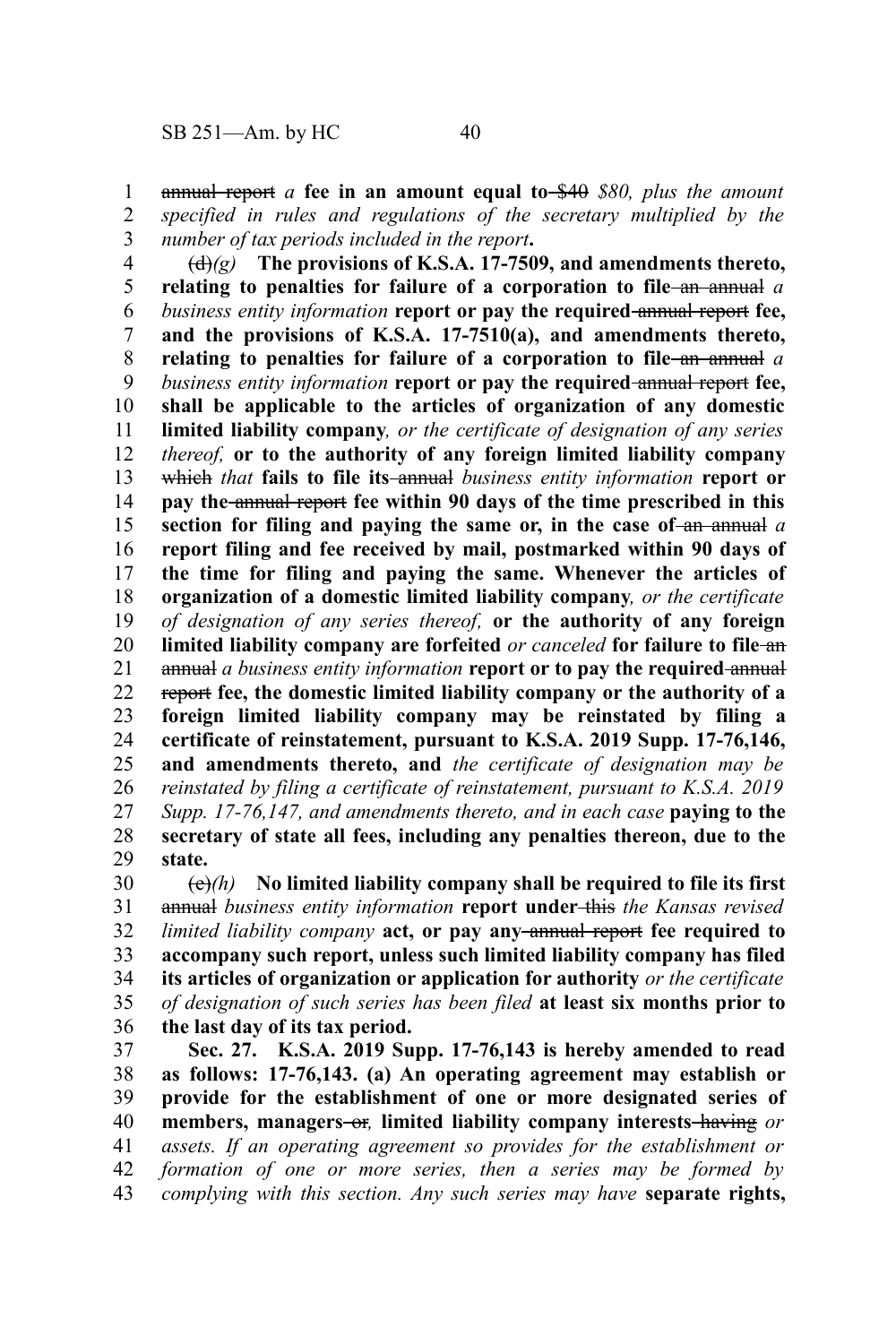**powers or duties with respect to specified property or obligations of the limited liability company or profits and losses associated with specified property or obligations, and to the extent provided in the operating agreement, any such series may have a separate business purpose or investment objective.** *A series is formed by the filing of a certificate of designation in the office of the secretary of state. Other than pursuant to K.S.A. 2019 Supp. 17-76,143a, and amendments thereto, a series may not merge, convert, or consolidate pursuant to any section of the Kansas revised limited liability company act, the business entity transactions act, K.S.A. 2019 Supp. 17-78-101 et seq., and amendments thereto, or any other statute of this state.* 1 2 3 4 5 6 7 8 9 10 11

*(b) Notice of the limitation on liabilities of a series as referenced in subsection (c) shall be set forth in the articles of organization of the limited liability company. Notice in articles of organization of the limitation on liabilities of a series as referenced in subsection (c) shall be sufficient for all purposes of this subsection whether or not the limited liability company has formed any series when such notice is included in the articles of organization, and there shall be no requirement that any specific series of the limited liability company be referenced in such notice. The fact that articles of organization that contain the foregoing notice of the limitation on liabilities of a series is on file in the office of the secretary of state shall constitute notice of such limitation on liabilities of a series.* 12 13 14 15 16 17 18 19 20 21 22 23

 $(\theta)$  (c) Notwithstanding anything to the contrary set forth in this section *the Kansas revised limited liability act* **or under other applicable law, in the event that an operating agreement establishes or provides for the establishment of one or more series, and if** *to the extent* **the** records maintained for any<del> such</del> series account for the assets **associated with such series separately from the other assets of the limited liability company, or any other series thereof, and if the operating agreement so provides, and if notice of the limitation on liabilities of a series as referenced in this subsection is set forth in the articles of organization of the limited liability company and if the limited liability company has filed a certificate of designation for each series which is to have limited liability under this section, then the debts, liabilities, obligations and expenses incurred, contracted for or otherwise existing with respect to-a particular** such series shall be **enforceable against the assets of such series only, and not against the assets of the limited liability company generally or any other series thereof, and, unless otherwise provided in the operating agreement, none of the debts, liabilities, obligations and expenses incurred, contracted for or otherwise existing with respect to the limited liability company generally or any other series thereof shall be enforceable** 24 25 26 27 28 29 30 31 32 33 34 35 36 37 38 39 40 41 42 43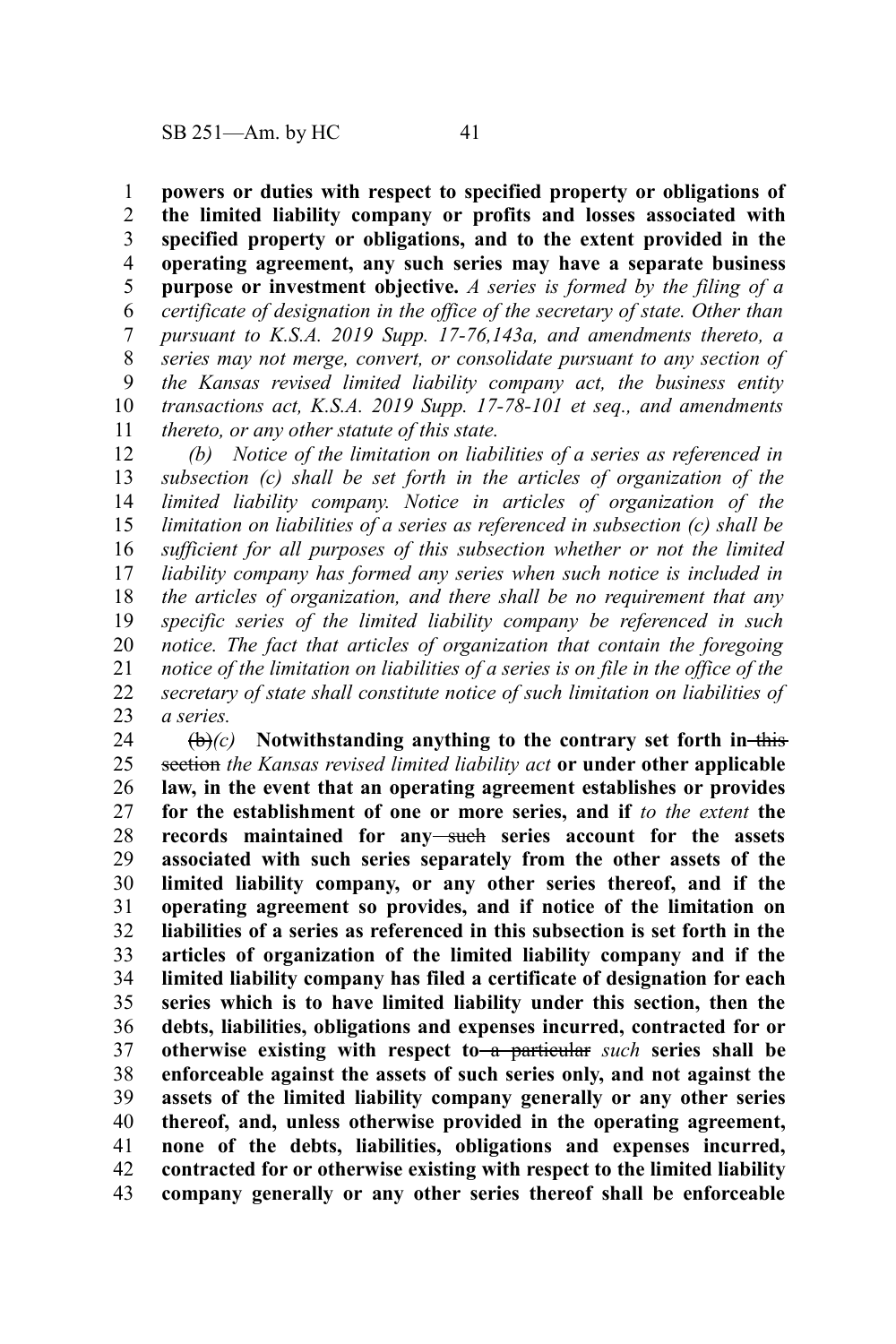**against the assets of such series.** The fact that the articles of organization contain the foregoing notice of the limitation on liabilities of a series and a certificate of designation for a series is on file in the office of the secretary of state shall constitute notice of such limitation on liabilities of a series. A series with limited liability shall be treated as a separate entity to the extent set forth in the articles of organization. Each series with limited liability may, in its own name, contract, hold title to assets, grant security interests, sue and be sued and otherwise conduct business and exercise the powers of a limited liability company under this act. The limited liability company and any of its series may elect to consolidate their operations as a single taxpayer to the extent permitted under applicable law, elect to workcooperatively, elect to contract jointly or elect to be treated as a single business for purposes of qualification to do business in this or any other state. Such elections shall not affect the limitation of liability set forth in this section except to the extent that the series have specifically accepted joint liability by contract. 1 2 3 4 5 6 7 8 9 10 11 12 13 14 15 16

(c) Except in the case of a foreign limited liability company that has adopted an assumed name pursuant to K.S.A. 2019 Supp. 17-7933, and amendments thereto, the name of the series with limited liability mustcontain the entire name of the limited liability company and be distinguishable from the names of the other series set forth in the articles of organization. In the case of a foreign limited liability company that has adopted an assumed name pursuant to K.S.A. 2019 Supp. 17-7933, and amendments thereto, the name of the series with limited liability mustcontain the entire name under which the foreign limited liability company has been admitted to transact business in this state. 17 18 19 20 21 22 23 24 25 26

(d) Upon the filing of the certificate of designation with the secretary of state setting forth the name of each series with limited liability, the series' existence shall begin, and copies of the filed certificate of designation marked with the filing date shall be conclusive evidence, except as against the state, that all conditions precedent required to be performed have been complied with and that the series has been or shall be legally organized and formed under this act. If different from the limited liability company, the certificate of designation for each series shall list the names of the members if the series is member managed or the names of the managers if the series is manager managed. The name of a series with limited liability under subsection (b) may be changed by filing with the secretary of state a certificate of designation identifying the series whose name is being changed and the new name of such series. If not the same as the limited liability company, the names of the members of a membermanaged series or of the managers of a manager managed series may be changed by filing a new certificate of designation with the secretary of state. A series with limited liability under subsection (b) may be dissolved 27 28 29 30 31 32 33 34 35 36 37 38 39 40 41 42 43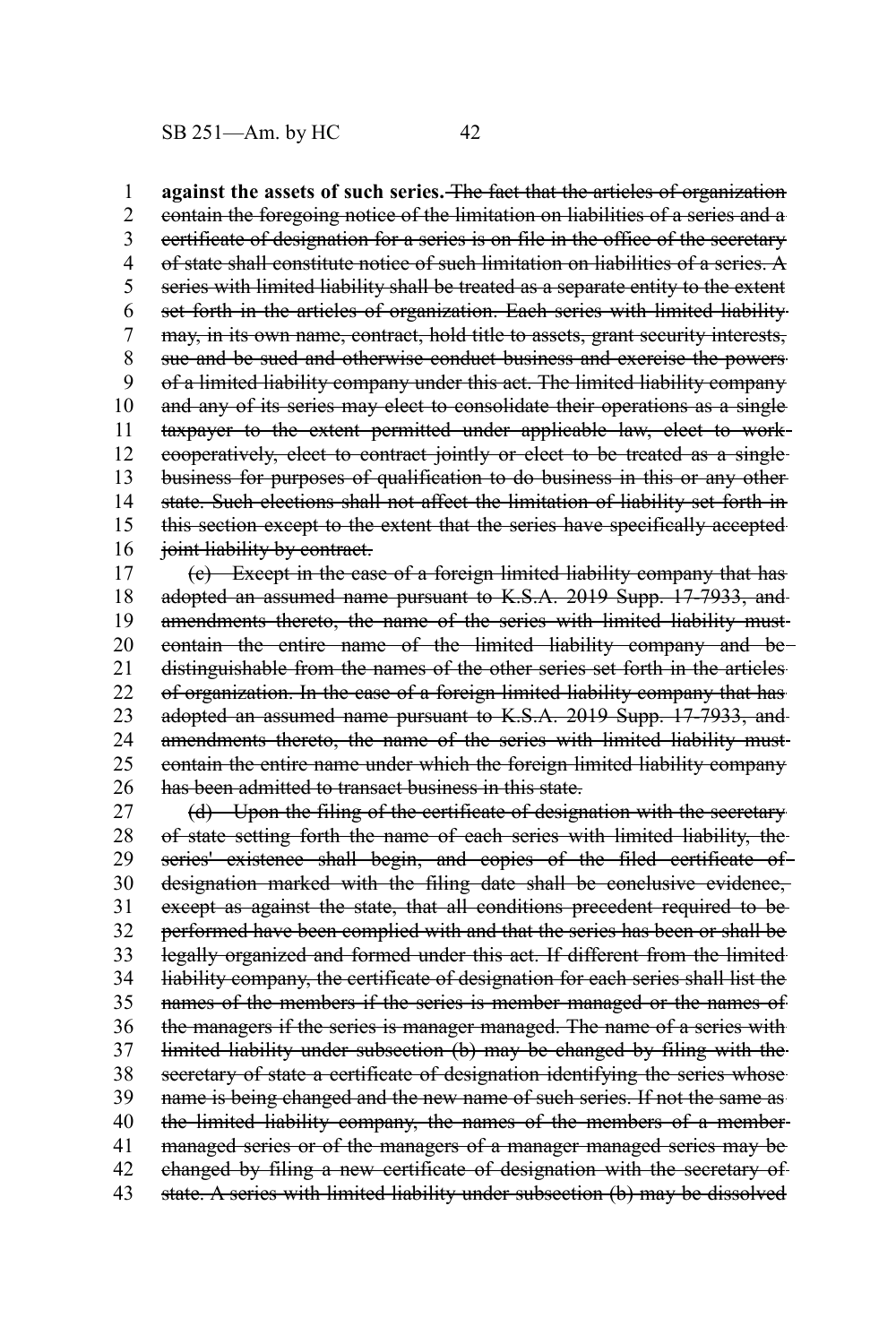by filing with the secretary of state a certificate of designation identifying 1

the series being dissolved or by the dissolution of the limited liability company as provided in subsection (m). Certificates of designation may be executed by the limited liability company or any manager, person or entity designated in the operating agreement for the limited liability company. 2 3 4 5

(e) A series of a limited liability company will be deemed to be in good standing as long as the limited liability company is in good standing. 6 7

(f) The resident agent and registered office for the limited liability company in Kansas shall serve as the agent and office for service of process in Kansas for each series. 8 9 10

(g) An operating agreement may provide for classes or groups of members or managers associated with a series having such relative rights, powers and duties as the operating agreement may provide, and may make provision for the future creation of additional classes or groups of members or managers associated with the series having such relative rights, powers and duties as may from time to time be established, including rights, powers and duties senior to existing classes and groups of members or managers associated with the series. 11 12 13 14 15 16 17 18

(h) A series may be managed by either the member or members associated with the series or by a manager or managers chosen by the members of such series, as provided in the operating agreement. Unlessotherwise provided in an operating agreement, the management of a series shall be vested in the members associated with such series. 19 20 21 22 23

(i) An operating agreement may grant to all or certain identified members or managers or a specified class or group of the members ormanagers associated with a series the right to vote separately or with all or any class or group of the members or managers associated with the series, on any matter. An operating agreement may provide that any member or class or group of members associated with a series shall have no voting rights. 24 25 26 27 28 29 30

(j) Except to the extent modified in this section, the provisions of this act which are generally applicable to limited liability companies, their managers, members and transferees shall be applicable to each particular series with respect to the operation of such series. 31 32 33 34

(k) Except as otherwise provided in an operating agreement, any event under this act or in an operating agreement that causes a manager to cease to be a manager with respect to a series shall not, in itself, cause such manager to cease to be a manager of the limited liability company or with respect to any other series thereof. 35 36 37 38 39

(l) Except as otherwise provided in an operating agreement, any event under this act or an operating agreement that causes a member to cease to be associated with a series shall not, in itself, cause such member to cease to be associated with any other series or terminate the continued 40 41 42 43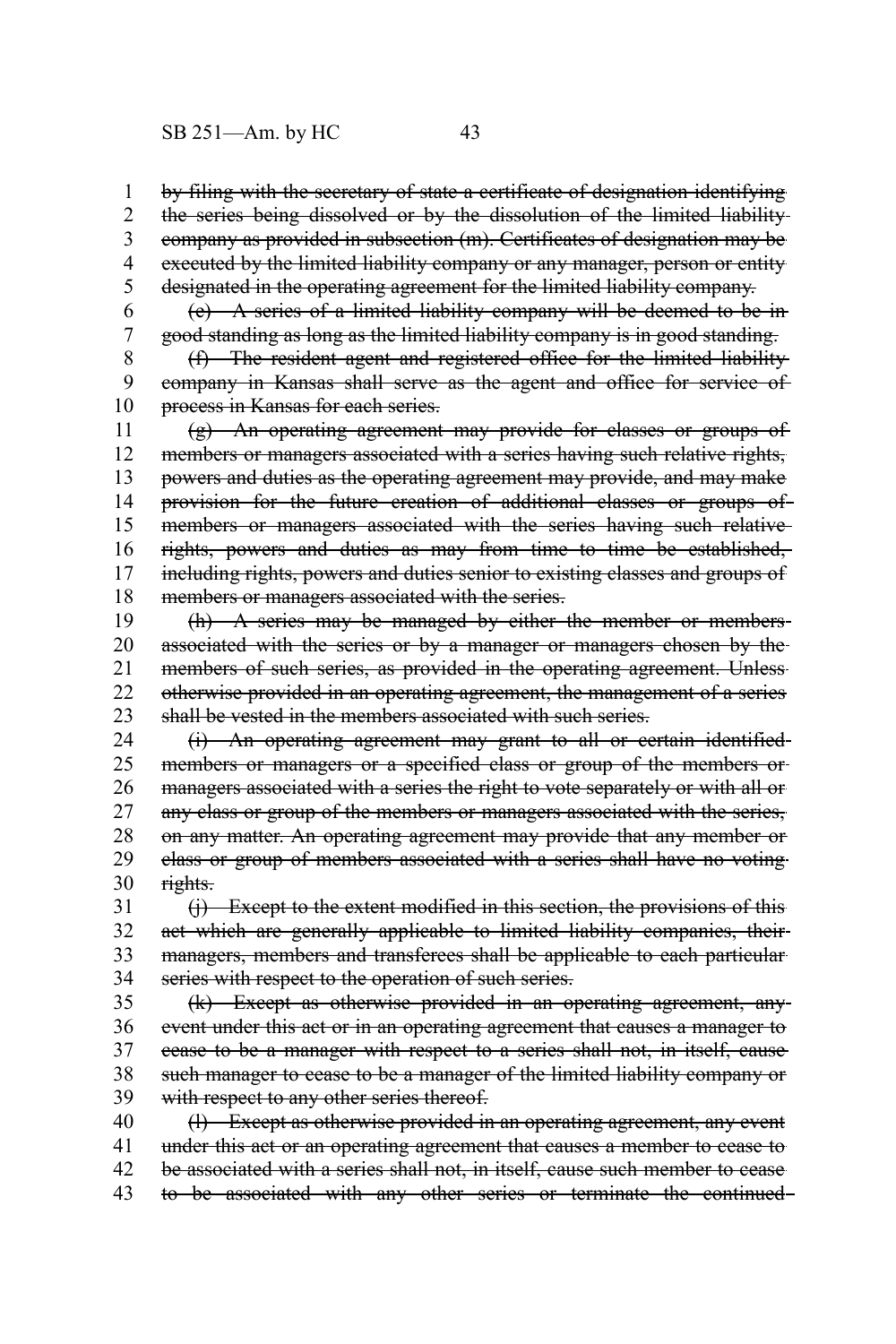membership of a member in the limited liability company or cause the 1

termination of the series, regardless of whether such member was the last remaining member associated with such series. 2 3

(m) Except to the extent otherwise provided in the operating agreement, a series may be dissolved and its affairs wound up without causing the dissolution of the limited liability company. The dissolution of a series established in accordance with subsection (b) shall not affect the limitation on liabilities of such series provided by subsection (b). A series is terminated and its affairs shall be wound up upon the dissolution of the limited liability company under article 76 of chapter 17 of the Kansas Statutes Annotated, and amendments thereto. 4 5 6 7 8 9 10 11

(n) If a limited liability company with the ability to establish a series does not register to do business in a foreign jurisdiction for itself and certain of its series, a series of a limited liability company may itself register to do business as a limited liability company in the foreign jurisdiction in accordance with the laws of the foreign jurisdiction. *Neither the preceding sentences nor any provision pursuant thereto in an operating agreement, articles of organization or certificate of designation shall: Restrict a series or limited liability company on behalf of a series from agreeing in the operating agreement or otherwise that any or all of the debts, liabilities, obligations, and expenses incurred, contracted for, or otherwise existing with respect to the limited liability company generally or any other series thereof shall be enforceable against the assets of such series; or restrict a limited liability company from agreeing in the operating agreement or otherwise that any or all of the debts, liabilities, obligations, and expenses incurred, contracted for, or otherwise existing with respect to a series shall be enforceable against the assets of the limited liability company generally. Assets associated with a series may be held directly or indirectly, including in the name of such series, in the name of the limited liability company, through a nominee or otherwise. Records maintained for a series that reasonably identify its assets, including by specific listing, category, type, quantity, computational, or allocational formula or procedure, including a percentage or share of any asset or assets, or by any other method where the identity of such assets is objectively determinable, will be deemed to account for the assets associated with such series separately from the other assets of the limited liability company, or any other series thereof. As used in the Kansas revised limited liability company act, a reference to assets of a series includes assets associated with such series, a reference to assets associated with a series includes assets of such series, a reference to members or managers of a series includes members or managers associated with such series, and a reference to members or managers associated with a series includes members or managers of such series. The* 12 13 14 15 16 17 18 19 20 21 22 23 24 25 26 27 28 29 30 31 32 33 34 35 36 37 38 39 40 41 42 43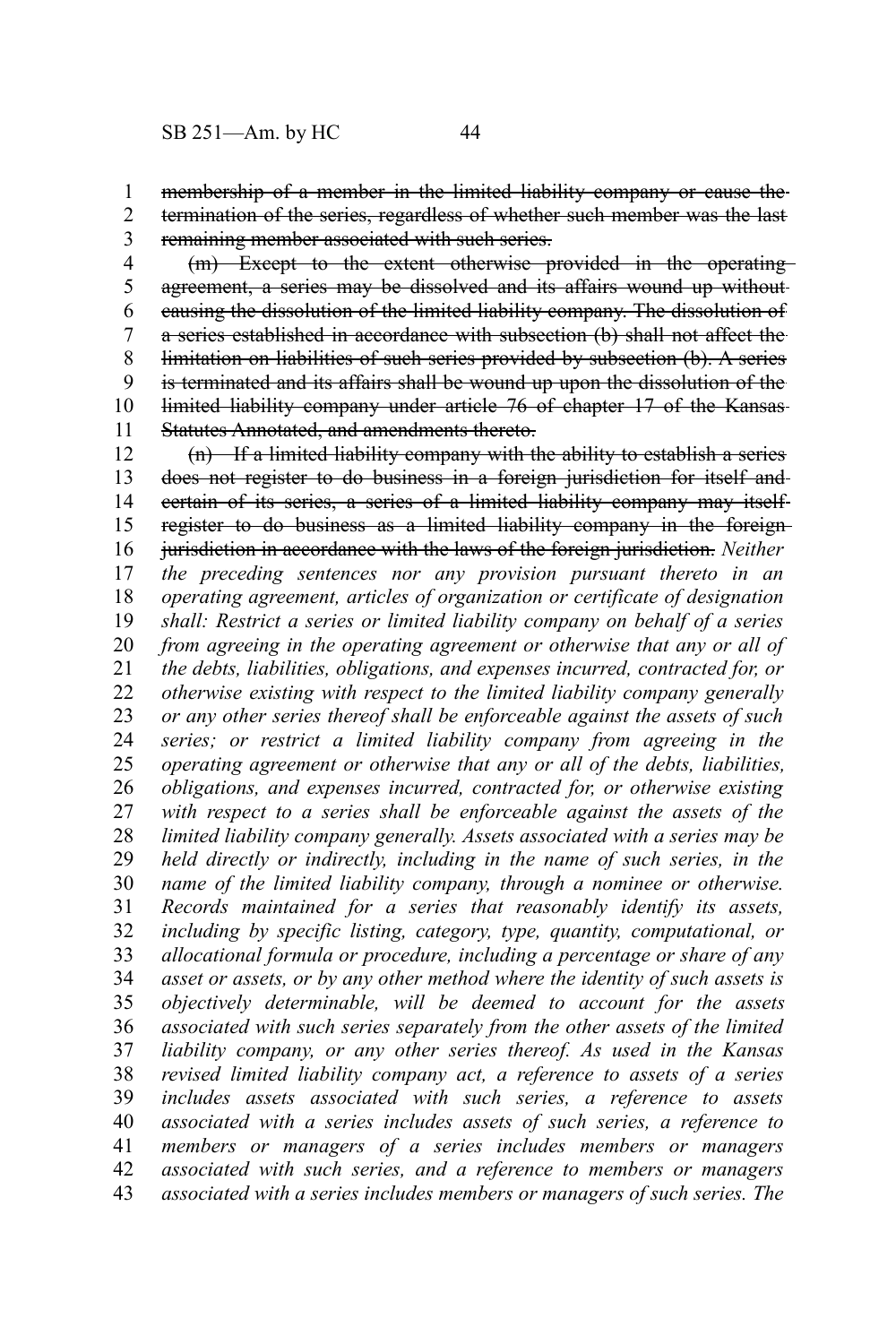*following shall apply to a series:* 1

*(1) A series may carry on any lawful business, purpose or activity, whether or not for profit, with the exception of the business of granting policies of insurance, assuming insurance risks, or banking as defined in K.S.A. 2019 Supp. 9-701, and amendments thereto. Unless otherwise provided in an operating agreement, a series shall have the power and capacity to, in its own name, contract, hold title to assets, including real, personal, and intangible property, grant liens and security interests, and sue and be sued.* 2 3 4 5 6 7 8 9

*(2) Except as otherwise provided by the Kansas revised limited liability company act, no member or manager of a series shall be obligated personally for any debt, obligation or liability of such series, whether arising in contract, tort or otherwise, solely by reason of being a member or acting as manager of such series. Notwithstanding the preceding sentence, under an operating agreement or under another agreement, a member or manager may agree to be obligated personally for any or all of the debts, obligations and liabilities of one or more series.* 10 11 12 13 14 15 16 17

*(3) An operating agreement may provide for classes or groups of members or managers associated with a series having such relative rights, powers and duties as the operating agreement may provide, and may make provision for the future creation in the manner provided in the operating agreement of additional classes or groups of members or managers associated with such series having such relative rights, powers and duties as may from time to time be established, including rights, powers and duties senior to existing classes and groups of members or managers associated with such series. An operating agreement may provide for the taking of an action, including the amendment of the operating agreement, without the vote, consent or approval of any member or manager or class or group of members or managers, including an action to create under the provisions of the operating agreement a class or group of a series of limited liability company interests that was not previously outstanding. An operating agreement may provide that any member or class or group of members associated with a series shall have no voting rights.* 18 19 20 21 22 23 24 25 26 27 28 29 30 31 32 33

*(4) An operating agreement may grant to all or certain identified members or managers or a specified class or group of the members or managers associated with a series the right to vote separately or with all or any class or group of the members or managers associated with such series, on any matter. Voting by members or managers associated with a series may be on a per capita, number, financial interest, class, group or any other basis.* 34 35 36 37 38 39 40

*(5) Unless otherwise provided in an operating agreement, the management of a series shall be vested in the members associated with such series in proportion to the then-current percentage or other interest* 41 42 43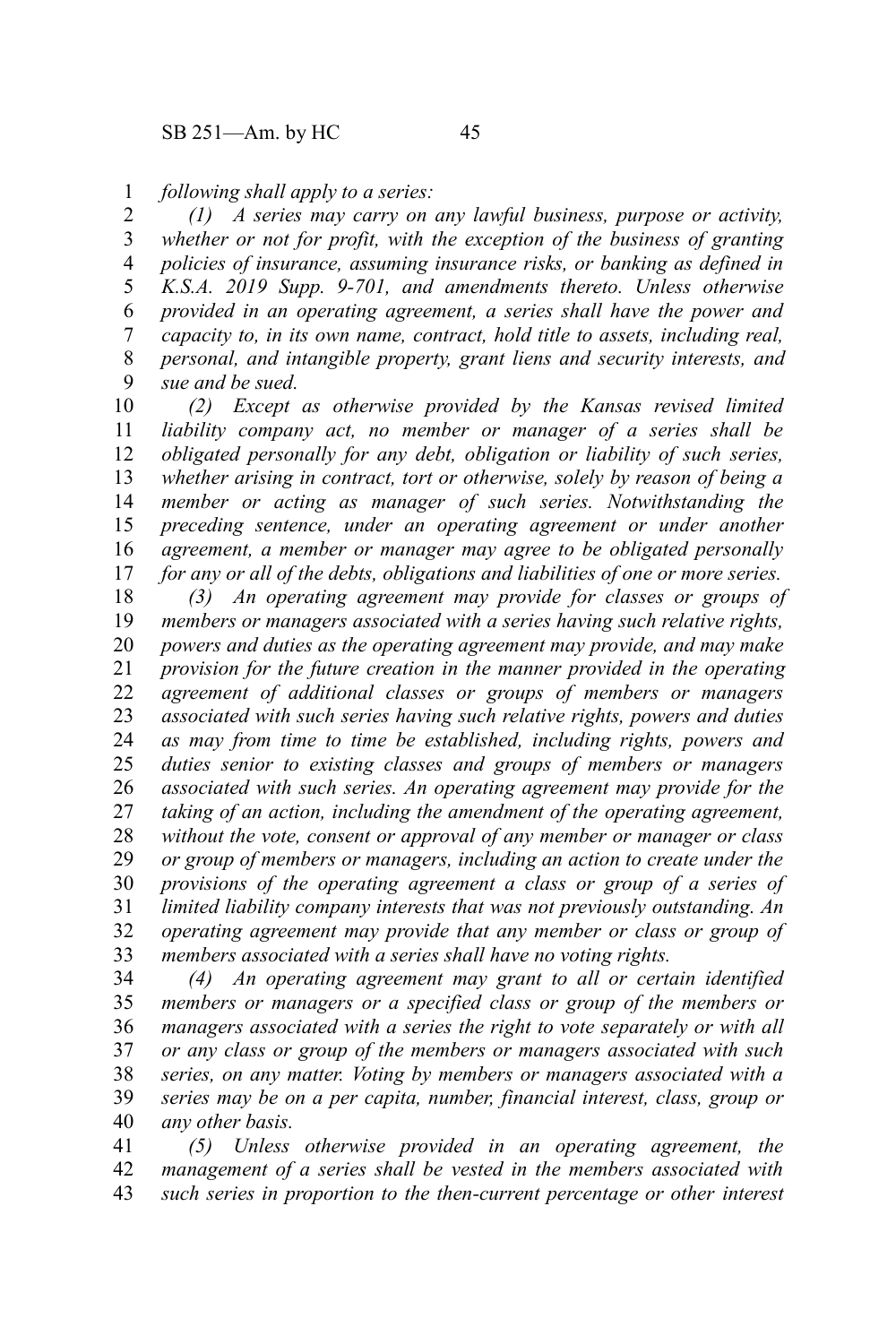*of members in the profits of such series owned by all of the members associated with such series, the decision of members owning more than 50% of such percentage or other interest in the profits controlling, except that if an operating agreement provides for the management of a series, in whole or in part, by a manager, the management of such series, to the extent so provided, shall be vested in the manager who shall be chosen in the manner provided in the operating agreement. The manager of a series shall also hold the offices and have the responsibilities accorded to the manager as set forth in an operating agreement. A series may have more than one manager. Subject to K.S.A. 17-76,105, and amendments thereto, a manager shall cease to be a manager with respect to a series as provided in an operating agreement. Except as otherwise provided in an operating agreement, any event under the Kansas revised limited liability company act or in an operating agreement that causes a manager to cease to be a manager with respect to a series shall not, in itself, cause such manager to cease to be a manager of the limited liability company or with respect to any other series thereof.* 1 2 3 4 5 6 7 8 9 10 11 12 13 14 15 16 17

*(6) Notwithstanding K.S.A. 17-76,109, and amendments thereto, but subject to subsections (c)(7) and (c)(10), and unless otherwise provided in an operating agreement, at the time a member of a series becomes entitled to receive a distribution with respect to such series, the member has the status of, and is entitled to all remedies available to, a creditor of such series, with respect to the distribution. An operating agreement may provide for the establishment of a record date with respect to allocations and distributions with respect to a series.* 18 19 20 21 22 23 24 25

*(7) Notwithstanding K.S.A. 17-76,110(a), and amendments thereto, a limited liability company may make a distribution with respect to a series. A limited liability company shall not make a distribution with respect to a series to a member to the extent that at the time of the distribution, after giving effect to the distribution, all liabilities of such series, other than liabilities to members on account of their limited liability company interests with respect to such series and liabilities for which the recourse of creditors is limited to specified property of such series, exceed the fair value of the assets associated with such series, except that the fair value of property of such series that is subject to a liability for which the recourse of creditors is limited shall be included in the assets associated with such series only to the extent that the fair value of that property exceeds that liability. For purposes of the immediately preceding sentence, the term "distribution" shall not include amounts constituting reasonable compensation for present or past services or reasonable payments made in the ordinary course of business pursuant to a bona fide retirement plan or other benefits program. A member who receives a distribution in violation of this subsection, and who knew at the time of the distribution that the* 26 27 28 29 30 31 32 33 34 35 36 37 38 39 40 41 42 43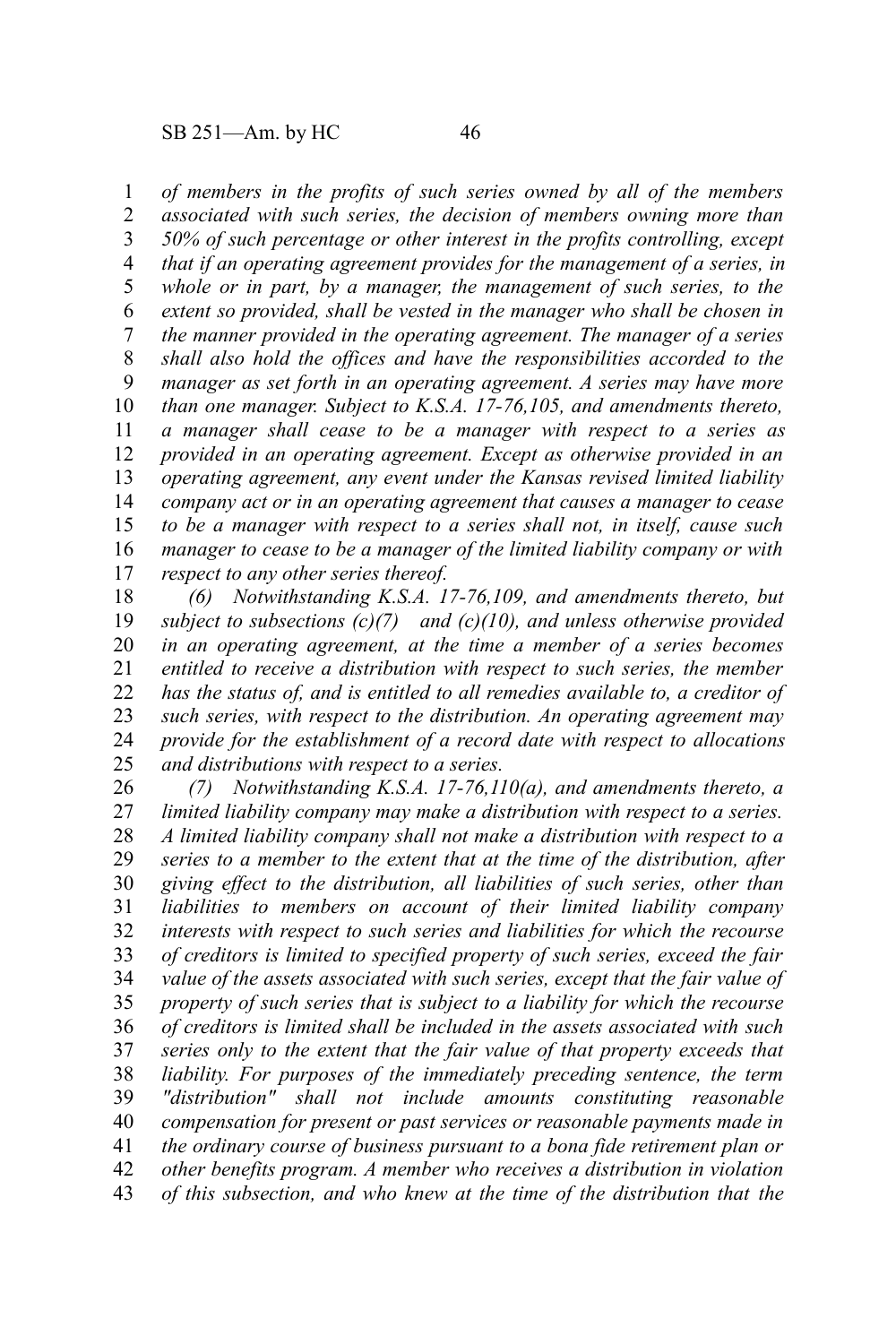*distribution violated this subsection, shall be liable to the series for the amount of the distribution. A member who receives a distribution in violation of this subsection, and who did not know at the time of the distribution that the distribution violated this subsection, shall not be liable for the amount of the distribution. Subject to K.S.A. 17-76,110(c), and amendments thereto, which shall apply to any distribution made with respect to a series under this subsection, this subsection shall not affect any obligation or liability of a member under an agreement or other applicable law for the amount of a distribution.* 1 2 3 4 5 6 7 8 9

*(8) Unless otherwise provided in the operating agreement, a member shall cease to be associated with a series and to have the power to exercise any rights or powers of a member with respect to such series upon the assignment of all of the member's limited liability company interest with respect to such series. Except as otherwise provided in an operating agreement, any event under the Kansas revised limited liability company act or an operating agreement that causes a member to cease to be associated with a series shall not, in itself, cause such member to cease to be associated with any other series or terminate the continued membership of a member in the limited liability company or cause the dissolution of the series, regardless of whether such member was the last remaining member associated with such series.* 10 11 12 13 14 15 16 17 18 19 20 21

*(9) Subject to K.S.A. 17-76,116, and amendments thereto, except to the extent otherwise provided in the operating agreement, a series may be dissolved and its affairs wound up without causing the dissolution of the limited liability company. The dissolution of a series shall not affect the limitation on liabilities of such series provided by this subsection (c). A series is dissolved and its affairs shall be wound up upon the dissolution of the limited liability company under K.S.A. 17-76,116, and amendments thereto, or otherwise upon the first to occur of the following:* 22 23 24 25 26 27 28 29

*(A) At the time specified in the operating agreement;*

*(B) upon the happening of events specified in the operating agreement;* 31 32

*(C) unless otherwise provided in the operating agreement, upon the vote, consent or approval of members associated with such series who own <sup>2</sup> /<sup>3</sup> or more of the then-current percentage or other interest in the profits of such series of the limited liability company owned by all of the members associated with such series; or* 33 34 35 36 37

38

30

*(D) the dissolution of such series under subsection (c)(11).*

*(10) Notwithstanding K.S.A. 17-76,118(a), and amendments thereto, unless otherwise provided in the operating agreement, a manager associated with a series who has not wrongfully dissolved such series or, if none, the members associated with such series or a person consented to or approved by the members associated with such series, in either case, by* 39 40 41 42 43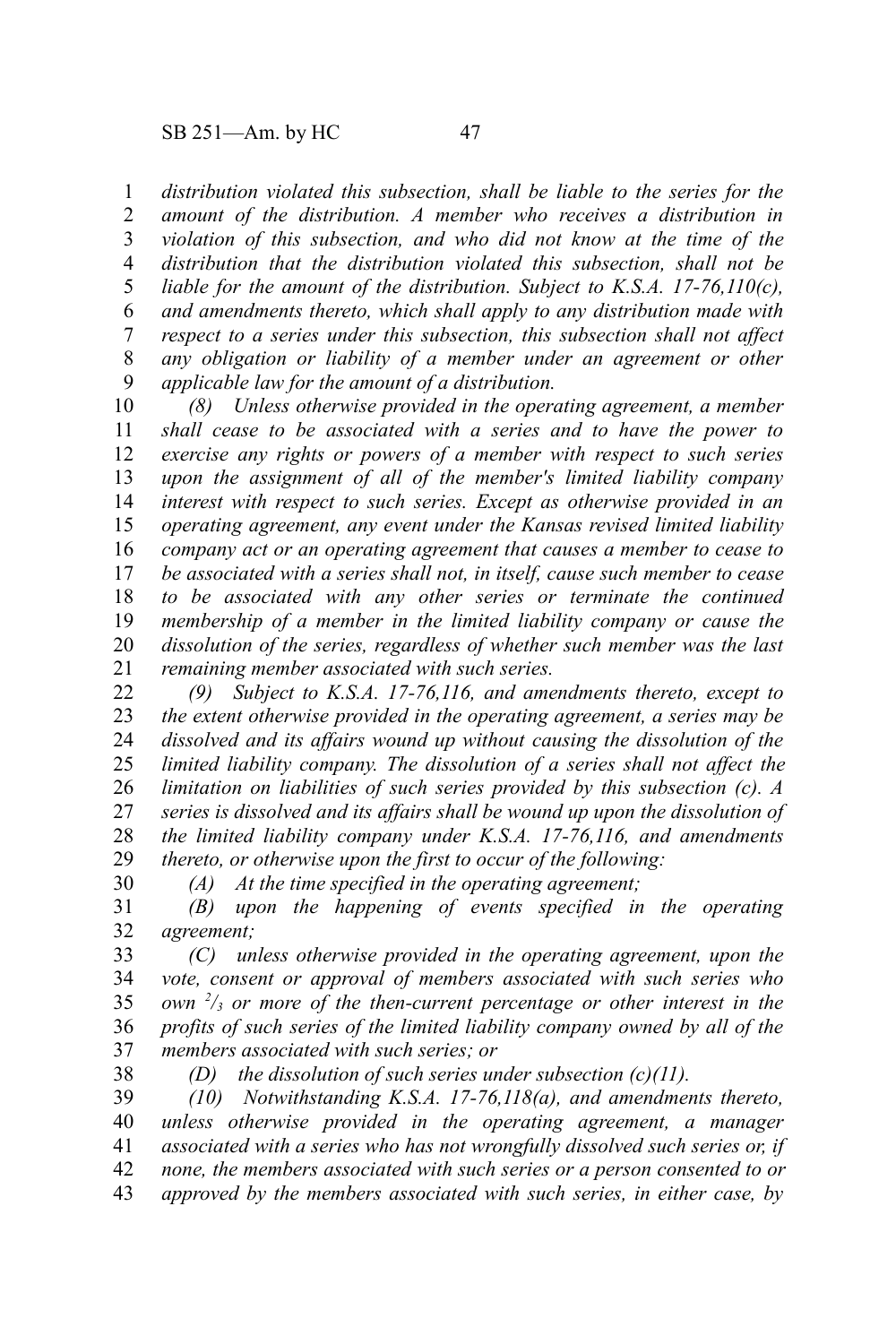*members who own more than 50% of the then-current percentage or other interest in the profits of such series owned by all of the members associated with such series, may wind up the affairs of such series, but the district court, upon cause shown, may wind up the affairs of a series upon application of any member or manager associated with such series, or the member's personal representative or assignee, and in connection therewith, may appoint a liquidating trustee. The persons winding up the affairs of a series may, in the name of the limited liability company and for and on behalf of the limited liability company and such series, take all actions with respect to such series as are permitted under K.S.A. 17- 76,118(b), and amendments thereto. The persons winding up the affairs of a series shall provide for the claims and obligations of such series and distribute the assets of such series as provided in K.S.A. 17-76,119, and amendments thereto, which section shall apply to the winding up and distribution of assets of a series. Actions taken in accordance with this subsection shall not affect the liability of members and shall not impose liability on a liquidating trustee.* 1 2 3 4 5 6 7 8 9 10 11 12 13 14 15 16 17

*(11) On application by or for a member or manager associated with a series, the district court may decree dissolution of such series whenever it is not reasonably practicable to carry on the business of such series in conformity with an operating agreement.* 18 19 20 21

*(12) For all purposes of the laws of the state of Kansas, a series is an association, regardless of the number of members or managers, if any, of such series.* 22 23 24

*(d) In order to form a series of a limited liability company, a certificate of designation must be filed in accordance with this subsection.* 25 26 27

*(1) (A) A certificate of designation shall set forth:*

- *(i) The name of the limited liability company; and*
- *(ii) the name of the series.* 29

28

*(B) A certificate of designation may include any other matter that the members of such series determine to include therein.* 30 31

*(C) A certificate of designation properly filed with the secretary of state prior to July 1, 2022, shall be deemed to comply with the requirements of this paragraph.* 32 33 34

*(2) A certificate of designation shall be executed in accordance with K.S.A. 2019 Supp. 17-7908(b), and amendments thereto, and shall be filed in the office of the secretary of state in accordance with K.S.A. 2019 Supp. 17-7910, and amendments thereto. A certificate of designation is not an amendment to the articles of organization of the limited liability company.* 35 36 37 38 39

*(3) A certificate of designation may be amended by filing a certificate of amendment thereto in the office of the secretary of state.* 40 41

- *(A) The certificate of amendment shall set forth:* 42
- *(i) The name of the limited liability company;* 43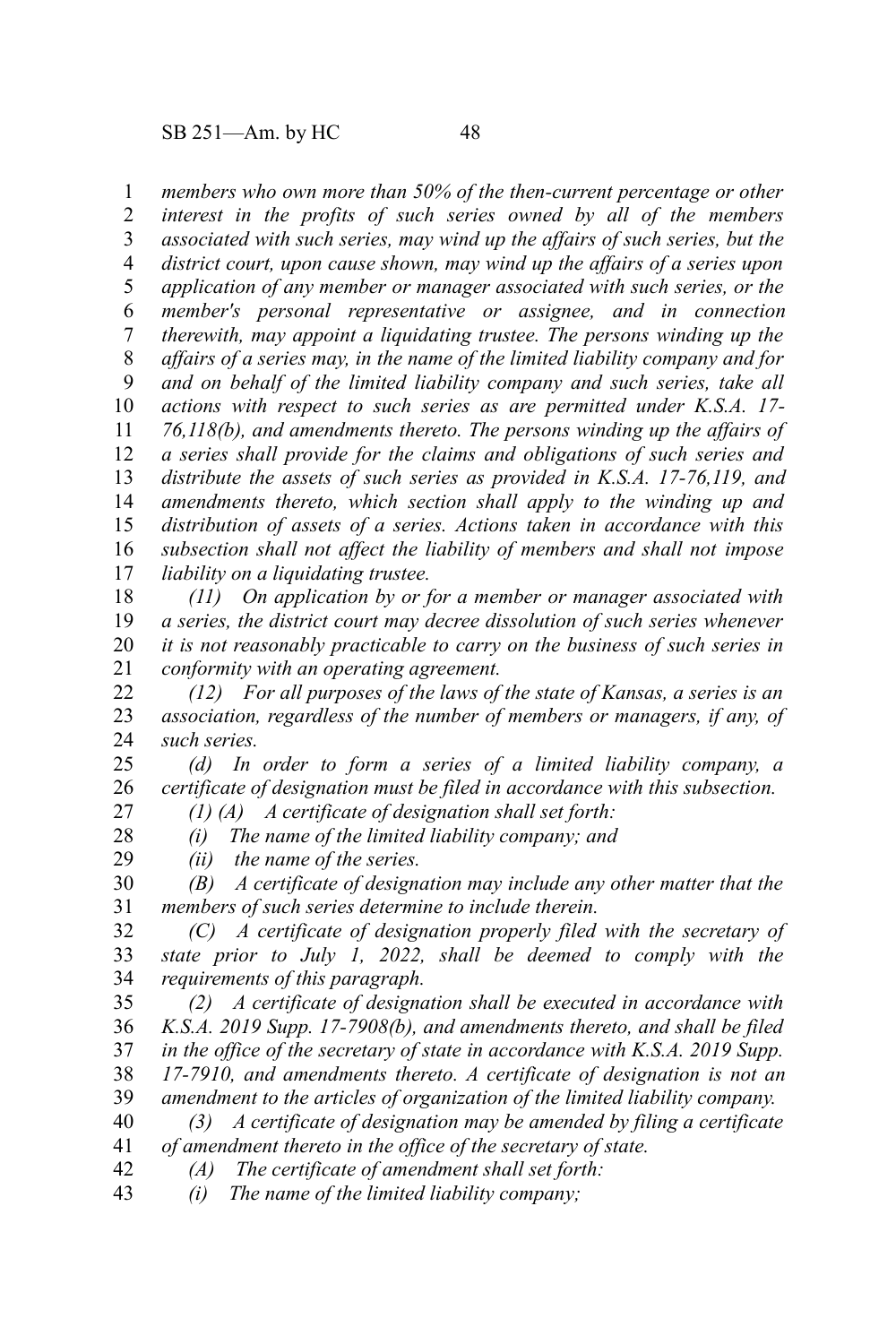*(ii) the name of the series; and*

1 2

*(iii) the amendment to the certificate of designation.*

*(B) A certificate of designation properly filed with the secretary of state prior to July 1, 2022, that changed a previously filed certificate of designation shall be deemed to be a certificate of amendment thereto for purposes of this paragraph.* 3 4 5 6

*(4) A manager of a series or, if there is no manager, then any member of a series who becomes aware that any statement in a certificate of designation filed with respect to such series was false when made, or that any matter described therein has changed making the certificate of designation false in any material respect, shall promptly amend the certificate of designation.* 7 8 9 10 11 12

*(5) A certificate of designation may be amended at any time for any other proper purpose.* 13 14

*(6) Unless otherwise provided in the Kansas revised limited liability company act or unless a later effective date or time, which shall be a date or time certain, is provided for in the certificate of amendment, a certificate of amendment shall be effective at the time of its filing with the secretary of state.* 15 16 17 18 19

*(7) A certificate of designation shall be canceled upon the cancellation of the articles of organization of the limited liability company named in the certificate of designation, or upon the filing of a certificate of cancellation of the certificate of designation, or upon the future effective date or time of a certificate of cancellation of the certificate of designation, or as provided in K.S.A. 17-76,139(d), and amendments thereto, or upon the filing of a certificate of merger or consolidation if the series is not the surviving or resulting series in a merger or consolidation or upon the future effective date or time of a certificate of merger or consolidation if the series is not the surviving or resulting series in a merger or consolidation. A certificate of cancellation of the certificate of designation may be filed at any time, and shall be filed, in the office of the secretary of state to accomplish the cancellation of a certificate of designation upon the dissolution of a series for which a certificate of designation was filed and completion of the winding up of such series.* 20 21 22 23 24 25 26 27 28 29 30 31 32 33 34

*(A) A certificate of cancellation of the certificate of designation shall set forth:* 35 36

- *(i) The name of the limited liability company;* 37
- *(ii) the name of the series;* 38

*(iii) the future effective date or time, which shall be a date or time certain, of cancellation if it is not to be effective upon the filing of the certificate of cancellation; and* 39 40 41

*(iv) any other information the person filing the certificate of cancellation of the certificate of designation determines.* 42 43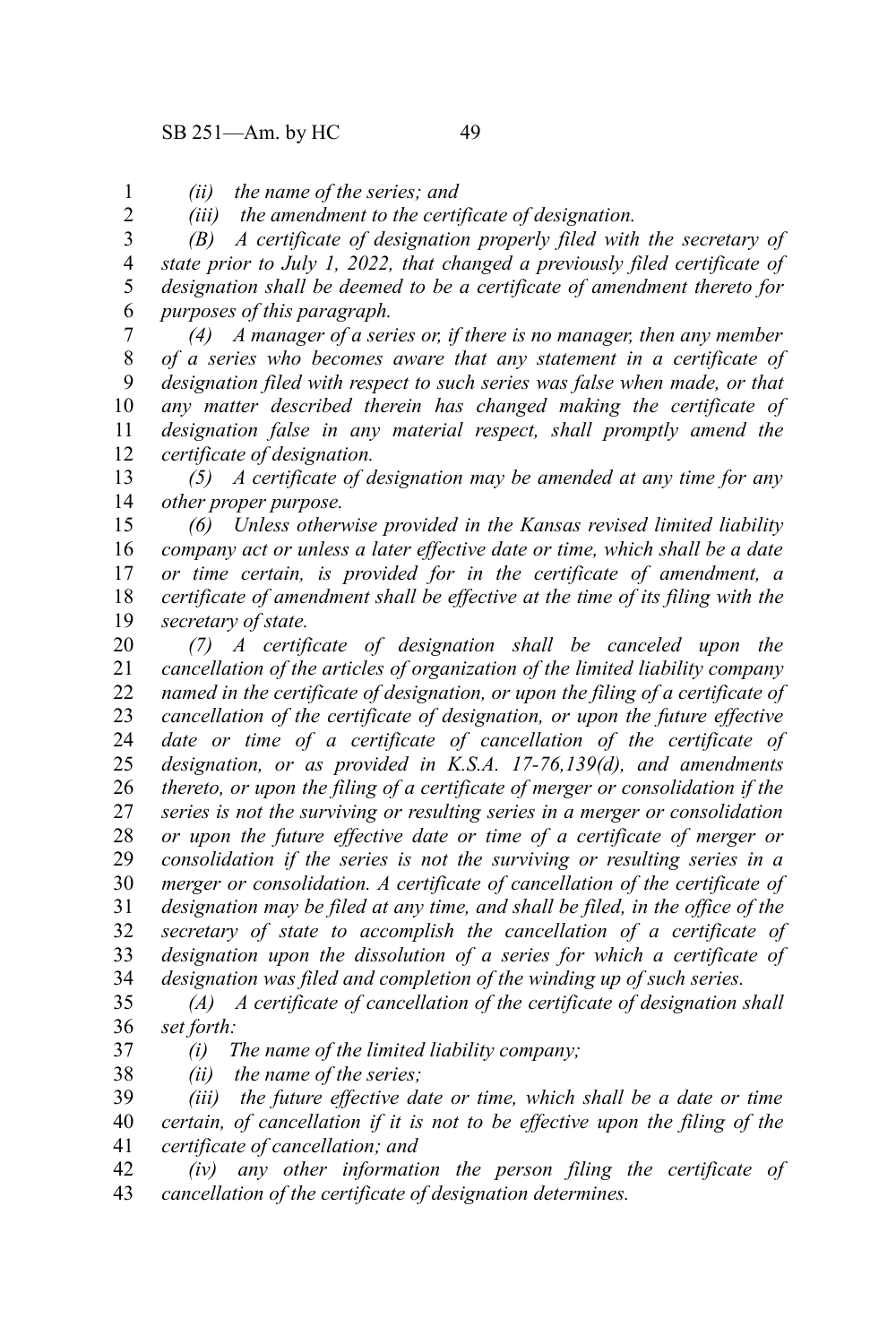*(B) A certificate of designation properly filed with the secretary of state prior to July 1, 2022, that dissolved a series shall be deemed to be a certificate of cancellation thereto for purposes of this paragraph.* 1 2 3

*(8) A certificate of cancellation of the certificate of designation that is filed in the office of the secretary of state prior to the dissolution or the completion of winding up of a series may be corrected as an erroneously executed certificate of cancellation of the certificate of designation by filing with the office of the secretary of state a certificate of correction of such certificate of cancellation of the certificate of designation in accordance with K.S.A. 2019 Supp. 17-7912, and amendments thereto.* 4 5 6 7 8 9 10

*(9) The secretary of state shall not issue a certificate of good standing with respect to a series if the certificate of designation is canceled or the limited liability company has ceased to be in good standing.* 11 12 13 14

*(e) The name of each series as set forth in its certificate of designation:* 15 16

*(1) Shall include the name of the limited liability company, including any word, abbreviation or designation required by K.S.A. 2019 Supp. 17- 7920, and amendments thereto;* 17 18 19

20

*(2) may contain the name of a member or manager;*

*(3) must comply with the requirements of K.S.A. 2019 Supp. 17-7918, and amendments thereto, to the same extent as a covered entity; and* 21 22

*(4) may contain any word permitted by K.S.A. 2019 Supp. 17-7920, and amendments thereto, and may not contain any word prohibited to be included in the name of a limited liability company under Kansas law.* 23 24 25

 $\left(\frac{\theta}{f}\right)$  If a foreign limited liability company, as permitted in the jurisdiction of its organization, has established a series having separaterights, powers or duties and has limited the liabilities of such series so **that** *is registered to do business in this state in accordance with K.S.A. 2019 Supp. 17-7931, and amendments thereto, is governed by an operating agreement that establishes or provides for the establishment of a series of members, managers, limited liability company interests or assets having separate rights, powers or duties with respect to specified property or obligations of the foreign limited liability company or profits and losses associated with specified property or obligations, that fact shall be so stated on the application for registration as a foreign limited liability company. In addition, the foreign limited liability company shall state on such application whether* **the debts, liabilities and obligations incurred, contracted for or otherwise existing with respect to a particular series***, if any* **are enforceable against the assets of such series only, and not against the assets of the** *foreign* **limited liability company generally or any other series thereof,** or so that *and whether any of* **the debts,** 26 27 28 29 30 31 32 33 34 35 36 37 38 39 40 41 42

**liabilities, obligations and expenses incurred, contracted for or** 43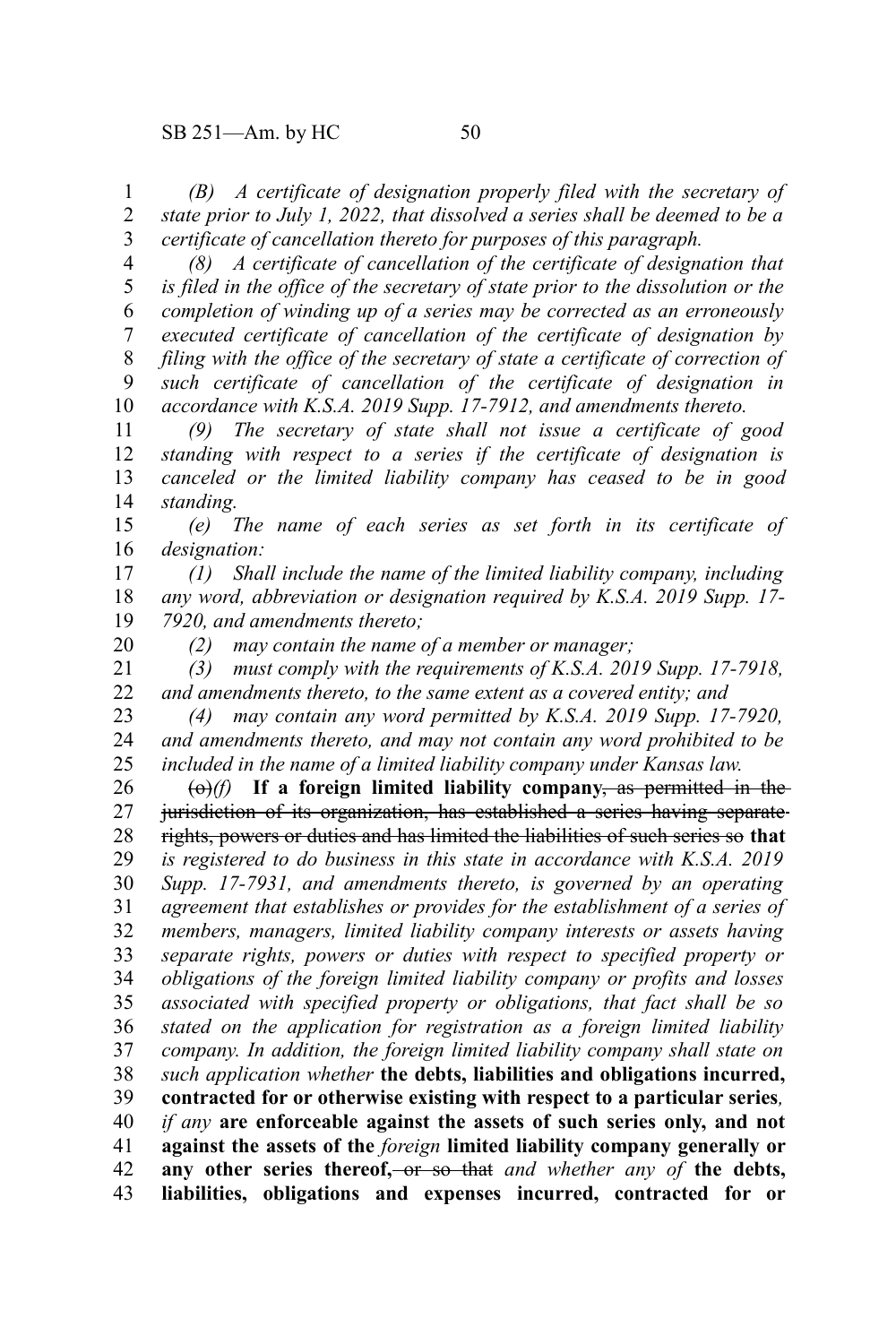1

5

7 8

11 12 13

15

**otherwise existing with respect to the limited liability company generally** or any other series thereof-are not shall be enforceable **against the assets of such series**, then the limited liability company, on behalf of itself or any of its series, or any of its series on their own behalf may register to do business in the state in accordance with the provisions of K.S.A. 2019 Supp. 17-7931, and amendments thereto. The limitation of liability shall be so stated on the application for admission as a foreignlimited liability company and a certificate of designation shall be filed for each series being registered to do business in the state by the limited liability company. Unless otherwise provided in the operating agreement, the debts, liabilities and obligations incurred, contracted for or otherwise existing with respect to a particular series of such a foreign limited liability company shall be enforceable against the assets of such series only, and not against the assets of the foreign limited liability company generally or any other series thereof and none of the debts, liabilities, obligations and expenses incurred, contracted for or otherwise existing with respect to 2 3 4 6 9 10 14 16

such a foreign limited liability company generally or any other seriesthereof shall be enforceable against the assets of such series**.** 17 18

**Sec. 28. K.S.A. 2019 Supp. 17-76,143a is hereby amended to read as follows: 17-76,143a. (a) Pursuant to an agreement of merger or consolidation, one or more series may merge or consolidate with or into one or more other series of the same limited liability company with such series as the agreement shall provide being the surviving or resulting series. Unless otherwise provided in the operating agreement, an agreement of merger or consolidation shall be consented to or approved by each series that is to merge or consolidate by members of such series who own more than 50% of the thencurrent percentage or other interest in the profits of such series owned by all of the members of such series. In connection with a merger or consolidation hereunder, rights or securities of, or interests in, a series which is a constituent party to the merger or consolidation may be exchanged for or converted into cash, property, rights, or securities of, or interests in, the surviving or resulting series or, in addition to or in lieu thereof, may be exchanged for or converted into cash, property, rights, or securities of, or interests in, an entity as defined in K.S.A. 2019 Supp. 17-78-102, and amendments thereto, that is not the surviving or resulting series in the merger or consolidation, may remain outstanding or may be canceled. Notwithstanding prior consent or approval, an agreement of merger or consolidation may be terminated or amended pursuant to a provision for such termination or amendment contained in the agreement of merger or consolidation.** 19 20 21 22 23 24 25 26 27 28 29 30 31 32 33 34 35 36 37 38 39 40 41

**(b) If a series is merging or consolidating under this section, the series surviving or resulting in or from the merger or consolidation** 42 43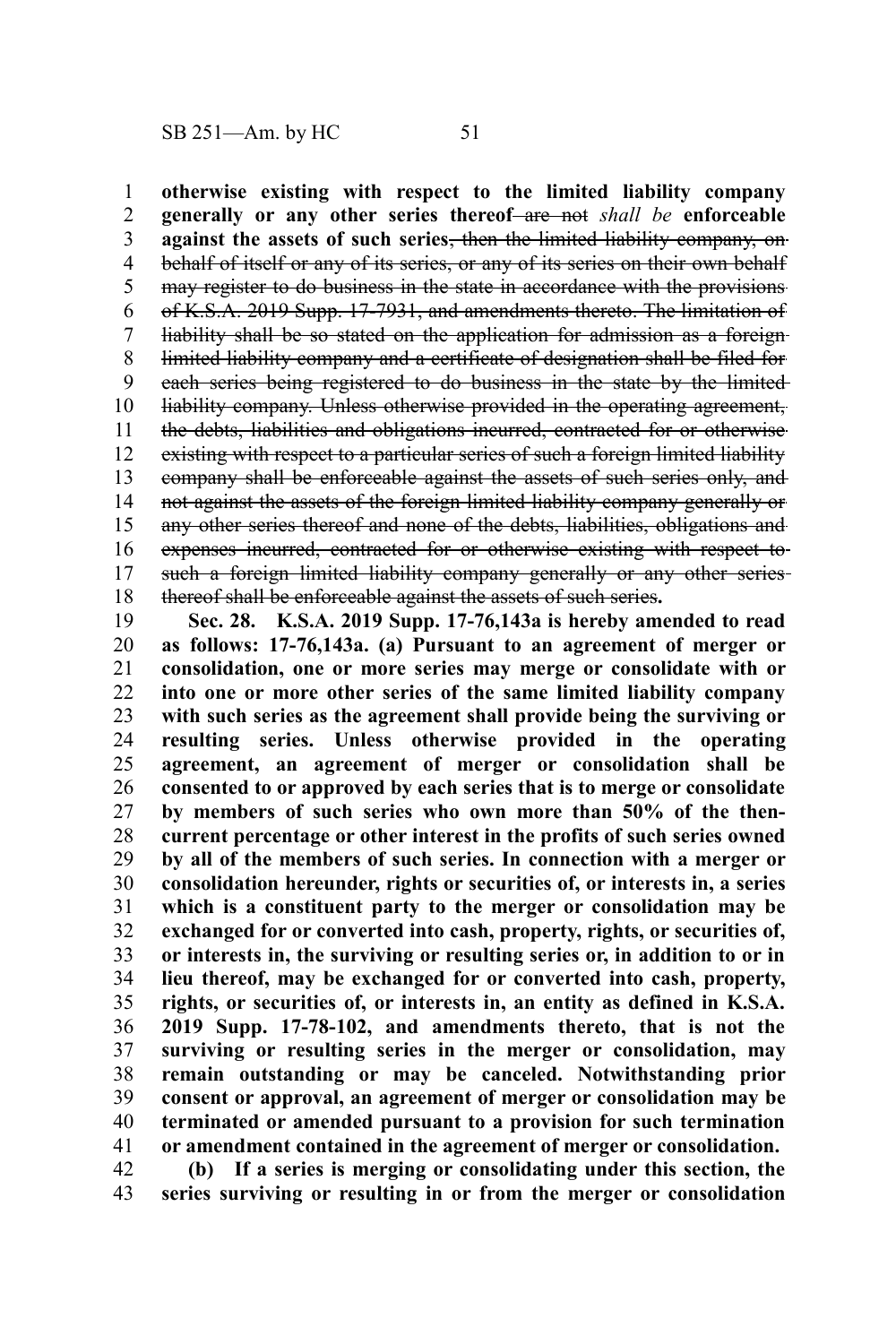**shall file a certificate of merger or consolidation executed by one or more authorized persons on behalf of the series when it is the surviving or resulting series in the office of the secretary of state. The certificate of merger or consolidation shall state:** 1 2 3 4

5

10

**(1) The name of each series that is to merge or consolidate and the name of the limited liability company that formed such series;** 6

**(2) that an agreement of merger or consolidation has been consented to or approved and executed by or on behalf of each series that is to merge or consolidate;** 7 8 9

**(3) the name of the surviving or resulting series;**

**(4) such amendment, if any, to the certificate of designation of the series that is the surviving or resulting series to change the name of the surviving series, as is desired to be effected by the merger;** 11 12 13

**(5) the future effective date or time, which shall be a date or time certain, of the merger or consolidation if it is not to be effective upon the filing of the certificate of merger or consolidation;** 14 15 16

**(6) that the agreement of merger or consolidation is on file at a place of business of the surviving or resulting series or the limited liability company that formed such series and shall state the address thereof; and** 17 18 19 20

**(7) that a copy of the agreement of merger or consolidation will be furnished by the surviving or resulting series, upon request and without cost, to any member of any series that is to merge or consolidate.** 21 22 23 24

**(c) Unless a future effective date or time is provided in a certificate of merger or consolidation, a merger or consolidation pursuant to this section shall be effective upon the filing of a certificate of merger or consolidation in the office of the secretary of state.**  $25$ 26 27 28 29

**(d) A certificate of merger or consolidation shall act as a certificate of cancellation of the certificate of designation of the series that is not the surviving or resulting series in the merger or consolidation. A certificate of merger or consolidation that sets forth any amendment in accordance with subsection (b)(4) shall be deemed to be an amendment to the certificate of designation of the surviving or resulting series, and no further action shall be required to amend the certificate of designation of the surviving or resulting series under K.S.A. 2019 Supp. 17-76,143, and amendments thereto, with respect to such amendments set forth in the certificate of merger or consolidation. Whenever this section requires the filing of a certificate of merger or consolidation, such requirement shall be deemed satisfied by the filing of an agreement of merger or consolidation containing the information required by this section to be set forth in the certificate of** 30 31 32 33 34 35 36 37 38 39 40 41 42 43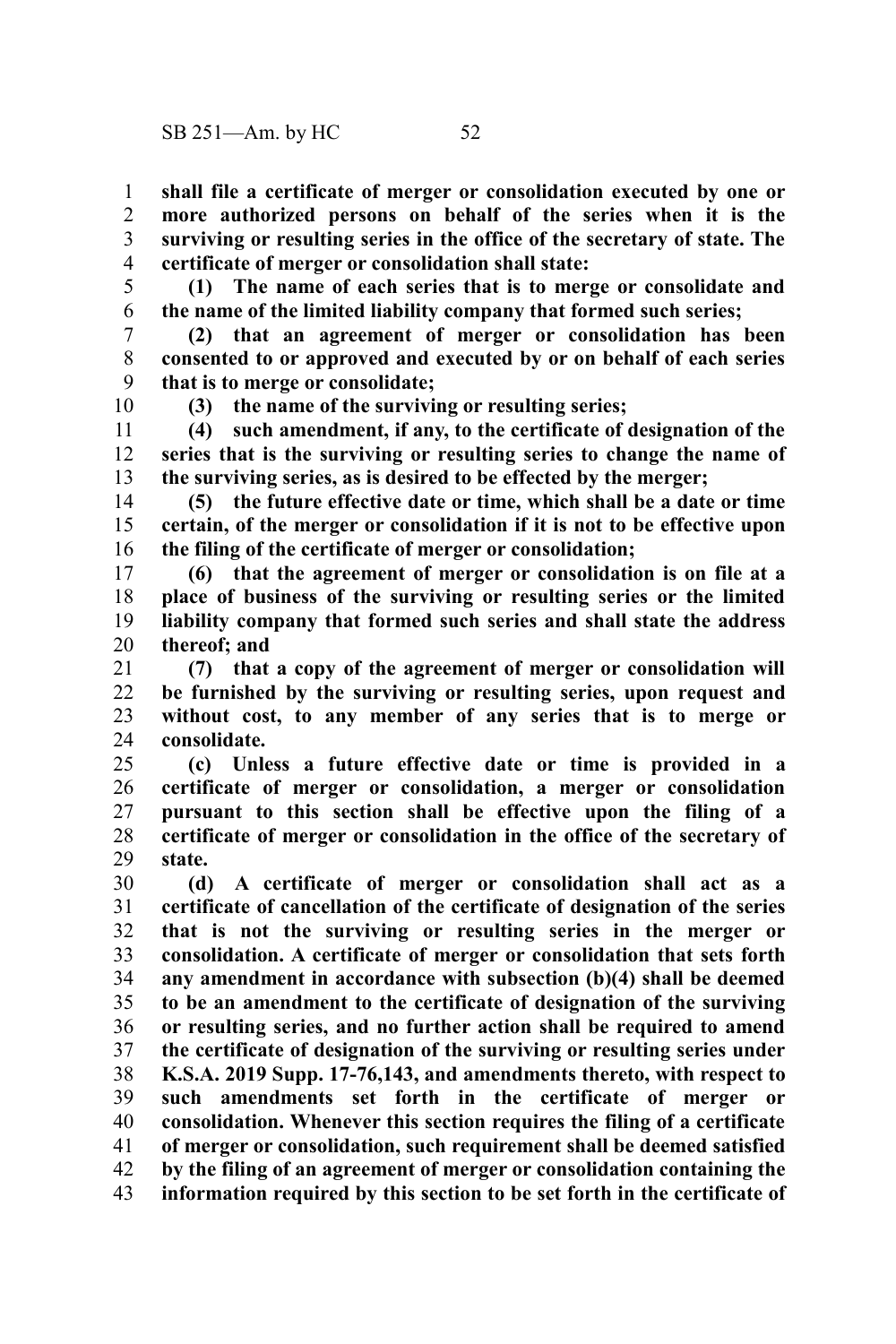**merger or consolidation.** 1

**(e) An agreement of merger or consolidation consented to or approved in accordance with subsection (a) may effect any amendment to the operating agreement relating solely to the series that are constituent parties to the merger or consolidation. Any amendment to an operating agreement relating solely to the series that are constituent parties to the merger or consolidation made pursuant to the foregoing sentence shall be effective at the effective time or date of the merger or consolidation and shall be effective notwithstanding any provision of the operating agreement relating to amendment of the operating agreement, other than a provision that by its terms applies to an amendment to the operating agreement in connection with a merger or consolidation. The provisions of this subsection shall not be construed to limit the accomplishment of a merger or of any of the matters referred to herein by any other means provided for in an operating agreement or other agreement or as otherwise permitted by law, including that the operating agreement relating to any constituent series to the merger or consolidation, including a series formed for the purpose of consummating a merger or consolidation, shall be the operating agreement of the surviving or resulting series.** 2 3 4 5 6 7 8 9 10 11 12 13 14 15 16 17 18 19 20

**(f) (1) (A) When any merger or consolidation shall have become effective under this section, for all purposes of the laws of the state of Kansas, all of the rights, privileges and powers of each of the series that have merged or consolidated, and all property, real, personal and mixed, and all debts due to any of such series, as well as all other things and causes of action belonging to each of such series, shall be vested in the surviving or resulting series, and shall thereafter be the property of the surviving or resulting series as they were of each of the series that have merged or consolidated, and the title to any real property vested by deed or otherwise, under the laws of the state of Kansas, in any of such series, shall not revert or be in any way impaired by reason of the Kansas revised limited liability company act.** 21 22 23 24 25 26 27 28 29 30 31 32 33

**(B) All rights of creditors and all liens upon any property of any of the series that have merged or consolidated shall be preserved unimpaired, and all debts, liabilities and duties of each of such series that have merged or consolidated shall thereafter attach to the surviving or resulting series, and may be enforced against it to the same extent as if such debts, liabilities and duties had been incurred or contracted by it.** 34 35 36 37 38 39 40

**(2) Unless otherwise agreed, a merger or consolidation of a series that is not the surviving or resulting series in the merger or consolidation, shall not require such series to wind up its affairs under** 41 42 43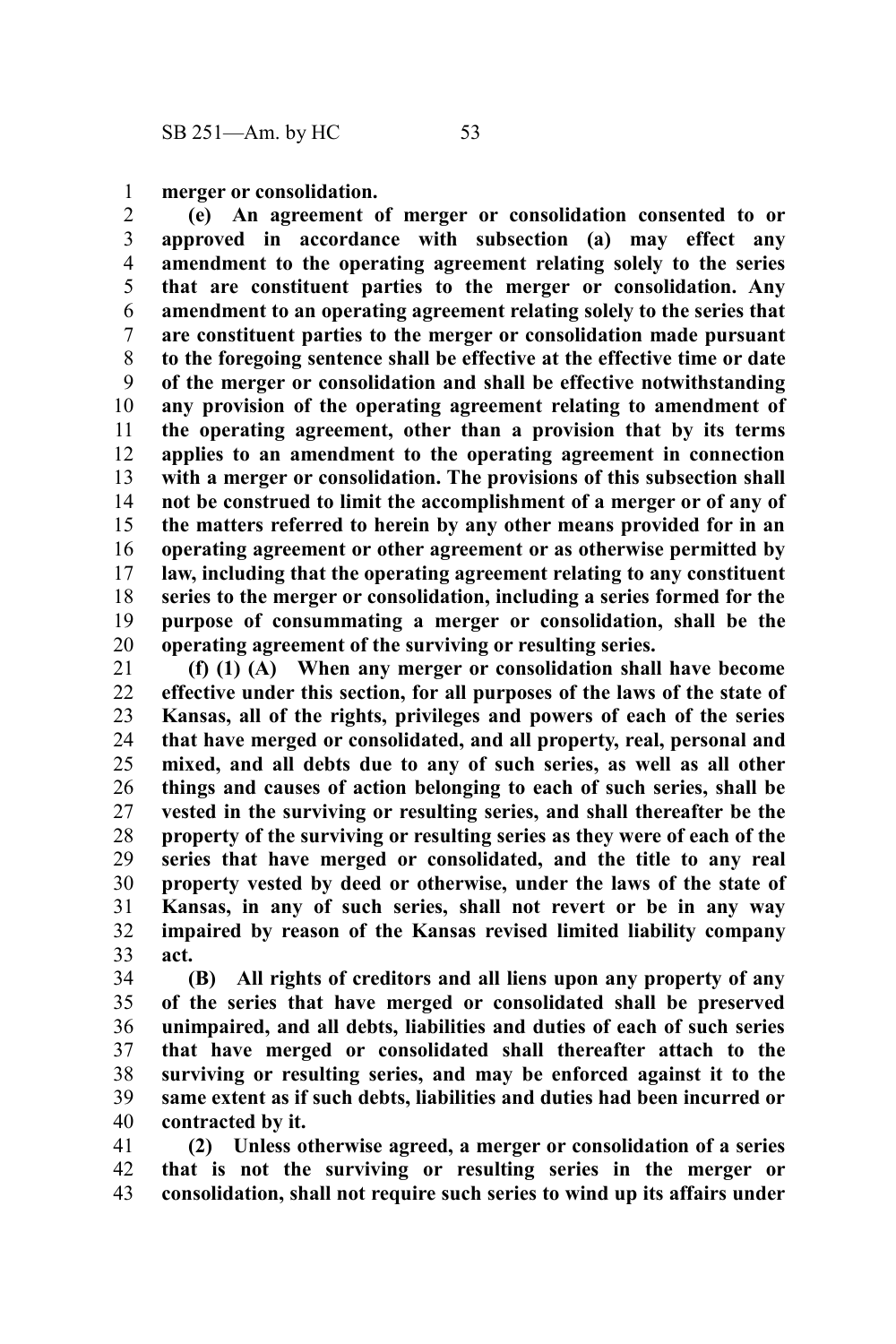**K.S.A. 2019 Supp. 17-76,143, and amendments thereto, or pay its liabilities and distribute its assets under K.S.A. 2019 Supp. 17-76,143, and amendments thereto, and the merger or consolidation shall not constitute a dissolution of such series.** 1 2 3 4

**(g) An operating agreement may provide that a series of such limited liability company shall not have the power to merge or consolidate as set forth in this section.** 5 6 7

8

**(h) This section shall take effect on and after July 1,** 2020 *2022***.**

**Sec. 29. K.S.A. 2019 Supp. 17-76,146 is hereby amended to read as follows: 17-76,146. (a) A domestic limited liability company whose articles of organization or a foreign limited liability company whose authority to do business has been canceled or forfeited pursuant to K.S.A. 2019 Supp. 17-7926(b), 17-7929(b) or 17-7934**(f)*(d)***, and amendments thereto, or whose articles of organization or authority to do business has been forfeited pursuant to K.S.A. 17-76,139(d), and amendments thereto, may be reinstated by filing with the secretary of state a certificate of reinstatement accompanied by the payment of the fee required by K.S.A. 17-76,136(d), and amendments thereto, and payment of the annual report fees due under K.S.A. 17-76,139(c), and amendments thereto, and all penalties and interest thereon due at the time of the cancellation or forfeiture of its articles of organization or authority to do business. The certificate of reinstatement shall set forth:** 9 10 11 12 13 14 15 16 17 18 19 20 21 22 23

**(1) The name of the limited liability company at the time its articles of organization or authority to do business was canceled or forfeited and, if such name is not available at the time of reinstatement, the name under which the limited liability company is to be reinstated;** 24 25 26 27 28

**(2) the address of the limited liability company's registered office in the state of Kansas and the name and address of the limited liability company's resident agent in the state of Kansas;** 29 30 31

**(3) a statement that the certificate of reinstatement is filed by one or more persons authorized to execute and file the certificate of reinstatement to reinstate the limited liability company; and** 32 33 34

**(4) any other matters the persons executing the certificate of reinstatement determine to include therein.** 35 36

**(b) The certificate of reinstatement shall be deemed to be an amendment to the articles of organization or application for registration of the limited liability company, and the limited liability company shall not be required to take any further action to amend its articles of organization or application for registration under K.S.A. 17-7674 or K.S.A. 2019 Supp. 17-7935, and amendments thereto, with respect to the matters set forth in the certificate of reinstatement.** 37 38 39 40 41 42 43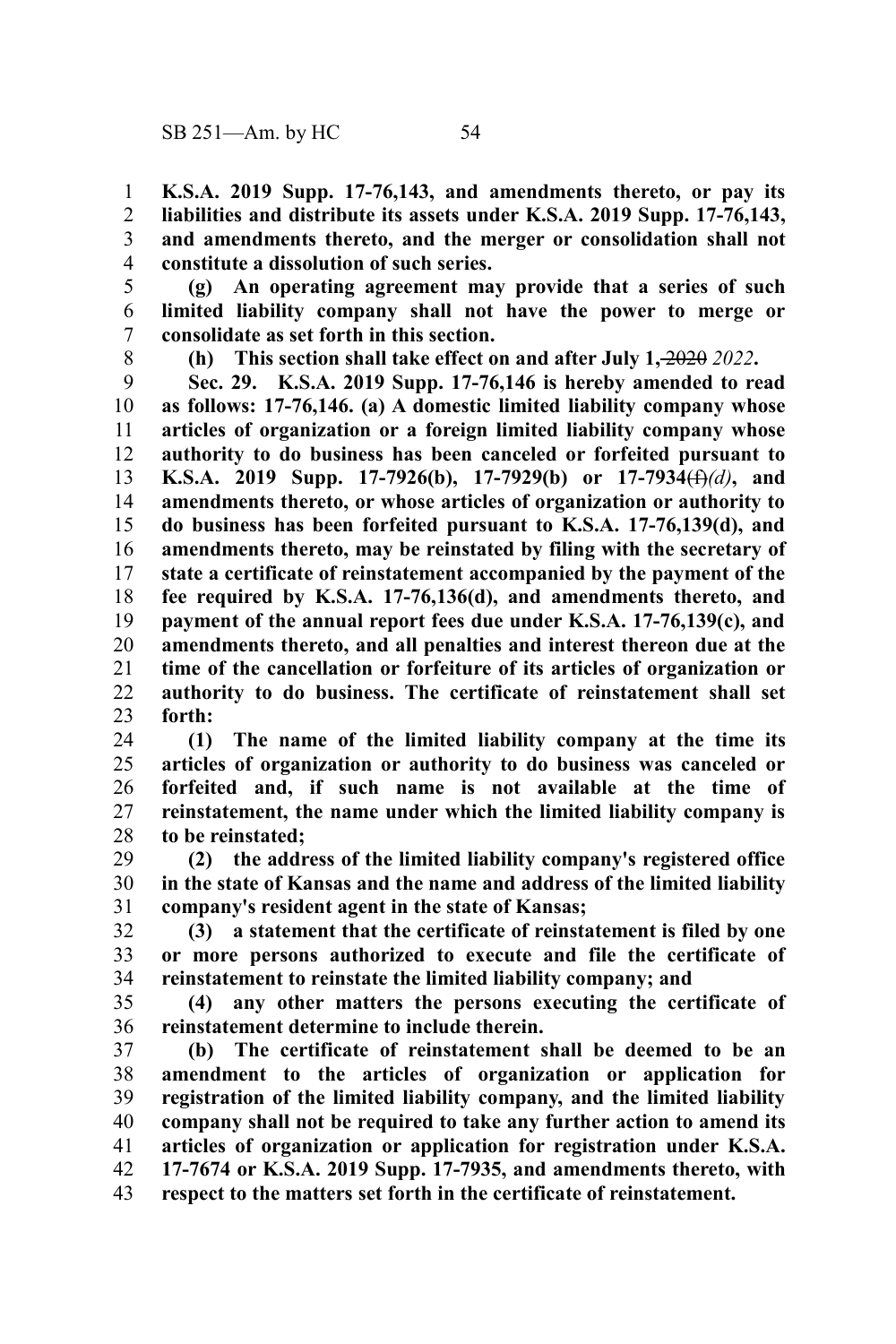**(c) Upon the filing of a certificate of reinstatement, a limited liability company shall be reinstated with the same force and effect as if its articles of organization or authority to do business had not been canceled or forfeited pursuant to K.S.A. 17-76,139(d) or K.S.A. 2019 Supp. 17-7926(b), 17-7929(b) or 17-7934**(f)*(d)***, and amendments thereto. Such reinstatement shall validate all contracts, acts, matters and things made, done and performed by the limited liability company, its members, managers, employees and agents during the time when its articles of organization or authority to do business was canceled or forfeited pursuant to K.S.A. 17-76,139(d) or K.S.A. 2019 Supp. 17-7926(b), 17-7929(b) or 17-7934**(f)*(d)***, and amendments thereto, with the same force and effect and to all intents and purposes as if the articles of organization or authority to do business had remained in full force and effect. All real and personal property, and all rights and interests, which belonged to the limited liability company at the time its articles of organization or authority to do business was canceled or forfeited pursuant to K.S.A. 17-76,139(d) or K.S.A. 2019 Supp. 17-7926(b), 17-7929(b) or 17-7934**(f)*(d)***, and amendments thereto, or which were acquired by the limited liability company following the cancellation or forfeiture of its articles of organization or authority to do business pursuant to K.S.A. 17- 76,139(d) or K.S.A. 2019 Supp. 17-7926(b), 17-7929(b) or 17-7934**(f) *(d)***, and amendments thereto, and which were not disposed of prior to the time of its reinstatement, shall be vested in the limited liability company after its reinstatement as fully as they were held by the limited liability company at, and after, as the case may be, the time its articles of organization or authority to do business was canceled or forfeited pursuant to K.S.A 17-76,139(d) or K.S.A. 2019 Supp. 17- 7926(b), 17-7929(b) or 17-7934**(f)*(d)***, and amendments thereto. After its reinstatement, the limited liability company shall be as exclusively liable for all contracts, acts, matters and things made, done or performed in its name and on its behalf by its members, managers, employees and agents prior to its reinstatement as if its articles of organization or authority to do business had at all times remained in full force and effect.** 1 2 3 4 5 6 7 8 9 10 11 12 13 14 15 16 17 18 19 20 21 22 23 24 25 26 27 28 29 30 31 32 33 34 35

**Sec. 30. On and after July 1, 2022, K.S.A. 2019 Supp. 17-76,146, as amended by section 29 of this act, is hereby amended to read as follows: 17-76,146. (a) A domestic limited liability company whose articles of organization or a foreign limited liability company whose authority to do business has been canceled or forfeited pursuant to K.S.A. 2019 Supp. 17-7926(b), 17-7929(b) or 17-7934(d), and amendments thereto, or whose articles of organization or authority to do business has been forfeited pursuant to K.S.A. 17-76,139**(d)*(g)***, and** 36 37 38 39 40 41 42 43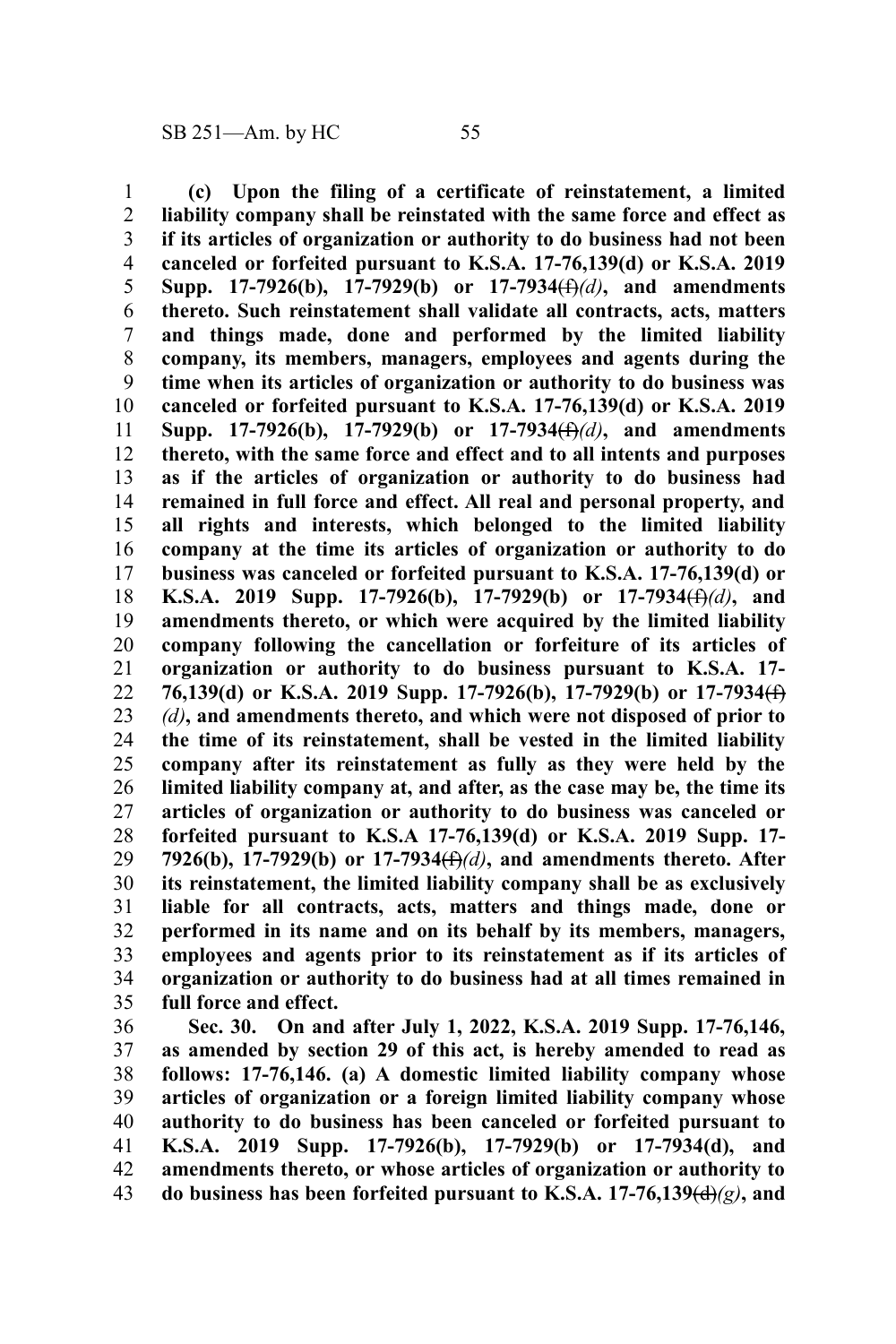**amendments thereto, may be reinstated by filing with the secretary of** 1

**state a certificate of reinstatement accompanied by the payment of the fee required by K.S.A. 17-76,136(d), and amendments thereto, and payment of the** annual report **fees due under K.S.A. 17-76,139**(c)*(f)***, and amendments thereto, and all penalties and interest thereon due at the time of the cancellation or forfeiture of its articles of organization or authority to do business. The certificate of reinstatement shall set forth:** 2 3 4 5 6 7 8

**(1) The name of the limited liability company at the time its articles of organization or authority to do business was canceled or forfeited and, if such name is not available at the time of reinstatement, the name under which the limited liability company is to be reinstated;** 9 10 11 12 13

**(2) the address of the limited liability company's registered office in the state of Kansas and the name and address of the limited liability company's resident agent in the state of Kansas;** 14 15 16

**(3) a statement that the certificate of reinstatement is filed by one or more persons authorized to execute and file the certificate of reinstatement to reinstate the limited liability company; and** 17 18 19

**(4) any other matters the persons executing the certificate of reinstatement determine to include therein.** 20 21

**(b) The certificate of reinstatement shall be deemed to be an amendment to the articles of organization or application for registration of the limited liability company, and the limited liability company shall not be required to take any further action to amend its articles of organization or application for registration under K.S.A. 17-7674 or K.S.A. 2019 Supp. 17-7935, and amendments thereto, with respect to the matters set forth in the certificate of reinstatement.** 22 23 24 25 26 27 28

**(c) Upon the filing of a certificate of reinstatement, a limited liability company***, and all series thereof that have been formed and whose certificate of designation has not been canceled prior to the cancellation of the articles of organization,* **shall be reinstated with the same force and effect as if its articles of organization or authority to do business** had not been canceled or forfeited pursuant to K.S.A.  $17-76,139\left(\frac{d}{g}\right)$ **or K.S.A. 2019 Supp. 17-7926(b), 17-7929(b) or 17-7934(d), and amendments thereto. Such reinstatement shall validate all contracts, acts, matters and things made, done and performed by the limited liability company, its members, managers, employees and agents during the time when its articles of organization or authority to do business was canceled or forfeited pursuant to K.S.A. 17-76,139** $(\text{d})$ *(g)* **or K.S.A. 2019 Supp. 17-7926(b), 17-7929(b) or 17-7934(d), and amendments thereto, with the same force and effect and to all intents and purposes as if the articles of organization or authority to do** 29 30 31 32 33 34 35 36 37 38 39 40 41 42 43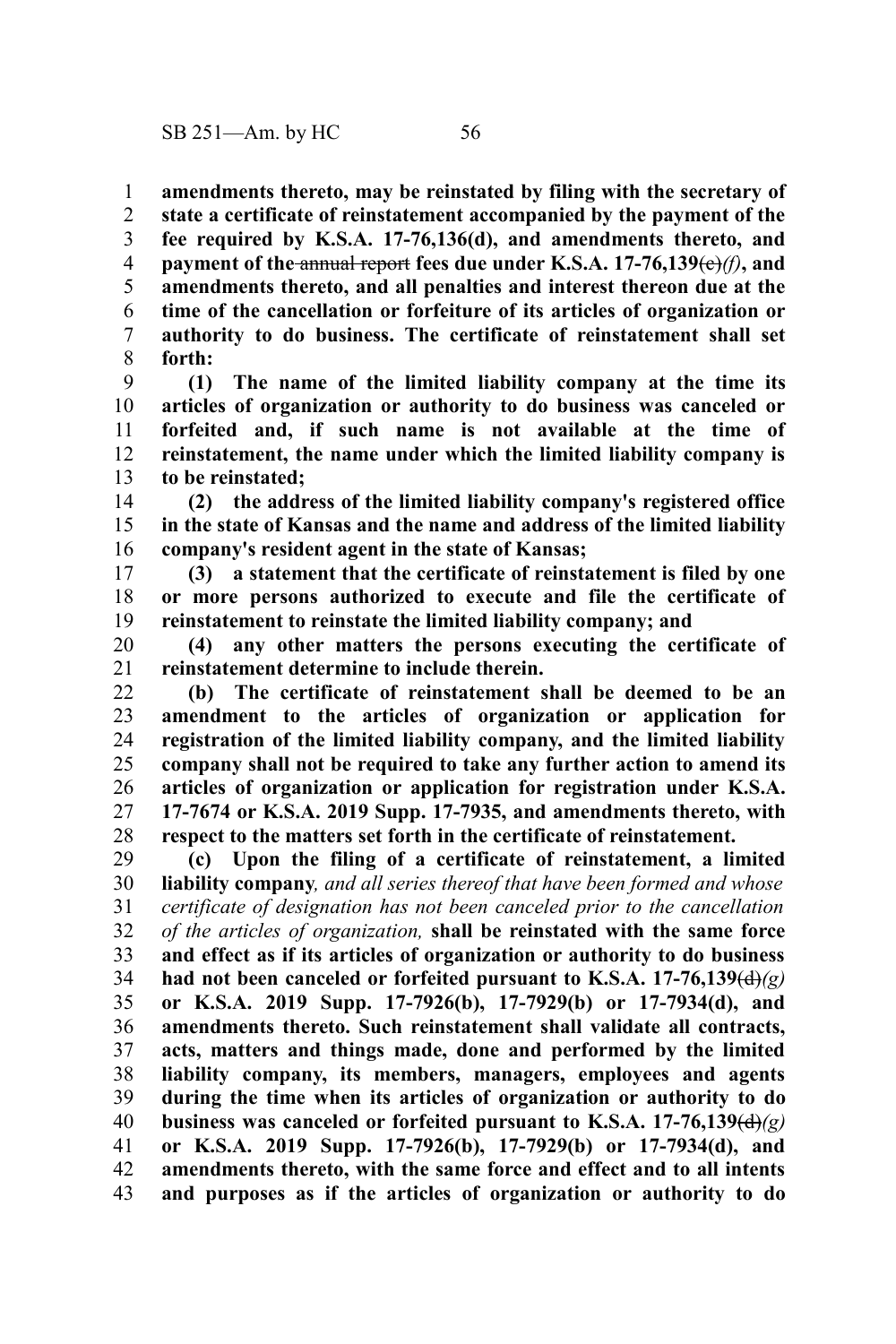**business had remained in full force and effect. All real and personal property, and all rights and interests,** which *that* **belonged to the limited liability company at the time its articles of organization or authority to do business was canceled or forfeited pursuant to K.S.A. 17-76,139**(d)*(g)* **or K.S.A. 2019 Supp. 17-7926(b), 17-7929(b) or 17- 7934(d), and amendments thereto, or** which *that* **were acquired by the limited liability company following the cancellation or forfeiture of its articles of organization or authority to do business pursuant to K.S.A. 17-76,139**(d)*(g)* **or K.S.A. 2019 Supp. 17-7926(b), 17-7929(b) or 17- 7934(d), and amendments thereto, and** which *that* **were not disposed of prior to the time of its reinstatement, shall be vested in the limited liability company after its reinstatement as fully as they were held by the limited liability company at, and after, as the case may be, the time its articles of organization or authority to do business was canceled or forfeited pursuant to K.S.A 17-76,139**(d)*(g)* **or K.S.A. 2019 Supp. 17- 7926(b), 17-7929(b) or 17-7934(d), and amendments thereto. After its reinstatement, the limited liability company shall be as exclusively liable for all contracts, acts, matters and things made, done or performed in its name and on its behalf by its members, managers, employees and agents prior to its reinstatement as if its articles of organization or authority to do business had at all times remained in full force and effect.** 1 2 3 4 5 6 7 8 9 10 11 12 13 14 15 16 17 18 19 20 21 22

**Sec. 31. K.S.A. 2019 Supp. 17-76,147 is hereby amended to read as follows: 17-76,147. (a) A series whose certificate of designation has been canceled pursuant to K.S.A. 17-76,139, and amendments thereto, may be reinstated by filing in the office of the secretary of state a certificate of reinstatement accompanied by the payment of the fee required by K.S.A. 17-76,136(d), and amendments thereto, and payment of the annual report fee due under K.S.A. 17-76,139(c), and amendments thereto, and all penalties and interest thereon due at the time of the cancellation of its certificate of designation. The certificate of reinstatement shall set forth:** 23 24 25 26 27 28 29 30 31 32

**(1) The name of the limited liability company at the time the certificate of designation was canceled and, if such name has changed, the name of the limited liability company at the time of reinstatement of the series;** 33 34 35 36

**(2) the name of the series at the time the certificate of designation was canceled and, if such name is not available at the time of reinstatement, the name under which the series is to be reinstated;** 37 38 39

**(3) a statement that the certificate of reinstatement is filed by one or more persons authorized to execute and file the certificate of reinstatement to reinstate the series; and** 40 41 42

43

**(4) any other matters the persons executing the certificate of**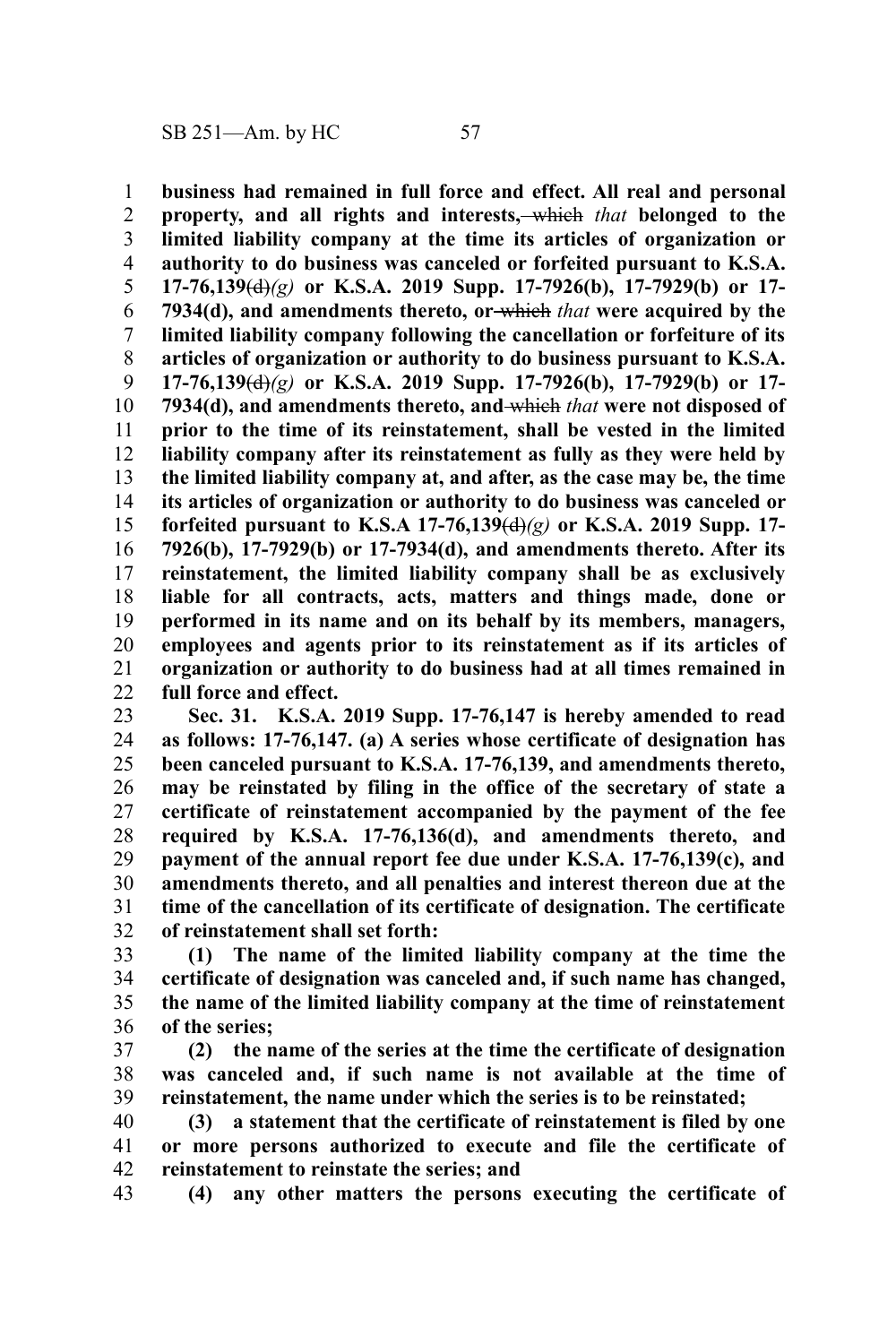**reinstatement determine to include therein.** 1

**(b) The certificate of reinstatement shall be deemed to be an amendment to the certificate of designation, and no further actions shall be required to amend its certificate of designation under K.S.A. 2019 Supp. 17-76,143(d)(3), and amendments thereto, with respect to the matters set forth in the certificate of reinstatement.** 2 3 4 5 6

**(c) Upon the filing of a certificate of reinstatement, a series shall be reinstated with the same force and effect as if its certificate of designation had not been canceled pursuant to K.S.A. 17-76,139, and amendments thereto. Such reinstatement shall validate all contracts, acts, matters and things made, done and performed by the series, its members, managers, employees and agents during the time when its certificate of designation was canceled pursuant to K.S.A. 17-76,139, and amendments thereto, with the same force and effect and to all intents and purposes as if the certificate of designation had remained in full force and effect. All real and personal property, and all rights and interests, that belonged to the series at the time its certificate of designation was canceled pursuant to K.S.A. 17-76,139, and amendments thereto, or were acquired by the series following the cancellation of its certificate of designation pursuant to K.S.A. 17- 76,139, and amendments thereto, and were not disposed of prior to the time of its reinstatement, shall be vested in the series after its reinstatement as fully as they were held by the series at, and after, as the case may be, the time its certificate of designation was canceled pursuant to K.S.A. 17-76,139, and amendments thereto. After its reinstatement, the series shall be as exclusively liable for all contracts, acts, matters and things made, done or performed in its name and on its behalf by its members, managers, employees and agents prior to its reinstatement as if its certificate of designation had at all times remained in full force and effect.** 7 8 9 10 11 12 13 14 15 16 17 18 19 20 21 22 23 24 25 26 27 28 29 30

31

**(d) This section shall take effect on and after July 1,** 2020 *2022***.**

**Sec. 32. On and after July 1, 2022, K.S.A. 2019 Supp. 17-76,147, as amended by section 31 of this act, is hereby amended to read as follows: 17-76,147. (a) A series whose certificate of designation has been canceled pursuant to K.S.A. 17-76,139, and amendments thereto, may be reinstated by filing in the office of the secretary of state a certificate of reinstatement accompanied by the payment of the fee required by K.S.A. 17-76,136(d), and amendments thereto, and payment of the** annual report **fee due under K.S.A. 17-76,139**(c)*(f)***, and amendments thereto, and all penalties and interest thereon due at the time of the cancellation of its certificate of designation. The certificate of reinstatement shall set forth:** 32 33 34 35 36 37 38 39 40 41 42

43

**(1) The name of the limited liability company at the time the**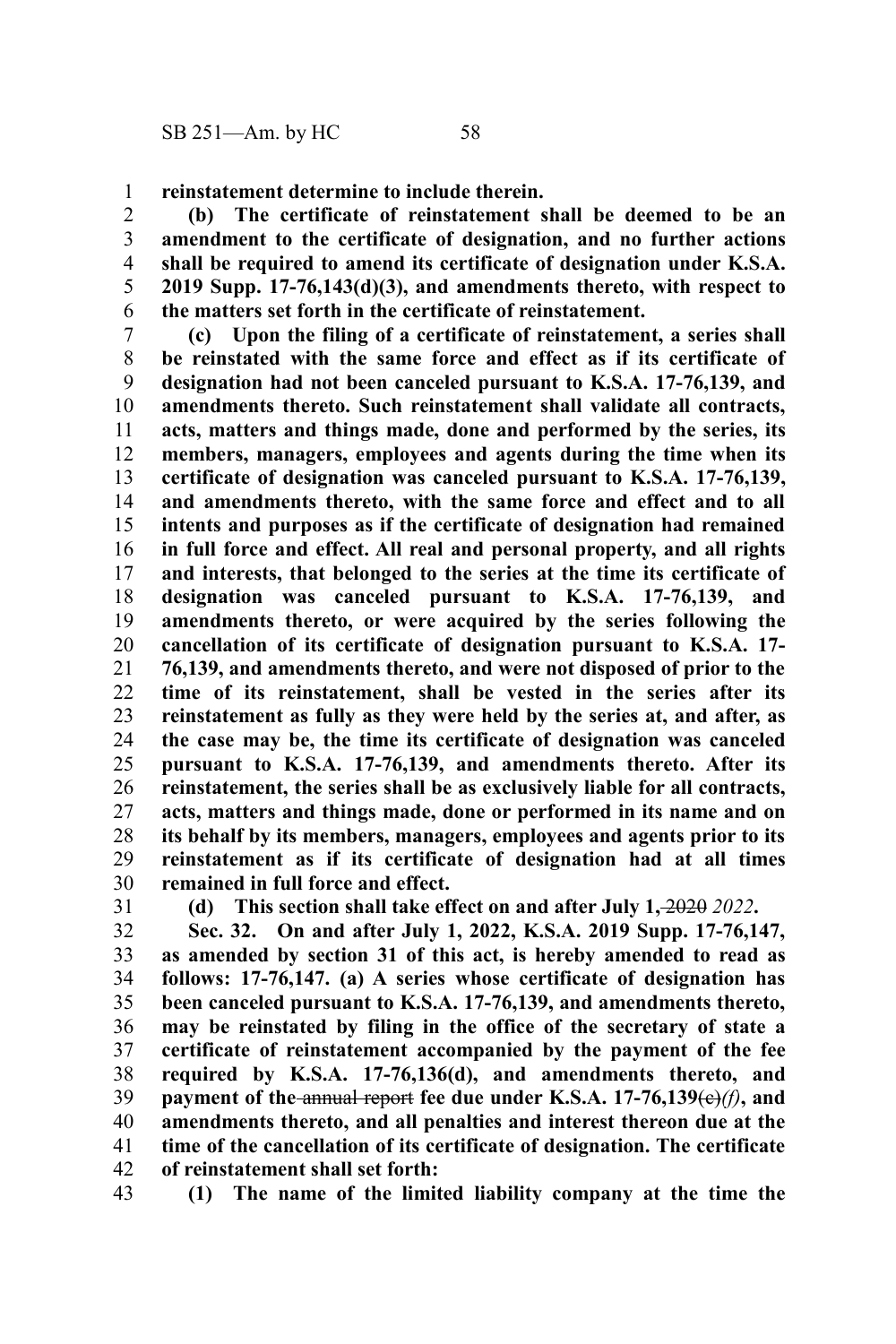- **certificate of designation was canceled and, if such name has changed, the name of the limited liability company at the time of reinstatement of the series;** 1 2 3
- **(2) the name of the series at the time the certificate of designation was canceled and, if such name is not available at the time of reinstatement, the name under which the series is to be reinstated;** 4 5 6
- **(3) a statement that the certificate of reinstatement is filed by one or more persons authorized to execute and file the certificate of reinstatement to reinstate the series; and** 7 8 9
- **(4) any other matters the persons executing the certificate of reinstatement determine to include therein.** 10 11
- **(b) The certificate of reinstatement shall be deemed to be an amendment to the certificate of designation, and no further actions shall be required to amend its certificate of designation under K.S.A. 2019 Supp. 17-76,143(d)(3), and amendments thereto, with respect to the matters set forth in the certificate of reinstatement.** 12 13 14 15 16
- **(c) Upon the filing of a certificate of reinstatement, a series shall be reinstated with the same force and effect as if its certificate of designation had not been canceled pursuant to K.S.A. 17-76,139, and amendments thereto. Such reinstatement shall validate all contracts, acts, matters and things made, done and performed by the series, its members, managers, employees and agents during the time when its certificate of designation was canceled pursuant to K.S.A. 17-76,139, and amendments thereto, with the same force and effect and to all intents and purposes as if the certificate of designation had remained in full force and effect. All real and personal property, and all rights and interests, that belonged to the series at the time its certificate of designation was canceled pursuant to K.S.A. 17-76,139, and amendments thereto, or were acquired by the series following the cancellation of its certificate of designation pursuant to K.S.A. 17- 76,139, and amendments thereto, and were not disposed of prior to the time of its reinstatement, shall be vested in the series after its reinstatement as fully as they were held by the series at, and after, as the case may be, the time its certificate of designation was canceled pursuant to K.S.A. 17-76,139, and amendments thereto. After its reinstatement, the series shall be as exclusively liable for all contracts, acts, matters and things made, done or performed in its name and on its behalf by its members, managers, employees and agents prior to its reinstatement as if its certificate of designation had at all times remained in full force and effect.** 17 18 19 20 21 22 23 24 25 26 27 28 29 30 31 32 33 34 35 36 37 38 39 40
- **(d) This section shall take effect on and after July 1, 2022.** 41
- **Sec. 33. K.S.A. 2019 Supp. 17-78-601 is hereby amended to read as follows: 17-78-601. (a) When any provision of this act requires any** 42 43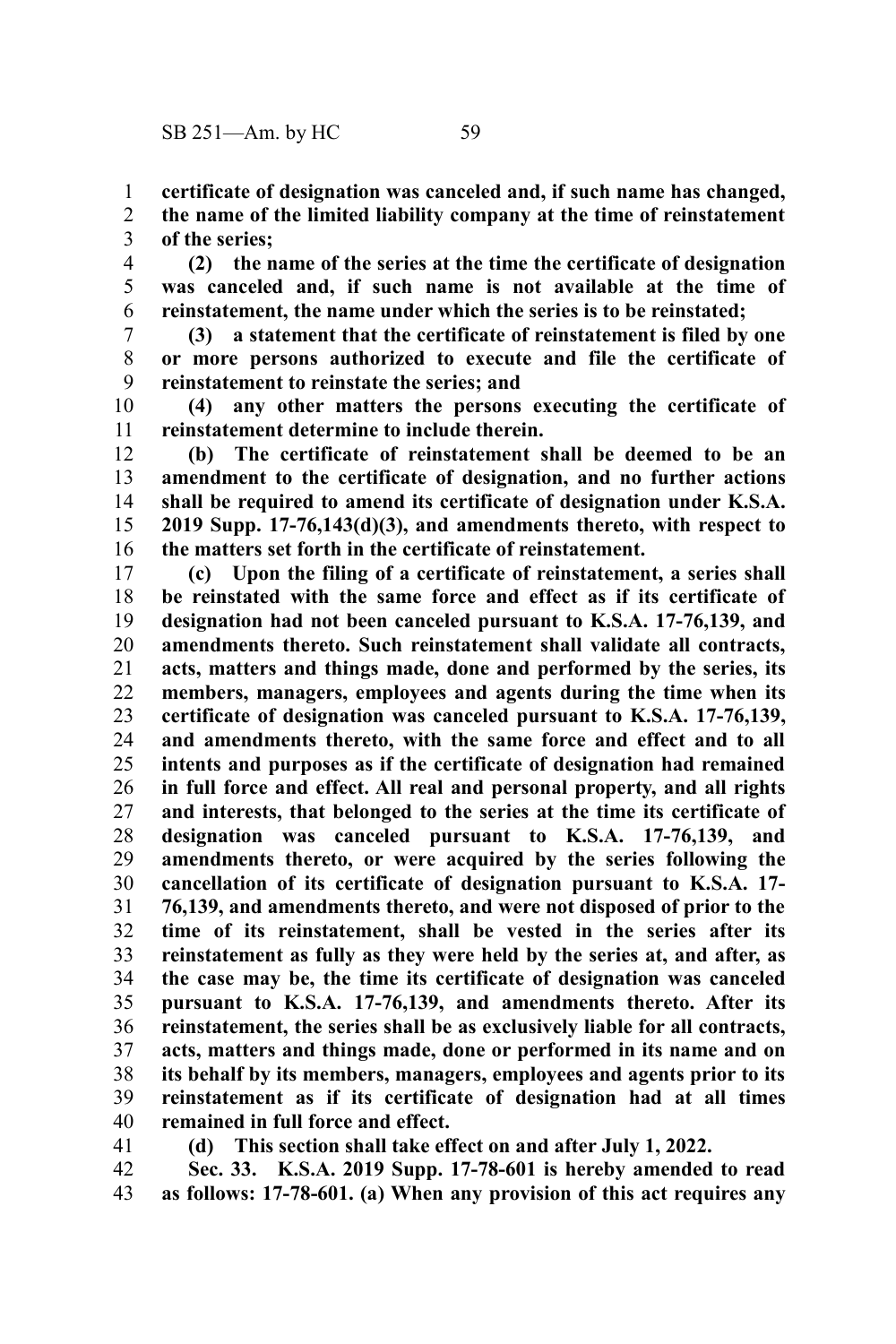**instrument to be filed with the secretary of state, such instrument shall be filed in accordance with this section:** 1 2

**(1) The document shall contain the information required by this act;** 3 4

5

9 10 **(2) the document shall be in a record;**

**(3) the document shall be in the English language, but the name of an entity need not be in English if written in English letters or Arabic or Roman numerals;** 6 7 8

**(4) the document shall be signed:**

**(A) By an officer of a domestic or foreign corporation;**

**(B) by a person authorized by a domestic or foreign entity that is not a corporation; or** 11 12

**(C) if the entity is in the hands of a receiver, trustee or other court-appointed fiduciary, by that person;** 13 14

**(5) the instrument shall state the name and capacity of the person that signed it;** 15 16

**(6) any signature on instruments authorized to be filed with the secretary of state under this act may be a facsimile,** *an electronic signature,* **a conformed signature or an electronically transmitted signature. The execution of any instrument required to be filed with the secretary of state shall constitute an oath or affirmation, under the penalties of perjury, that the facts stated in the instrument are true; and** 17 18 19 20 21 22 23

**(7) the instrument shall be delivered to the office of the secretary of state for filing. Delivery may be made by electronic transmission if and to the extent permitted by the secretary of state.** 24 25 26

**(b) When a document is delivered to the office of the secretary of state for filing, the correct filing fee and any tax, fee or penalty required to be paid by this act or other law shall be paid. The secretary of state shall establish by rule and regulation the filing fees for instruments filed pursuant to this act.** 27 28 29 30 31

**(c) Upon delivery of the instrument and upon tender of the required fees and any taxes:** 32 33

**(1) The secretary of state shall certify that the instrument has been filed in the office of secretary of state by endorsing upon the original signed instrument the word "Filed" and the date and hour of its filing. This endorsement is the "filing date" of the instrument and is conclusive of the date and time of its filing in the absence of actual fraud. The secretary of state shall thereupon record the endorsed instrument in an electronic medium; and** 34 35 36 37 38 39 40

**(2) the secretary of state shall return a certified copy of the recorded instrument.** 41 42

**(d) Any instrument filed in accordance with this section shall be** 43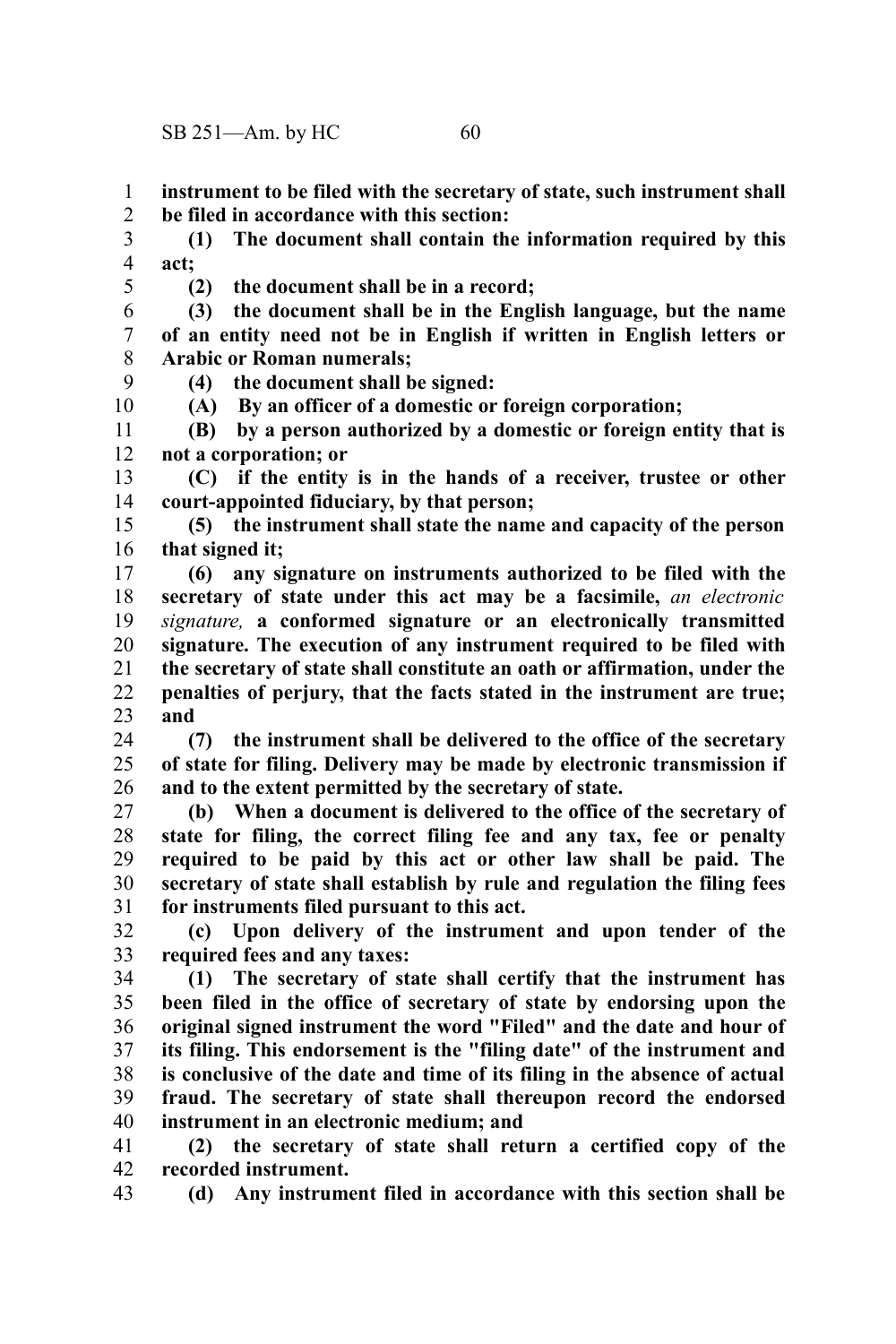**effective upon its filing date unless a later effective date, not to exceed 90 days from the date of filing, was specified in the instrument.** 1 2

**(e) If any instrument authorized to be filed with the secretary of state is filed and is inaccurately, defectively or erroneously executed or otherwise defective in any respect, the secretary of state shall not be liable to any person for the preclearance for filing, the acceptance for filing or the filing and indexing such instrument.** 3 4 5 6 7

**(f) Whenever a provision of this act permits any of the terms of an agreement or a filed document to be dependent on facts objectively ascertainable outside the agreement or filed document, the following rules apply:** 8 9 10 11

**(1) The manner in which the facts will operate upon the terms of the agreement or filed document must be set forth in the agreement or filed document;** 12 13 14

15

**(2) the facts may include, but are not limited to:**

**(A) Any of the following that is available in a nationally recognized news or information medium either in print or electronically, statistical or market indices, market prices of any security or group of securities, interest rates, currency exchange rates or similar economic or financial data;** 16 17 18 19 20

**(B) a determination or action by any person or body, including the entity or any other party to an agreement or filed document; or** 21 22

**(C) the terms of, or actions taken under, an agreement to which the entity is a party or any other agreement or document;** 23 24

**(3) in this subsection, "filed document" means a document filed with the secretary of state under this act. The following provisions of an agreement or filed document may not be made dependent on facts outside the agreement or filed document:** 25 26 27 28

**(A) The name and address of any person required in a filed document;** 29 30

**(B) the registered office of any entity required in a filed document;** 31 32

33

36

**(C) the resident agent of any entity required in a filed document;**

**(D) the number of authorized shares and designation of each class or series of shares of a corporation;** 34 35

**(E) the effective date of a filed document; and**

**(F) any required statement in a filed document of the manner in which that approval was given;** 37 38

**(4) if a provision of a filed document is made dependent on a fact ascertainable outside of the filed document and that fact is not ascertainable by reference to a source described in subsection (c)(2)(A) or a document that is a matter of public record, or if the affected interest holders have not received notice of the fact from the entity, the** 39 40 41 42 43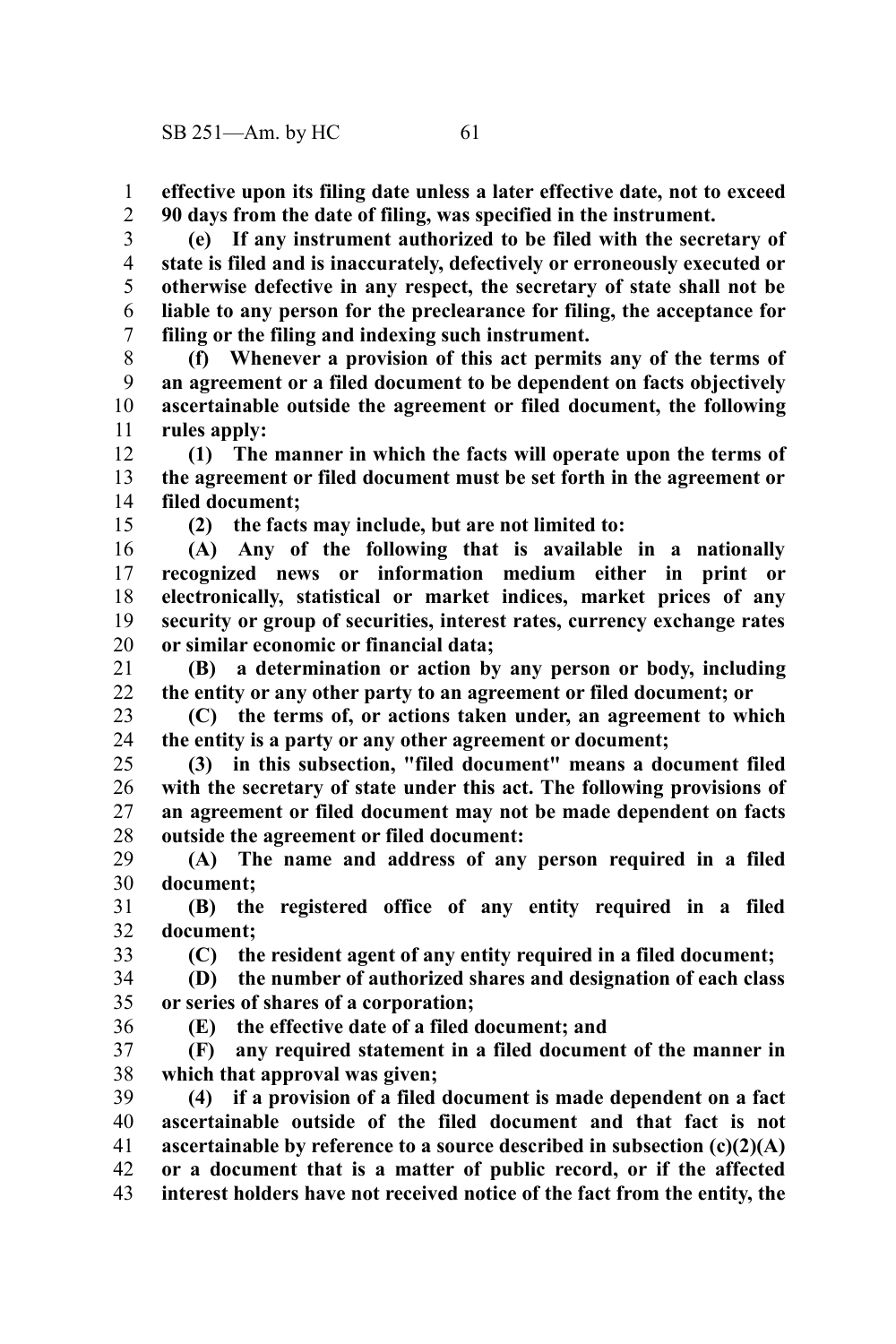**entity shall file with the secretary of state a certificate of amendment** 1

**setting forth the fact promptly after the fact referred to is first ascertainable or thereafter changes.** 2 3

Sec. 25. *24.* **34. On and after July 1, 2022,** K.S.A. 2019 Supp. 17- 7904 is hereby amended to read as follows: 17-7904. The following documents related to limited liability companies shall be filed with the secretary of state: 4 5 6 7

(a) Articles of organization as set forth in K.S.A. 17-7673 and K.S.A. 2019 Supp. 17-7673a, and amendments thereto; 8 9

(b) professional articles of organization as set forth in K.S.A. 17-7673 and K.S.A. 2019 Supp. 17-7673a, and amendments thereto; 10 11

(c) series limited liability company articles of organization as set forth in K.S.A. 2019 Supp. 17-76,143, and amendments thereto; 12 13

(d) foreign limited liability company application for authority as set forth in K.S.A. 2019 Supp. 17-7931, and amendments thereto; 14 15

(e) foreign series limited liability company application for admission to transact business as set forth in K.S.A. 2019 Supp. 17-7931 and K.S.A. 2019 Supp. 17-76,143, and amendments thereto; 16 17 18

(f) annual *business entity information* report as set forth in K.S.A. 17- 76,139, and amendments thereto; 19 20

(g) certificate of amendment as set forth in K.S.A. 17-7674 and K.S.A. 2019 Supp. 17-7674a *and 17-76,143*, and amendments thereto; 21 22

(h) restated articles of organization as set forth in K.S.A. 17-7680, and amendments thereto; 23 24

(i) series certificate of designation as set forth in K.S.A. 2019 Supp. 17-76,143, and amendments thereto; 25 26

(j) certificate of amendment or termination to certificate of merger or consolidation as set forth in K.S.A. 17-7681, and amendments thereto*, or K.S.A. 2019 Supp. 17-76-143a, and amendments thereto*; 27 28 29

(k) certificate of correction as set forth in K.S.A. 2019 Supp. 17- 7912, and amendments thereto; 30 31

(l) foreign certificate of correction as set forth in K.S.A. 2019 Supp. 17-7912, and amendments thereto; 32 33

(m) change of registered office or resident agent as set forth in K.S.A. 2019 Supp. 17-7926, 17-7927, 17-7928 and 17-7929, and amendments thereto; 34 35 36

(n) mergers *or consolidations* as set forth in K.S.A. 17-7681, and amendments thereto*, or K.S.A. 2019 Supp. 17-76,143a, and amendments thereto*; 37 38 39

(o) reinstatement as set forth in K.S.A. 17-76,139, and amendments thereto*, or K.S.A. 2019 Supp. 17-76,147, and amendments thereto*; 40 41

(p) certificate of cancellation as set forth in K.S.A. 17-7675, and amendments thereto*, or K.S.A. 2019 Supp. 17-76,143, and amendments* 42 43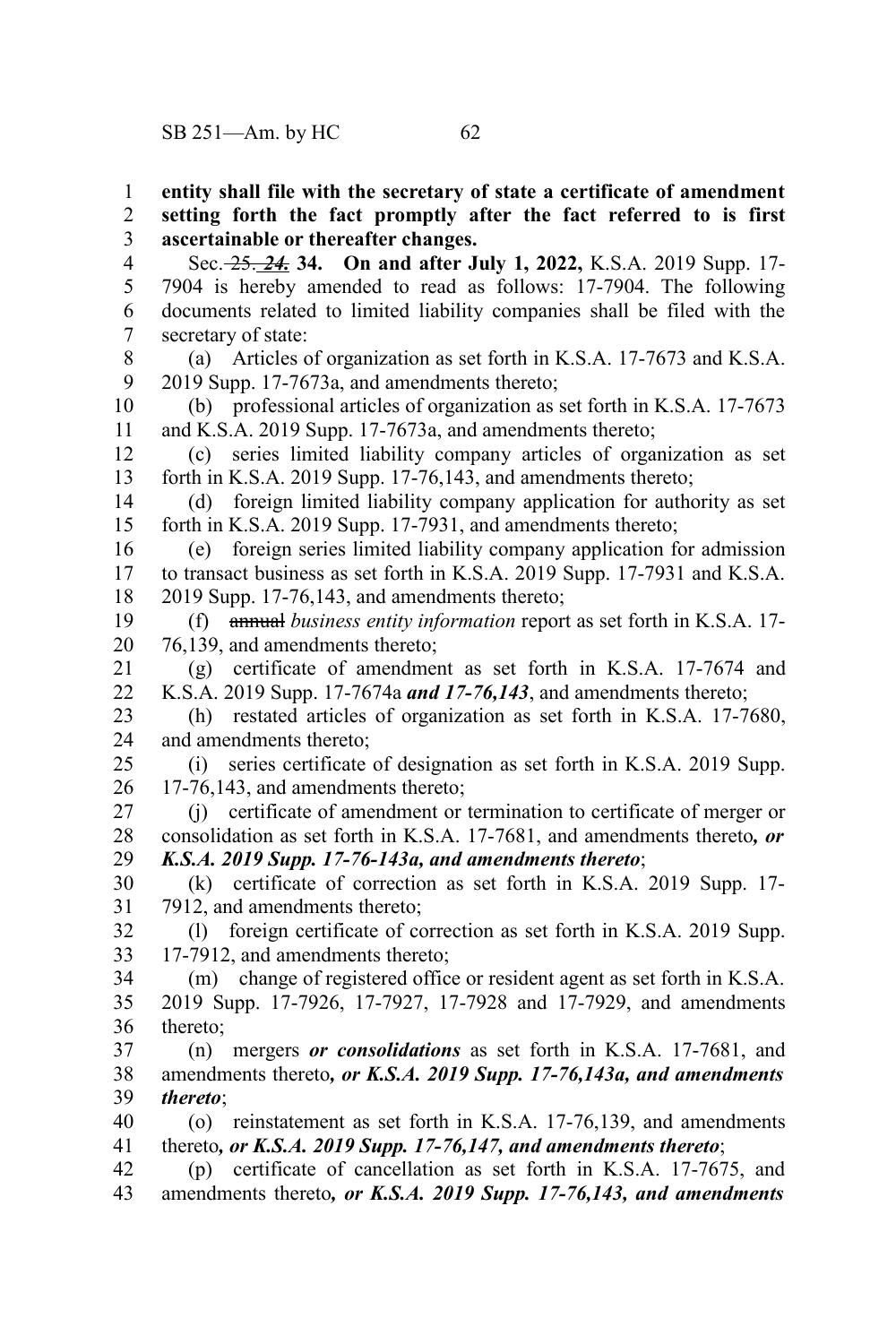*thereto*; 1

(q) foreign cancellation of registration as set forth in K.S.A. 2019 Supp. 17-7936, and amendments thereto; and 2 3

(r) certificate of division as set forth in K.S.A. 2019 Supp.17-7685a, and amendments thereto. 4 5

Sec. 26. *25.* **35. On and after July 1, 2022,** K.S.A. 2019 Supp. 17- 7905 is hereby amended to read as follows: 17-7905.  $(a)$  The following documents related to limited partnerships shall be filed with the secretary of state: 6 7 8 9

(1)*(a)* Certificate of limited partnership as set forth in K.S.A. 56- 1a151, and amendments thereto; 10 11

(2)*(b)* foreign application for registration as set forth in K.S.A. 2019 Supp. 17-7931, and amendments thereto; 12 13

(3)*(c)* annual *business entity information* report as set forth in K.S.A. 56-1a606 and 56-1a607, and amendments thereto; 14 15

(4)*(d)* amendment to certificate as set forth in K.S.A. 56-1a152, and amendments thereto; 16 17

(5)*(e)* restated certificate as set forth in K.S.A. 56-1a160, and amendments thereto; 18 19

(6)*(f)* change of registered office or resident agent as set forth in K.S.A. 2019 Supp. 17-7926, 17-7927, 17-7928 and 17-7929, and amendments thereto; 20 21 22

 $(\exists x)(g)$  foreign certificate of amendment or correction as set forth in K.S.A. 2019 Supp. 17-7912, and amendments thereto; 23 24

(8)*(h)* mergers as set forth in K.S.A. 2019 Supp. 17-78,201 through 17-78,206, and amendments thereto; 25 26

 $(9)$ *(i)* reinstatement as set forth in K.S.A. 56-1a606 and 56-1a607, and amendments thereto; 27 28

 $(10)(i)$  cancellation as set forth in K.S.A. 56-1a153, and amendments thereto; and 29 30

(11)*(k)* foreign cancellation of registration as set forth in K.S.A. 2019 Supp. 17-7936, and amendments thereto. 31 32

(b) This section shall take effect on and after January 1, 2015. 33

Sec. 27. *26.* **36. On and after July 1, 2022,** K.S.A. 2019 Supp. 17- 7906 is hereby amended to read as follows: 17-7906.  $(a)$  The following documents related to limited liability partnerships shall be filed with the secretary of state: 34 35 36 37

(1)*(a)* Statement of qualification as set forth in K.S.A. 56a-1001, and amendments thereto; 38 39

(2)*(b)* foreign statement of qualification as set forth in K.S.A. 2019 Supp. 17-7931, and amendments thereto; 40 41

(3)*(c)* annual *business entity information* report as set forth in K.S.A. 56a-1201 and 56a-1202, and amendments thereto; 42 43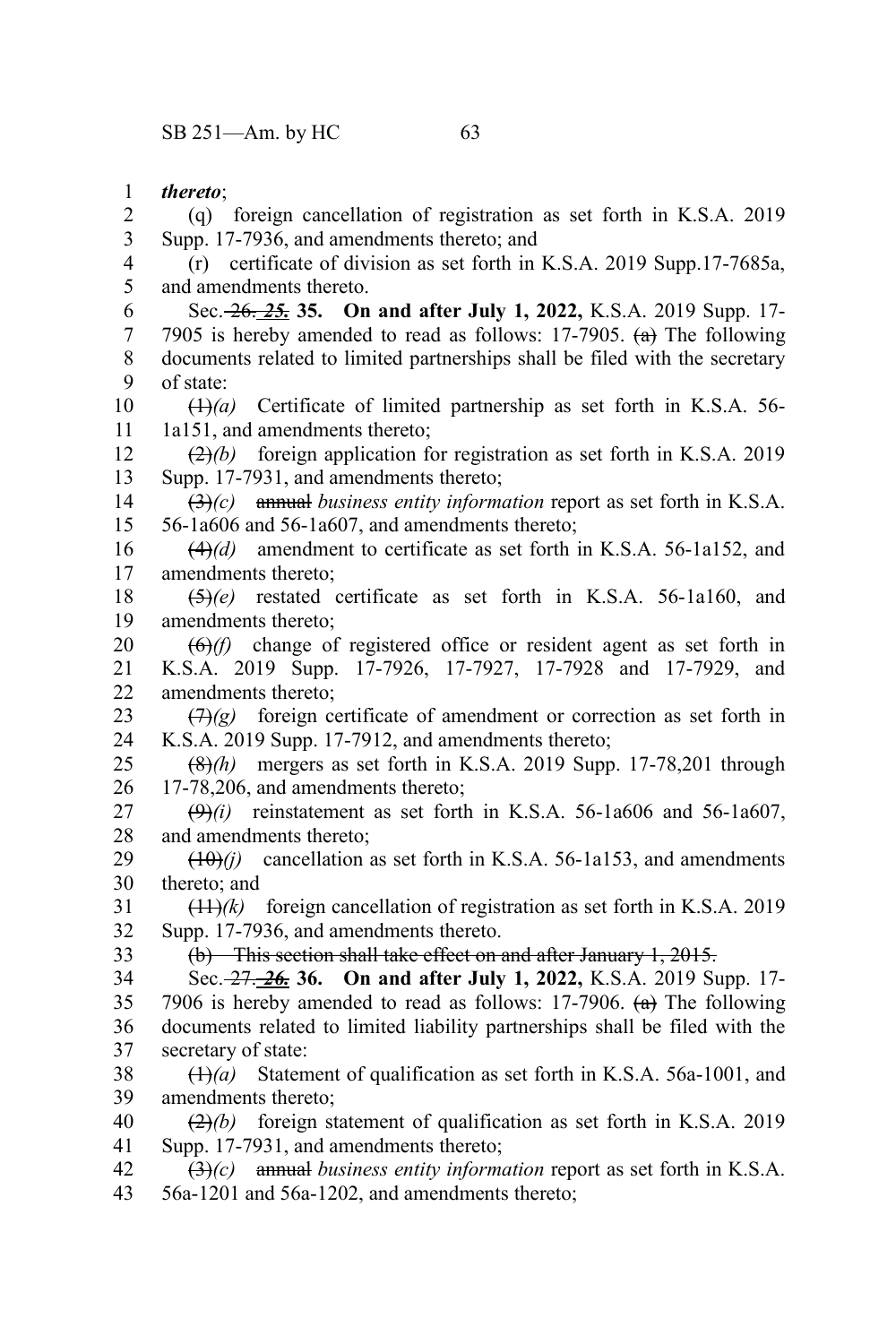| 1<br>$\overline{2}$     | amendment to statement of qualification as set forth in K.S.A.<br>$(4)$ $(d)$<br>56a-105, and amendments thereto;                                   |
|-------------------------|-----------------------------------------------------------------------------------------------------------------------------------------------------|
| $\overline{\mathbf{3}}$ | change of registered office or resident agent as set forth in                                                                                       |
| $\overline{4}$          | $\leftrightarrow$ (e)                                                                                                                               |
| 5                       | K.S.A. 2019 Supp. 17-7926, 17-7927, 17-7928 and 17-7929, and                                                                                        |
|                         | amendments thereto;                                                                                                                                 |
| 6                       | reinstatement as set forth in K.S.A. 56a-1201, and amendments<br>$\Theta(f)$                                                                        |
| $\overline{7}$          | thereto;                                                                                                                                            |
| $\,$ $\,$<br>9          | cancellation of statement as set forth in K.S.A. 56a-105, and<br>$\leftrightarrow$ <sub>(g)</sub><br>amendments thereto;                            |
| 10                      | statement of denial as set forth in K.S.A. 56a-304, and<br>$\left(\frac{8}{6}\right)$                                                               |
| 11                      | amendments thereto;                                                                                                                                 |
| 12                      | statement of dissociation as set forth in K.S.A. 56a-704, and<br>$\Theta$ i)                                                                        |
| 13                      | amendments thereto;                                                                                                                                 |
| 14                      | statement of dissolution as set forth in K.S.A. 56a-105 and<br>$\left(\frac{1}{0}\right)$                                                           |
| 15                      | 56a-805, and amendments thereto; and                                                                                                                |
| 16                      | $(11)(k)$ statement of merger as set forth in K.S.A. 56a-907, and                                                                                   |
| 17                      | amendments thereto.                                                                                                                                 |
| 18                      | (b) This section shall take effect on and after January 1, 2015.                                                                                    |
| 19                      | See: 28.27. K.S.A. 2019 Supp. 17-7910 is hereby amended to read as                                                                                  |
| 20                      | follows: 17-7910. When any document is required by this act to be filed                                                                             |
| 21                      | with the secretary of state, such requirement means that:                                                                                           |
| 22                      | (a) The original signed document shall be delivered to the office of                                                                                |
| 23                      | the secretary of state, where the document shall be recorded in an-                                                                                 |
| 24                      | electronic medium. Any signature on documents authorized to be filed                                                                                |
| 25                      | with the secretary of state under the provisions of this act may be a-                                                                              |
| 26                      | facsimile, a conformed signature or an electronically transmitted signature;                                                                        |
| 27                      | (b) all taxes and fees authorized by law to be collected by the-                                                                                    |
| 28                      | secretary of state in connection with the filing of the document shall be                                                                           |
| 29                      | tendered to the secretary of state;                                                                                                                 |
| 30                      | (e) upon delivery of the document, and upon tender of the required                                                                                  |
| 31                      | taxes and fees, the secretary of state shall, if the secretary of state finds:                                                                      |
| 32                      | that the document conforms to law, certify that the document has been-                                                                              |
| 33                      | filed in the office of the secretary of state by endorsing upon the                                                                                 |
| 34                      | electronically-recorded document the word "Filed" and the date and hour                                                                             |
| 35                      | of its filing. This endorsement is the "filing date" of the document and is                                                                         |
| 36                      | conclusive of the date and time of its filing in the absence of actual fraud-                                                                       |
| 37                      | The secretary of state shall thereupon record the endorsed document in an                                                                           |
| 38                      | electronic medium and that electronic document shall become the original                                                                            |
| 39                      | document; and                                                                                                                                       |
| 40                      | (d) the secretary of state shall return a certified copy of the recorded                                                                            |
| 41<br>42                | document to the person who filed the document or that person's<br>representative, except this provision shall not apply to annual <i>business</i> : |
| $\sim$                  |                                                                                                                                                     |

43 *entity information* reports.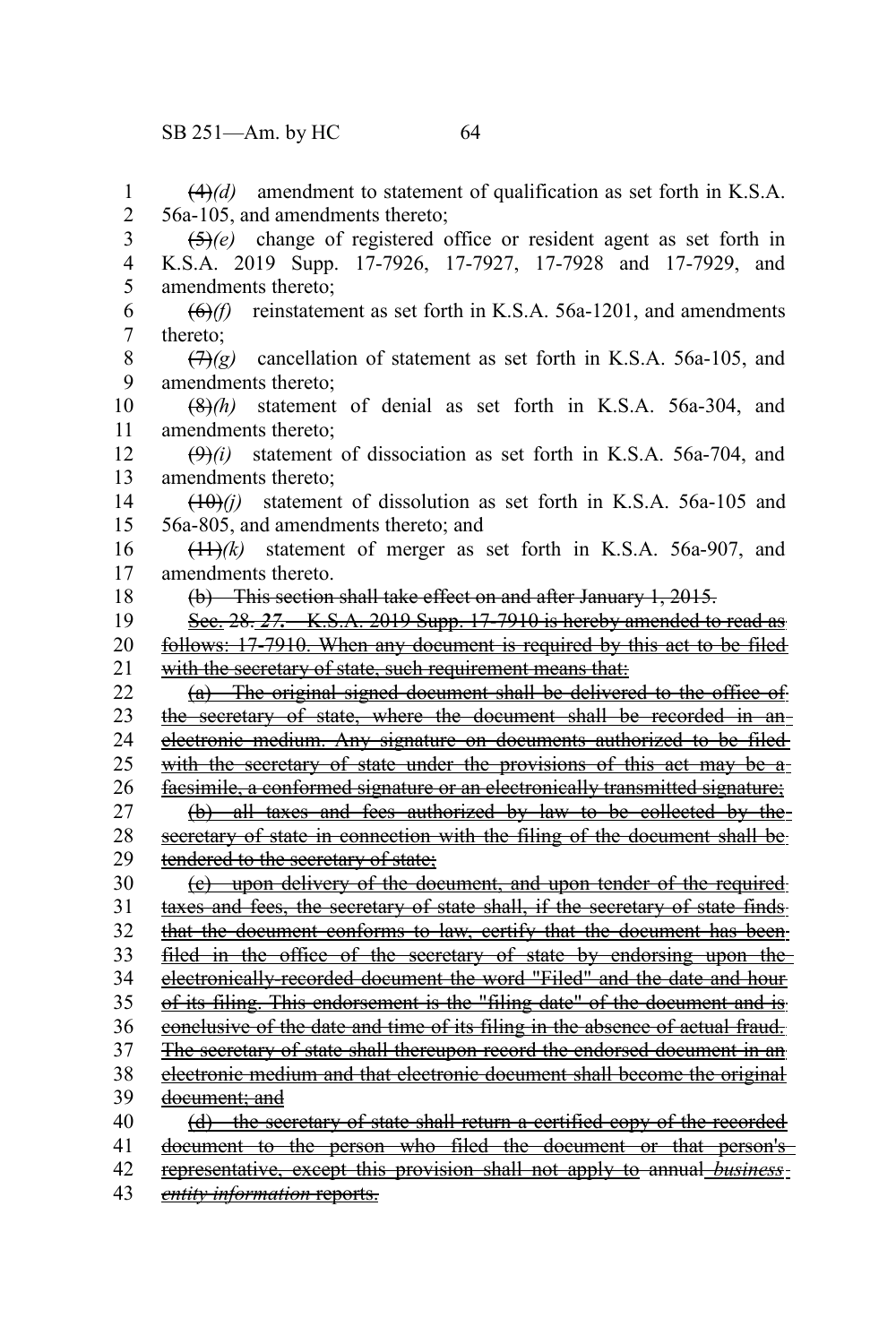(e) A person who executes any document required by this act to be filed with the secretary of state, including a person who executes such document as an agent or fiduciary, shall not be required to exhibit evidence of the person's authority as a prerequisite to filing such documents with the secretary of state. 1 2 3 4 5

**Sec. 37. K.S.A. 2019 Supp. 17-7910 is hereby amended to read as follows: 17-7910. When any document is required by this act to be filed with the secretary of state, such requirement means that:** 6 7 8

**(a) The original signed document shall be delivered to the office of the secretary of state, where the document shall be recorded in an electronic medium. Any signature on documents authorized to be filed with the secretary of state under the provisions of this act may be a facsimile, a conformed signature***, an electronic signature* **or an electronically transmitted signature;** 9 10 11 12 13 14

**(b) all taxes and fees authorized by law to be collected by the secretary of state in connection with the filing of the document shall be tendered to the secretary of state;** 15 16 17

**(c) upon delivery of the document, and upon tender of the required taxes and fees, the secretary of state shall, if the secretary of state finds that the document conforms to law, certify that the document has been filed in the office of the secretary of state by endorsing upon the** electronically-recorded *electronically recorded* **document the word "Filed" and the date and hour of its filing. This endorsement is the "filing date" of the document and is conclusive of the date and time of its filing in the absence of actual fraud. The secretary of state shall thereupon record the endorsed document in an electronic medium and that electronic document shall become the original document; and** 18 19 20 21 22 23 24 25 26 27 28

**(d) the secretary of state shall return a certified copy of the recorded document to the person who filed the document or that person's representative, except this provision shall not apply to annual reports.** 29 30 31 32

**(e) A person who executes any document required by this act to be filed with the secretary of state, including a person who executes such document as an agent or fiduciary, shall not be required to exhibit evidence of the person's authority as a prerequisite to filing such documents with the secretary of state.** 33 34 35 36 37

**Sec. 38. On and after July 1, 2020, K.S.A. 2019 Supp. 17-7910, as amended by section 38 of this act, is hereby amended to read as follows: 17-7910. When any document is required by this act to be filed with the secretary of state, such requirement means that:** 38 39 40 41

**(a) The original signed document shall be delivered to the office of the secretary of state, where the document shall be recorded in an** 42 43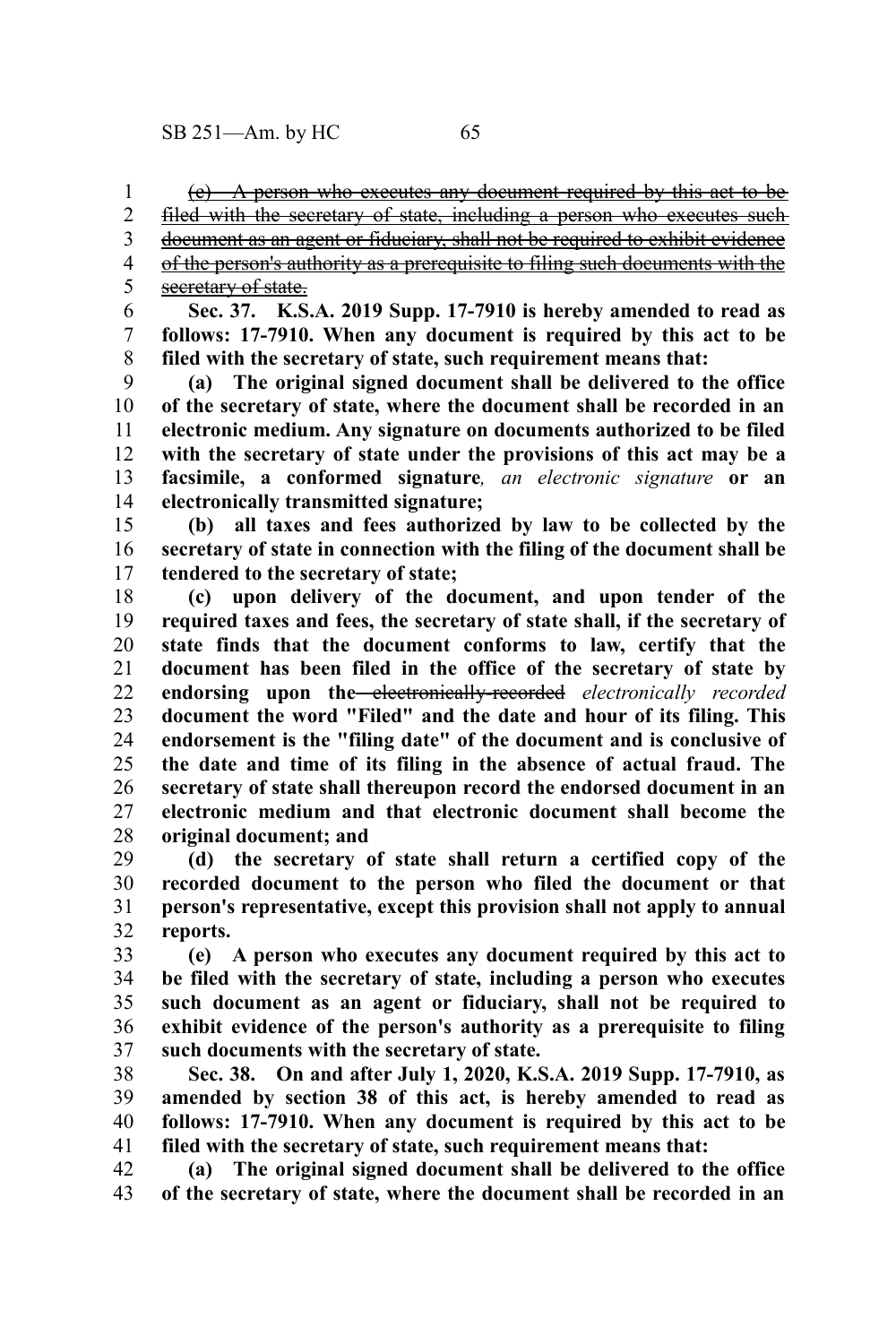**electronic medium. Any signature on documents authorized to be filed with the secretary of state under the provisions of this act may be a facsimile, a conformed signature, an electronic signature or an electronically transmitted signature;** 1 2 3 4

**(b) all taxes and fees authorized by law to be collected by the secretary of state in connection with the filing of the document shall be tendered to the secretary of state;** 5 6 7

**(c) upon delivery of the document, and upon tender of the required taxes and fees, the secretary of state shall, if the secretary of state finds that the document conforms to law, certify that the document has been filed in the office of the secretary of state by endorsing upon the electronically recorded document the word "Filed" and the date and hour of its filing. This endorsement is the "filing date" of the document and is conclusive of the date and time of its filing in the absence of actual fraud. The secretary of state shall thereupon record the endorsed document in an electronic medium and that electronic document shall become the original document; and** 8 9 10 11 12 13 14 15 16 17

**(d) the secretary of state shall return a certified copy of the recorded document to the person who filed the document or that person's representative, except this provision shall not apply to annual** *business entity information* **reports.** 18 19 20 21

**(e) A person who executes any document required by this act to be filed with the secretary of state, including a person who executes such document as an agent or fiduciary, shall not be required to exhibit evidence of the person's authority as a prerequisite to filing such documents with the secretary of state.** 22 23 24 25 26

**Sec. 39. On and after July 1, 2022, K.S.A. 2019 Supp. 17-7918 is hereby amended to read as follows: 17-7918. (a) Except as otherwise provided in subsection (b), the names of all covered entities, except for banks, savings and loan associations and savings banks, must be distinguishable on the records of the office of the secretary of state from:** 27 28 29 30 31 32

**(1) The name of any other covered entity or foreign covered entity;** 33 34

**(2) the name of any non-covered entity, other than a general partnership, that has filed with the office of the secretary of state***, including a series of a limited liability company for which a certificate of designation has been filed***;** 35 36 37 38

**(3) any entity name reserved pursuant to K.S.A. 2019 Supp. 17- 7923, and amendments thereto; and** 39 40

**(4) the name of any other covered entity***, series of a limited liability company* **or foreign covered entity whose public organic documents***, certificate of designation* **or foreign registration has been canceled or** 41 42 43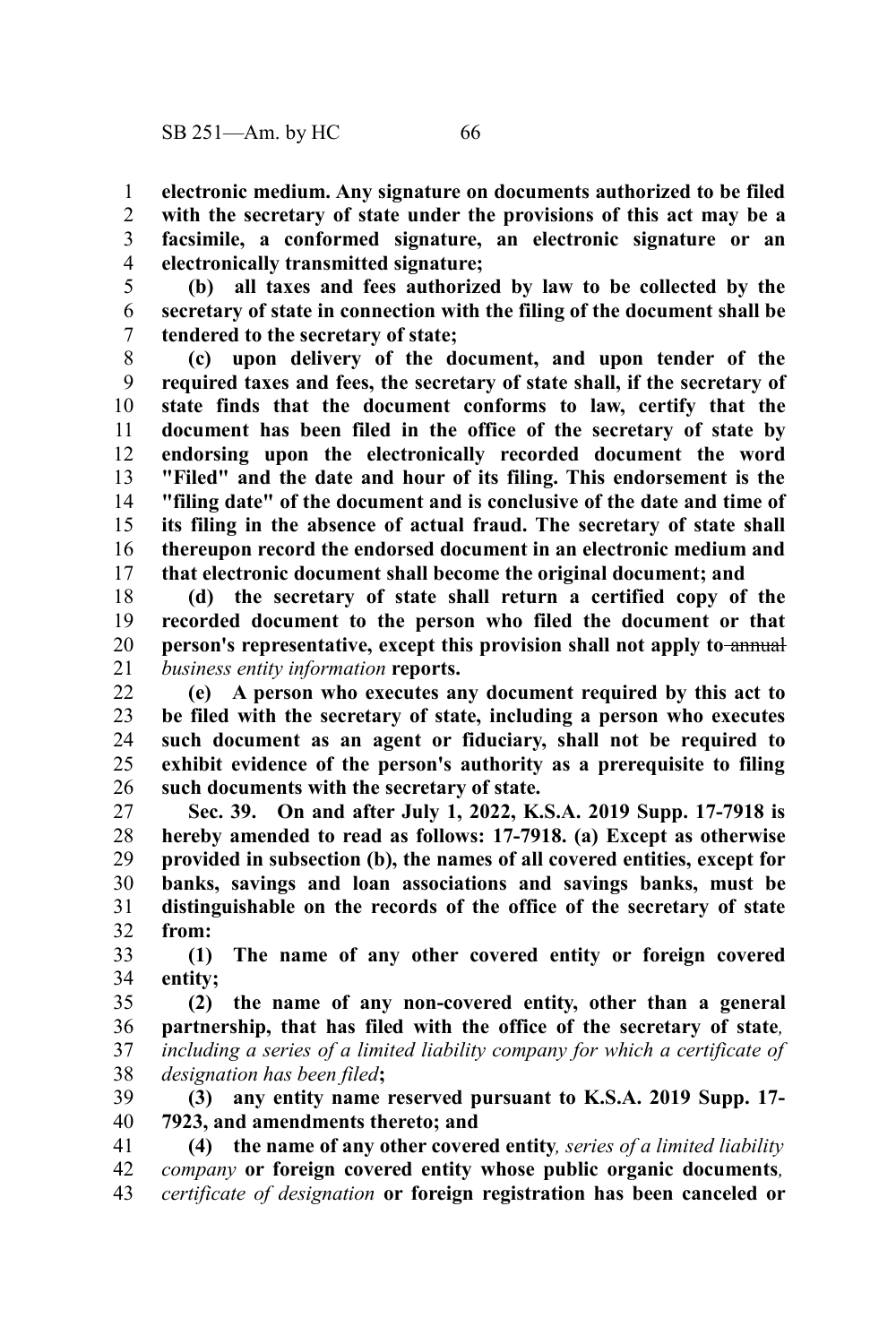**forfeited for any reason within the previous one year.** 1

**(b) A covered entity may register under any name that is not distinguishable on the records of the office of the secretary of state from the name of any other covered entity or non-covered entity that has filed with the office of the secretary of state with the written consent of the other entity, which written consent shall be filed with the secretary of state.** 2 3 4 5 6 7

**(c) A covered entity may use a name that is not distinguishable from a name described in subsection (a)(1) through (3) if the entity delivers to the secretary of state a certified copy of a final judgment of a court of competent jurisdiction establishing the right of the entity to use the name in this state.** 8 9 10 11 12

**Sec. 40. On and after July 1, 2022, K.S.A. 2019 Supp. 17-7923 is hereby amended to read as follows: 17-7923. (a) The exclusive right to the use of an entity name** *or, as applicable, the name of a series of a limited liability company,* **may be reserved by:** 13 14 15 16

**(1) Any person intending to organize a covered entity under the laws of this state;** 17 18

**(2)** *any domestic limited liability company or any person intending to organize a domestic limited liability company, intending to file a certificate of designation to form a series of any such limited liability company;* 19 20 21 22

*(3)* **any domestic covered entity intending to change its name** *or intending to change the name of a series for which a certificate of designation has been filed***;** 23 24 25

(3)*(4)* **any foreign covered entity intending to make application for a certificate of authority to transact business in this state;** 26 27

(4)*(5)* **any foreign covered entity authorized to transact business in this state, and intending to change its name; and** 28 29

(5)*(6)* **any person intending to organize a foreign covered entity, and intending to have such entity make application for a certificate of authority to transact business in this state.** 30 31 32

**(b) The reservation shall be made by filing with the secretary of state an application to reserve a specific covered entity name** *or the name of a series of a domestic limited liability company***, executed by the applicant. The reservation may be filed by telefacsimile communication as prescribed by K.S.A. 2019 Supp. 17-7914, and amendments thereto. If the secretary of state finds that the name is available, the secretary of state shall reserve the same for the exclusive use of the applicant for a period of 120 days.** 33 34 35 36 37 38 39 40

**(c) The right to exclusive use of a specified entity name** *or the name of a series of a domestic limited liability company***, reserved pursuant to this section, may be transferred to any other person or** 41 42 43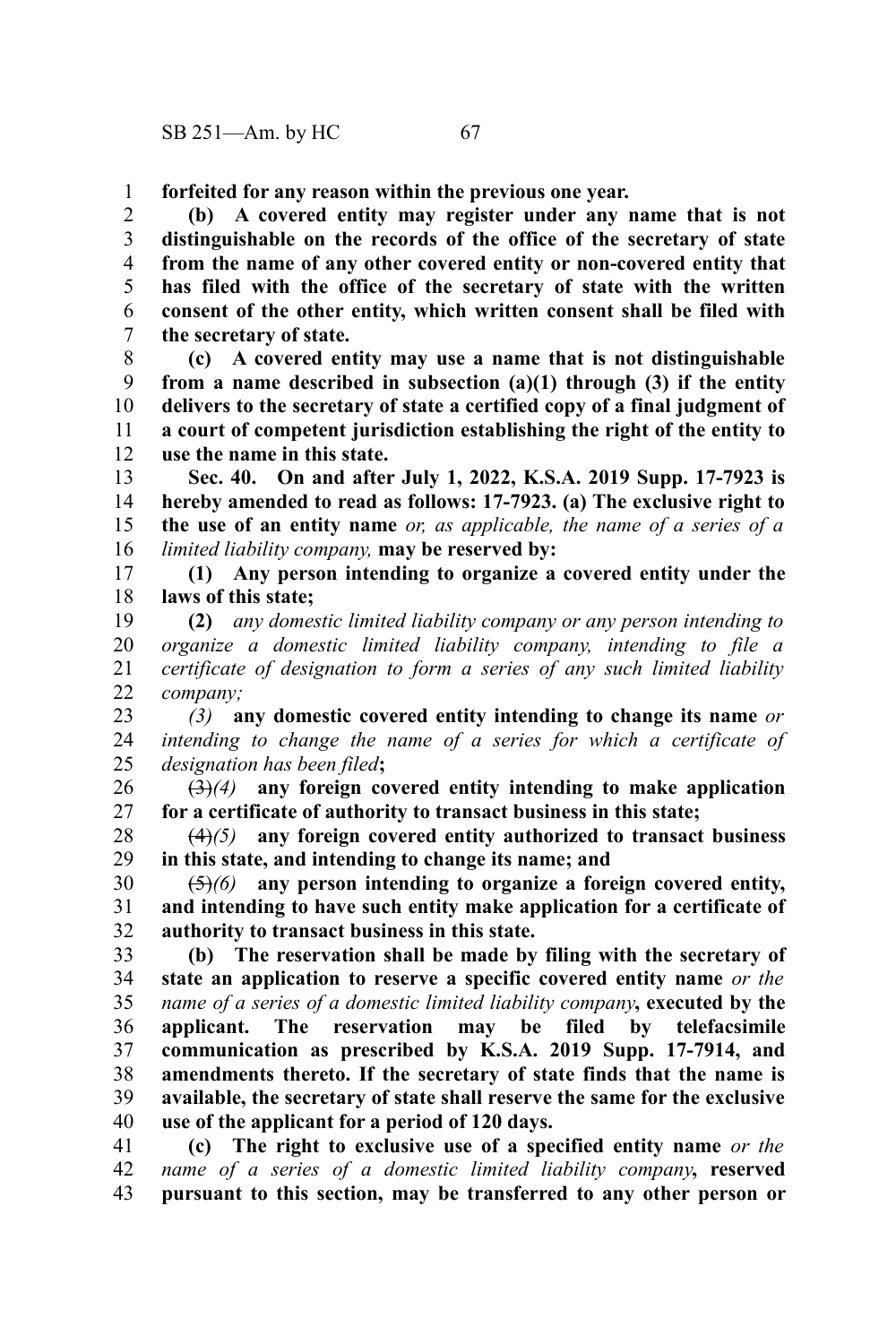**covered entity by filing in the office of the secretary of state, a notice of such transfer, executed by the applicant for whom the name was reserved, and specifying the name and address of the transferee.** 1 2 3

4

(d) This section shall take effect on and after January 1, 2015.

**Sec. 41. On and after July 1, 2022, K.S.A. 2019 Supp. 17-7933 is hereby amended to read as follows: 17-7933. (a) Except as otherwise provided in subsection (b), the names of all foreign covered entities must be distinguishable on the records of the office of the secretary of state from:** 5 6 7 8 9 10

**(1) The name of any covered entity or foreign covered entity;**

**(2) the name of any non-covered entity, other than a general partnership, that has filed with the secretary of state***, including a series of a limited liability company for which a certificate of designation has been filed***;** 11 12 13 14

**(3) any entity name reserved pursuant to K.S.A. 2019 Supp. 17- 7923, and amendments thereto; and** 15 16

**(4) the name of any other covered entity***, series of a limited liability company* **or foreign covered entity whose public organic document***, certificate of designation* **or foreign registration has been canceled or forfeited for any reason within the previous one year.** 17 18 19 20

**(b) A foreign covered entity may register under any name that is not distinguishable on the records of the office of the secretary of state from the name of any other covered entity or non-covered entity that has filed with the office of the secretary of state:** 21 22 23 24

**(1) With the written consent of the other entity, which written consent shall be filed with the secretary of state; or** 25 26

**(2) if the foreign covered entity indicates, as a means of identification and in its advertising within this state, the state in which the foreign covered entity was formed, and the application sets forth this condition.** 27 28 29 30

Sec. 29. *28.* **42. On and after July 1, 2022,** K.S.A. 2019 Supp. 17- 7936 is hereby amended to read as follows: 17-7936. (a) A foreign covered entity may cancel its registration by filing with the secretary of state a certificate of cancellation executed by an authorized person, together with a fee if authorized by law, as provided by K.S.A. 2019 Supp. 17-7910, and amendments thereto, and the annual *business entity information* report and annual report *required* fee for any tax period which has ended. The certificate of cancellation shall state that the foreign covered entity surrenders its authority to transact business in the state of Kansas and withdraws therefrom. The certificate of cancellation shall provide the address to which the secretary of state may mail any process against the foreign covered entity that may be served upon the secretary of state. A cancellation does not terminate the authority of the secretary of state to 31 32 33 34 35 36 37 38 39 40 41 42 43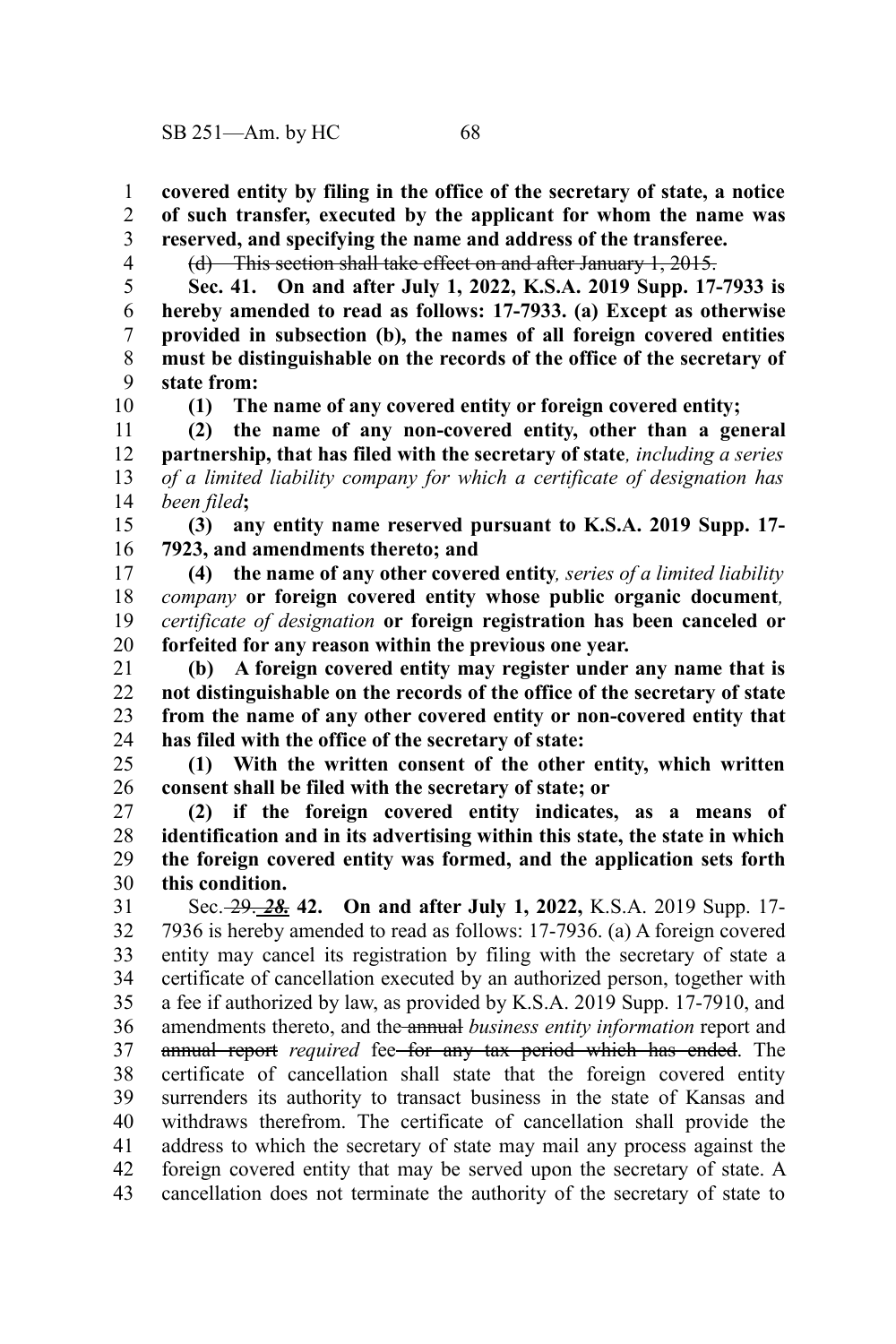accept service of process on the foreign covered entity with respect to causes of action arising out of the doing of business in the state of Kansas. 1 2

(b) The filing of a certificate of dissolution or certificate of cancellation issued by the proper official of the state or other jurisdiction in which a foreign covered entity is organized shall have the same effect as the filing of a certificate of cancellation as provided for in subsection (a) above. 3 4 5 6 7

8

(c) This section shall take effect on and after January 1, 2015.

**Sec. 43. K.S.A. 2019 Supp. 45-229 is hereby amended to read as follows: 45-229. (a) It is the intent of the legislature that exceptions to disclosure under the open records act shall be created or maintained only if:** 9 10 11 12

**(1) The public record is of a sensitive or personal nature concerning individuals;** 13 14

**(2) the public record is necessary for the effective and efficient administration of a governmental program; or** 15 16

17

**(3) the public record affects confidential information.**

**The maintenance or creation of an exception to disclosure must be compelled as measured by these criteria. Further, the legislature finds that the public has a right to have access to public records unless the criteria in this section for restricting such access to a public record are met and the criteria are considered during legislative review in connection with the particular exception to disclosure to be significant enough to override the strong public policy of open government. To strengthen the policy of open government, the legislature shall consider the criteria in this section before enacting an exception to disclosure.** 18 19 20 21 22 23 24 25 26 27

**(b) Subject to the provisions of subsections (g) and (h), any new exception to disclosure or substantial amendment of an existing exception shall expire on July 1 of the fifth year after enactment of the new exception or substantial amendment, unless the legislature acts to continue the exception. A law that enacts a new exception or substantially amends an existing exception shall state that the exception expires at the end of five years and that the exception shall be reviewed by the legislature before the scheduled date.** 28 29 30 31 32 33 34 35

**(c) For purposes of this section, an exception is substantially amended if the amendment expands the scope of the exception to include more records or information. An exception is not substantially amended if the amendment narrows the scope of the exception.** 36 37 38 39

**(d) This section is not intended to repeal an exception that has been amended following legislative review before the scheduled repeal of the exception if the exception is not substantially amended as a result of the review.** 40 41 42 43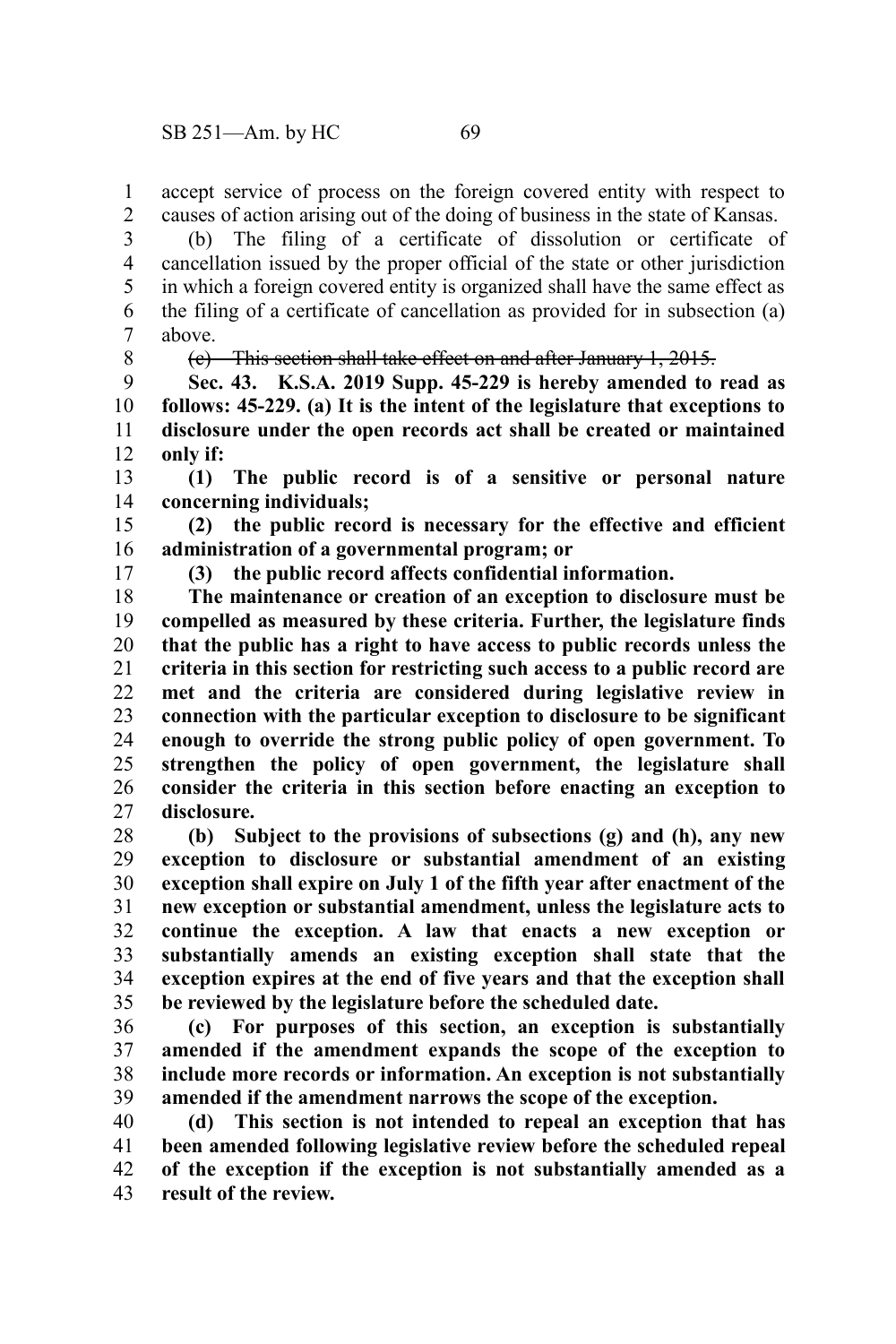**(e) In the year before the expiration of an exception, the revisor of statutes shall certify to the president of the senate and the speaker of the house of representatives, by July 15, the language and statutory citation of each exception that will expire in the following year that meets the criteria of an exception as defined in this section. Any exception that is not identified and certified to the president of the senate and the speaker of the house of representatives is not subject to legislative review and shall not expire. If the revisor of statutes fails to certify an exception that the revisor subsequently determines should have been certified, the revisor shall include the exception in the following year's certification after that determination.** 1 2 3 4 5 6 7 8 9 10 11

**(f) "Exception" means any provision of law that creates an exception to disclosure or limits disclosure under the open records act pursuant to K.S.A. 45-221, and amendments thereto, or pursuant to any other provision of law.** 12 13 14 15

**(g) A provision of law that creates or amends an exception to disclosure under the open records law shall not be subject to review and expiration under this act if such provision:** 16 17 18

19 20

28

**(1) Is required by federal law; (2) applies solely to the legislature or to the state court system;**

**(3) has been reviewed and continued in existence twice by the legislature; or** 21 22

**(4) has been reviewed and continued in existence by the legislature during the 2013 legislative session and thereafter.** 23 24

**(h) (1) The legislature shall review the exception before its scheduled expiration and consider as part of the review process the following:** 25 26 27

**(A) What specific records are affected by the exception;**

**(B) whom does the exception uniquely affect, as opposed to the general public;** 29 30

**(C) what is the identifiable public purpose or goal of the exception;** 31 32

**(D) whether the information contained in the records may be obtained readily by alternative means and how it may be obtained;** 33 34

**(2) an exception may be created or maintained only if it serves an identifiable public purpose and may be no broader than is necessary to meet the public purpose it serves. An identifiable public purpose is served if the legislature finds that the purpose is sufficiently compelling to override the strong public policy of open government and cannot be accomplished without the exception and if the exception:** 35 36 37 38 39 40 41

**(A) Allows the effective and efficient administration of a governmental program that would be significantly impaired without** 42 43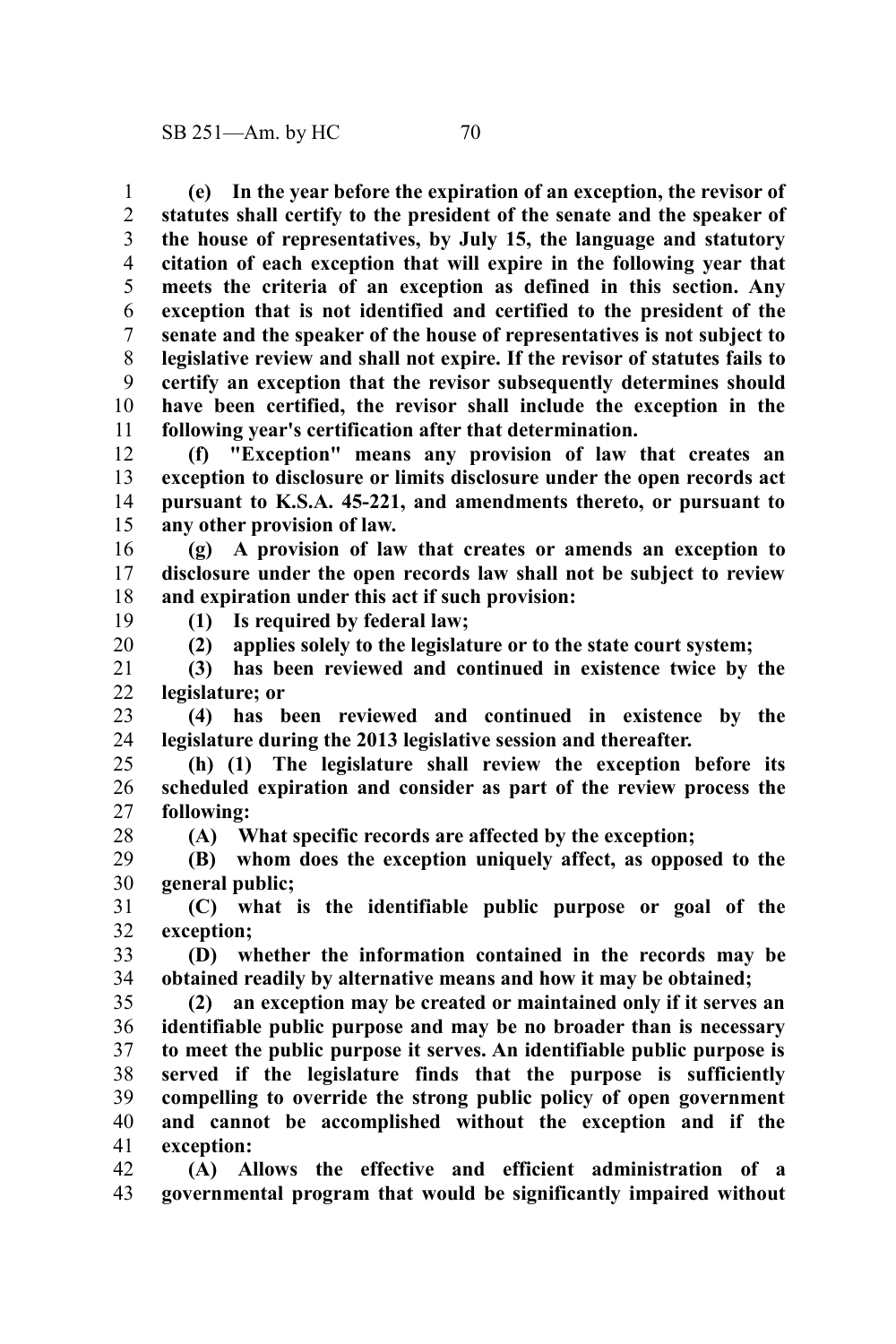**the exception;** 1

**(B) protects information of a sensitive personal nature concerning individuals, the release of such information would be defamatory to such individuals or cause unwarranted damage to the good name or reputation of such individuals or would jeopardize the safety of such individuals. Only information that would identify the individuals may be excepted under this paragraph; or** 2 3 4 5 6 7

**(C) protects information of a confidential nature concerning entities, including, but not limited to, a formula, pattern, device, combination of devices, or compilation of information that is used to protect or further a business advantage over those who do not know or use it, if the disclosure of such information would injure the affected entity in the marketplace.** 8 9 10 11 12 13

**(3) Records made before the date of the expiration of an exception shall be subject to disclosure as otherwise provided by law. In deciding whether the records shall be made public, the legislature shall consider whether the damage or loss to persons or entities uniquely affected by the exception of the type specified in paragraph (2)(B) or (2)(C) would occur if the records were made public.** 14 15 16 17 18 19

**(i) (1) Exceptions contained in the following statutes as continued in existence in section 2 of chapter 126 of the 2005 Session Laws of Kansas and that have been reviewed and continued in existence twice by the legislature as provided in subsection (g) are hereby continued in existence: 1-401, 2-1202, 5-512, 9-1137, 9-1712, 9-2217, 10-630, 11-306, 12-189, 12-1,108, 12-1694, 12-1698, 12-2819, 12-4516, 16-715, 16a-2- 304, 17-1312e, 17-2227, 17-5832, 17-7511,** 17-7514, **17-76,139, 19-4321, 21-2511, 22-3711, 22-4707, 22-4909, 22a-243, 22a-244, 23-605, 23-9,312, 25-4161, 25-4165, 31-405, 34-251, 38-2212, 39-709b, 39-719e, 39-934, 39-1434, 39-1704, 40-222, 40-2,156, 40-2c20, 40-2c21, 40-2d20, 40- 2d21, 40-409, 40-956, 40-1128, 40-2807, 40-3012, 40-3304, 40-3308, 40- 3403b, 40-3421, 40-3613, 40-3805, 40-4205, 44-510j, 44-550b, 44-594, 44-635, 44-714, 44-817, 44-1005, 44-1019, 45-221(a)(1) through (43), 46-256, 46-259, 46-2201, 47-839, 47-844, 47-849, 47-1709, 48-1614, 49- 406, 49-427, 55-1,102, 58-4114, 59-2135, 59-2802, 59-2979, 59-29b79, 60-3333, 60-3336, 65-102b, 65-118, 65-119, 65-153f, 65-170g, 65-177, 65-1,106, 65-1,113, 65-1,116, 65-1,157a, 65-1,163, 65-1,165, 65-1,168, 65-1,169, 65-1,171, 65-1,172, 65-436, 65-445, 65-507, 65-525, 65-531, 65-657, 65-1135, 65-1467, 65-1627, 65-1831, 65-2422d, 65-2438, 65- 2836, 65-2839a, 65-2898a, 65-3015, 65-3447, 65-34,108, 65-34,126, 65- 4019, 65-4922, 65-4925, 65-5602, 65-5603, 65-6002, 65-6003, 65-6004, 65-6010, 65-67a05, 65-6803, 65-6804, 66-101c, 66-117, 66-151, 66-1,190, 66-1,203, 66-1220a, 66-2010, 72-996, 72-4311, 72-4452, 72-5214, 72- 53,106, 72-5427, 72-8903, 73-1228, 74-2424, 74-2433f, 74-4905, 74-** 20 21 22 23 24 25 26 27 28 29 30 31 32 33 34 35 36 37 38 39 40 41 42 43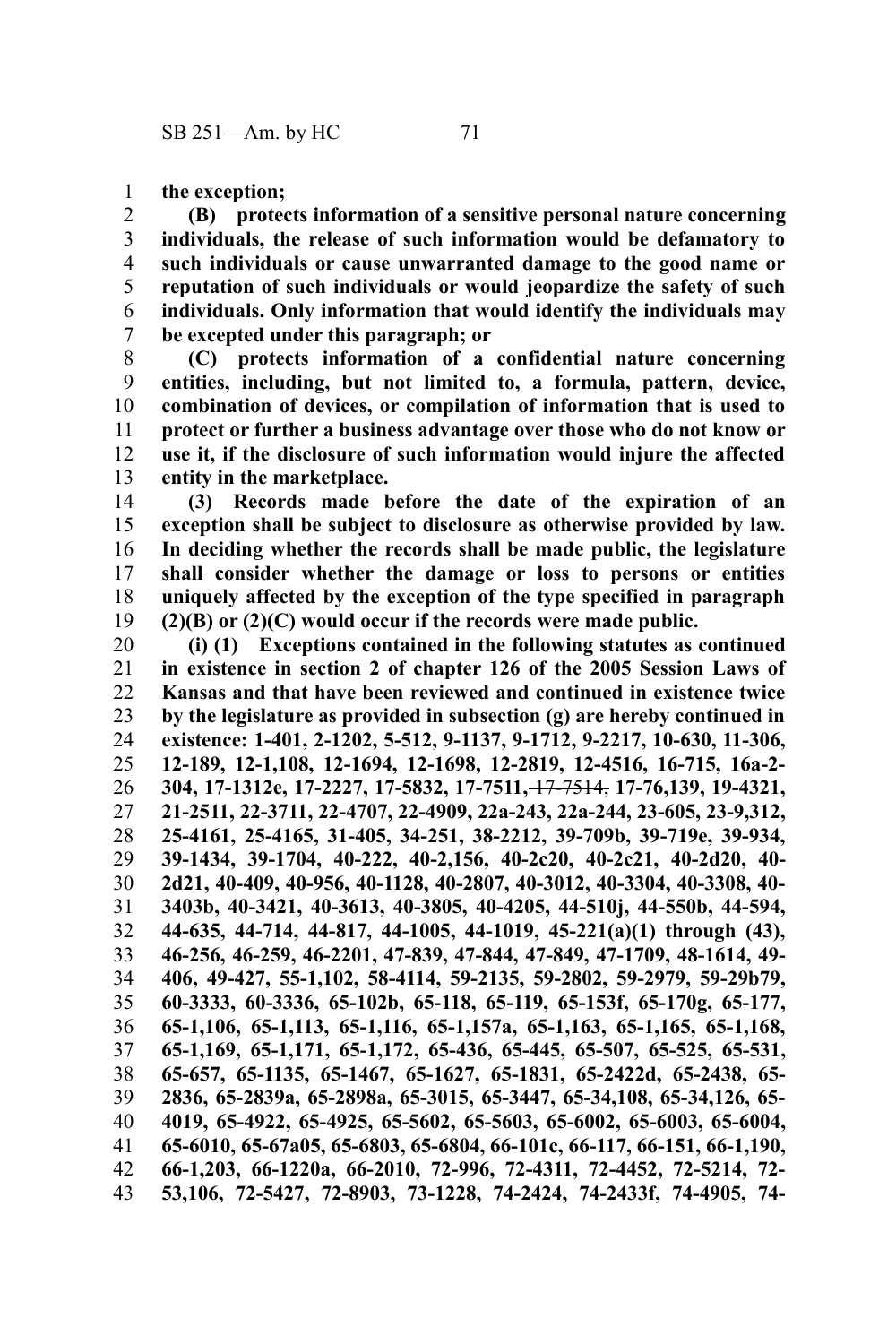**4909, 74-50,131, 74-5515, 74-7308, 74-7338, 74-8104, 74-8307, 74-8705,** 1

**74-8804, 74-9805, 75-104, 75-712, 75-7b15, 75-1267, 75-2943, 75-4332, 75-4362, 75-5133, 75-5266, 75-5665, 75-5666, 75-7310, 76-355, 76-359, 76-493, 76-12b11, 76-3305, 79-1119, 79-1437f, 79-3234, 79-3395, 79- 3420, 79-3499, 79-34,113, 79-3614, 79-3657, 79-4301 and 79-5206.** 2 3 4 5

**(2) Exceptions contained in the following statutes as certified by the revisor of statutes to the president of the senate and the speaker of the house of representatives pursuant to subsection (e) and that have been reviewed during the 2015 legislative session and continued in existence by the legislature as provided in subsection (g) are hereby continued in existence: 17-2036, 40-5301, 45-221(a)(45), (46) and (49), 48-16a10, 58-4616, 60-3351, 72-972a, 74-50,217 and 75-53,105.** 6 7 8 9 10 11 12

**(j) (1) Exceptions contained in the following statutes as continued in existence in section 1 of chapter 87 of the 2006 Session Laws of Kansas and that have been reviewed and continued in existence twice by the legislature as provided in subsection (g) are hereby continued in existence: 1-501, 9-1303, 12-4516a, 39-970, 65-525, 65-5117, 65-6016, 65-6017 and 74-7508.** 13 14 15 16 17 18

**(2) Exceptions contained in the following statutes as certified by the revisor of statutes to the president of the senate and the speaker of the house of representatives pursuant to subsection (e) during 2015 and that have been reviewed during the 2016 legislative session are hereby continued in existence: 12-5611, 22-4906, 22-4909, 38-2310, 38- 2311, 38-2326, 40-955, 44-1132, 45-221(a)(10)(F) and (a)(50), 60-3333, 65-4a05, 65-445(g), 65-6154, 71-218, 75-457, 75-712c, 75-723 and 75- 7c06.** 19 20 21 22 23 24 25 26

**(k) Exceptions contained in the following statutes as certified by the revisor of statutes to the president of the senate and the speaker of the house of representatives pursuant to subsection (e) and that have been reviewed during the 2014 legislative session and continued in existence by the legislature as provided in subsection (g) are hereby continued in existence: 1-205, 2-2204, 8-240, 8-247, 8-255c, 8-1324, 8- 1325, 12-17,150, 12-2001, 17-12a607, 38-1008, 38-2209, 40-5006, 40- 5108, 41-2905, 41-2906, 44-706, 44-1518, 45-221(a)(44), (45), (46), (47) and (48), 50-6a11,** 56-1a610, 56a-1204, **65-1,243, 65-16,104, 65-3239, 74-50,184, 74-8134, 74-99b06, 77-503a and 82a-2210.** 27 28 29 30 31 32 33 34 35 36

**(l) Exceptions contained in the following statutes as certified by the revisor of statutes to the president of the senate and the speaker of the house of representatives pursuant to subsection (e) during 2016 and that have been reviewed during the 2017 legislative session are hereby continued in existence: 12-5711, 21-2511, 22-4909, 38-2313, 45- 221(a)(51) and (52), 65-516, 65-1505, 74-2012, 74-5607, 74-8745, 74- 8752, 74-8772, 75-7d01, 75-7d05, 75-5133, 75-7427 and 79-3234.** 37 38 39 40 41 42 43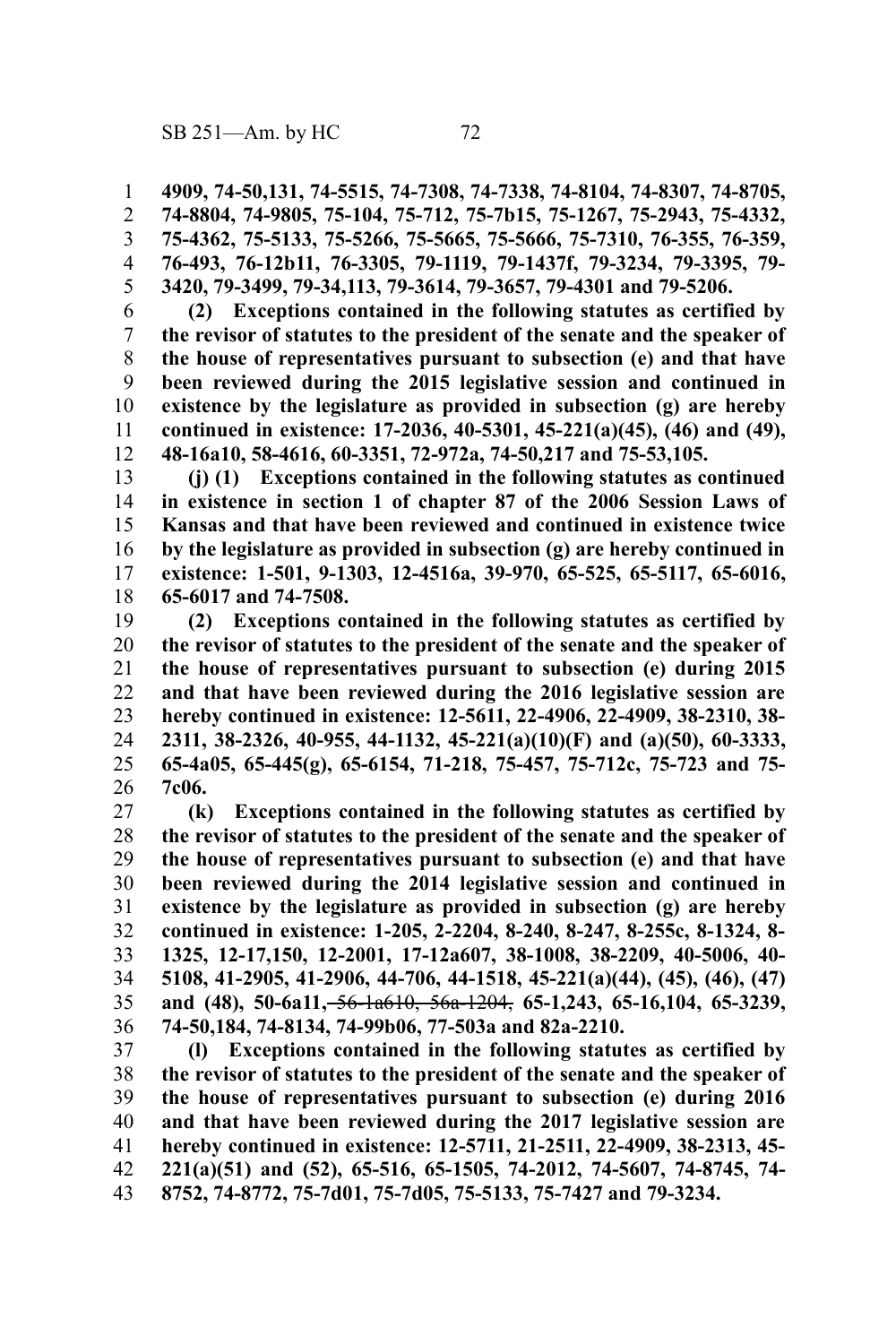**(m) Exceptions contained in the following statutes as certified by the revisor of statutes to the president of the senate and the speaker of the house of representatives pursuant to subsection (e) during 2012 and that have been reviewed during the 2013 legislative session and continued in existence by the legislature as provided in subsection (g) are hereby continued in existence: 12-5811, 40-222, 40-223j, 40-5007a, 40-5009a, 40-5012a, 65-1685, 65-1695, 65-2838a, 66-1251, 66-1805, 72- 60c01, 75-712 and 75-5366.** 1 2 3 4 5 6 7 8

**(n) Exceptions contained in the following statutes as certified by the revisor of statutes to the president of the senate and the speaker of the house of representatives pursuant to subsection (e) and that have been reviewed during the 2018 legislative session are hereby continued in existence: 9-513c(c)(2), 39-709, 45-221(a)(26), (53) and (54), 65-6832, 65-6834, 75-7c06 and 75-7c20.** 9 10 11 12 13 14

**(o) Exceptions contained in the following statutes as certified by the revisor of statutes to the president of the senate and the speaker of the house of representatives pursuant to subsection (e) that have been reviewed during the 2019 legislative session are hereby continued in existence: 21-2511(h)(2), 21-5905(a)(7), 22-2302(b) and (c), 22-2502(d) and (e), 40-222(k)(7), 44-714(e), 45-221(a)(55), 46-1106(g) regarding 46-1106(i), 65-2836(i), 65-2839a(c), 65-2842(d), 65-28a05(n), article 6(d) of 65-6230, 72-6314(a) and 74-7047(b).** 15 16 17 18 19 20 21 22

Sec. 30. *29.* **44. On and after July 1, 2022,** K.S.A. 53-601 is hereby amended to read as follows: 53-601. (a) Except as provided by subsection (b), whenever a law of this state or any rules and regulations, order or requirement adopted or issued thereunder requires or permits a matter to be supported, evidenced, established or proved by the sworn written declaration, verification, certificate, statement, oath or affidavit of a person, such matter may be supported, evidenced, established or proved with the same force and effect by the unsworn written declaration, verification, certificate or statement dated and subscribed by the person as true, under penalty of perjury, in substantially the following form: 23 24 25 26 27 28 29 30 31 32

(1) If executed outside this state: "I declare (or verify, certify or state) under penalty of perjury under the laws of the state of Kansas that the foregoing is true and correct. Executed on (date). 33 34 35

36

\_\_\_\_\_\_\_\_\_\_\_\_\_\_\_\_\_\_\_\_\_\_\_\_\_\_\_(Signature)"

(2) If executed in this state: "I declare (or verify, certify or state) under penalty of perjury that the foregoing is true and correct. Executed on (date). 37 38 39

40

 $(Signature)$ "

- (b) The provisions of subsection (a) do not apply to the following oaths: 41 42
- (1) An oath of office. 43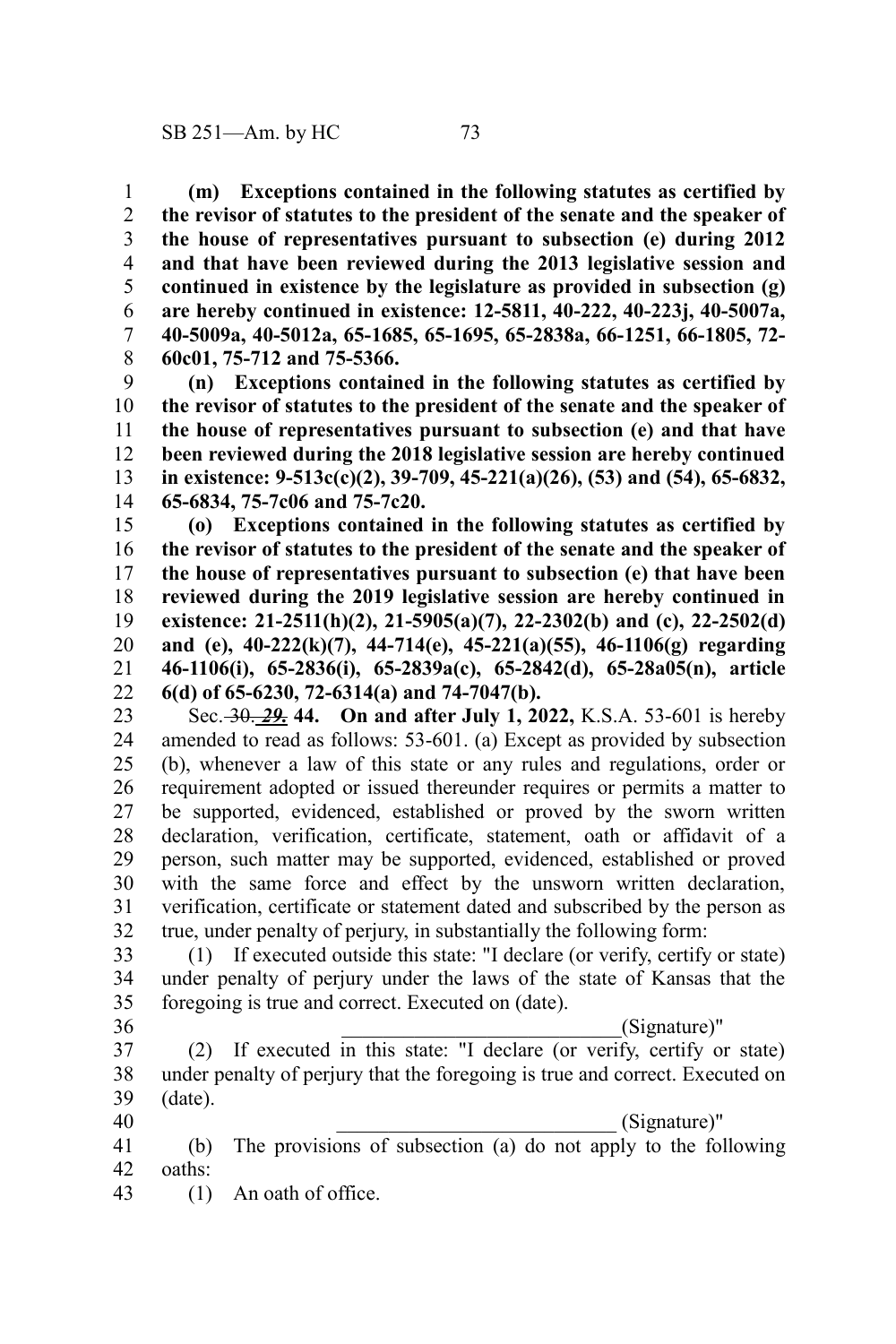SB 251—Am. by HC 74

(2) An oath required to be taken before a specified official other than a notary public. 1 2

3

(3) An oath of a testator or witnesses as required for wills, codicils, revocations of wills and codicils and republications of wills and codicils.

4

(c) A notarial act performed prior to the effective date of this act is not affected by this act. Nothing in this act diminishes or invalidates the recognition accorded to notarial acts by other laws of this state or rules and regulations adopted thereunder. 5 6 7 8

(d) On or after July 1, 1989, whenever an officer or partner listed in subsection (b) of K.S.A. 17-2718*(d)*, subsection (c) of K.S.A. 17-7503*(e)*, subsection (c) of K.S.A. 17-7504*(e)*, subsection (c) of K.S.A. 17-7505*(e)*, subsection (d) of K.S.A. 56-1a606 or subsection (d) of*(e) or* K.S.A. 56- 1a607*(e),* and amendments thereto*,* is required to execute a report before a notary or swear an oath before an officer authorized to administer oaths, in lieu thereof, such person may execute an unsworn declaration if such declaration is in substantial conformity with subsections (a), (b) and (c) of this section. 9 10 11 12 13 14 15 16 17

(e) On or after July 1, 1990, subsections (a), (b) and (c) of this section shall have general application. 18 19

**Sec. 45. K.S.A. 56-1a151 is hereby amended to read as follows: 56-1a151. (a) In order to form a limited partnership, a certificate of limited partnership must be executed and filed in the office of the secretary of state. Such certificate shall set forth:** 20 21 22 23

24

**(1) The name of the limited partnership;**

**(2) the address of the registered office and the name and address of the resident agent for service of process required to be maintained by K.S.A.** 56-1a104 *2019 Supp. 17-7925,* **and amendments thereto;** 25 26 27

**(3) the name and the business or residence address of each general partner;** 28 29

**(4) the latest date upon which the limited partnership is to dissolve; and** 30 31

**(5) any other matters the general partners determine to include in the certificate.** 32 33

**(b) A limited partnership is formed at the time of the filing of the initial certificate of limited partnership in the office of the secretary of state or at any later time specified in the certificate of limited partnership if, in either case, there has been substantial compliance with the requirements of this section.** 34 35 36 37 38

Sec. 31. *30.* **46. On and after July 1, 2022,** K.S.A. 56-1a605 is hereby amended to read as follows: 56-1a605. (a) The secretary of state shall charge each domestic and foreign limited partnership the following fees: 39 40 41 42

(1) For issuing or filing and indexing any of the documents described 43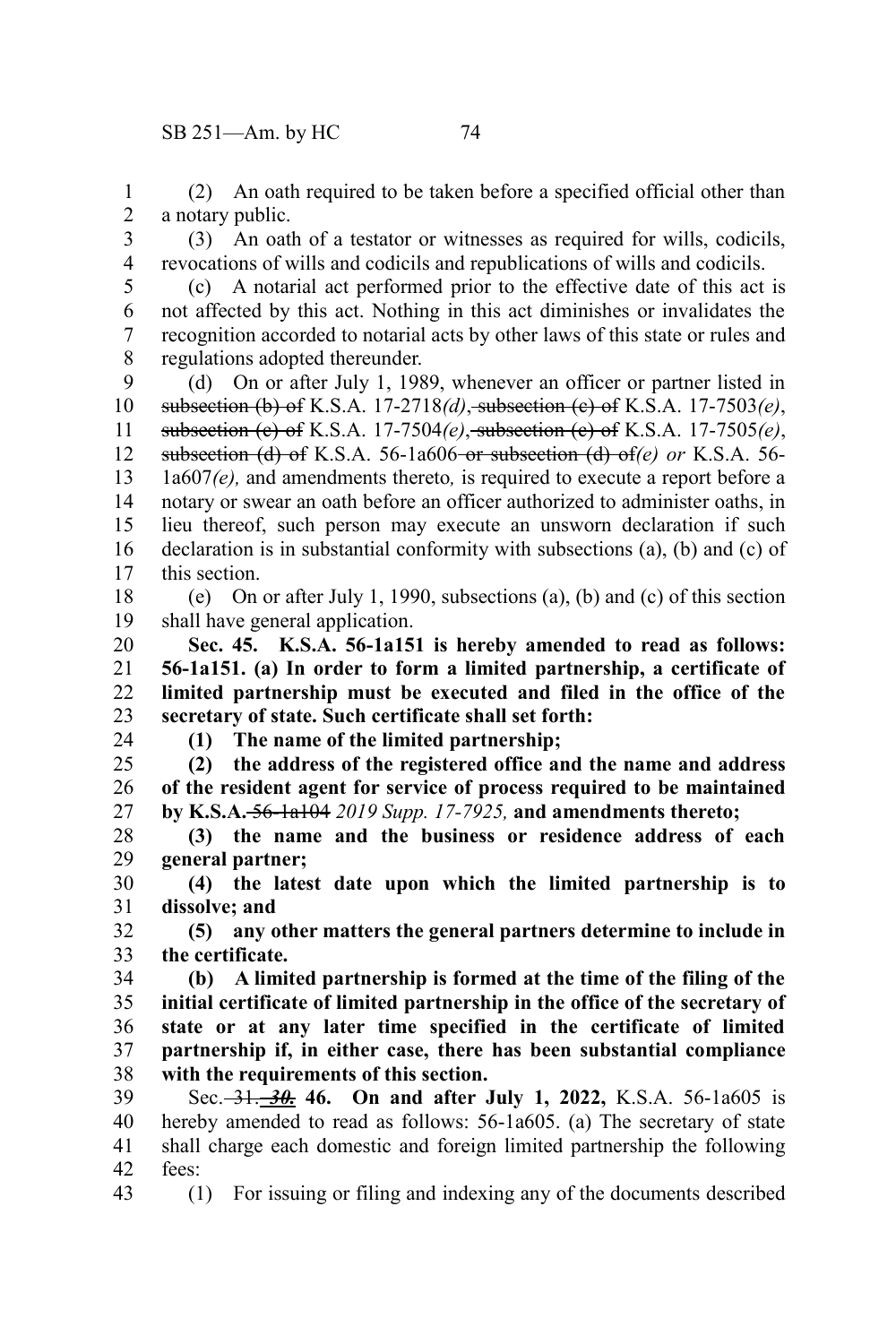below, a fee of \$20: 1

2 3 4 (A) A certificate of amendment of limited partnership;

(B) a restated certificate of limited partnership;

(C) a certificate of cancellation of limited partnership;

(D) a certificate of change of location of registered office or registered agent; and 5 6

(E) any certificate, affidavit, agreement or any other paper provided for in this act, for which no different fee is specifically prescribed; 7 8

(2) for certified copies, a fee of \$7.50 for each copy certified plus a fee per page, if the secretary of state supplies the copies, in an amount fixed by the secretary of state and approved by the director of accounts and reports for copies of corporate documents under K.S.A. 45-204 and amendments thereto; 9 10 11 12 13

(3) for each certificate of good standing and certificate of fact issued by the secretary of state, a fee of \$7.50; 14 15

(4) for a report of record search, a fee of \$5, but furnishing the following information shall not be considered a record search and no charge shall be made therefor: name of the limited partnership and the address of its registered office; name and address of the resident agent; the state of the limited partnership's formation; the date of filing of its certificate of limited partnership or annual *business entity information* report; and date of expiration; and 16 17 18 19 20 21 22

(5) for photocopies of instruments on file or prepared by the secretary of state's office and which are not certified, a fee per page in an amount fixed by the secretary of state and approved by the director of accounts and reports for copies of corporate documents under K.S.A. 45-204 and amendments thereto. 23 24 25 26 27

(b) Every limited partnership hereafter formed in this state shall pay to the secretary of state at the time of filing its certificate of limited partnership, an application and recording fee of \$150. 28 29 30

(c) At the time of filing its application to do business, every foreign limited partnership shall pay to the secretary of state an application and recording fee of \$150. 31 32 33

(d) The secretary of state shall not charge any fees for the documents or services described in this section upon an official request by any agency of this state or of the United States, or by any officer or employee thereof. 34 35 36

Sec. 32. *31.* **47. On and after July 1, 2022,** K.S.A. 2019 Supp. 56- 1a606 is hereby amended to read as follows: 56-1a606. (a) Every limited partnership organized under the laws of this state shall make an annual *a written business entity information* report—in writing to the secretary of state, stating the prescribed information concerning the limited partnership at the close of business on the last day of its tax period next preceding the date of filing. If the limited partnership's tax period is other than the 37 38 39 40 41 42 43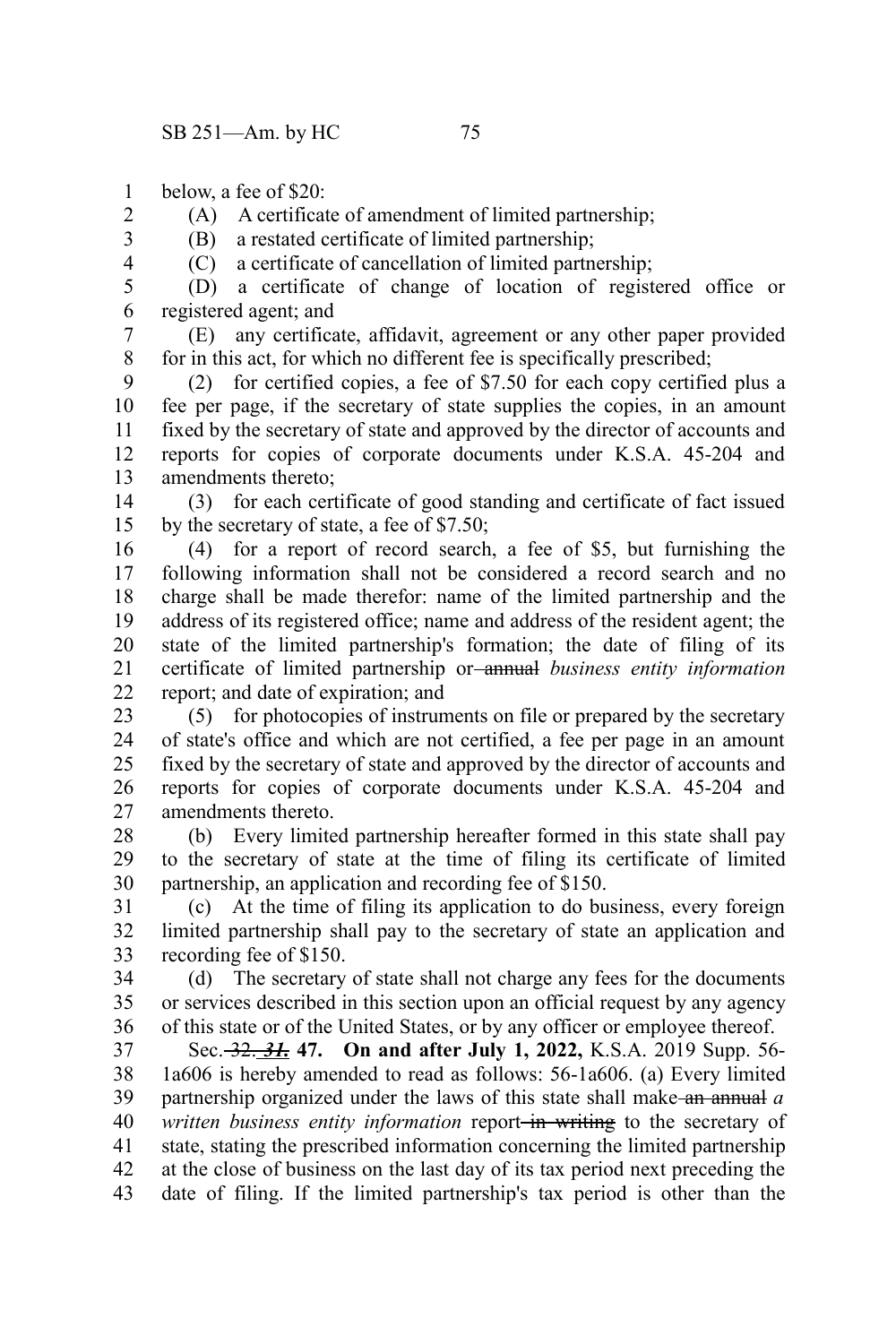calendar year, it shall give notice of its different tax period to the secretary of state prior to December 31 of the year it commences the different tax period. 1 2 3

*(b)* The annual report shall be filed *annually biennially, as determined by the year that the limited partnership filed its formation documents. A limited partnership that filed formation documents in an even-numbered year shall file a report in each even-numbered year. A limited partnership that filed formation documents in an odd-numbered year shall file a report in each odd-numbered year. The report shall be filed after the close of the limited partnership's tax period but not later than* at the time prescribed by law for filing the limited partnership's annual Kansas income tax return*, unless the limited partnership has provided notice to the secretary of state that such limited partnership intends to file business entity information reports biennially or triennially, in which case, such reports shall be filed on the same date prescribed by law for filing the limited partnership's annual Kansas income tax return in the year the report is due according to the notice. A change in the time for filing reports under this section shall become effective on the first day of the tax period immediately following receipt of the notice of such change by the secretary of state*. 4 5 6 7 8 9 10 11 12 13 14 15 16 17 18 19 20

 $\left(\frac{b}{c}\right)$  The annual report shall be made on a form prescribed by the secretary of state. The report *and* shall contain the following information: 21 22

23

(1) The name of the limited partnership; and

(2) a list of the partners owning at least 5% of the capital of the partnership, with the address of each. 24 25

 $\left(\frac{e}{e}\right)$  Every limited partnership subject to the provisions of this section—which *that* is a limited agricultural partnership, as defined in K.S.A. 17-5903, and amendments thereto, and which *that* holds agricultural land, as defined in K.S.A. 17-5903, and amendments thereto, within this state shall show the following additional information on the report: 26 27 28 29 30 31

(1) The number of acres and location, listed by section, range, township and county of each lot, tract or parcel of agricultural land in this state owned or leased by the limited partnership; and 32 33 34

(2) whether any of the agricultural land held and reported under subsection (e)(1) *paragraph* (1) was acquired after July 1, 1981. 35 36

 $(d)$ (e) The annual report shall be signed by the general partner or partners of the limited partnership under penalty of perjury and forwarded to the secretary of state. 37 38 39

*(f)* At the time of filing the *its business entity information* report, the limited partnership shall pay to the secretary of state an annual report *a* fee in an amount equal to \$40 *\$80, plus the amount specified in rules and regulations of the secretary multiplied by the number of tax periods* 40 41 42 43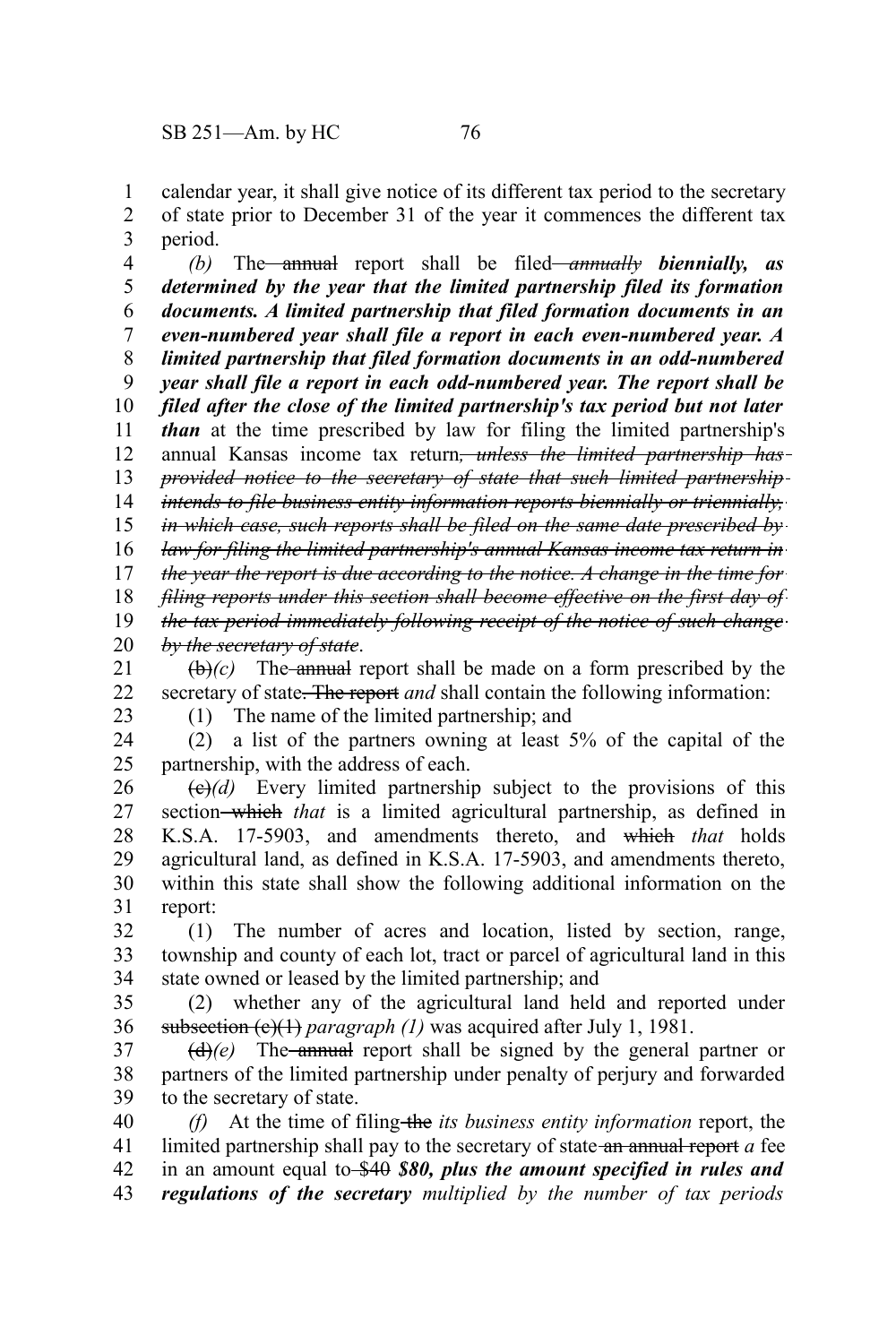## SB 251—Am. by HC 77

*included in the report*. 1

 $\left(\frac{e}{e}\right)(g)$  The provisions of K.S.A. 17-7509, and amendments thereto, relating to penalties for failure of a corporation to file an annual *a business entity information* report or pay the required annual report fee, and the provisions of K.S.A. 17-7510(a), and amendments thereto, relating to forfeiture of a domestic corporation's articles of incorporation for failure to file an annual *a business entity information* report or pay the required annual report fee, shall be applicable to the certificate of partnership of any limited partnership-which that fails to file its-annual business entity *information* report or pay the annual report *required* fee within 90 days of the time prescribed in this section for filing and paying the same or, in the case of an annual *a* report filing and fee received by mail, postmarked within 90 days of the time prescribed in this section for filing and paying the same. Whenever the certificate of partnership of a limited partnership is forfeited for failure to file an annual *a business entity information* report or to pay the required annual report fee, the limited partnership may be reinstated by filing a certificate of reinstatement, in the manner and form to be prescribed by the secretary of state and paying to the secretary of state all fees, including any penalties thereon, due to the state. The fee for filing a certificate of reinstatement shall be the same as that prescribed by K.S.A. 17-7506, and amendments thereto, for filing a certificate of reinstatement of a corporation's articles of incorporation. 2 3 4 5 6 7 8 9 10 11 12 13 14 15 16 17 18 19 20 21 22

Sec. 33. *32.* **48. On and after July 1, 2022,** K.S.A. 2019 Supp. 56- 1a607 is hereby amended to read as follows: 56-1a607. (a) Every foreign limited partnership shall make an annual *a written business entity information* report<del> in writing</del> to the secretary of state, stating the prescribed information concerning the limited partnership at the close of business on the last day of its tax period next preceding the date of filing. If the limited partnership's tax period is other than the calendar year, it shall give notice of its different tax period to the secretary of state prior to December 31 of the year it commences the different tax period. 23 24 25 26 27 28 29 30 31

*(b)* The annual report shall be filed *annually biennially, as determined by the year that the foreign limited partnership filed its foreign limited partnership application. A foreign limited partnership that filed its application in an even-numbered year shall file a report in each even-numbered year. A foreign limited partnership that filed its application in an odd-numbered year shall file a report in each oddnumbered year. The report shall be filed after the close of the limited partnership's tax period but not later than* at the time prescribed by law for filing the limited partnership's annual Kansas income tax return*, unless the foreign limited partnership has provided notice to the secretary of state that such foreign limited partnership intends to file business entity* 32 33 34 35 36 37 38 39 40 41 42

*information reports biennially or triennially, in which case, such reports* 43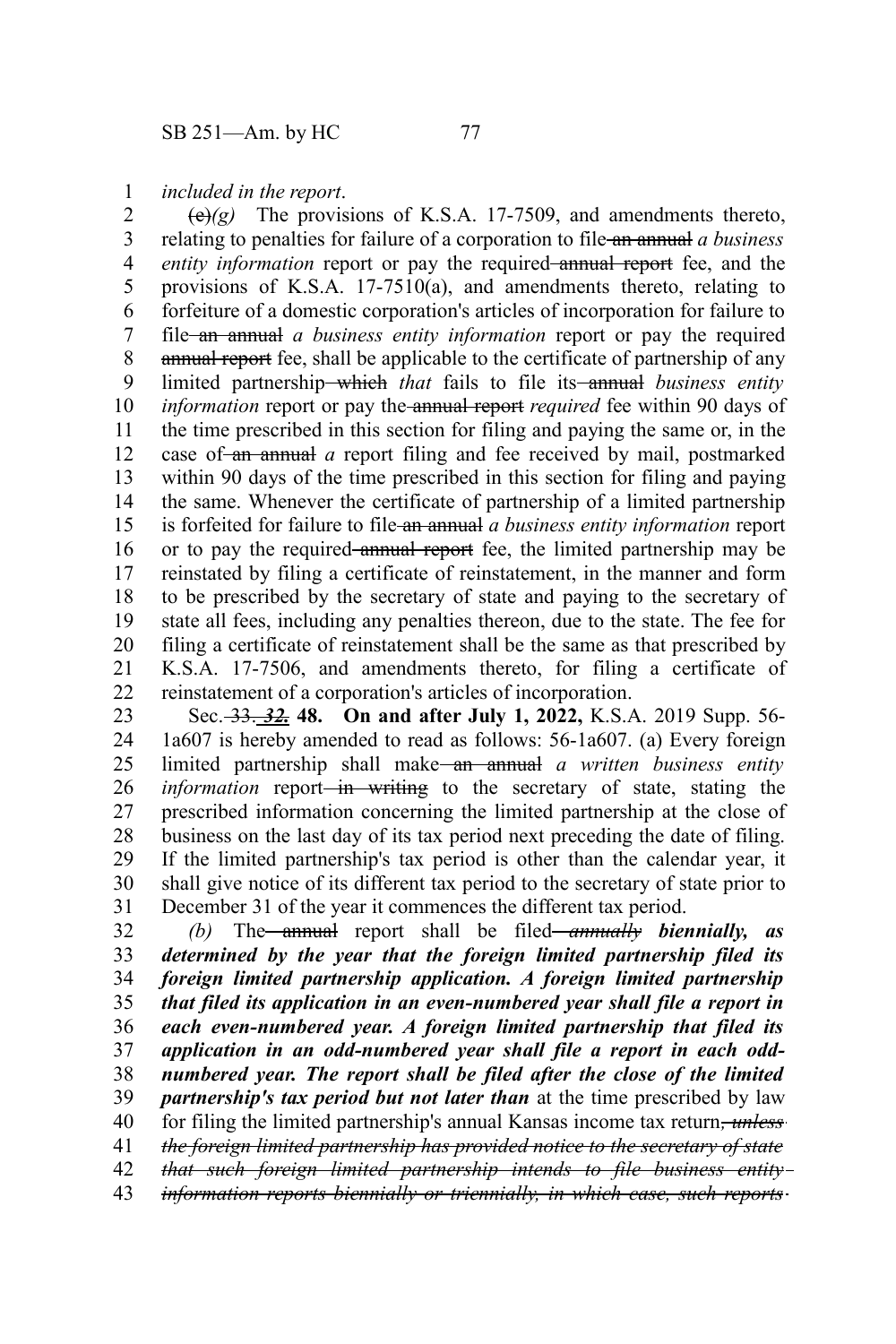*shall be filed on the same date prescribed by law for filing the foreign* 1

*limited partnership's annual Kansas income tax return in the year the* 2

*report is due according to the notice. A change in the time for filing* 3

*reports under this section shall become effective on the first day of the tax* 4

*period immediately following receipt of the notice of such change by the secretary of state*. 5 6

 $(\theta)$  (c) The annual report shall be made on a form prescribed by the secretary of state. The report *and* shall contain the name of the limited partnership. 7 8 9

(c)*(d)* Every foreign limited partnership subject to the provisions of this section which *that* is a limited agricultural partnership, as defined in K.S.A. 17-5903, and amendments thereto, and which *that* holds agricultural land, as defined in K.S.A. 17-5903, and amendments thereto, within this state shall show the following additional information on the report: 10 11 12 13 14 15

(1) The number of acres and location, listed by section, range, township and county of agricultural land in this state owned or leased by the limited partnership; and 16 17 18

(2) whether any of the agricultural land held and reported under subsection (e)(1) *paragraph (1)* was acquired after July 1, 1981. 19 20

 $(d)$ (e) The annual report shall be signed by the general partner or partners of the limited partnership under penalty of perjury and forwarded to the secretary of state. 21 22 23

*(f)* At the time of filing the *its business entity information* report, the foreign limited partnership shall pay to the secretary of state an annualreport *a* fee in an amount equal to \$40 *\$80, plus the amount specified in rules and regulations of the secretary multiplied by the number of tax periods included in the report*. 24 25 26 27 28

 $\left(\frac{e}{e}\right)(g)$  The provisions of K.S.A. 17-7509, and amendments thereto, relating to penalties for failure of a corporation to file an annual *a business entity information* report or pay the required annual report fee, and the provisions of K.S.A. 17-7510(b), and amendments thereto, relating to forfeiture of a foreign corporation's authority to do business in this state for failure to file an annual *a business entity information* report or pay the required annual report fee, shall be applicable to the authority of any foreign limited partnership which fails to file its-annual business entity *information* report or pay the annual report *required* fee within 90 days of the time prescribed in this section for filing and paying the same or, in the case of-an annual *a* report filing and fee received by mail, postmarked within 90 days of the time prescribed in this section for filing and paying the same. Whenever the authority of a foreign limited partnership to do business in this state is forfeited for failure to file an annual *a business entity information* report or to pay the required annual report fee, the 29 30 31 32 33 34 35 36 37 38 39 40 41 42 43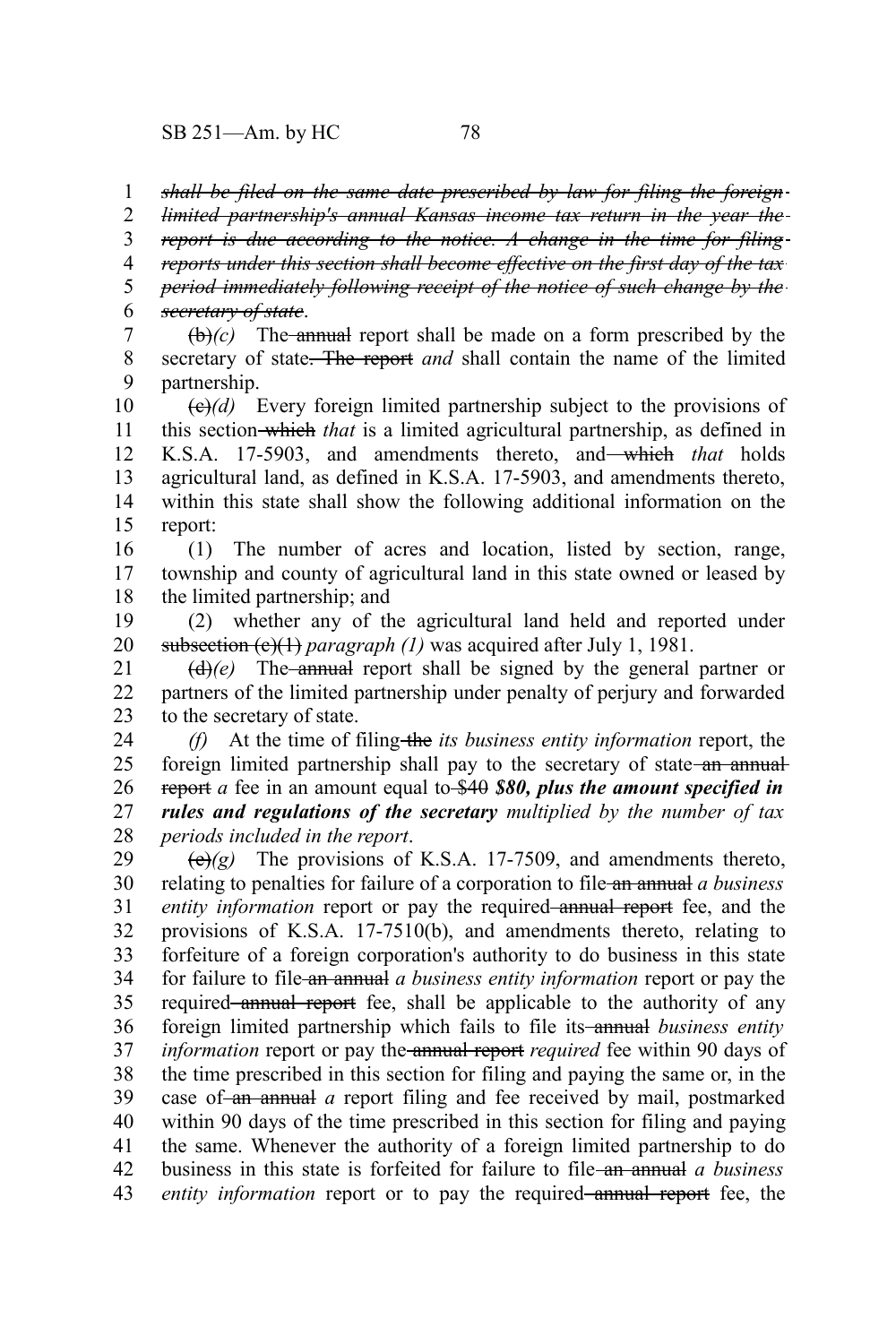foreign limited partnership's authority to do business in this state may be reinstated by filing a certificate of reinstatement, in the manner and form to be prescribed by the secretary of state and paying to the secretary of state all fees, including any penalties thereon, due to the state. The fee for filing a certificate of reinstatement shall be the same as that prescribed by K.S.A. 17-7506, and amendments thereto, for filing a certificate of reinstatement of a corporation's articles of incorporation. 1 2 3 4 5 6 7

**Sec. 49. K.S.A. 56a-101 is hereby amended to read as follows: 56a-101. In this act:** 8 9

10

21

**(a) "Business" includes every trade, occupation, and profession.**

11

**(b) "Debtor in bankruptcy" means a person who is the subject of:**

**(1) An order for relief under title 11 of the United States code or a comparable order under a successor statute of general application; or** 12 13

**(2) a comparable order under federal, state, or foreign law governing insolvency.** 14 15

**(c) "Distribution" means a transfer of money or other property from a partnership to a partner in the partner's capacity as a partner or to the partner's transferee.** 16 17 18

**(d) "Foreign limited liability partnership" means a partnership that:** 19 20

**(1) Is formed under laws other than the laws of this state; and**

**(2) has the status of a limited liability partnership under those laws.** 22 23

**(e) "Limited liability partnership" means a partnership that has filed a statement of qualification under K.S.A. 56a-1001***, and amendments thereto,* **and does not have a similar statement in effect in any other jurisdiction.** 24 25 26 27

**(f) "Partnership" means an association of two or more persons to carry on as co-owners a business for profit formed under K.S.A. 56a-202***, and amendments thereto***, predecessor law, or comparable law of another jurisdiction.** 28 29 30 31

**(g) "Partnership agreement" means the agreement, whether written, oral, or implied, among the partners concerning the partnership, including amendments to the partnership agreement.** 32 33 34

**(h) "Partnership at will" means a partnership in which the partners have not agreed to remain partners until the expiration of a definite term or the completion of a particular undertaking.** 35 36 37

**(i) "Partnership interest" or "partner's interest in the partnership" means all of a partner's interests in the partnership, including the partner's transferable interest and all management and other rights.** 38 39 40 41

**(j) "Person" means an individual, corporation, business trust, estate, trust, partnership, association, joint venture, government,** 42 43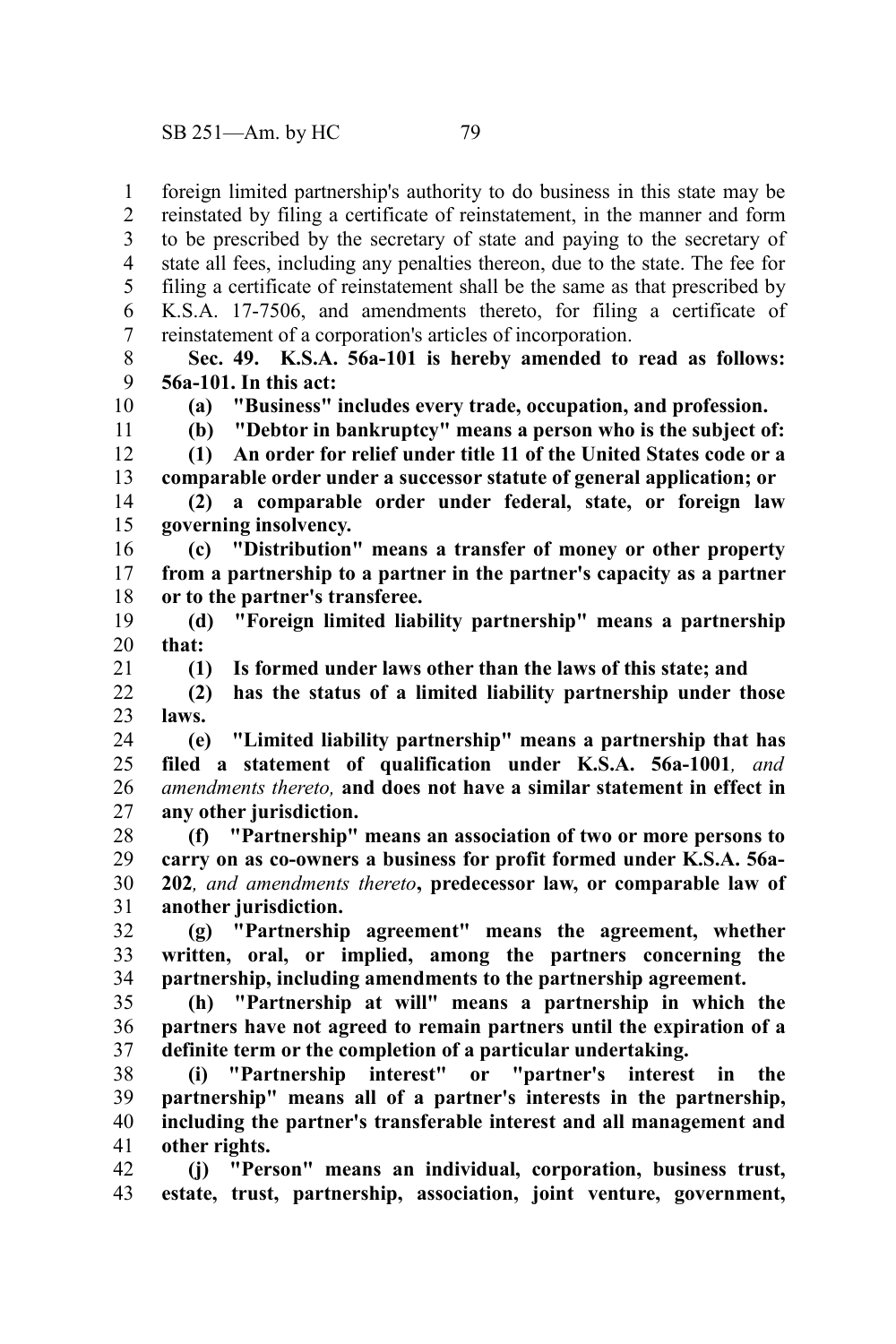**governmental subdivision, agency, or instrumentality, or any other legal or commercial entity.** 1 2

**(k) "Property" means all property, real, personal, or mixed, tangible or intangible, or any interest therein.** 3 4

**(l) "State" means a state of the United States, the District of Columbia, the commonwealth of Puerto Rico, or any territory or insular possession subject to the jurisdiction of the United States.** 5 6 7

**(m) "Statement" means a statement of partnership authority under K.S.A. 56a-303***, and amendments thereto***, a statement of denial under K.S.A. 56a-304, a statement of dissociation under K.S.A. 56a-704***, and amendments thereto***, a statement of dissolution under K.S.A. 56a-805, a statement of merger under K.S.A. 56a-907***, and amendments thereto***, a statement of qualification under K.S.A. 56a-1001***, and amendments thereto***, a statement of foreign qualification under K.S.A. 56a-1102***, and amendments thereto,* **or an amendment or cancellation of any of the foregoing.** 8 9 10 11 12 13 14 15 16

**(n)** *"Street address" means the location with the number, street, city, state and postal code.* 17 18

*(o)* **"Transfer" includes an assignment, conveyance, lease, mortgage, deed, and encumbrance.** 19 20

**Sec. 50. K.S.A. 2019 Supp. 56a-1001 is hereby amended to read as follows: 56a-1001. (a) A partnership may become a limited liability partnership pursuant to this section.** 21 22 23

**(b) The terms and conditions on which a partnership becomes a limited liability partnership must be approved by the vote necessary to amend the partnership agreement except, in the case of a partnership agreement that expressly considers contribution obligations, the vote necessary to amend those provisions.** 24 25 26 27 28

**(c) After the approval required by subsection (b), a partnership may become a limited liability partnership by filing a statement of qualification. The statement must contain:** 29 30 31

32

**(1) The name of the partnership;**

**(2) the address of the registered office and the name of the resident agent for service of process required to be maintained pursuant to K.S.A. 2019 Supp.** 56a-1005 *17-7925***, and amendments thereto;** 33 34 35 36

**(3) a statement that the partnership elects to be a limited liability partnership; and** 37 38

39

**(4) a deferred effective date, if any.**

**(d) The status of a partnership as a limited liability partnership is effective on the later of the filing of the statement or a date specified in the statement. The status remains effective, regardless of changes in the partnership, until it is canceled pursuant to** subsection (d) of **K.S.A.** 40 41 42 43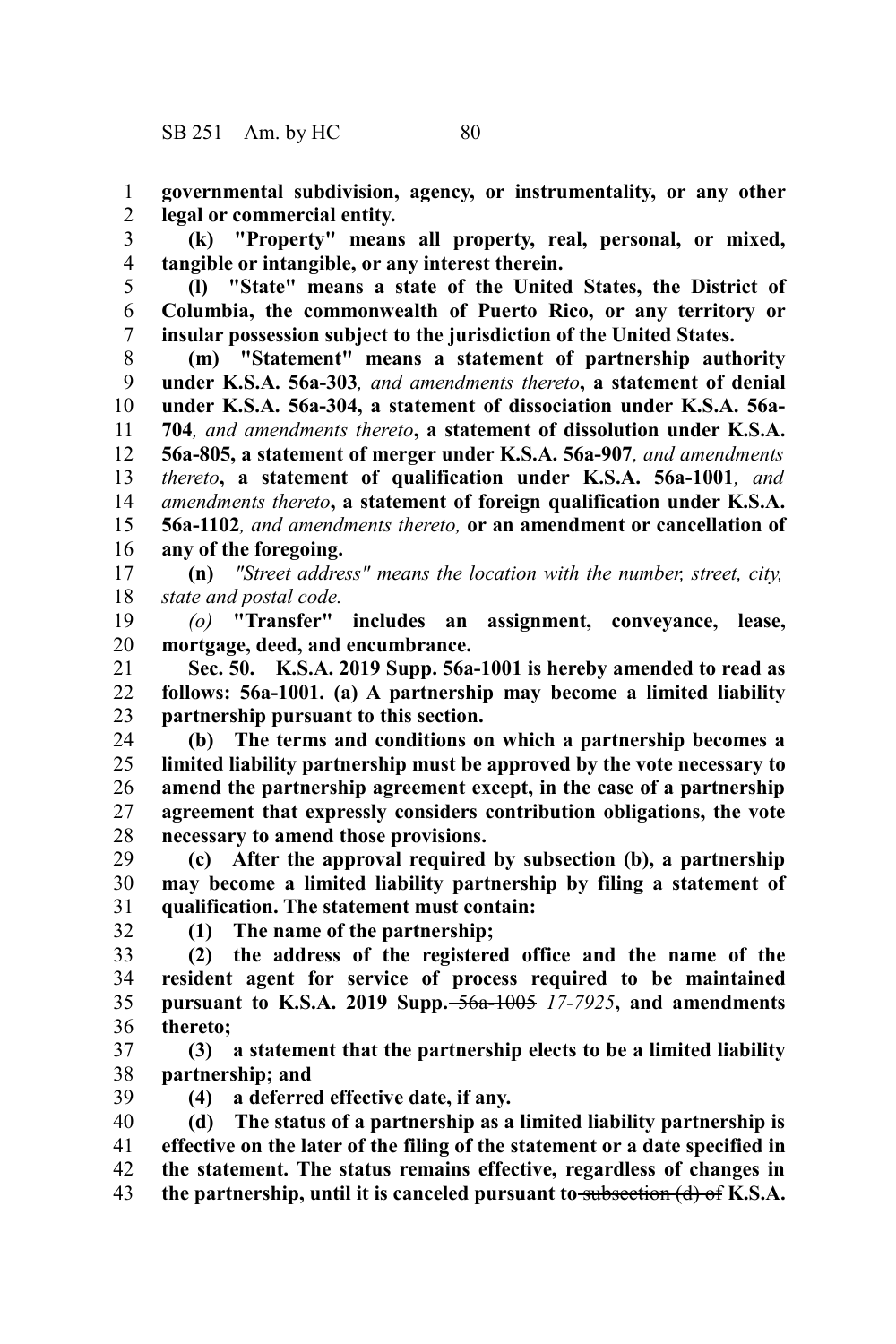**56a-105***(d)***, and amendments thereto, or revoked pursuant to K.S.A. 56a-1201, and amendments thereto.** 1 2

**(e) The status of a partnership as a limited liability partnership and the liability of its partners is not affected by errors or later changes in the information required to be contained in the statement of qualification under subsection (c).** 3 4 5 6

**(f) The filing of a statement of qualification establishes that a partnership has satisfied all conditions precedent to the qualification of the partnership as a limited liability partnership.** 7 8 9

**(g) An amendment or cancellation of a statement of qualification is effective when it is filed or on a deferred effective date specified in the amendment or cancellation.** 10 11 12

Sec. 34. *33.* **51. On and after July 1, 2022,** K.S.A. 2019 Supp. 56a-1201 is hereby amended to read as follows: 56a-1201. (a) Every limited liability partnership organized under the laws of this state shall make-anannual *a written business entity information* report<del> in writing</del> to the secretary of state, stating the prescribed information concerning the limited liability partnership at the close of business on the last day of its tax period next preceding the date of filing. If the limited liability partnership's tax period is other than the calendar year, it shall give notice of its different tax period in writing to the secretary of state prior to December 31 of the year it commences the different tax period. 13 14 15 16 17 18 19 20 21 22

*(b)* The annual report shall be filed *annually biennially, as determined by the year that the limited liability partnership filed its limited liability partnership formation documents. A limited liability partnership that filed formation documents in an even-numbered year shall file a report in each even-numbered year. A limited liability partnership that filed formation documents in an odd-numbered year shall file a report in each odd-numbered year. The report shall be filed after the close of the limited liability partnership's tax period but not later than* at the time prescribed by law for filing the limited liability partnership's annual Kansas income tax return*, unless the limited liability partnership has provided notice to the secretary of state that such limited liability partnership intends to file business entity information reports biennially or triennially, in which case, such reports shall be filed on the same date prescribed by law for filing the limited liability partnership's annual Kansas income tax return in the year the report is due according to the notice. A change in the time for filing reports under this section shall become effective on the first day of the tax period immediately following receipt of the notice of such change by the secretary of state*.  $\left(\frac{b}{c}\right)$  The annual report shall be made on a form prescribed by the secretary of state. The report *and* shall contain the following information: 23 24 25 26 27 28 29 30 31 32 33 34 35 36 37 38 39 40 41 42

(1) The name of the limited liability partnership; and 43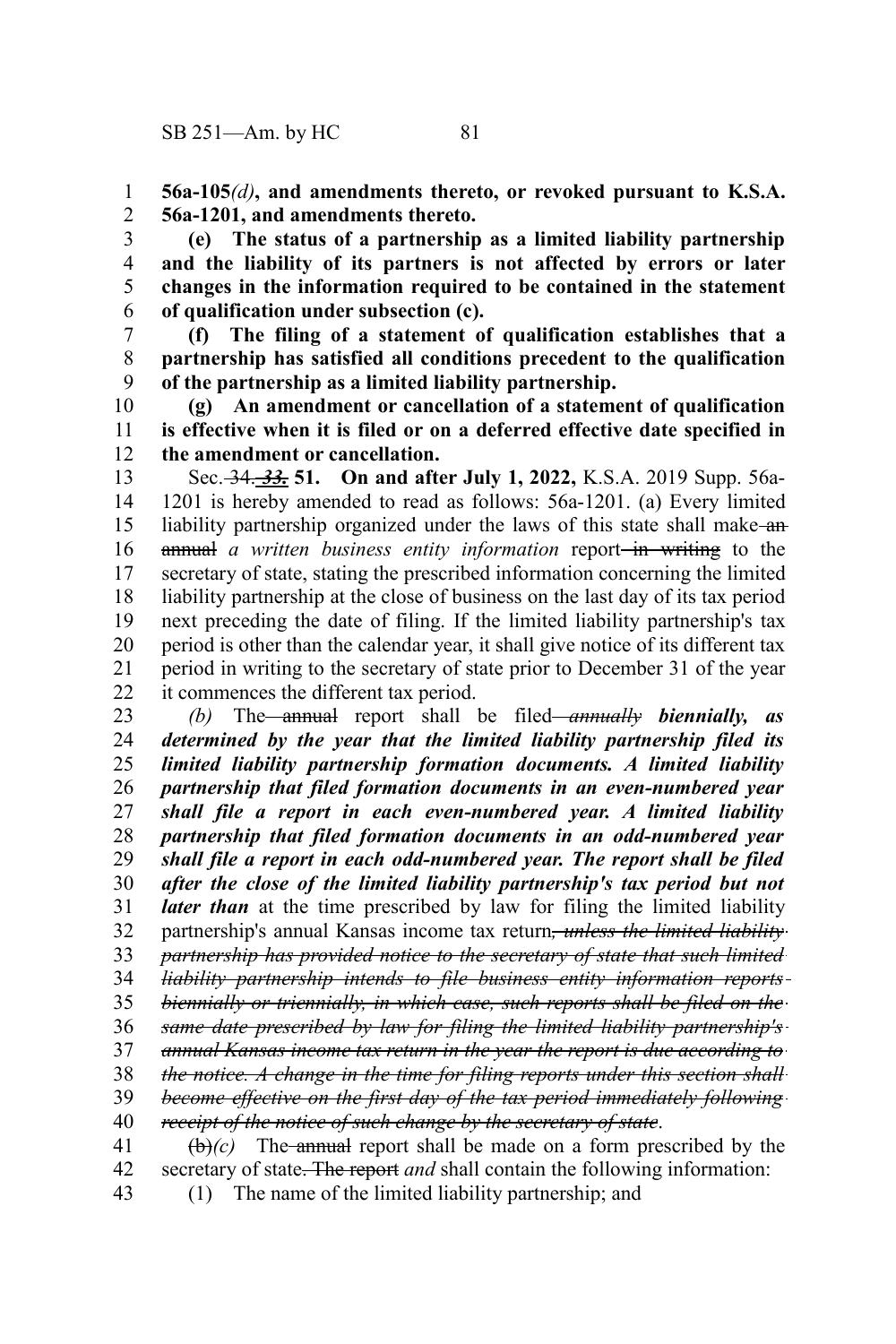(2) a list of the partners owning at least 5% of the capital of the partnership, with the address of each. 1 2

3 4

5

 $\left(\frac{e}{e}\right)$  The annual report shall be signed by a partner of the limited liability partnership under penalty of perjury and forwarded to the secretary of state.

*(e)* At the time of filing-the *its business entity information* report, the limited liability partnership shall pay to the secretary of state an annualreport *a* fee in an amount equal to \$40 *\$80, plus the amount specified in rules and regulations of the secretary multiplied by the number of tax periods included in the report*. 6 7 8 9 10

(d)*(f)* The provisions of K.S.A. 17-7509, and amendments thereto, relating to penalties for failure of a corporation to file an annual *a business entity information* report or pay the required annual report fee, and the provisions of K.S.A. 17-7510(a), and amendments thereto, relating to penalties for failure of a corporation to file an annual *a business entity information* report or pay the required—annual report fee, shall be applicable to the statement of qualification of any limited liability partnership which *that* fails to file its annual *business entity information* report or pay the annual report *required* fee within 90 days of the time prescribed in this section for filing and paying the same or, in the case of an annual *a* report filing and fee received by mail, postmarked within 90 days of the time prescribed in this section for filing and paying the same. Whenever the statement of qualification of a limited liability partnership is forfeited for failure to file an annual *a business entity information* report or to pay the required annual report fee, the limited liability partnership may be reinstated by filing a certificate of reinstatement, in the manner and form to be prescribed by the secretary of state and paying to the secretary of state all fees, including any penalties thereon, due to the state. The fee for filing a certificate of reinstatement shall be the same as that prescribed by K.S.A. 17-7506, and amendments thereto, for filing a certificate of reinstatement of a corporation's articles of incorporation. 11 12 13 14 15 16 17 18 19 20 21 22 23 24 25 26 27 28 29 30 31

Sec. 35. *34.* **52. On and after July 1, 2022,** K.S.A. 2019 Supp. 56a-1202 is hereby amended to read as follows: 56a-1202. (a) Every foreign limited liability partnership shall make an annual *a written business entity information* report<del> in writing</del> to the secretary of state, stating the prescribed information concerning the foreign limited liability partnership at the close of business on the last day of its tax period next preceding the date of filing. If the foreign limited liability partnership's tax period is other than the calendar year, it shall give notice in writing of its different tax period to the secretary of state prior to December 31 of the year it commences the different tax period. 32 33 34 35 36 37 38 39 40 41

*(b)* The annual report shall be filed *annually biennially, as determined by the year that the foreign limited liability partnership filed* 42 43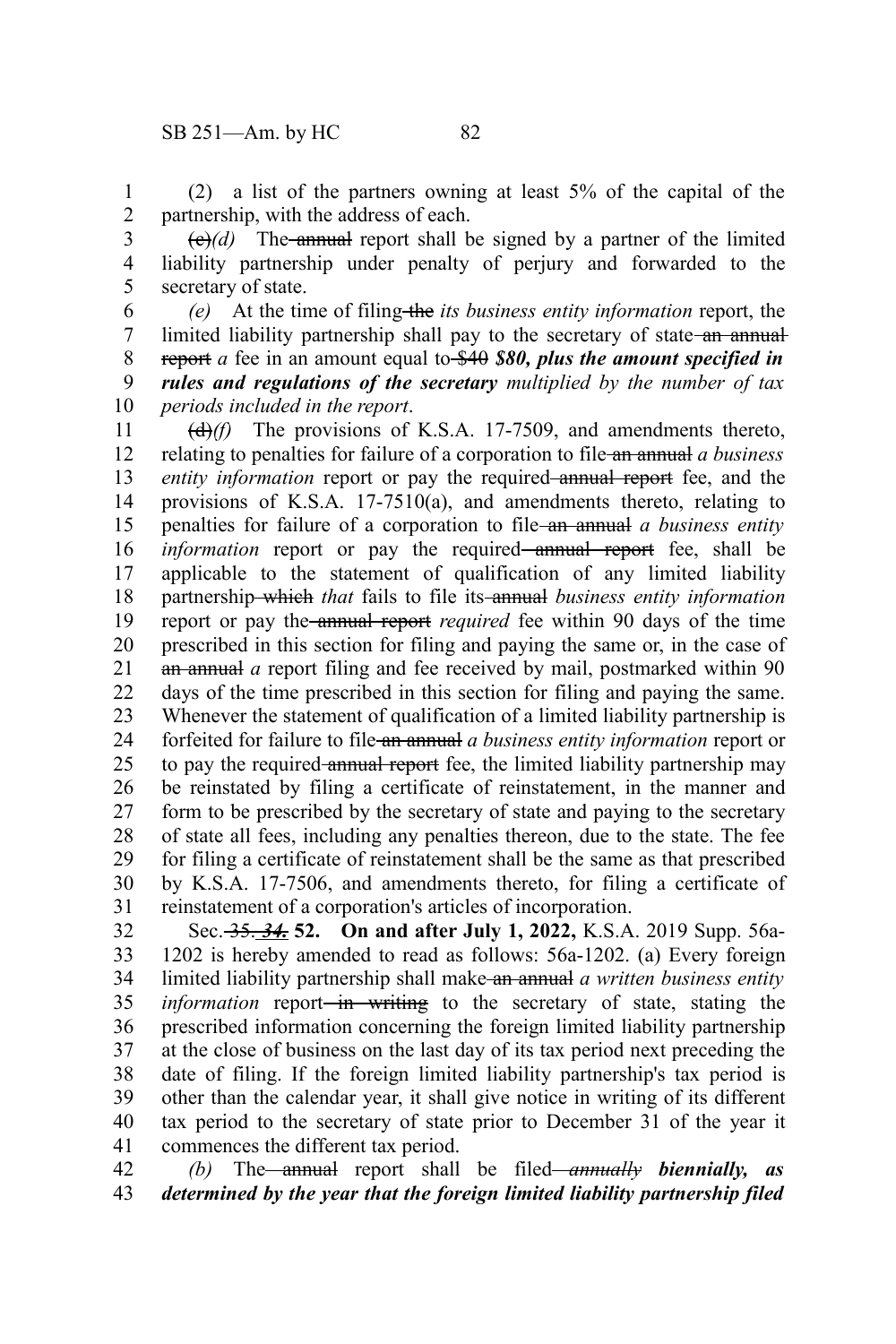SB 251—Am. by HC 83

*its foreign limited liability partnership application. A foreign limited* 1

*liability partnership that filed its application in an even-numbered year* 2

*shall file a report in each even-numbered year. A foreign limited liability partnership that filed its application in an odd-numbered year shall file* 3 4

*a report in each odd-numbered year. The report shall be filed after the* 5

*close of the foreign limited liability partnership's tax period but not later* 6

*than* at the time prescribed by law for filing the foreign limited liability 7

partnership's annual Kansas income tax return*, unless the foreign limited* 8

*liability partnership has provided notice to the secretary of state that such* 9

*foreign limited liability partnership intends to file business entity* 10

*information reports biennially or triennially, in which case, such reports* 11

*shall be filed on the same date prescribed by law for filing the foreign* 12

*limited liability partnership's annual Kansas income tax return in the year* 13

*the report is due according to the notice. A change in the time for filing* 14

*reports under this section shall become effective on the first day of the tax* 15

*period immediately following receipt of the notice of such change by the secretary of state*. 16 17

 $\left(\frac{b}{c}\right)$  The annual report shall be made on a form prescribed by the secretary of state. The report *and* shall contain the name of the foreign limited liability partnership. 18 19 20

 $\left(\frac{e}{e}\right)$  The annual report shall be signed by a partner of the foreign limited liability partnership under penalty of perjury and forwarded to the secretary of state. 21 22 23

*(e)* At the time of filing-the *its business entity information* report, the foreign limited liability partnership shall pay to the secretary of state-anannual report *a* fee in an amount equal to \$40 *\$80, plus the amount specified in rules and regulations of the secretary multiplied by the number of tax periods included in the report*. 24 25 26 27 28

(d)*(f)* The provisions of K.S.A. 17-7509, and amendments thereto, relating to penalties for failure of a corporation to file an annual *a business entity information* report or pay the required annual report fee, and the provisions of K.S.A. 17-7510(a), and amendments thereto, relating to penalties for failure of a corporation to file an annual *a business entity information* report or pay the required—annual report fee, shall be applicable to the statement of foreign qualification of any foreign limited liability partnership-which that fails to file its-annual business entity *information* report or pay the annual report *required* fee within 90 days of the time prescribed in this section for filing and paying the same or, in the case of an annual *a* report filing and fee received by mail, postmarked within 90 days of the time prescribed in this section for filing and paying the same. Whenever the statement of foreign qualification of a foreign limited liability partnership is forfeited for failure to file an annual *a business entity information* report or to pay the required annual report fee, 29 30 31 32 33 34 35 36 37 38 39 40 41 42 43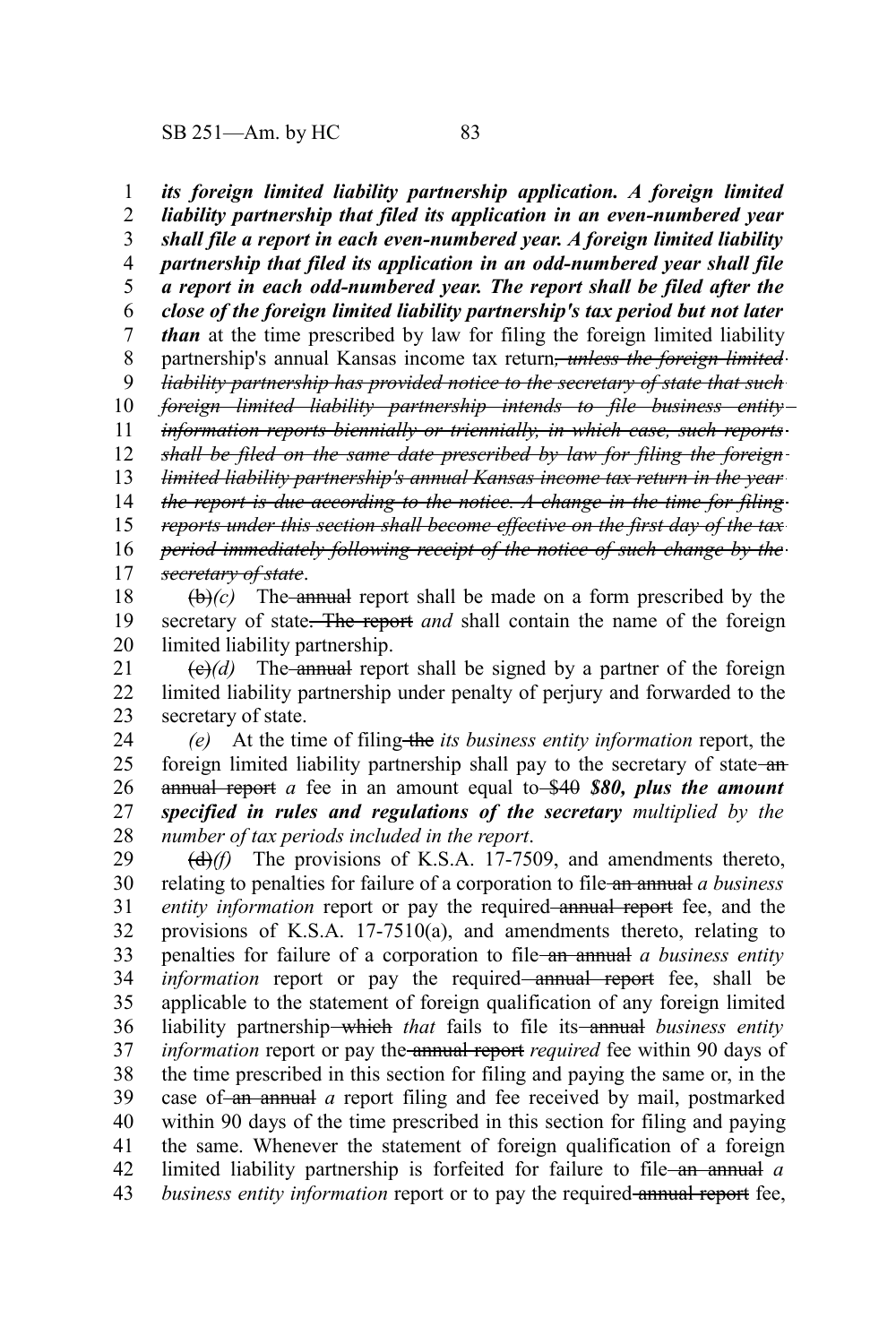the statement of foreign qualification of the foreign limited liability partnership may be reinstated by filing a certificate of reinstatement, in the manner and form to be prescribed by the secretary of state and paying to the secretary of state all fees, including any penalties thereon, due to the state. The fee for filing a certificate of reinstatement shall be the same as that prescribed by K.S.A. 17-7506, and amendments thereto, for filing a certificate of reinstatement of a corporation's articles of incorporation. 1 2 3 4 5 6 7

Sec. 36. *35.* **53. On and after July 1, 2022,** K.S.A. 75-446 is hereby amended to read as follows: 75-446. The secretary of state shall remit all moneys received from-annual *business entity information* report fees, to the state treasurer in accordance with the provisions of K.S.A. 75-4215, and amendments thereto. Upon receipt of each such remittance, the state treasurer shall deposit the entire amount in the state treasury to the credit of the state general fund. 8 9 10 11 12 13 14

Sec. 37. K.S.A. 75-447 is hereby amended to read as follows: 75-447. Any entity required to file an annual *a business entity information* report with the secretary of state for a tax year commencing prior to January 1, 2004, shall be subject to the statutes in effect prior to the effective date of this act *July 1, 2004,* with respect to such annual report. 15 16 17 18 19

Sec. 38. *36.*  K.S.A. 17-1513, 17-1618, 17-2037, 17-4677, 17-5902, 17-7507, 17-7509, 17-7511, 53-601, 56-1a605, 75-446 and 75-447 and K.S.A. 2019 Supp. 17-2036, 17-2718, 17-4634, 17-6014, 17-7002, 17- 7503, 17-7504, 17-7505, 17-7506, 17-7510, 17-7512, 17-76,136, *17- 76,136, as amended by section 36 of chapter 47 of the 2019 Session Laws of Kansas,* 17-76,139, *17-76,139, as amended by section 38 of chapter 47 of the 2019 Session Laws of Kansas,* 17-76,146, *17-76,146, as amended by section 41 of chapter 47 of the 2019 Session Laws of Kansas,* 17-76,147, 17-7903, 17-7904, *17-7904, as amended by section 43 of chapter 47 of the 2019 Session Laws of Kansas,* 17-7905, 17-7906, 17-7910, 17-7936, 56-1a606, 56-1a607, 56a-1201 and *, 56a-1203,* 56a- 1202 *and 75-447* are hereby repealed. 20 21 22 23 24 25 26 27 28 29 30 31

**Sec. 54. On and after July 1, 2022, K.S.A. 2019 Supp. 84-1-201 is hereby amended to read as follows: 84-1-201. (a) Unless the context otherwise requires, words or phrases defined in this section, or in the additional definitions contained in other articles of the uniform commercial code that apply to particular articles or parts thereof, have the meanings stated.** 32 33 34 35 36 37

**(b) Subject to definitions contained in other articles of the uniform commercial code that apply to particular articles or parts thereof:** 38 39 40

**(1) "Action," in the sense of a judicial proceeding, includes recoupment, counterclaim, set-off, suit in equity, and any other proceeding in which rights are determined.** 41 42 43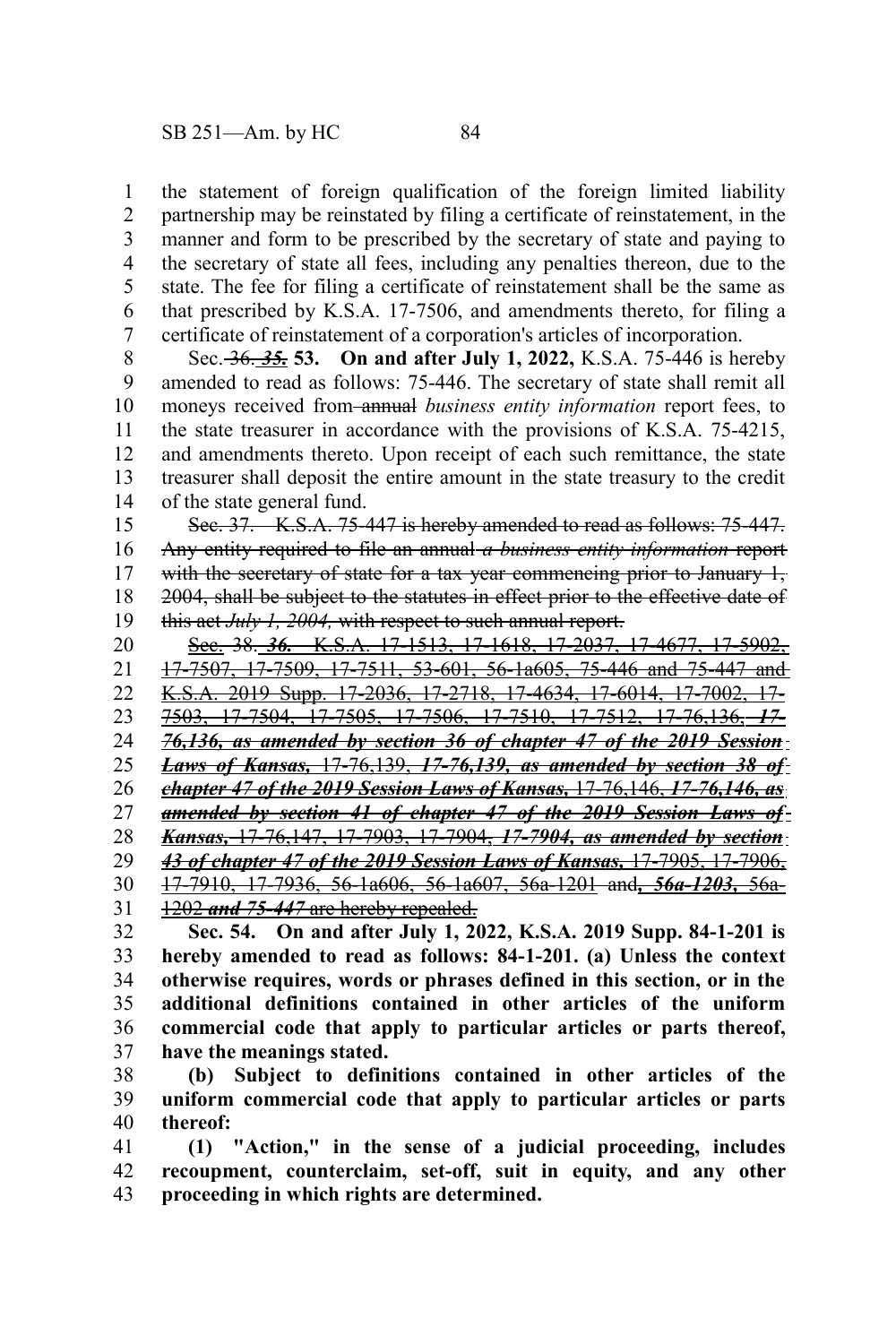1

**(2) "Aggrieved party" means a party entitled to pursue a remedy.**

**(3) "Agreement," as distinguished from "contract," means the bargain of the parties in fact, as found in their language or inferred from other circumstances, including course of performance, course of dealing, or usage of trade as provided in K.S.A. 2019 Supp. 84-1-303, and amendments thereto.** 2 3 4 5 6

**(4) "Bank" means a person engaged in the business of banking and includes a savings bank, savings and loan association, credit union, and trust company.** 7 8 9

**(5) "Bearer" means a person in control of a negotiable electronic document of title or a person in possession of a negotiable instrument, negotiable tangible document of title, or certificated security that is payable to bearer or indorsed in blank.** 10 11 12 13

**(6) "Bill of lading" means a document of title evidencing the receipt of goods for shipment issued by a person engaged in the business of directly or indirectly transporting or forwarding goods. The term does not include a warehouse receipt.** 14 15 16 17

**(7) "Branch" includes a separately incorporated foreign branch of a bank.** 18 19

**(8) "Burden of establishing" a fact means the burden of persuading the trier of fact that the existence of the fact is more probable than its nonexistence.** 20 21 22

**(9) "Buyer in ordinary course of business" means a person that buys goods in good faith, without knowledge that the sale violates the rights of another person in the goods, and in the ordinary course from a person, other than a pawnbroker, in the business of selling goods of that kind. A person buys goods in the ordinary course if the sale to the person comports with the usual or customary practices in the kind of business in which the seller is engaged or with the seller's own usual or customary practices. A person that sells oil, gas, or other minerals at the wellhead or minehead is a person in the business of selling goods of that kind. A buyer in ordinary course of business may buy for cash, by exchange of other property, or on secured or unsecured credit, and may acquire goods or documents of title under a preexisting contract for sale. Only a buyer that takes possession of the goods or has a right to recover the goods from the seller under article 2 of chapter 84 of the Kansas Statutes Annotated, and amendments thereto, may be a buyer in ordinary course of business. "Buyer in ordinary course of business" does not include a person that acquires goods in a transfer in bulk or as security for or in total or partial satisfaction of a money debt.** 23 24 25 26 27 28 29 30 31 32 33 34 35 36 37 38 39 40

**(10) "Conspicuous," with reference to a term, means so written, displayed, or presented that a reasonable person against which it is to operate ought to have noticed it. Whether a term is "conspicuous" or** 41 42 43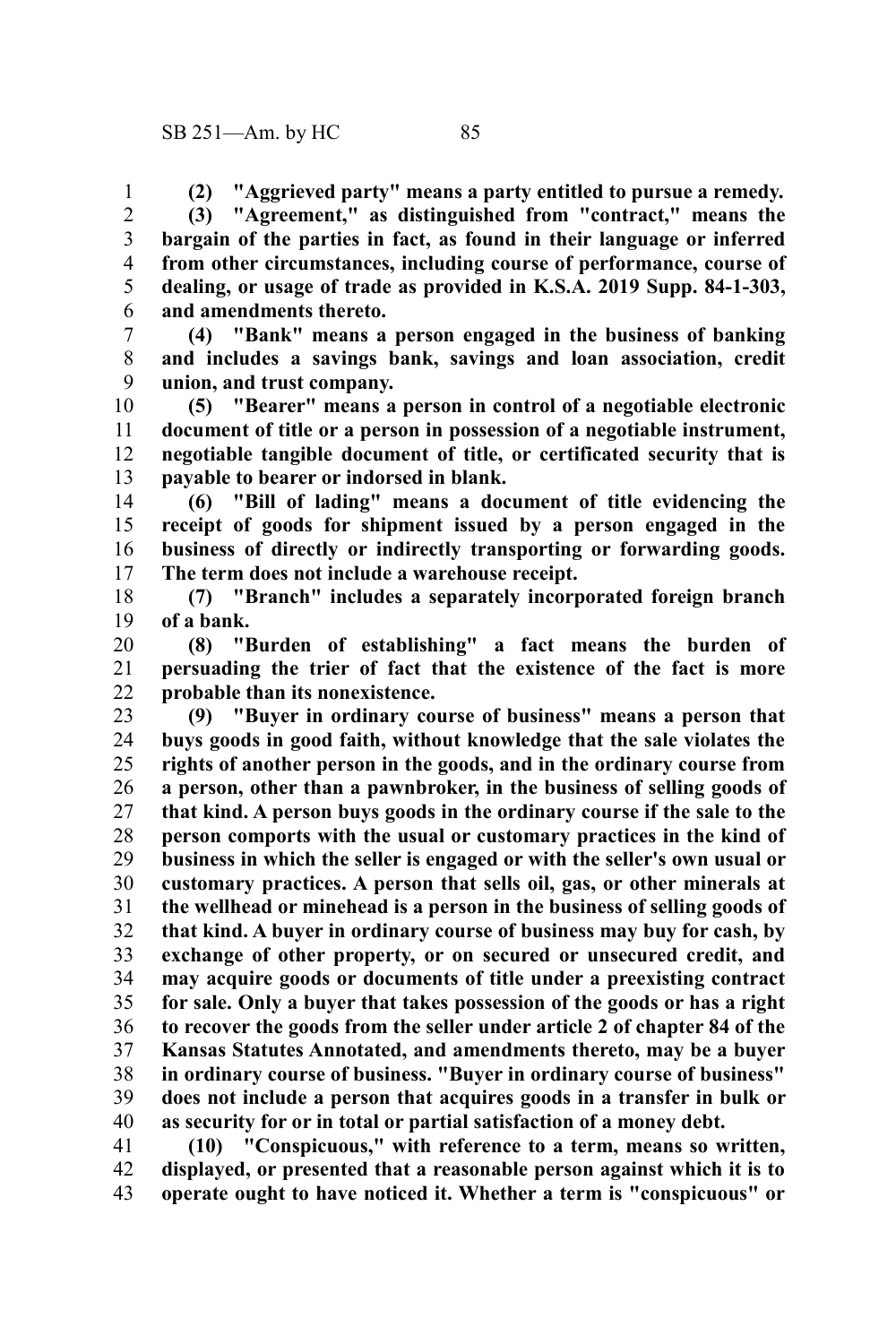**not is a decision for the court. Conspicuous terms include the following:** 1 2

**(A) A heading in capitals equal to or greater in size than the surrounding text, or in contrasting type, font, or color to the surrounding text of the same or lesser size; and** 3 4 5

**(B) language in the body of a record or display in larger type than the surrounding text, or in contrasting type, font, or color to the surrounding text of the same size, or set off from surrounding text of the same size by symbols or other marks that call attention to the language.** 6 7 8 9 10

**(11) "Consumer" means an individual who enters into a transaction primarily for personal, family, or household purposes.** 11 12

**(12) "Contract," as distinguished from "agreement," means the total legal obligation that results from the parties' agreement as determined by the uniform commercial code as supplemented by any other applicable laws.** 13 14 15 16

**(13) "Creditor" includes a general creditor, a secured creditor, a lien creditor, and any representative of creditors, including an assignee for the benefit of creditors, a trustee in bankruptcy, a receiver in equity, and an executor or administrator of an insolvent debtor's or assignor's estate.** 17 18 19 20 21

**(14) "Defendant" includes a person in the position of defendant in a counterclaim, cross-claim, or third-party claim.** 22 23

**(15) "Delivery," with respect to an electronic document of title means voluntary transfer of control and with respect to an instrument, a tangible document of title, or chattel paper, means voluntary transfer of possession.** 24 25 26 27

**(16) "Document of title" means a record**  $\overrightarrow{(h)}$ **: (A)** That in the regular course of business or financing is treated as adequately evidencing that the person in possession or control of the record is entitled to receive, control, hold, and dispose of the record and the goods the record covers; and  $\overrightarrow{H}$ *(B)* that purports to be issued by or addressed to a bailee and to cover goods in the bailee's possession which are either identified or are fungible portions of an identified mass. The term includes a bill of lading, transport document, dock warrant, dock receipt, warehouse receipt and order for delivery of goods. An electronic document of title means a document of title evidenced by a record consisting of information stored in an electronic medium. A tangible document of title means a document of title evidenced by a record consisting of information that is inscribed on a tangible medium. 28 29 30 31 32 33 34 35 36 37 38 39 40

**(17) "Fault" means a default, breach, or wrongful act or omission.** 41 42

**(18) "Fungible goods" means:** 43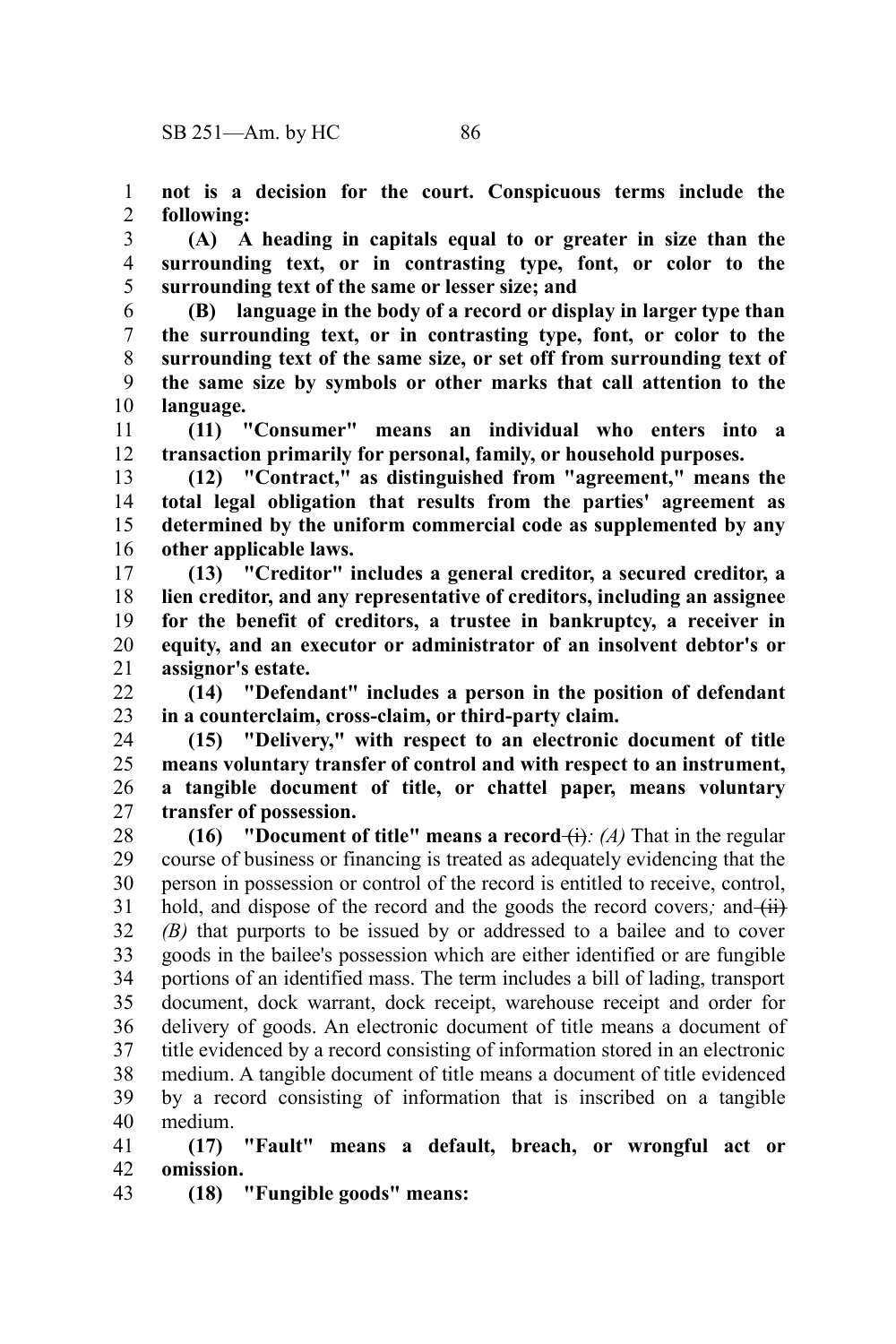**(A) Goods of which any unit, by nature or usage of trade, is the equivalent of any other like unit; or** 1 2

3

**(B) goods that by agreement are treated as equivalent.**

4

**(19) "Genuine" means free of forgery or counterfeiting.**

**(20) "Good faith," except as otherwise provided in article 5 of chapter 84 of the Kansas Statutes Annotated, and amendments thereto, means honesty in fact and the observance of reasonable commercial standards of fair dealing.** 5 6 7 8

**(21) "Holder" means:**

**(A) The person in possession of a negotiable instrument that is payable either to bearer or to an identified person that is the person in possession:** or 10 11 12

**(B) the person in possession of a negotiable tangible document of title if the goods are deliverable either to bearer or to the order of the person in possession; or** 13 14 15

**(C) the person in control of a negotiable electronic document of title.** 16 17

**(22) "Insolvency proceeding" includes an assignment for the benefit of creditors or other proceeding intended to liquidate or rehabilitate the estate of the person involved.** 18 19 20

**(23) "Insolvent" means:**

**(A) Having generally ceased to pay debts in the ordinary course of business other than as a result of bona fide dispute;** 22 23

**(B) being unable to pay debts as they become due; or**

**(C) being insolvent within the meaning of federal bankruptcy law.** 25 26

**(24) "Money" means a medium of exchange currently authorized or adopted by a domestic or foreign government. The term includes a monetary unit of account established by an intergovernmental organization or by agreement between two or more countries.** 27 28 29 30

31

21

24

**(25) "Organization" means a person other than an individual.**

**(26) "Party," as distinguished from "third party," means a person that has engaged in a transaction or made an agreement subject to the uniform commercial code.** 32 33 34

**(27) "Person" means an individual, corporation, business trust, estate, trust, partnership, limited liability company, association, joint** venture, government, governmental subdivision, agency, **instrumentality, public corporation, or any other legal or commercial entity***, or any series of any of the foregoing***.** 35 36 37 38 39

**(28) "Present value" means the amount as of a date certain of one or more sums payable in the future, discounted to the date certain by use of either an interest rate specified by the parties if that rate is not manifestly unreasonable at the time the transaction is entered into or,** 40 41 42 43

9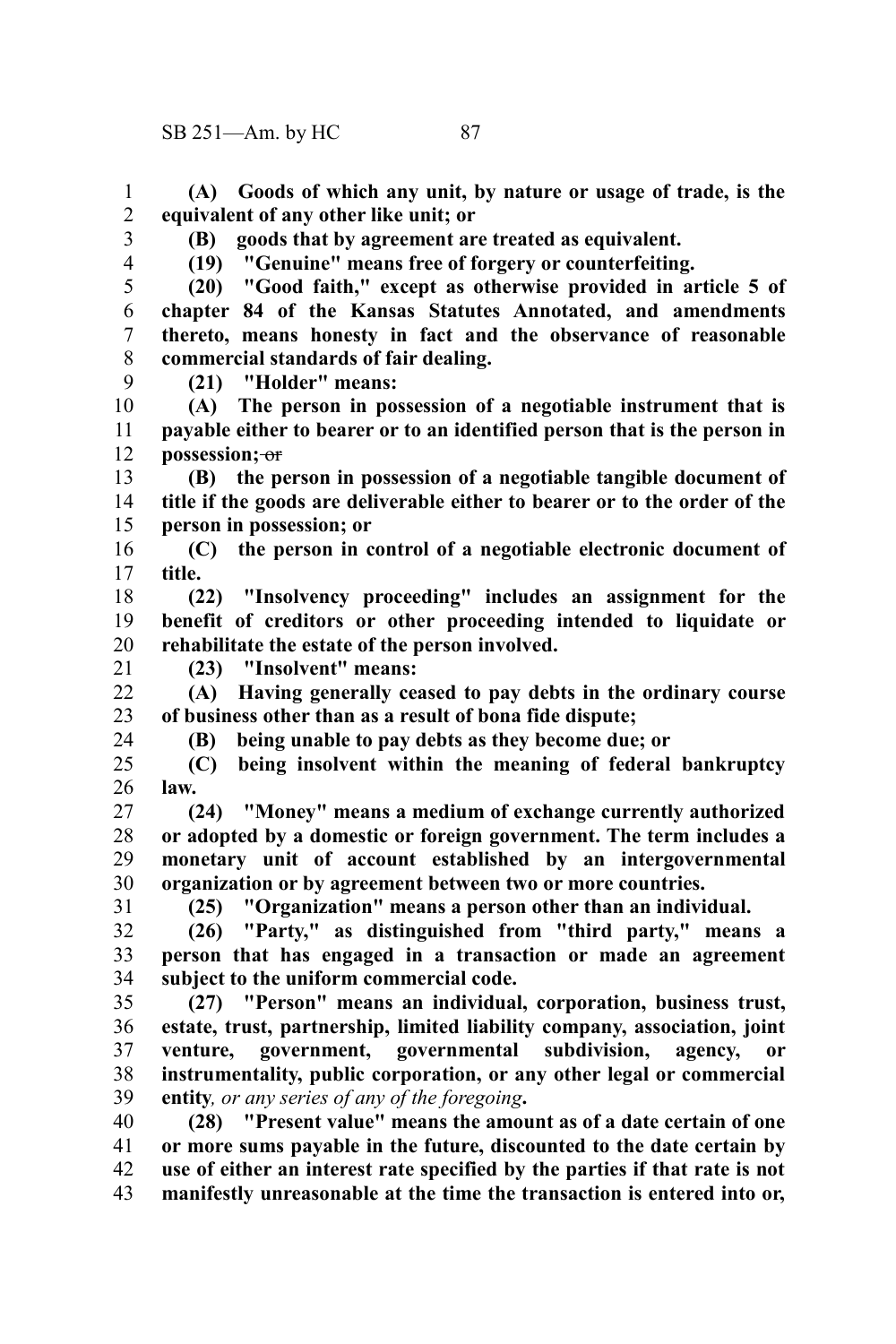**if an interest rate is not so specified, a commercially reasonable rate that takes into account the facts and circumstances at the time the transaction is entered into.** 1 2 3

**(29) "Purchase" means taking by sale, lease, discount, negotiation, mortgage, pledge, lien, security interest, issue or reissue, gift, or any other voluntary transaction creating an interest in property.** 4 5 6 7

8

**(30) "Purchaser" means a person that takes by purchase.**

**(31) "Record" means information that is inscribed on a tangible medium or that is stored in an electronic or other medium and is retrievable in perceivable form.** 9 10 11

**(32) "Remedy" means any remedial right to which an aggrieved party is entitled with or without resort to a tribunal.** 12 13

**(33) "Representative" means a person empowered to act for another, including an agent, an officer of a corporation or association, and a trustee, executor, or administrator of an estate.** 14 15 16

17

**(34) "Right" includes remedy.**

**(35) "Security interest" means an interest in personal property or fixtures which secures payment or performance of an obligation. "Security interest" includes any interest of a consignor and a buyer of accounts, chattel paper, a payment intangible, or a promissory note in a transaction that is subject to article 9 of chapter 84 of the Kansas Statutes Annotated, and amendments thereto. "Security interest" does not include the special property interest of a buyer of goods on identification of those goods to a contract for sale under K.S.A. 84-2- 401 and amendments thereto, but a buyer may also acquire a "security interest" by complying with article 9 of chapter 84 of the Kansas Statutes Annotated, and amendments thereto. Except as otherwise provided in K.S.A. 84-2-505, and amendments thereto, the right of a seller or lessor of goods under article 2 or 2a of chapter 84 of the Kansas Statutes Annotated, and amendments thereto, to retain or acquire possession of the goods is not a "security interest," but a seller or lessor may also acquire a "security interest" by complying with article 9 of chapter 84 of the Kansas Statutes Annotated, and amendments thereto. The retention or reservation of title by a seller of goods notwithstanding shipment or delivery to the buyer under K.S.A. 84-2-401, and amendments thereto, is limited in effect to a reservation of a "security interest." Whether a transaction in the form of a lease creates a "security interest" is determined pursuant to K.S.A. 2019 Supp. 84-1-203, and amendments thereto.** 18 19 20 21 22 23 24 25 26 27 28 29 30 31 32 33 34 35 36 37 38 39 40

**(36) "Send" in connection with a writing, record, or notice means:** 41 42

43

**(A) To deposit in the mail or deliver for transmission by any other**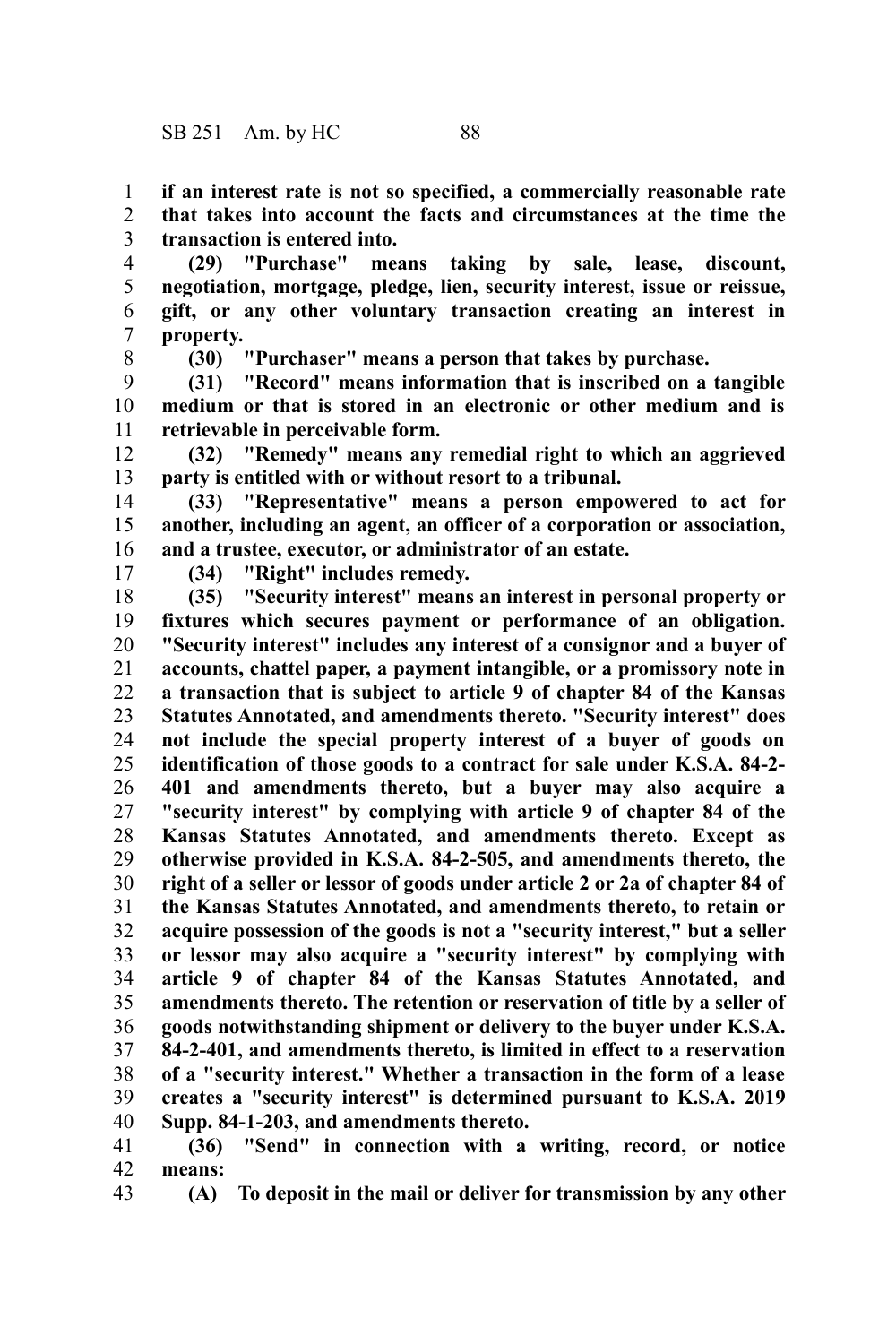**usual means of communication with postage or cost of transmission** 1

**provided for and properly addressed and, in the case of an instrument,** 2

**to an address specified thereon or otherwise agreed, or if there be none to any address reasonable under the circumstances; or** 3 4

5

**(B) in any other way to cause to be received any record or notice within the time it would have arrived if properly sent.** 6

**(37) "Signed" includes using any symbol executed or adopted with present intention to adopt or accept a writing.** 7 8

**(38) "State" means a state of the United States, the District of Columbia, Puerto Rico, the United States Virgin Islands, or any territory or insular possession subject to the jurisdiction of the United States.** 9 10 11 12

13

**(39) "Surety" includes a guarantor or other secondary obligor.**

**(40) "Term" means a portion of an agreement that relates to a particular matter.** 14 15

**(41) "Unauthorized signature" means a signature made without actual, implied, or apparent authority. The term includes a forgery.** 16 17

**(42) "Warehouse receipt" means a document of title issued by a person engaged in the business of storing goods for hire.** 18 19

**(43) "Writing" includes printing, typewriting, or any other intentional reduction to tangible form. "Written" has a corresponding meaning.** 20 21 22

**Sec. 55. On and after July 1, 2022, K.S.A. 2019 Supp. 84-9-102 is hereby amended to read as follows: 84-9-102. (a) Article 9 definitions. In this article:** 23 24 25

**(1) "Accession" means goods that are physically united with other goods in such a manner that the identity of the original goods is not lost.** 26 27 28

**(2) "Account," except as used in "account for," means a right to payment of a monetary obligation, whether or not earned by performance, (A) for property that has been or is to be sold, leased, licensed, assigned, or otherwise disposed of, (B) for services rendered or to be rendered, (C) for a policy of insurance issued or to be issued, (D) for a secondary obligation incurred or to be incurred, (E) for energy provided or to be provided, (F) for the use or hire of a vessel under a charter or other contract, (G) arising out of the use of a credit or charge card or information contained on or for use with the card, or (H) as winnings in a lottery or other game of chance operated or sponsored by a state, governmental unit of a state, or person licensed or authorized to operate the game by a state or governmental unit of a state. The term includes health-care-insurance receivables. The term does not include: (A) Rights to payment evidenced by chattel paper or an instrument, (B) commercial tort claims, (C) deposit accounts, (D)** 29 30 31 32 33 34 35 36 37 38 39 40 41 42 43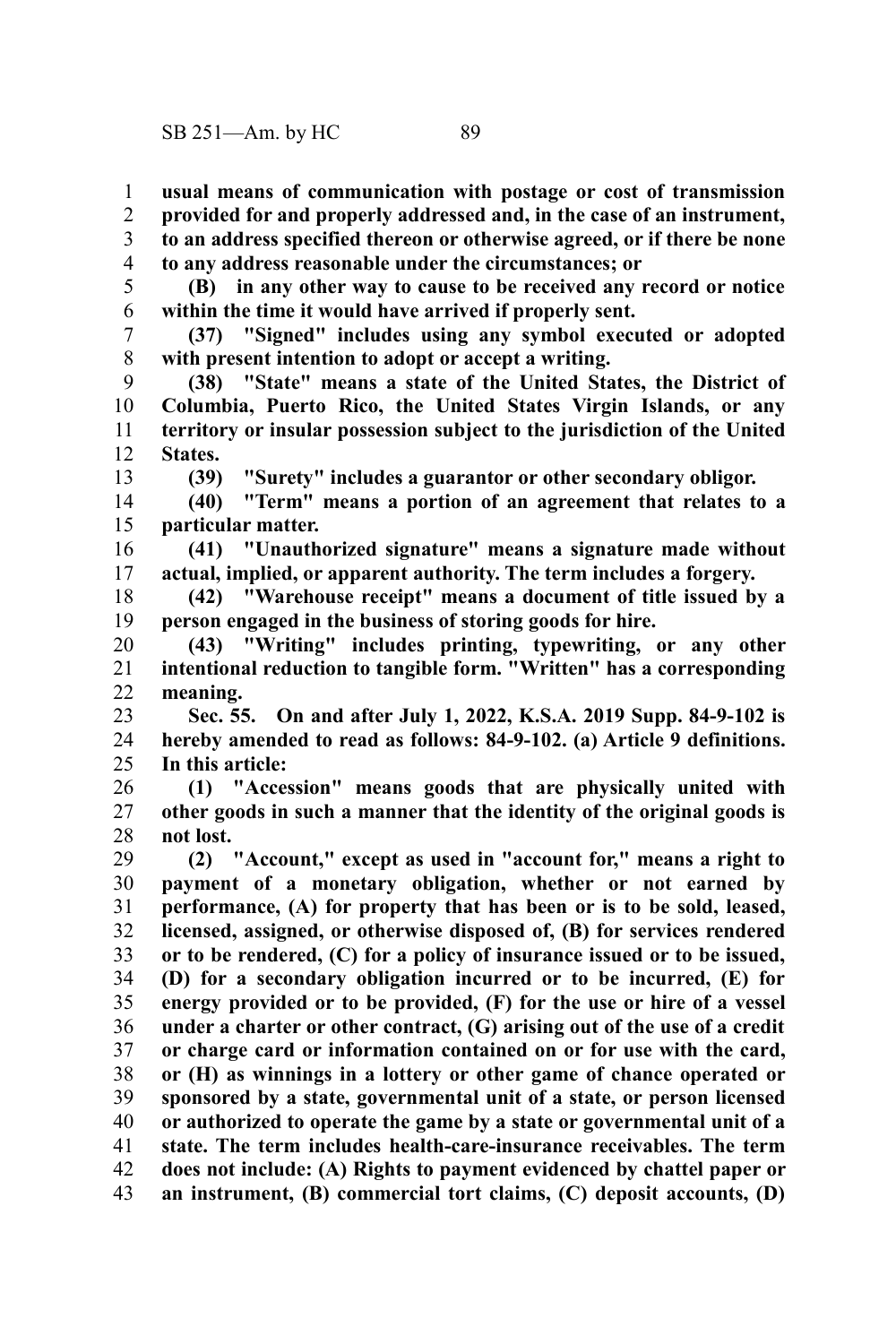**chattel paper, or general intangible. The term does not include persons obligated to pay a negotiable instrument, even if the instrument constitutes part of chattel paper. (4) "Accounting," except as used in "accounting for," means a record: (A) Authenticated by a secured party; (B) indicating the aggregate unpaid secured obligations as of a date not more than 35 days earlier or 35 days later than the date of the record; and (C) identifying the components of the obligations in reasonable detail. (5) "Agricultural lien" means an interest, other than a security interest, in farm products: (A) Which secures payment or performance of an obligation for: (i) Goods or services furnished in connection with a debtor's farming operation; or (ii) rent on real property leased by a debtor in connection with its farming operation; (B) which is created by statute in favor of a person that: (i) In the ordinary course of its business furnished goods or services to a debtor in connection with a debtor's farming operation; or (ii) leased real property to a debtor in connection with the debtor's farming operation; and (C) whose effectiveness does not depend on the person's possession of the personal property. Agricultural liens shall not include statutory liens. (6) "As-extracted collateral" means: (A) Oil, gas, or other minerals that are subject to a security interest that: (i) Is created by a debtor having an interest in the minerals before extraction; and (ii) attaches to the minerals as extracted; or (B) accounts arising out of the sale at the wellhead or minehead of oil, gas, or other minerals in which the debtor had an interest before extraction. (7) "Authenticate" means: (A) To sign; or (B) with present intent to adopt or accept a record, to attach to or** 6 7 8 43

**investment property, (E) letter-of-credit rights or letters of credit, or (F) rights to payment for money or funds advanced or sold, other than rights arising out of the use of a credit or charge card or information contained on or for use with the card.** 1 2 3 4

**(3) "Account debtor" means a person obligated on an account,** 5

9 10

11

12 13 14

15 16

17 18 19

20 21

22 23

24

 $25$ 26 27

28 29

30 31 32

33 34

35 36

37

38 39 40

41

42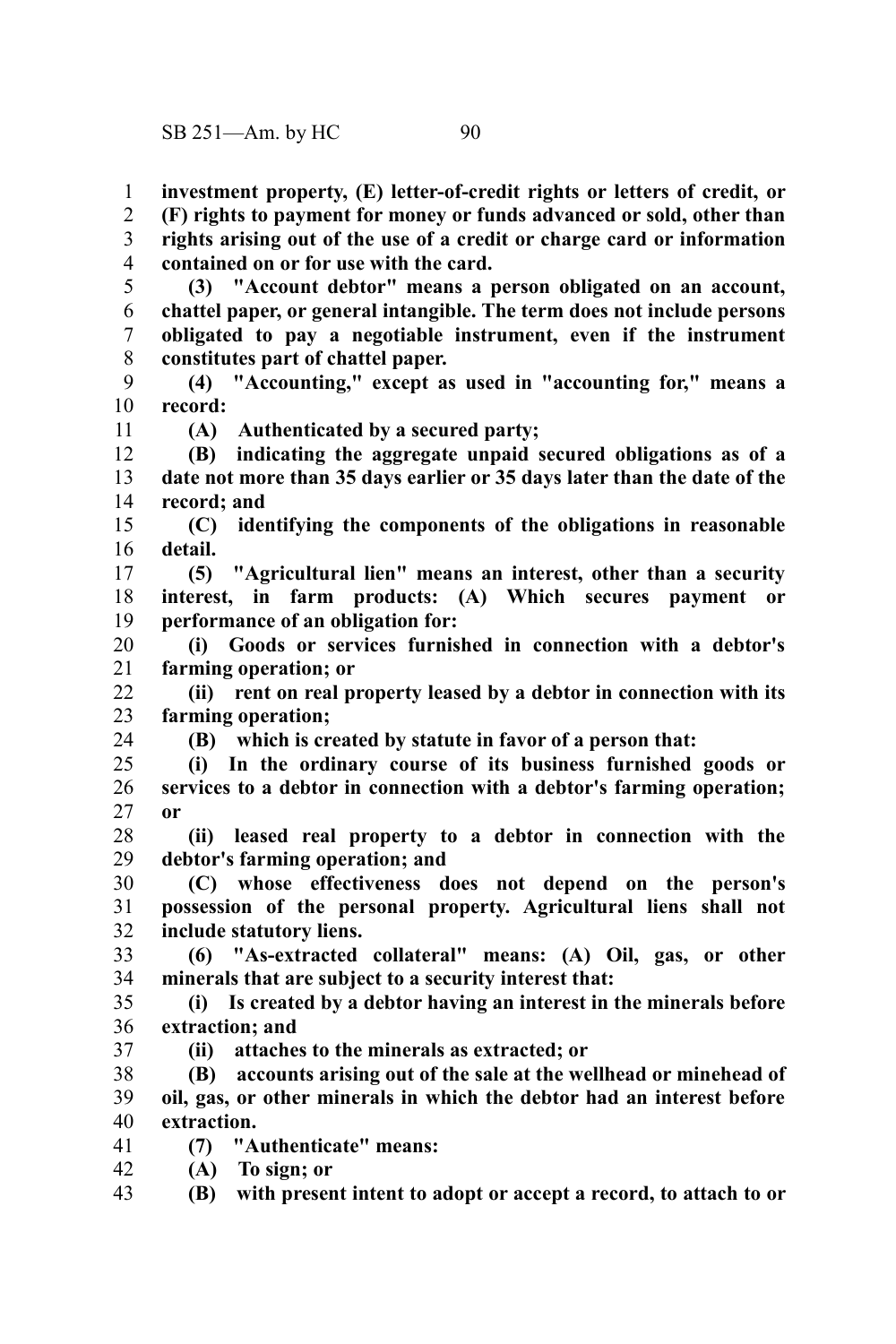**logically associate with the record an electronic sound, symbol or process.** 1 2

**(8) "Bank" means an organization that is engaged in the business of banking. The term includes savings banks, savings and loan associations, credit unions, and trust companies.** 3 4 5

**(9) "Cash proceeds" means proceeds that are money, checks, deposit accounts, or the like.** 6 7

**(10) "Certificate of title" means a certificate of title with respect to which a statute provides for the security interest in question to be indicated on the certificate as a condition or result of the security interest's obtaining priority over the rights of a lien creditor with respect to the collateral. The term includes another record maintained as an alternative to a certificate of title by the governmental unit that issues certificates of title if a statute permits the security interest in question to be indicated on the record as a condition or result of the security interest's obtaining priority over the rights of a lien creditor with respect to the collateral.** 8 9 10 11 12 13 14 15 16 17

**(11) "Chattel paper" means a record or records that evidence both a monetary obligation and a security interest in specific goods, a security interest in specific goods and software used in the goods, a security interest in specific goods and license of software used in the goods, a lease of specific goods, or a lease of specific goods and license of software used in the goods. In this subsection, "monetary obligation" means a monetary obligation secured by the goods or owed under a lease of the goods and includes a monetary obligation with respect to software used in the goods. The term does not include (i) charters or other contracts involving the use or hire of a vessel or (ii) records that evidence a right to payment arising out of the use of a credit or charge card or information contained on or for use with the card. If a transaction is evidenced by records that include an instrument or series of instruments, the group of records taken together constitutes chattel paper.** 18 19 20 21 22 23 24 25 26 27 28 29 30 31 32

**(12) "Collateral" means the property subject to a security interest or agricultural lien. The term includes:** 33 34

35

38

42

**(A) Proceeds to which a security interest attaches;**

**(B) accounts, chattel paper, payment intangibles, and promissory notes that have been sold; and** 36 37

**(C) goods that are the subject of a consignment.**

**(13) "Commercial tort claim" means a claim arising in tort with respect to which:** 39 40

**(A) The claimant is an organization; or** 41

**(B) the claimant is an individual and the claim:**

**(i) Arose in the course of the claimant's business or profession;** 43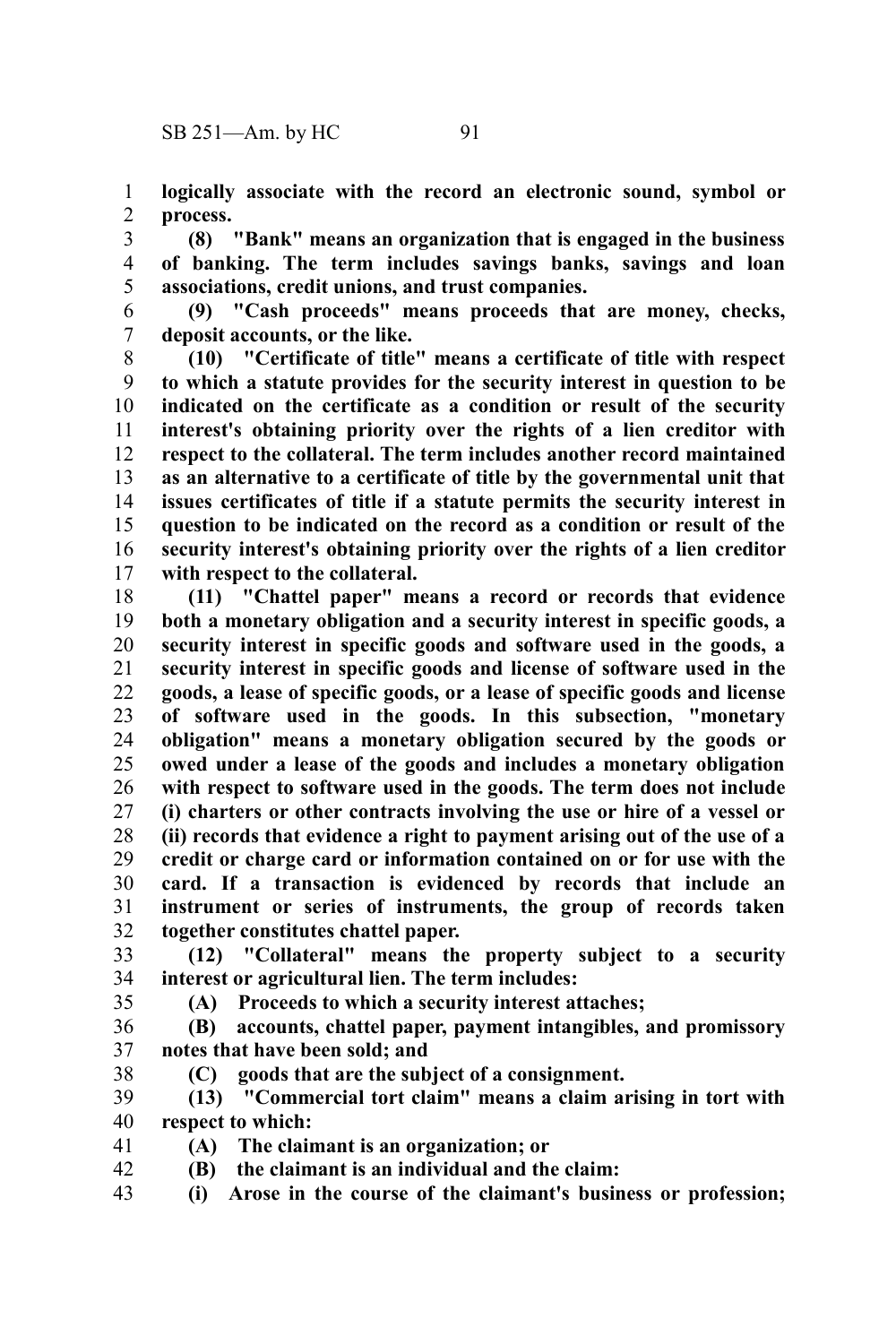**and** 1

**(ii) does not include damages arising out of personal injury to or the death of an individual.** 2 3

**(14) "Commodity account" means an account maintained by a commodity intermediary in which a commodity contract is carried for a commodity customer.** 4 5 6

**(15) "Commodity contract" means a commodity futures contract, an option on a commodity futures contract, a commodity option, or another contract if the contract or option is:** 7 8 9

**(A) Traded on or subject to the rules of a board of trade that has been designated as a contract market for such a contract pursuant to federal commodities laws; or** 10 11 12

**(B) traded on a foreign commodity board of trade, exchange, or market, and is carried on the books of a commodity intermediary for a commodity customer.** 13 14 15

**(16) "Commodity customer" means a person for which a commodity intermediary carries a commodity contract on its books.** 16 17

18

**(17) "Commodity intermediary" means a person that:**

**(A) Is registered as a futures commission merchant under federal commodities law; or** 19 20

**(B) in the ordinary course of its business provides clearance or settlement services for a board of trade that has been designated as a contract market pursuant to federal commodities law.** 21 22 23

24

**(18) "Communicate" means:**

 $25$ 

**(A) To send a written or other tangible record;**

**(B) to transmit a record by any means agreed upon by the persons sending and receiving the record; or** 26 27

**(C) in the case of transmission of a record to or by a filing office, to transmit a record by any means prescribed by filing-office rule.** 28 29

**(19) "Consignee" means a merchant to which goods are delivered in a consignment.** 30 31

**(20) "Consignment" means a transaction, regardless of its form, in which a person delivers goods to a merchant for the purpose of sale and: (A) The merchant:** 32 33 34

**(i) Deals in goods of that kind under a name other than the name of the person making delivery;** 35 36

37

**(ii) is not an auctioneer; and**

**(iii) is not generally known by its creditors to be substantially engaged in selling the goods of others;** 38 39

**(B) with respect to each delivery, the aggregate value of the goods is \$1,000 or more at the time of delivery;** 40 41

**(C) the goods are not consumer goods immediately before delivery; and** 42 43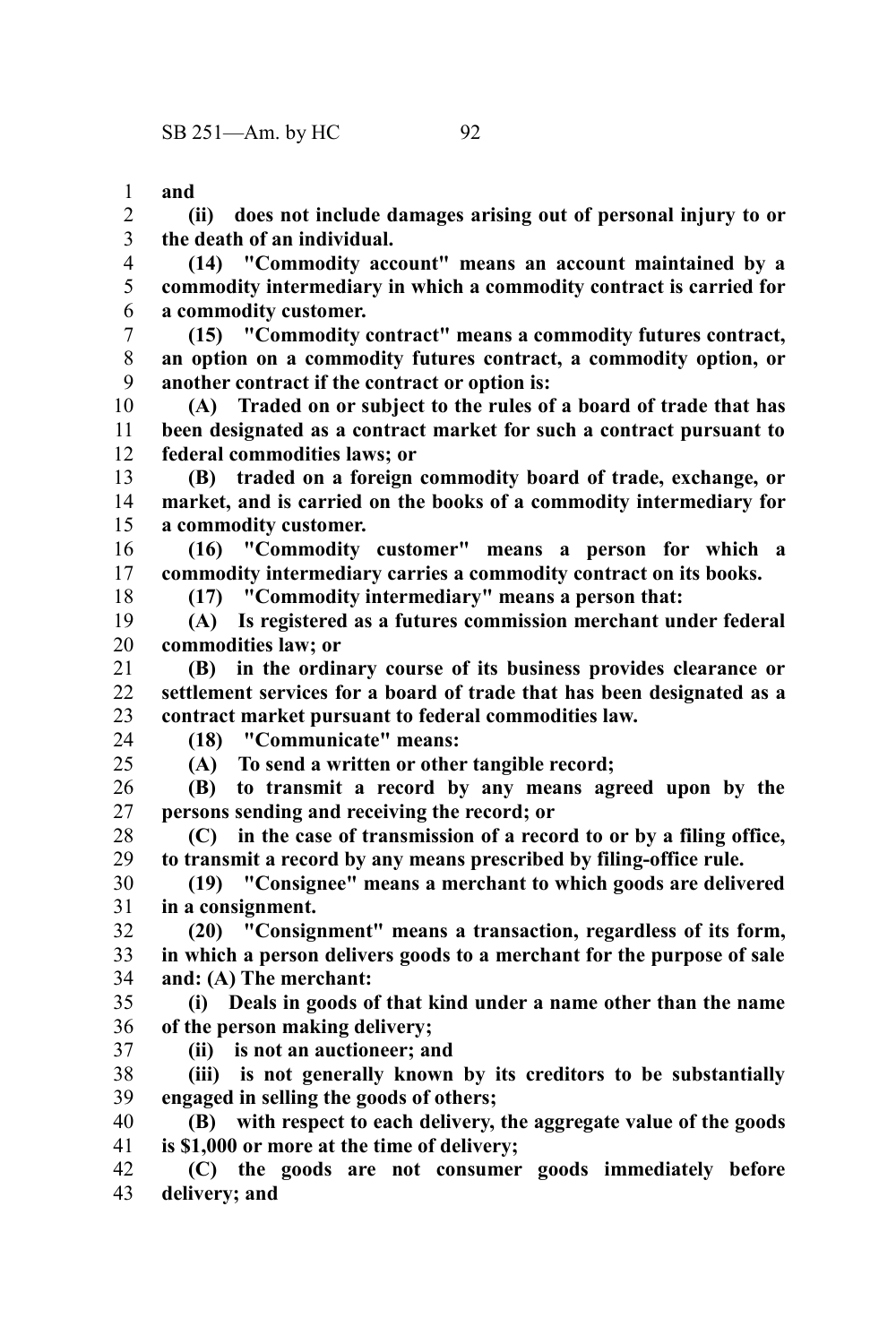SB 251—Am. by HC 93

**(D) the transaction does not create a security interest that secures an obligation.** 1 2

**(21) "Consignor" means a person that delivers goods to a consignee in a consignment.** 3 4

**(22) "Consumer debtor" means a debtor in a consumer transaction.** 5 6

**(23) "Consumer goods" means goods that are used or bought for use primarily for personal, family, or household purposes.** 7 8

**(24) "Consumer-goods transaction" means a consumer transaction in which:** 9 10

**(A) An individual incurs an obligation primarily for personal, family, or household purposes; and** 11 12

**(B) a security interest in consumer goods secures the obligation.**

**(25) "Consumer obligor" means an obligor who is an individual and who incurred the obligation as part of a transaction entered into primarily for personal, family, or household purposes.** 14 15 16

**(26)** "Consumer transaction" means a transaction in which  $\overrightarrow{\textbf{(i)}}$  *(A)* an individual incurs an obligation primarily for personal, family, or household purposes,  $(ii)$  *(B)* a security interest secures the obligation, and  $(iii)$  *(C)* the collateral is held or acquired primarily for personal, family, or household purposes. The term includes consumer-goods transactions. 17 18 19 20 21

**(27) "Continuation statement" means an amendment of a financing statement which:** 22 23

**(A) Identifies, by its file number, the initial financing statement to which it relates; and** 24 25

**(B) indicates that it is a continuation statement for, or that it is filed to continue the effectiveness of, the identified financing statement.** 26 27 28

**(28) "Debtor" means:** 29

**(A) A person having an interest, other than a security interest or other lien, in the collateral, whether or not the person is an obligor;** 30 31

**(B) a seller of accounts, chattel paper, payment intangibles, or promissory notes; or** 32 33

**(C) a consignee.**

**(29) "Deposit account" means a demand, time, savings, passbook, or similar account maintained with a bank. The term does not include investment property or accounts evidenced by an instrument.** 35 36 37

**(30) "Document" means a document of title or a receipt of the type described in** subsection (b) of **K.S.A. 84-7-201***(b)***, and amendments thereto.** 38 39 40

**(31) "Electronic chattel paper" means chattel paper evidenced by a record or records consisting of information stored in an electronic medium.** 41 42 43

13

34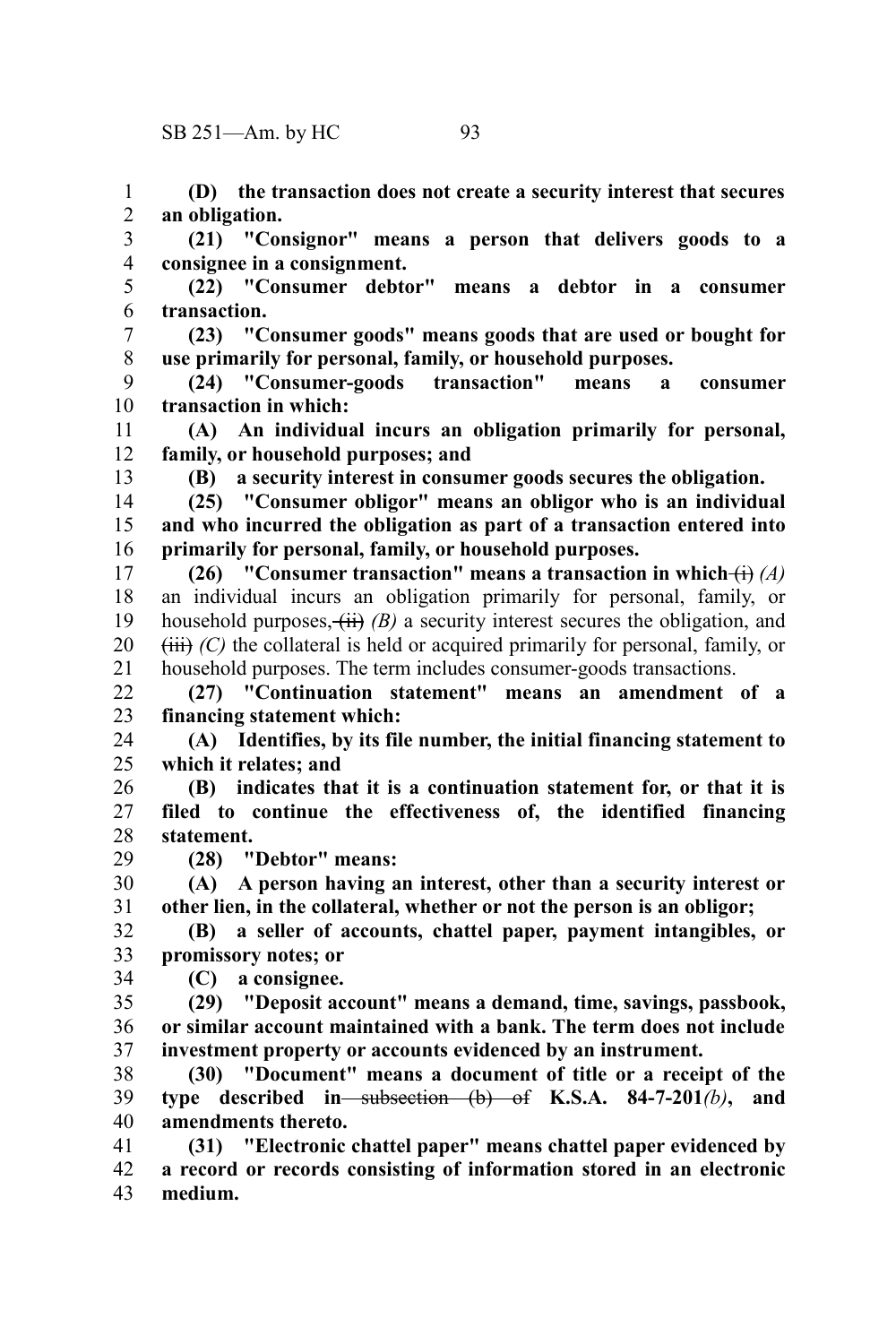**(32) "Encumbrance" means a right, other than an ownership interest, in real property. The term includes mortgages and other liens on real property.** 1 2 3

**(33) "Equipment" means goods other than inventory, farm products, or consumer goods.** 4 5

**(34) "Farm products" means goods, other than standing timber, with respect to which the debtor is engaged in a farming operation and which are: (A) Crops grown, growing, or to be grown, including:** 6 7 8

**(i) Crops produced on trees, vines, and bushes; and**

**(ii) aquatic goods produced in aquacultural operations;**

**(B) livestock, born or unborn, including aquatic goods produced in aquacultural operations;** 11 12

**(C) supplies used or produced in a farming operation; or**

13 14

9 10

**(D) products of crops or livestock in their unmanufactured states.**

**(35) "Farming operation" means raising, cultivating, propagating, fattening, grazing, or any other farming, livestock, or aquacultural operation.** 15 16 17

**(36) "File number" means the number assigned to an initial financing statement pursuant to** subsection (a) of **K.S.A. 2019 Supp. 84-9-519***(a)***, and amendments thereto.** 18 19 20

**(37) "Filing office" means an office designated in K.S.A. 2019 Supp. 84-9-501, and amendments thereto, as the place to file a financing statement.** 21 22 23

**(38) "Filing-office rule" means a rule adopted pursuant to K.S.A. 2019 Supp. 84-9-526, and amendments thereto.** 24 25

**(39) "Financing statement" means a record or records composed of an initial financing statement and any filed record relating to the initial financing statement.** 26 27 28

**(40) "Fixture filing" means the filing of a financing statement covering goods that are or are to become fixtures and satisfying** subsections (a) and (b) of **K.S.A. 2019 Supp. 84-9-502***(a) and (b)***, and amendments thereto. The term includes the filing of a financing statement covering goods of a transmitting utility which are or are to become fixtures.** 29 30 31 32 33 34

**(41) "Fixtures" means goods that have become so related to particular real property that an interest in them arises under real property law.** 35 36 37

**(42) "General intangible" means any personal property, including things in action, other than accounts, chattel paper, commercial tort claims, deposit accounts, documents, goods, instruments, investment property, letter-of-credit rights, letters of credit, money, and oil, gas, or other minerals before extraction. The term includes payment intangibles and software.** 38 39 40 41 42 43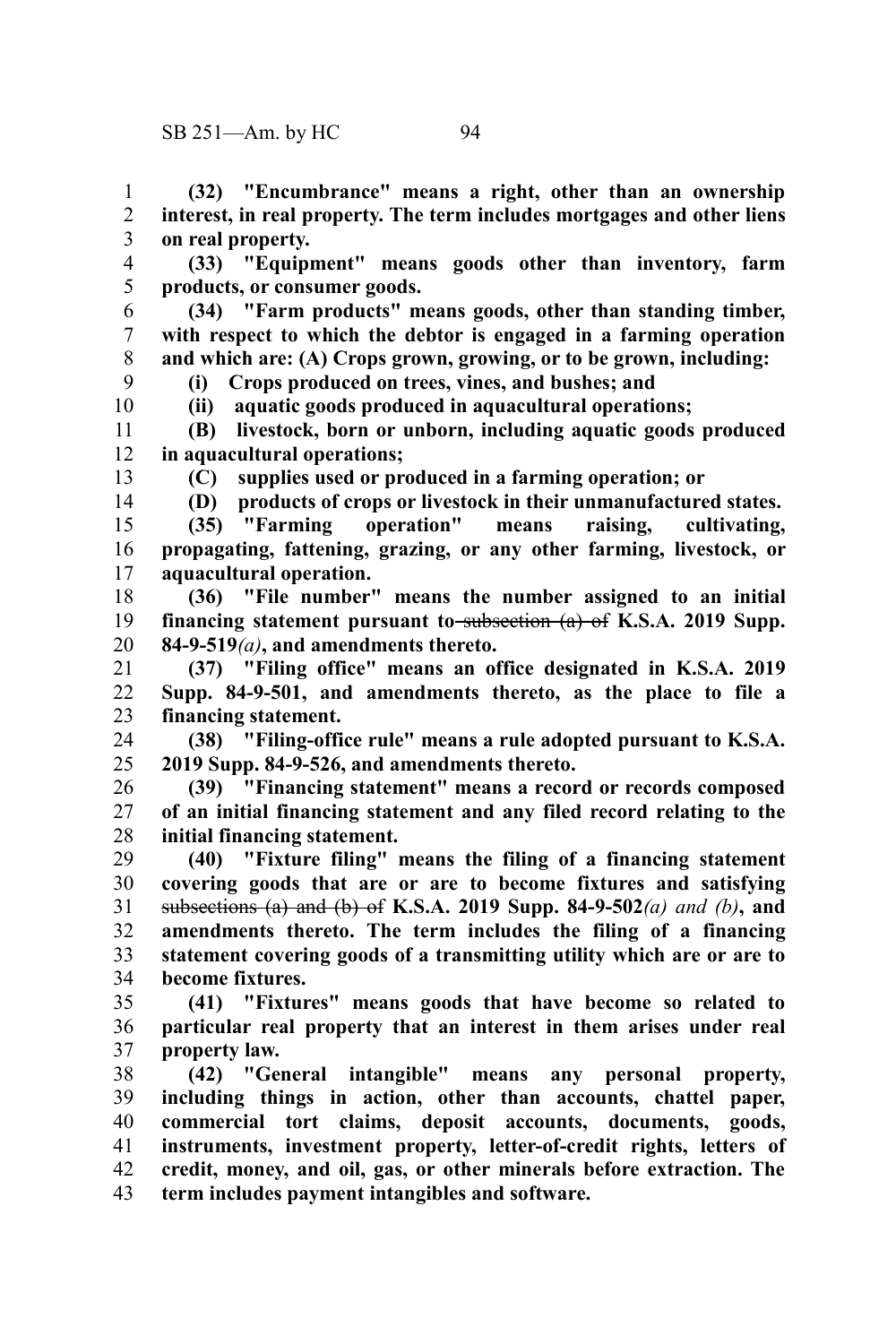**(43) Reserved.** 1

**(44) "Goods" means all things that are movable when a security interest attaches. The term includes (A) fixtures, (B) standing timber that is to be cut and removed under a conveyance or contract for sale, (C) the unborn young of animals, (D) crops grown, growing, or to be grown, even if the crops are produced on trees, vines, or bushes, and (E) manufactured homes. The term also includes a computer program embedded in goods and any supporting information provided in connection with a transaction relating to the program if (A) the program is associated with the goods in such a manner that it customarily is considered part of the goods, or (B) by becoming the owner of the goods, a person acquires a right to use the program in connection with the goods. The term does not include a computer program embedded in goods that consist solely of the medium in which the program is embedded. The term also does not include accounts, chattel paper, commercial tort claims, deposit accounts, documents, general intangibles, instruments, investment property, letter-of-credit rights, letters of credit, money, or oil, gas, or other minerals before extraction.** 2 3 4 5 6 7 8 9 10 11 12 13 14 15 16 17 18 19

**(45) "Governmental unit" means a subdivision, agency, department, county, parish, municipality, or other unit of the government of the United States, a state, or a foreign country. The term includes an organization having a separate corporate existence if the organization is eligible to issue debt on which interest is exempt from income taxation under the laws of the United States.** 20 21 22 23 24 25

**(46) "Health-care-insurance receivable" means an interest in or claim under a policy of insurance which is a right to payment of a monetary obligation for health-care goods or services provided.** 26 27 28

**(47) "Instrument" means a negotiable instrument, a writing that would otherwise qualify as a certificate of deposit as defined by K.S.A. 84-3-104(j), and amendments thereto, but for the fact that the writing contains a limitation on transfer, or any other writing that evidences a right to the payment of a monetary obligation, is not itself a security agreement or lease, and is of a type that in ordinary course of business is transferred by delivery with any necessary indorsement or assignment.** The term does not include  $\overrightarrow{H}$  *(A)* investment property,  $\overrightarrow{H}$ *(B)* **letters of credit, or** (iii) *(C)* **writings that evidence a right to payment arising out of the use of a credit or charge card or information contained on or for use with the card.** 29 30 31 32 33 34 35 36 37 38 39

40 41 **(48) "Inventory" means goods, other than farm products, which:**

**(A) Are leased by a person as lessor;**

**(B) are held by a person for sale or lease or to be furnished under a contract of service;** 42 43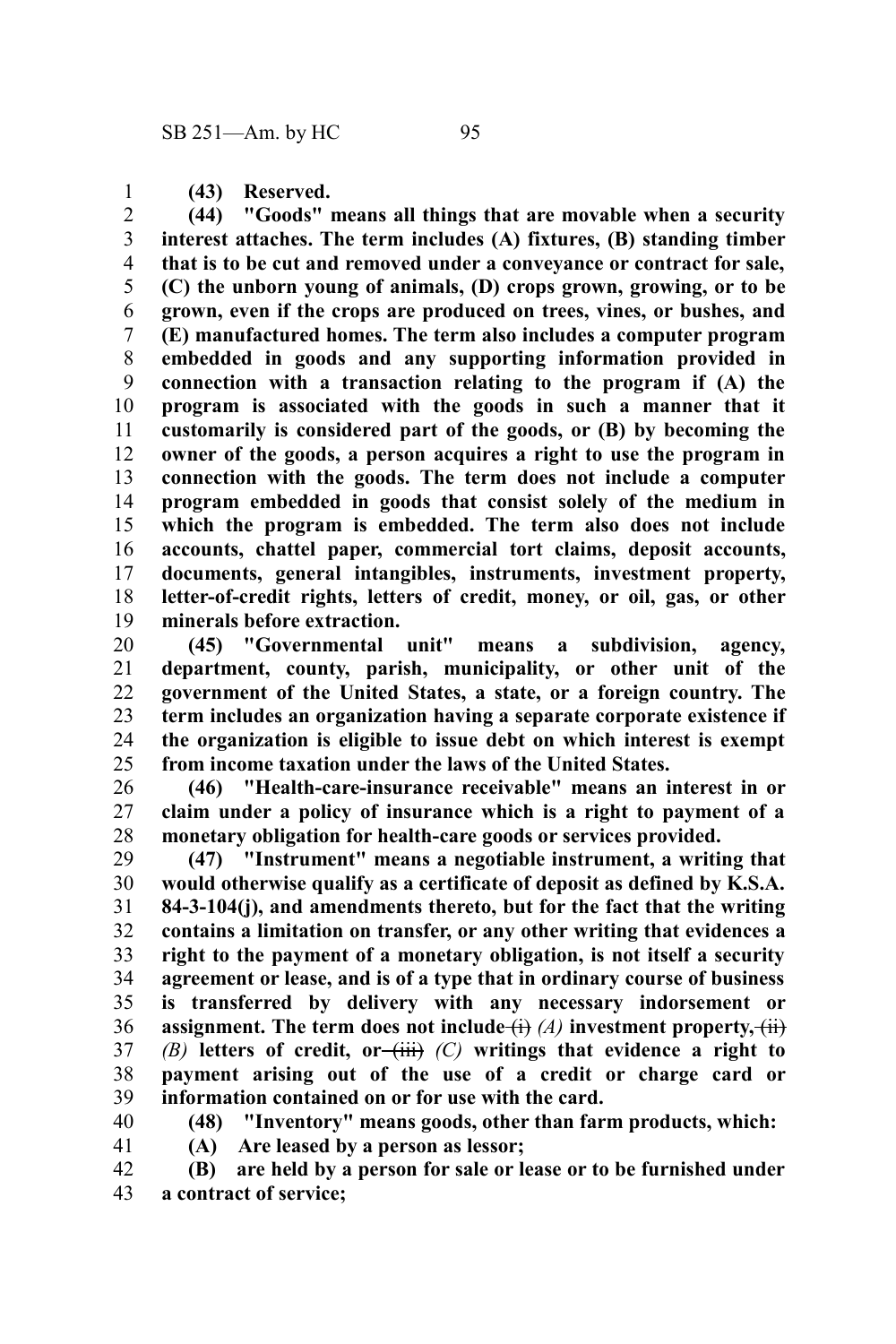**(C) are furnished by a person under a contract of service; or**

**(D) consist of raw materials, work in process, or materials used or consumed in a business.** 2 3

**(49) "Investment property" means a security, whether certificated or uncertificated, security entitlement, securities account, commodity contract, or commodity account.** 4 5 6

**(50) "Jurisdiction of organization," with respect to a registered organization, means the jurisdiction under whose law the organization is formed or organized.** 7 8 9

**(51) "Letter-of-credit right" means a right to payment or performance under a letter of credit, whether or not the beneficiary has demanded or is at the time entitled to demand payment or performance. The term does not include the right of a beneficiary to demand payment or performance under a letter of credit.** 10 11 12 13 14

15

1

**(52) "Lien creditor" means:**

**(A) A creditor that has acquired a lien on the property involved by attachment, levy, or the like;** 16 17

**(B) an assignee for benefit of creditors from the time of assignment;** 18 19

**(C) a trustee in bankruptcy from the date of the filing of the petition; or** 20 21

22

**(D) a receiver in equity from the time of appointment.**

**(53) "Manufactured home" means a structure, transportable in one or more sections, which, in the traveling mode, is eight body feet or more in width or 40 body feet or more in length, or, when erected on site, is 320 or more square feet, and which is built on a permanent chassis and designed to be used as a dwelling with or without a permanent foundation when connected to the required utilities, and includes the plumbing, heating, air conditioning, and electrical systems contained therein. The term includes any structure that meets all of the requirements of this paragraph except the size requirements and with respect to which the manufacturer voluntarily files a certification required by the United States secretary of housing and urban development and complies with the standards established under title 42 of the United States code.** 23 24 25 26 27 28 29 30 31 32 33 34 35

**(54) "Manufactured-home transaction" means a secured transaction:** 36 37

**(A) That creates a purchase-money security interest in a manufactured home, other than a manufactured home held as inventory; or** 38 39 40

**(B) in which a manufactured home, other than a manufactured home held as inventory, is the primary collateral.** 41 42

**(55) "Mortgage" means a consensual interest in real property,** 43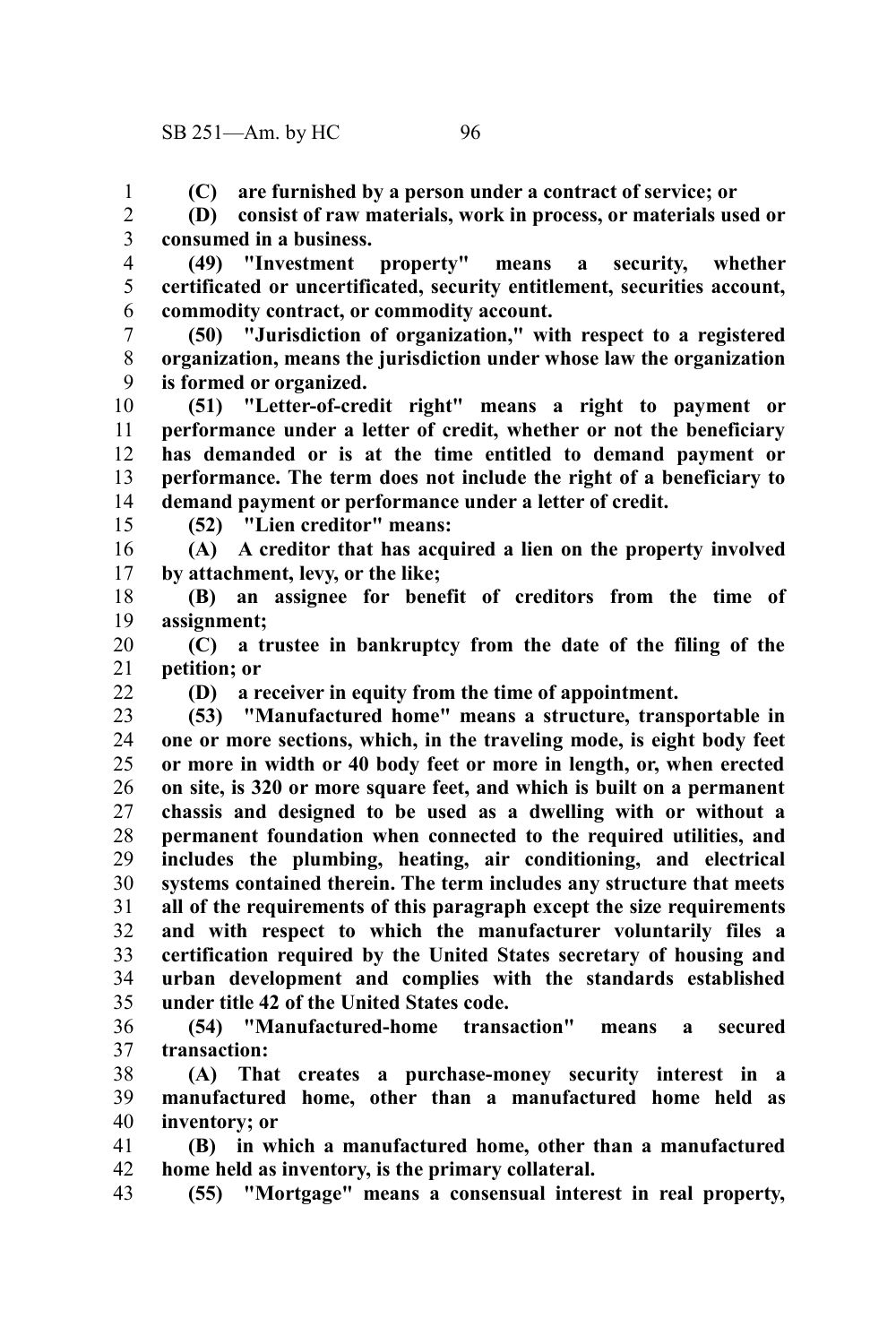**including fixtures, which secures payment or performance of an obligation.** 1 2

**(56) "New debtor" means a person that becomes bound as a debtor under K.S.A. 2019 Supp. 84-9-203(d), and amendments thereto, by a security agreement previously entered into by another person.** 3 4 5 6

**(57) "New value" means (A) money, (B) money's worth in property, services, or new credit, or (C) release by a transferee of an interest in property previously transferred to the transferee. The term does not include an obligation substituted for another obligation.** 7 8 9 10

**(58) "Noncash proceeds" means proceeds other than cash proceeds.** 11 12

**(59) "Obligor" means a person that, with respect to an obligation secured by a security interest in or an agricultural lien on the collateral, (A) owes payment or other performance of the obligation, (B) has provided property other than the collateral to secure payment or other performance of the obligation, or (C) is otherwise accountable in whole or in part for payment or other performance of the obligation. The term does not include issuers or nominated persons under a letter of credit.** 13 14 15 16 17 18 19 20

**(60) "Original debtor" except as used in K.S.A. 2019 Supp. 84-9- 310(c), and amendments thereto, means a person that, as debtor, entered into a security agreement to which a new debtor has become bound under K.S.A. 2019 Supp. 84-9-203(d), and amendments thereto.** 21 22 23 24

**(61) "Payment intangible" means a general intangible under which the account debtor's principal obligation is a monetary obligation.** 25 26 27

**(62) "Person related to," with respect to an individual, means:**

**(A) The spouse of the individual;**

**(B) a brother, brother-in-law, sister or sister-in-law of the individual;** 30 31

**(C) an ancestor or lineal descendant of the individual or the individual's spouse; or** 32 33

**(D) any other relative, by blood or marriage, of the individual or the individual's spouse who shares the same home with the individual.** 34 35

36

28 29

**(63) "Person related to," with respect to an organization, means:**

**(A) A person directly or indirectly controlling, controlled by or under common control with the organization;** 37 38

**(B) an officer or director of, or a person performing similar functions with respect to, the organization;** 39 40

**(C) an officer or director of, or a person performing similar functions with respect to, a person described in subparagraph (A);** 41 42

**(D) the spouse of an individual described in subparagraph (A),** 43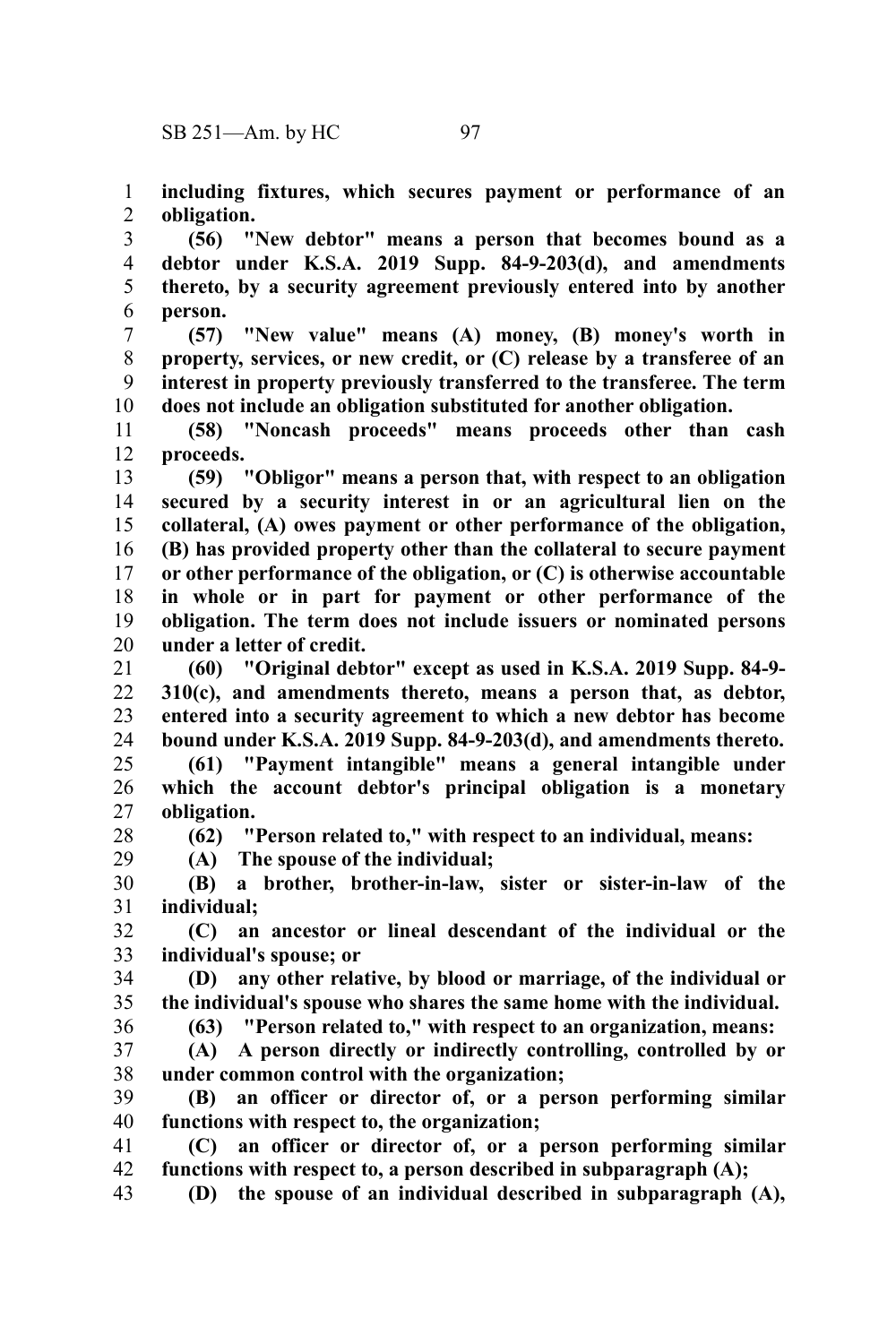**(B) or (C); or** 1

**(E) an individual who is related by blood or marriage to an individual described in subparagraph (A), (B), (C) or (D) and shares the same home with the individual.** 2 3 4

**(64) "Proceeds" except as used in K.S.A. 2019 Supp. 84-9-609(b), and amendments thereto, means the following property:** 5 6

**(A) Whatever is acquired upon the sale, lease, license, exchange or other disposition of collateral;** 7 8

**(B) whatever is collected on, or distributed on account of, collateral;** 9 10

11

**(C) rights arising out of collateral;**

**(D) to the extent of the value of collateral, claims arising out of the loss, nonconformity, or interference with the use of, defects or infringement of rights in, or damage to, the collateral; or** 12 13 14

**(E) to the extent of the value of collateral and to the extent payable to the debtor or the secured party, insurance payable by reason of the loss or nonconformity of, defects or infringement of rights in, or damage to, the collateral.** 15 16 17 18

**(65) "Promissory note" means an instrument that evidences a promise to pay a monetary obligation, does not evidence an order to pay, and does not contain an acknowledgment by a bank that the bank has received for deposit a sum of money or funds.** 19 20 21 22

**(66) "Proposal" means a record authenticated by a secured party which includes the terms on which the secured party is willing to accept collateral in full or partial satisfaction of the obligation it secures pursuant to K.S.A. 2019 Supp. 84-9-620, 84-9-621 and 84-9- 622, and amendments thereto.** 23 24 25 26 27

**(67) "Public organic record" means a record that is available to the public for inspection and is:** 28 29

**(A) A record consisting of the record initially filed with or issued by a state or the United States to form or organize an organization and any record filed with or issued by the state or the United States which amends or restates the initial record;** 30 31 32 33

**(B) an organic record of a business trust consisting of the record initially filed with a state and any record filed with the state which amends or restates the initial record, if a statute of the state governing business trusts requires that the record be filed with the state; or** 34 35 36 37

**(C) a record consisting of legislation enacted by the legislature of a state or the congress of the United States which forms or organizes an organization, any record amending the legislation and any record filed with or issued by the state or the United States which amends or restates the name of the organization.** 38 39 40 41 42

**(68) "Pursuant to commitment," with respect to an advance** 43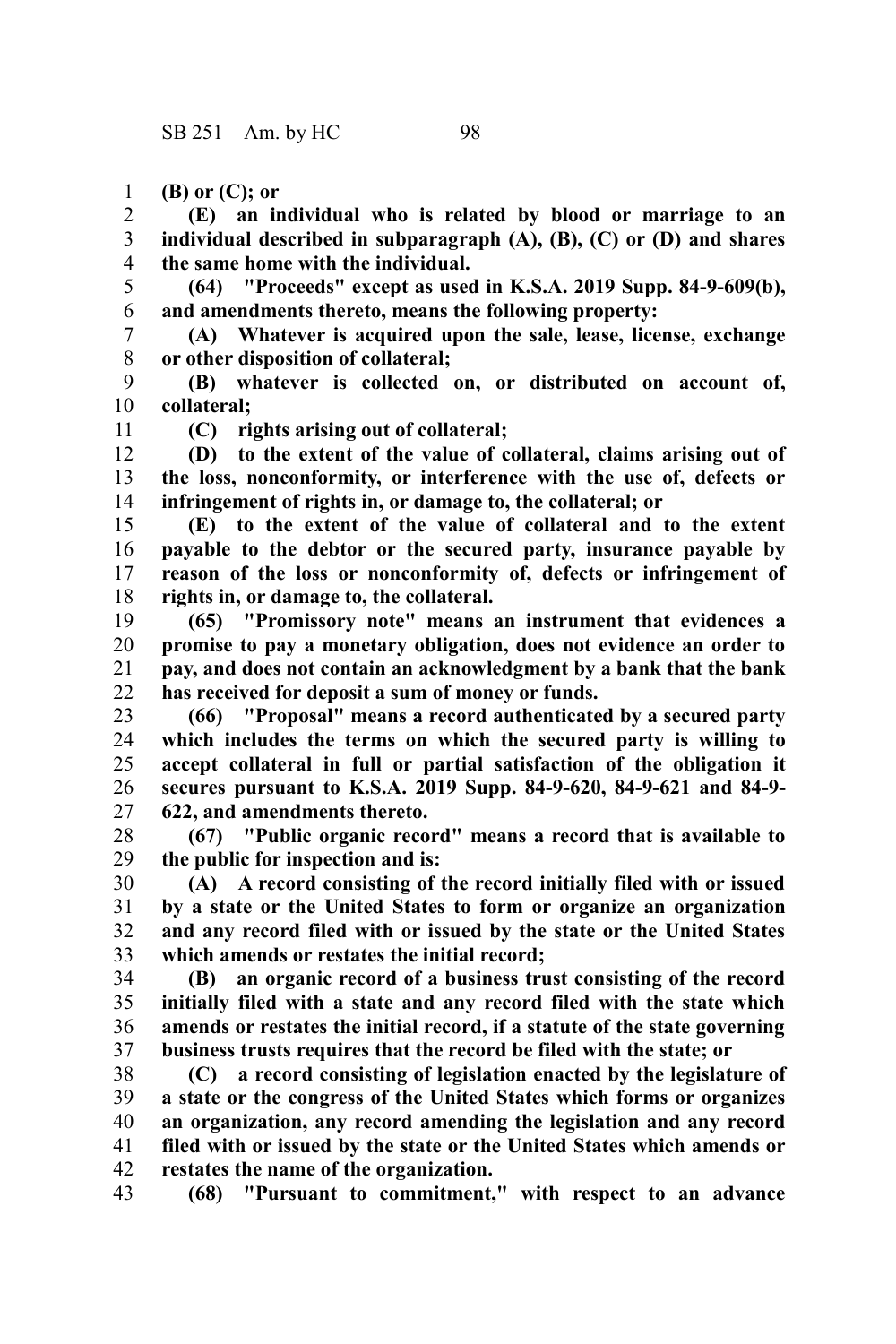**made or other value given by a secured party, means pursuant to the secured party's obligation, whether or not a subsequent event of default or other event not within the secured party's control has relieved or may relieve the secured party from its obligation.** 1 2 3 4

**(69) "Record," except as used in "for record," "of record," "record or legal title," and "record owner," means information that is inscribed on a tangible medium or which is stored in an electronic or other medium and is retrievable in perceivable form.** 5 6 7 8

**(70) "Registered organization" means an organization formed or organized solely under the law of a single state or the United States by the filing of a public organic record with, the issuance of a public organic record by, or the enactment of legislation by, the state or the United States. The term includes a business trust that is formed or organized under the law of a single state if a law of the state governing business trusts requires that the business trust's organic record be filed with the state.** *The term also includes a series of a registered organization if the series is an organization formed or organized under the law of a single state and the statute of the state governing the series requires that the public organic record of the series be filed with the state.* 9 10 11 12 13 14 15 16 17 18 19

20

**(71) "Secondary obligor" means an obligor to the extent that:**

21

**(A) The obligor's obligation is secondary; or**

**(B) the obligor has a right of recourse with respect to an obligation secured by collateral against the debtor, another obligor, or property of either.** 22 23 24

25

41

**(72) "Secured party" means:**

**(A) A person in whose favor a security interest is created or provided for under a security agreement, whether or not any obligation to be secured is outstanding;** 26 27 28 29

**(B) a person that holds an agricultural lien;**

**(C) a consignor;** 30

**(D) a person to which accounts, chattel paper, payment intangibles, or promissory notes have been sold;** 31 32

**(E) a trustee, indenture trustee, agent, collateral agent, or other representative in whose favor a security interest or agricultural lien is created or provided for; or** 33 34 35

**(F) a person that holds a security interest arising under K.S.A. 84-2-401, 84-2-505, 84-2-711(3), 84-2a-508(5), 84-4-210 and 84-5-118, and amendments thereto.** 36 37 38

**(73) "Security agreement" means an agreement that creates or provides for a security interest.** 39 40

**(74) "Send," in connection with a record or notification, means:**

**(A) To deposit in the mail, deliver for transmission, or transmit** 42

**by any other usual means of communication, with postage or cost of** 43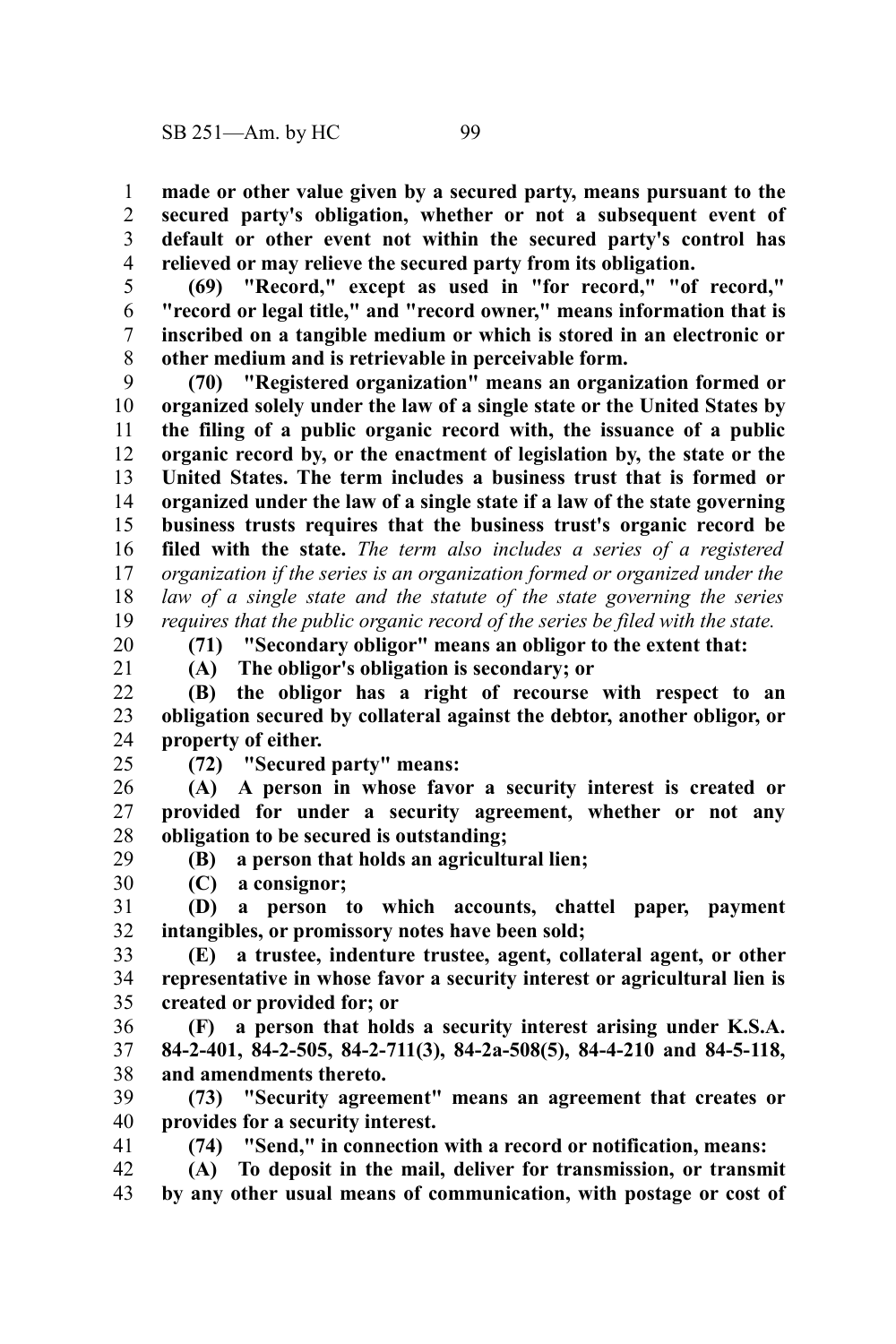**transmission provided for, addressed to any address reasonable under the circumstances; or** 1 2

**(B) to cause the record or notification to be received within the time that it would have been received if properly sent under subparagraph (A).** 3 4 5

**(75) "Software" means a computer program and any supporting information provided in connection with a transaction relating to the program. The term does not include a computer program that is included in the definition of goods.** 6 7 8 9

**(76) "State" means a state of the United States, the District of Columbia, Puerto Rico, the United States Virgin Islands or any territory or insular possession subject to the jurisdiction of the United States.** 10 11 12 13

**(77) "Statutory lien" means liens created by K.S.A. 2-1319, 2- 2608, 2-3007, 34-239, 47-836, 58-201, 58-203, 58-204, 58-207, 58-218, 58-220, 58-221, 58-241, 58-242, 58-2524, 58-2525, 58-2526, 58-2527 and 58-2528, and K.S.A. 2019 Supp. 84-7-209, and amendments thereto.** 14 15 16 17

**(78) "Supporting obligation" means a letter-of-credit right or secondary obligation that supports the payment or performance of an account, chattel paper, a document, a general intangible, an instrument, or investment property.** 18 19 20 21

**(79) "Tangible chattel paper" means chattel paper evidenced by a record or records consisting of information that is inscribed on a tangible medium.** 22 23 24

**(80) "Termination statement" means an amendment of a financing statement which:** 25 26

**(A) Identifies, by its file number, the initial financing statement to which it relates; and** 27 28

**(B) indicates either that it is a termination statement or that the identified financing statement is no longer effective.** 29 30

**(81) "Transmitting utility" means a person primarily engaged in the business of:** 31 32

33

36

**(A) Operating a railroad, subway, street railway, or trolley bus;**

**(B) transmitting communications electrically, electromagnetically, or by light;** 34 35

**(C) transmitting goods by pipeline or sewer; or**

**(D) transmitting or producing and transmitting electricity, steam, gas, or water.** 37 38

**(b) Definitions in other articles. The following definitions in other articles apply to this article:** 39 40

**"Applicant" K.S.A. 84-5-102, and amendments thereto "Beneficiary" K.S.A. 84-5-102,** 41 42 43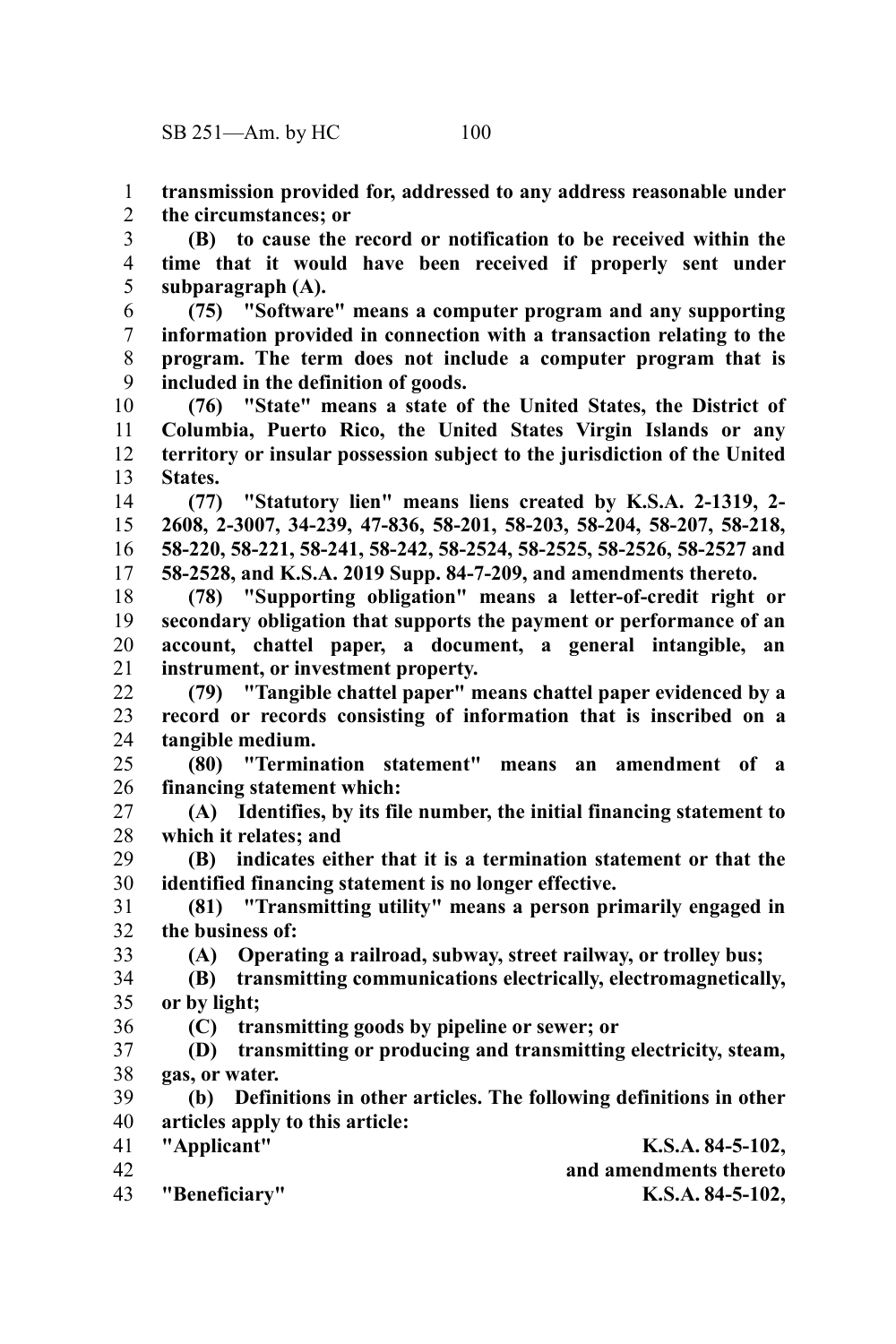SB 251—Am. by HC 101

 **and amendments thereto "Broker" K.S.A. 84-8-102, and amendments thereto "Certificated security" K.S.A. 84-8-102, and amendments thereto "Check" K.S.A. 84-3-104, and amendments thereto "Clearing corporation" K.S.A. 84-8-102, and amendments thereto "Contract for sale" K.S.A. 84-2-106, and amendments thereto "Customer" K.S.A. 84-4-104, and amendments thereto "Entitlement holder" K.S.A. 84-8-102, and amendments thereto "Financial asset" K.S.A. 84-8-102, and amendments thereto "Holder in due course" K.S.A. 84-3-302, and amendments thereto "Issuer" (with respect to a letter of credit or letter-of-credit right) K.S.A. 84-5-102, and amendments thereto "Issuer" (with respect to a security) K.S.A. 84-8-102, and amendments thereto "Issuer" (with respect to documents of title) K.S.A. 2019 Supp. 84-7-102, and amendments thereto "Lease" K.S.A. 84-2a-103, and amendments thereto "Lease agreement" K.S.A. 84-2a-103, and amendments thereto "Lease contract" K.S.A. 84-2a-103, and amendments thereto "Leasehold interest" K.S.A. 84-2a-103, and amendments thereto "Lessee" K.S.A. 84-2a-103, and amendments thereto "Lessee in ordinary course of business" K.S.A. 84-2a-103, and amendments thereto "Lessor" K.S.A. 84-2a-103,**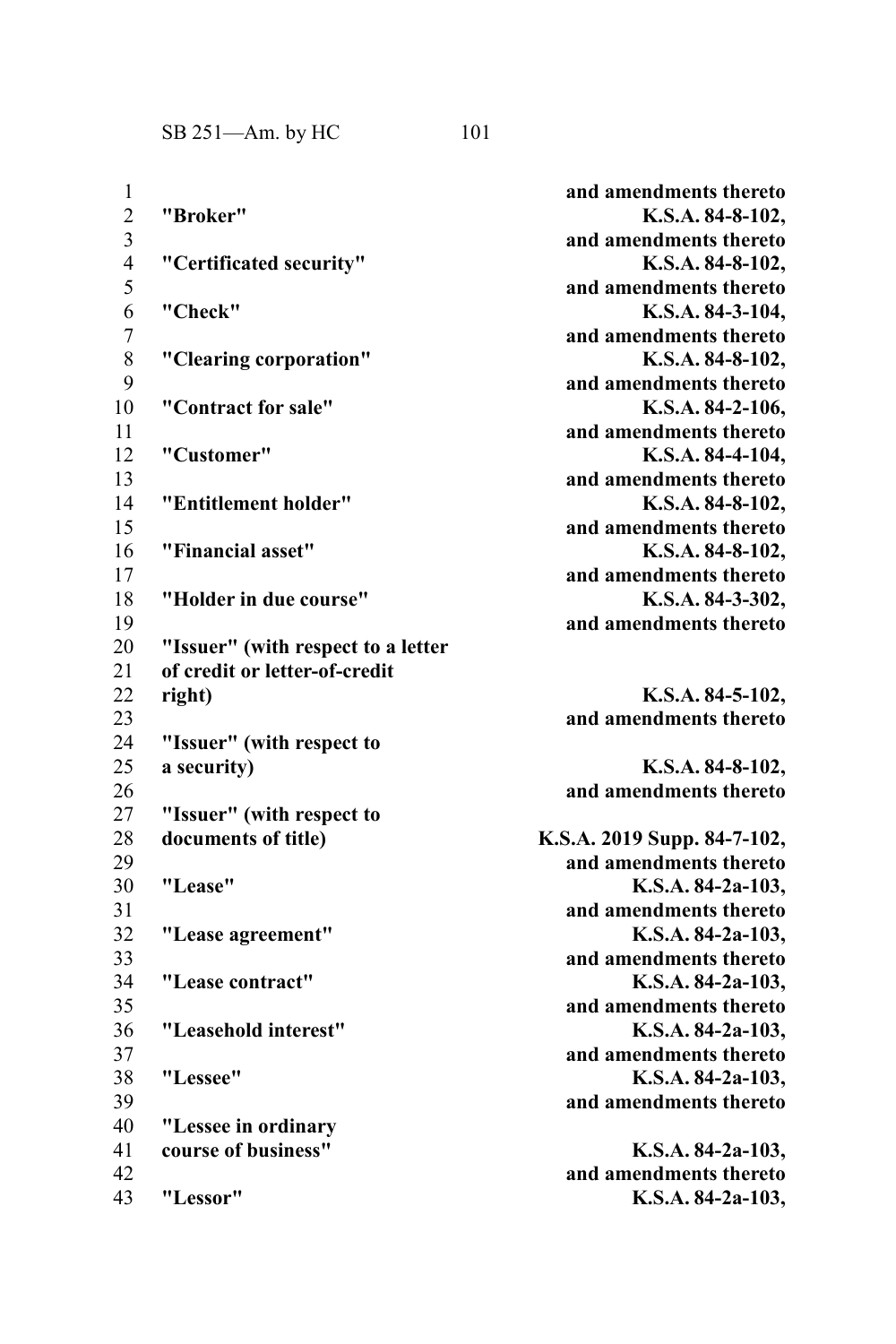| 1              |                                                                  | and amendments thereto |
|----------------|------------------------------------------------------------------|------------------------|
| $\overline{2}$ | "Lessor's residual interest"                                     | K.S.A. 84-2a-103,      |
| $\mathfrak{Z}$ |                                                                  | and amendments thereto |
| $\overline{4}$ | "Letter of credit"                                               | K.S.A. 84-5-102,       |
| 5              |                                                                  | and amendments thereto |
| 6              | "Merchant"                                                       | K.S.A. 84-2-104,       |
| 7              |                                                                  | and amendments thereto |
| 8              | "Negotiable instrument"                                          | K.S.A. 84-3-104,       |
| 9              |                                                                  | and amendments thereto |
| 10             | "Nominated person"                                               | K.S.A. 84-5-102,       |
| 11             |                                                                  | and amendments thereto |
| 12             | "Note"                                                           | K.S.A. 84-3-104,       |
| 13             |                                                                  | and amendments thereto |
| 14             | "Proceeds of a letter of credit"                                 | K.S.A. 84-5-114,       |
| 15             |                                                                  | and amendments thereto |
| 16             | "Prove"                                                          | K.S.A. 84-3-103,       |
| 17             |                                                                  | and amendments thereto |
| 18             | "Sale"                                                           | K.S.A. 84-2-106,       |
| 19             |                                                                  | and amendments thereto |
| 20             | "Securities account"                                             | K.S.A. 84-8-501,       |
| 21             |                                                                  | and amendments thereto |
| 22             | "Securities intermediary"                                        | K.S.A. 84-8-102,       |
| 23             |                                                                  | and amendments thereto |
| 24             | "Security"                                                       | K.S.A. 84-8-102,       |
| 25             |                                                                  | and amendments thereto |
| 26             | "Security certificate"                                           | K.S.A. 84-8-102,       |
| 27             |                                                                  | and amendments thereto |
| 28             | "Security entitlement"                                           | K.S.A. 84-8-102,       |
| 29             |                                                                  | and amendments thereto |
| 30             | "Uncertificated security"                                        | K.S.A. 84-8-102,       |
| 31             |                                                                  | and amendments thereto |
| 32             | (c) Article 1 of chanter 84 of the Kansas Statutes Annotated and |                        |

**(c) Article 1 of chapter 84 of the Kansas Statutes Annotated, and amendments thereto, definitions and principles. Article 1 of chapter 84 of the Kansas Statutes Annotated, and amendments thereto, contains general definitions and principles of construction and interpretation applicable throughout this article.** 32 33 34 35 36

**Sec. 56. K.S.A. 17-2711, 56-1a151, 56a-101, 57-205, 57-206, 57- 207, and K.S.A. 2018 Supp. 17-7675, as amended by section 17 of chapter 47 of the 2019 Session Laws of Kansas, 17-7679, as amended by section 19 of chapter 47 of the 2019 Session Laws of Kansas, 17- 7680, as amended by section 21 of chapter 47 of the 2019 Session Laws of Kansas, 17-76,136, as amended by section 36 of chapter 47 of the 2019 Session Laws of Kansas, 17-76,139, as amended by section 38 of** 37 38 39 40 41 42 43